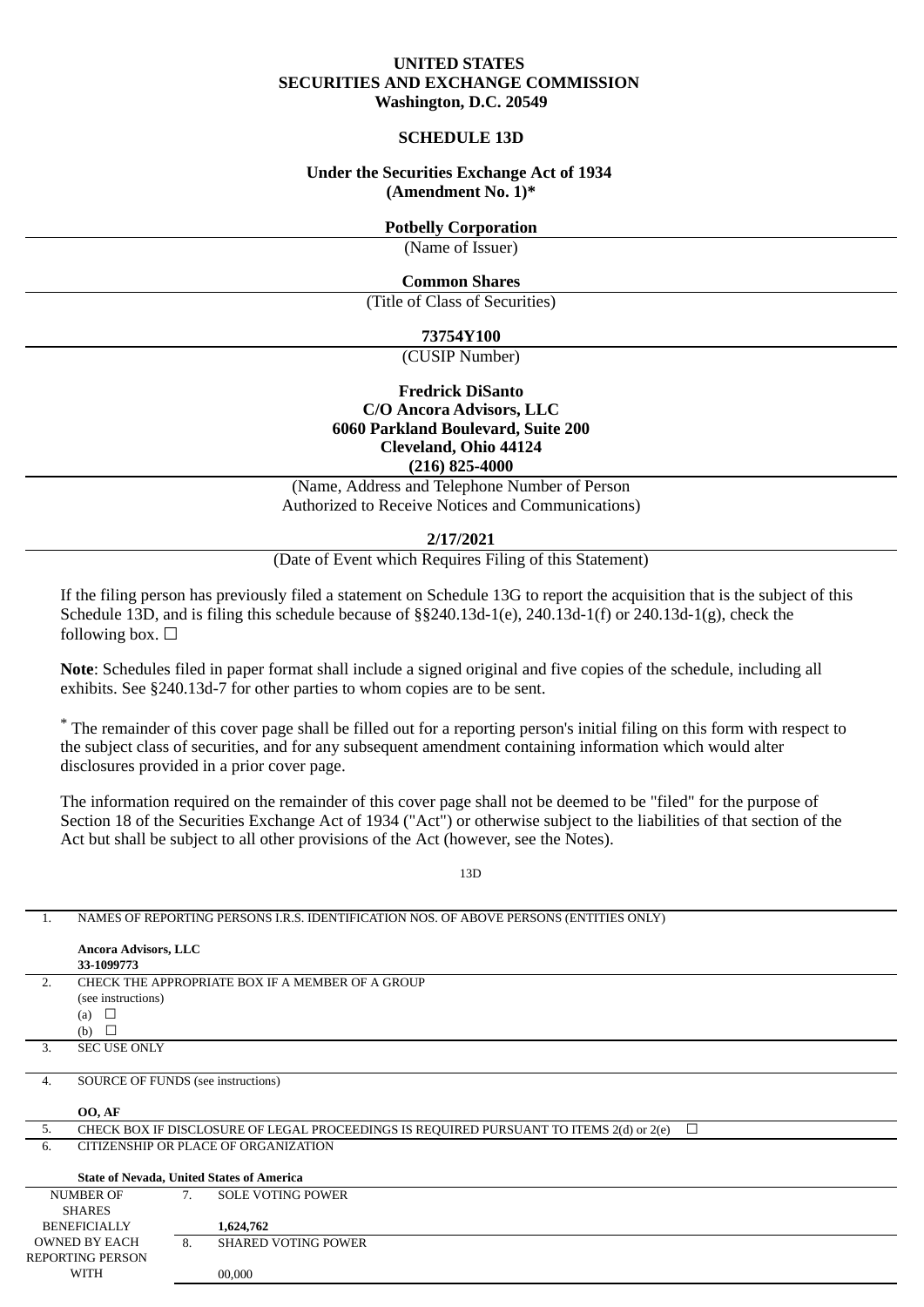|     | 9.<br><b>SOLE DISPOSITIVE POWER</b>                                   |
|-----|-----------------------------------------------------------------------|
|     | 1,624,762                                                             |
|     | <b>SHARED DISPOSITIVE POWER</b><br>10.                                |
|     | 00,000                                                                |
| 11. | AGGREGATE AMOUNT BENEFICIALLY OWNED BY EACH REPORTING PERSON          |
|     | 1,624,762                                                             |
| 12. | CHECK BOX IF THE AGGREGATE AMOUNT IN ROW (11) EXCLUDES CERTAIN SHARES |
|     | (see instructions) $\Box$                                             |
| 13. | PERCENT OF CLASS REPRESENTED BY AMOUNT IN ROW (11)                    |
|     | 5.92%                                                                 |
| 14. | TYPE OF REPORTING PERSON (see instructions)                           |
|     | OO, AF                                                                |
|     | 13D                                                                   |

# **Item 1. Security and Issuer.**

This statement relates to the shares of the (PBPB) Potbelly Corporation. The address of the issuer is Potbelly Corporation 111 N. Canal Street, Suite 850, Chicago, Illinois 60606.

### **Item 2. Identity and Background.**

Ancora Holdings Inc. is the parent company of three investment advisors registered with the SEC under the Investment Advisors Act, as amended: Ancora Advisors LLC, Ancora Alternatives LLC, Ancora Family Wealth Advisors, & Ancora Retirement Plan Advisors (collectively, the "Ancora RIAs" or "Ancora"). This statement is filed by Ancora Advisors, LLC and includes, if applicable, Shares that may be deemed to be beneficially owned by the other Ancora RIAs. Ancora Advisors, LLC is the investment advisor to the Ancora Trust, which includes the Ancora Income Fund, Ancora/Thelen Small-Mid Cap Fund, and Ancora MicroCap Fund (Ancora Family of Mutual Funds), which are registered with the SEC as investment companies under the Investment Company Act, as amended. The address of the principal office of Ancora Advisors, LLC is 6060 Parkland Boulevard, Suite 200, Cleveland, Ohio 44124.

Ancora has the power to dispose of the shares owned by the investment clients for which it acts as advisor, including Ancora's private Funds, Merlin Partners, Ancora Catalyst LP, their related SPV, series and managed accounts, as well as the Ancora Family of Mutual Funds. Ancora disclaims beneficial ownership of such shares, except to the extent of its pecuniary interest therein.

Other than as disclosed immediately below, during the last five years the Reporting Person has not been convicted in a criminal proceeding, nor been a party to a civil proceeding of a judicial or administrative body of competent jurisdiction, as a result of which he was or is subject to a judgment, decree or final order enjoining future violations of, or prohibiting or mandating activities subject to, federal or state securities laws or finding any violation with respect to such laws. On December 18, 2018, Ancora Advisors LLC entered into a settlement with the SEC regarding the violation of Section 206(4) under the Investment Advisers Act of 1940 ("Advisers Act") and Rule 206(4)-5 thereunder, due to the contributing of more than the allowable \$350 contribution to certain political campaigns. Ancora consented to the Order and paid a penalty in the amount of \$100,000.

### **Item 3. Source or Amount of Funds or Other Consideration.**

Ancora Advisors owns no Shares directly but Ancora Advisors may be deemed to beneficially own (within the meaning of Rule 13(d)(3) of the Securities Exchange Act of 1934) Shares purchased for or transferred to the accounts of investment management clients. Ancora Advisors disclaims beneficial ownership of such shares, except to the extent of its pecuniary interest therein.

Ancora's Private Funds, Merlin Partners, Ancora Catalyst LP, their related SPV, series and managed accounts, Ancora Family of Mutual Funds, Employees of Ancora and Owners of Ancora Holdings. have used available and uncommitted cash to purchase shares of the Issuer.

### **Item 4. Purpose of Transaction.**

Item 4 is amended to include the following:On February 9, 2021, the Reporting Person, among other accredited purchasers, entered into a Securities Purchase Agreement (the "Securities Purchase Agreement") with the Issuer, pursuant to which the Reporting Person purchased 366,389 shares of Common Stock and warrants exercisable into 146,555 shares of Common Stock for a total of approximately \$1,799,996, from an aggregate of 3,249,668 shares of Common Stock and 1,299,861 warrants (the "Warrants") that were sold by the Issuer for a total of approximately \$16 million (the "Offering"). The Warrants, which become exercisable on August 14, 2021, have an exercise price of \$5.45 per share of Common Stock and will expire five years from the date of their issuance, which is expected to occur on February 12, 2021, subject to the satisfaction of customary closing conditions in connection with the Offering (the "Closing Date"). The foregoing description of the Securities Purchase Agreement and the Warrants is qualified in their entirety by reference to the Securities Purchase Agreement, which is attached hereto as Exhibit 99.1 and is incorporated herein by reference, and the Warrants, a form of which is attached hereto as Exhibit 99.2 and is incorporated herein by reference.

In connection with the Securities Purchase Agreement, the Reporting Person, among other accredited purchasers, and the Issuer expect to enter into a Registration Rights Agreement (the "Registration Rights Agreement") prior to the Closing Date. Pursuant to the Registration Rights Agreement, the Issuer will agree to provide certain registration rights under the Securities Act of 1933, as amended (the "Securities Act"), to the Reporting Person in order to cover the resale of the shares of Common Stock (including the shares of Common Stock issuable under the Warrants) acquired pursuant to the Securities Purchase Agreement. On or prior to the Filing Deadline (as defined in the Registration Rights Agreement), the Issuer shall prepare and file a registration statement covering the resale of such securities that are not then registered on an existing and effective registration statement for an offering to be made on a continuous basis pursuant to Rule 415 under the Securities Act, or if Rule 415 is not available for offers and sales of such securities, by such other means of distribution that the Reporting Person and other holders of such securities reasonably specify. In the event (i) such registration statement is not filed with the SEC within 30 days following the Closing Date, (ii) such registration statement is not declared effective for any reason prior to the earlier of five trading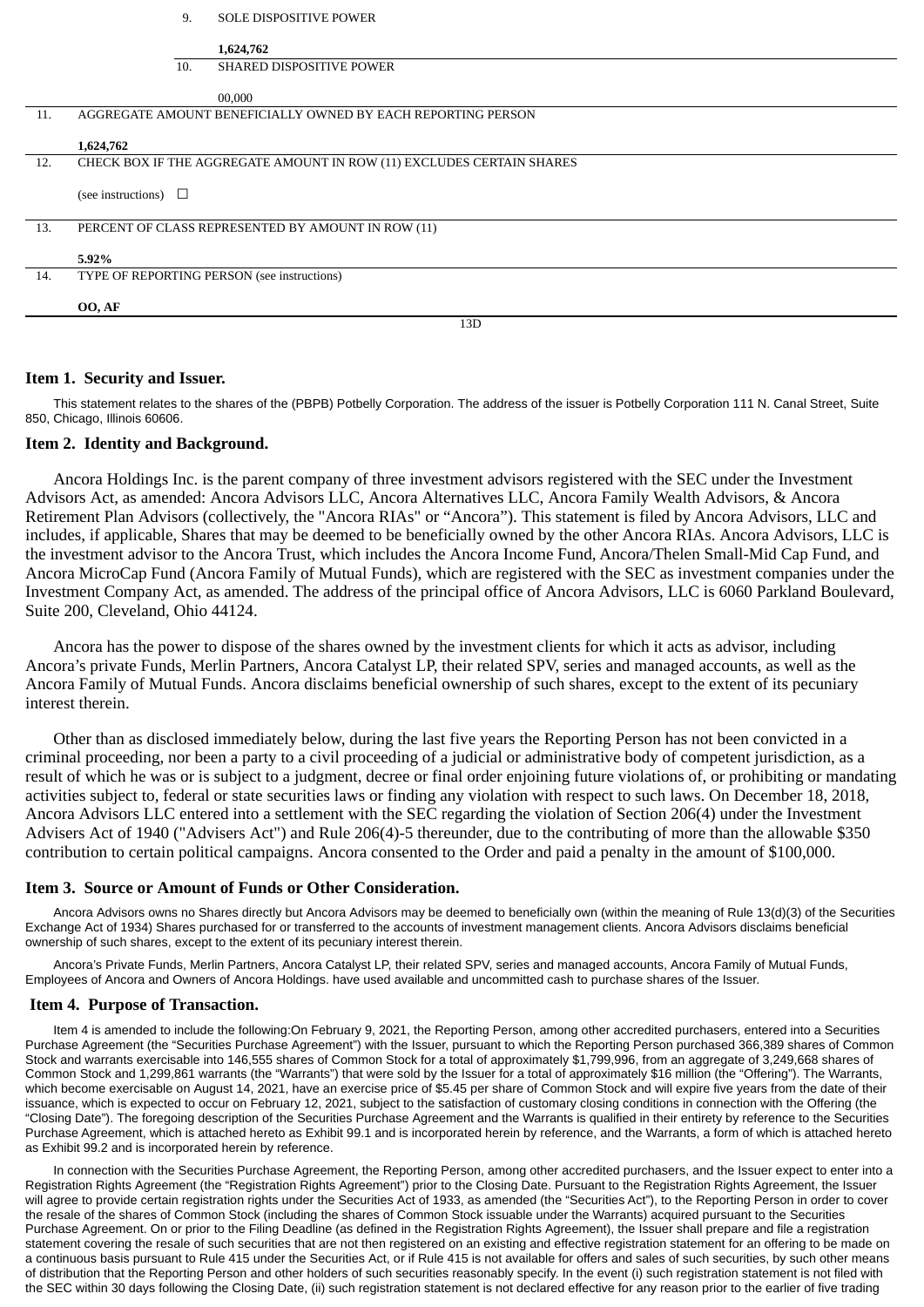days after the date which the Issuer is notified by the SEC that such registration statement will not be reviewed by the SEC staff or is not subject to further comment by the SEC staff, (iii) such registration statement has not been declared effective within 90 days following the Closing Date, or (iii) after such registration statement has been declared effective by the SEC, sales cannot be made pursuant to such registration statement for any reason other than certain specified reasons, then the Issuer has agreed to make pro rata payments to holders of such securities, including the Reporting Person, as liquidated damages in an amount equal to 1% of the aggregate amount invested by each the Reporting Person in "such securities" per 30-day period or pro rata for any portion thereof for each such month during which such event continues. The foregoing description of the Registration Rights Agreement is qualified in its entirety by reference to the Registration Rights Agreement, a form of which is attached hereto as Exhibit 99.2 and is incorporated herein by reference.

# **Item 5. Interest in Securities of the Issuer.**

The following list sets forth the aggregate number and percentage (based on 27,461,668 Shares of Common Stock outstanding on October 25, 2020) of outstanding shares of Common Stock owned beneficially by the Reporting Persons:

| Name                            | <b>No. Of Shares</b> | <b>Percent of Class</b> |
|---------------------------------|----------------------|-------------------------|
| Ancora Owners/Employees (1)     |                      |                         |
| Ancora Funds & Partnerships (2) | 1.624.762            | 5.92                    |
| Ancora SMA (3)                  |                      |                         |
| <b>TOTAL</b>                    | 1.624.762            | 5.92                    |

(1) These Shares are owned by the owners and employees of Ancora in Ancora managed accounts.

(2) These Shares are owned by the Ancora Family of Mutual Funds, which Ancora Advisors acts as Investment Manager. Private Funds, Merlin Partners and Ancora Catalyst Fund LP and their SPV series and related accounts use the Investment Manager Ancora Alternatives LLC who is also the General Partner.

(3) These Shares are owned by investment clients of Ancora Advisors, LLC and include, if applicable, Shares owned by investment clients of the other Ancora RIAs. The Ancora RIAs do not own these Shares directly, but by virtue of the investment management agreements between the Ancora RIAs and their investment clients, each Ancora RIA may be deemed to beneficially own Shares by reason of its power to vote and dispose of such Shares. Each applicable Ancora RIA disclaims beneficial ownership of such Shares.

The 146,555 Warrants, which become exercisable on August 14, 2021, have an exercise price of \$5.45 per share of Common Stock and will expire five years from the date of their issuance, which is expected to occur on February 12, 2021, subject to the satisfaction of customary closing conditions in connection with the Offering (the "Closing Date"). If exercised, the warrants would increase the current ownership to %6.45.

The transactions in the Shares by the Reporting Persons during the past 60 days are set forth in Exhibit A and are incorporated herein by reference. No person other than the persons referenced herein is known to have the right to receive, or the power to direct the receipt of dividends from, or proceeds from the sale of, the Shares. All transactions in the Shares were made in the open market.

# **Item 6. Contracts, Arrangements, Understandings or Relationships with Respect to Securities of the Issuer.**

Other than as described herein, there are no contracts, arrangements, understandings or relationships among the Reporting Persons, or between the Reporting Persons and any other person, with respect to the securities of the Issuer.

# **Item 7. Material to Be Filed as Exhibits.**

**Exhibit A: Ancora Trades**

# **ex99.1 Securities Purchase Agreement, dated February 9, 2021.**

**ex99.2 Form of Common Stock Purchase Warrant.**

# **ex99.3 Form of Registration Rights Agreement.**

Exhibit A: ANCORA "Relevant Transactions in Shares" (during the past 60 days).

**Date of Transaction Buy/Sell Amount of Security Price Per Shares** 

# **NONE**

# **SIGNATURE**

After reasonable inquiry and to the best of my knowledge and belief, I certify that the information set forth in this statement is true, complete and correct.

**Ancora Advisors, LLC**

**/s/ Fredrick DiSanto Fredrick DiSanto**

**Chairman and Chief Executive Officer Fredrick DiSanto 2/18/2021**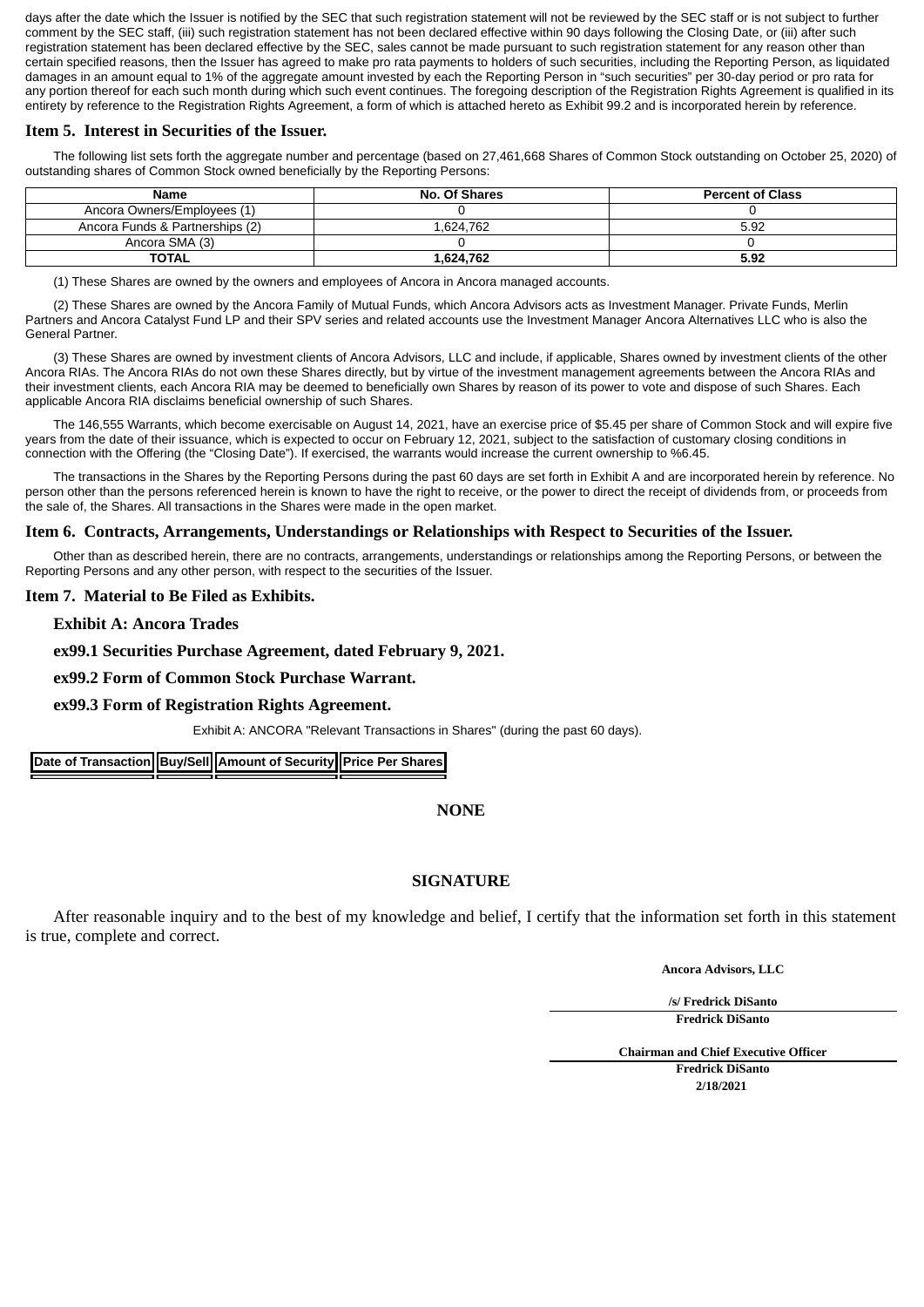#### **SECURITIES PURCHASE AGREEMENT**

This Securities Purchase Agreement (this "Agreement") is dated as of February 9, 2021, between Potbelly Corporation, a Delaware corporation (the "Company"), and each purchaser identified on the signature pages hereto (each, including its successors and assigns, a "Purchaser" and collectively, the "Purchasers").

WHEREAS, subject to the terms and conditions set forth in this Agreement and pursuant to Section 4(a)(2) of the Securities Act of 1933, as amended (the "Securities Act"), the Company desires to issue and sell to each Purchaser, and each Purchaser, severally and not jointly, desires to purchase from the Company, securities of the Company as more fully described in this Agreement.

NOW, THEREFORE, IN CONSIDERATION of the mutual covenants contained in this Agreement, and for other good and valuable consideration, the receipt and adequacy of which are hereby acknowledged, the Company and each Purchaser agree as follows:

#### **ARTICLE I. DEFINITIONS**

1.1 Definitions. In addition to the terms defined elsewhere in this Agreement, for all purposes of this Agreement, the following terms have the meanings set forth in this Section 1.1:

"Acquiring Person" shall have the meaning ascribed to such term in Section 4.5.

"Action" shall have the meaning ascribed to such term in Section 3.1(j).

"Affiliate" means any Person that, directly or indirectly through one or more intermediaries, controls or is controlled by or is under common control with a Person, as such terms are used in and construed under Rule 405 under the Securities Act.

"BFKN" means Barack Ferrazzano Kirschbaum & Nagelberg LLP, with offices located at 200 West Madison Street, Suite 3900, Chicago, Illinois 60606.

"Board of Directors" means the board of directors of the Company.

"Business Day" means any day other than Saturday, Sunday or other day on which commercial banks in The City of New York are authorized or required by law to remain closed; provided, however, for clarification, commercial banks shall not be deemed to be authorized or required by law to remain closed due to "stay at home", "shelter-in-place", "non-essential employee" or any other similar orders or restrictions or the closure of any physical branch locations at the direction of any governmental authority so long as the electronic funds transfer systems (including for wire transfers) of commercial banks in The City of New York are generally are open for use by customers on such day.

"Closing" means the closing of the purchase and sale of the Securities pursuant to Section 2.1.

"Closing Date" means the Trading Day on which all of the Transaction Documents have been executed and delivered by the applicable parties thereto, and all conditions precedent to (i) the Purchasers' obligations to pay the Subscription Amount and (ii) the Company's obligations to deliver the Securities, in each case, have been satisfied or waived.

"Commission" means the United States Securities and Exchange Commission.

"Common Stock" means the common stock of the Company, par value \$0.01 per share, and any other class of securities into which such securities may hereafter be reclassified or changed.

"Common Stock Equivalents" means any securities of the Company or the Subsidiaries which would entitle the holder thereof to acquire at any time Common Stock, including, without limitation, any debt,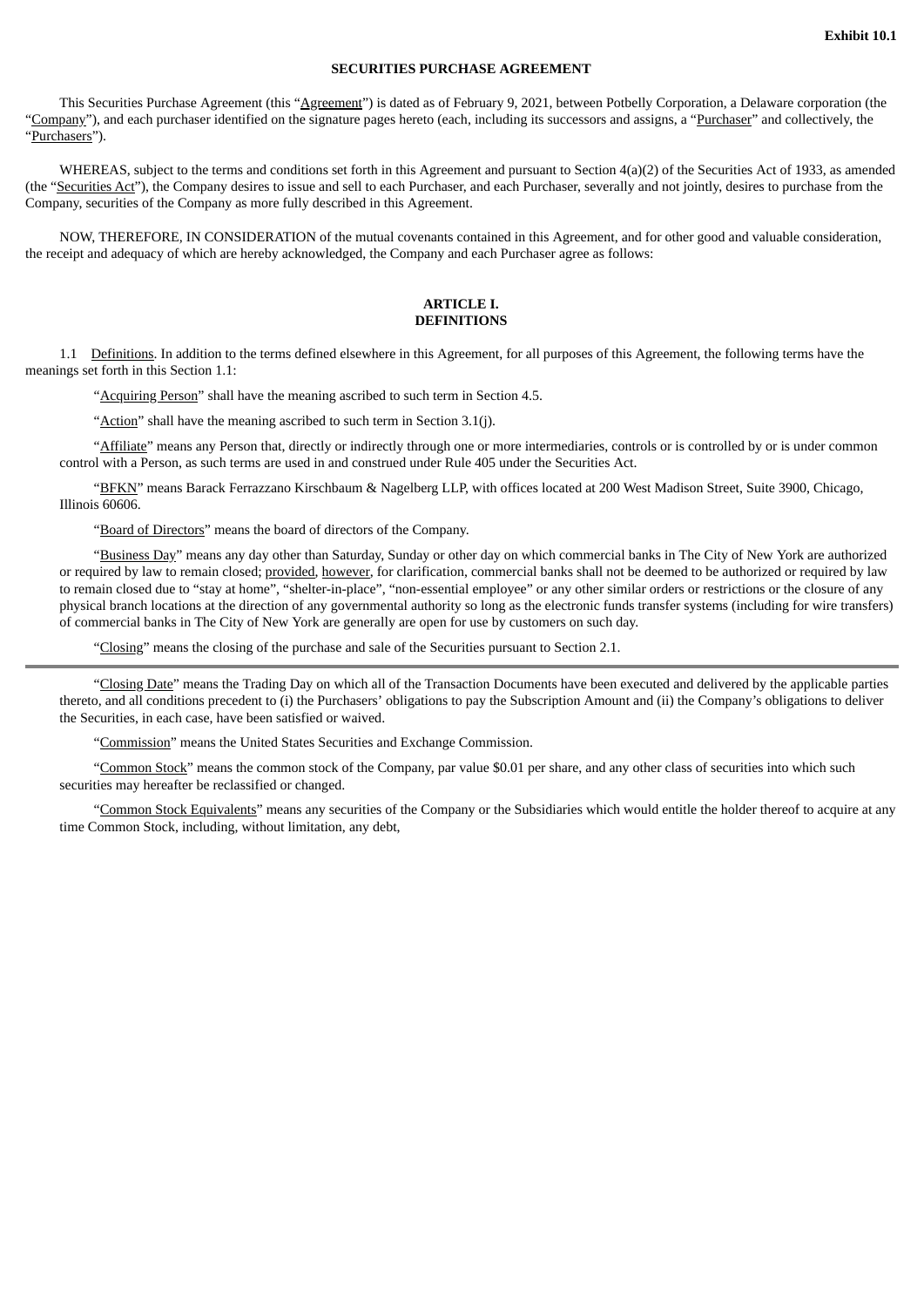preferred stock, right, option, warrant or other instrument that is at any time convertible into or exercisable or exchangeable for, or otherwise entitles the holder thereof to receive, Common Stock.

"Company Counsel" means Mayer Brown LLP, with offices located at 71 South Wacker Drive, Chicago, Illinois 60606.

"Confidentiality Agreement" means any written confidentiality agreement entered into between the Company and any Purchaser on or after the date such Purchaser was first contacted by the Company, the Placement Agent or any other person regarding the transactions contemplated hereby.

"Disclosure Schedules" means the Disclosure Schedules of the Company delivered concurrently herewith.

"Disclosure Time" means, (i) if this Agreement is signed on a day that is not a Trading Day or after 9:00 a.m. (New York City time) and before midnight (New York City time) on any Trading Day, 9:01 a.m. (New York City time) on the Trading Day immediately following the date hereof, and (ii) if this Agreement is signed between midnight (New York City time) and 9:00 a.m. (New York City time) on any Trading Day, no later than 9:01 a.m. (New York City time) on the date hereof.

"Effective Date" means the earliest of the date that (a) the initial Registration Statement has been declared effective by the Commission, (b) all of the Shares and Warrant Shares have been sold pursuant to Rule 144 or may be sold pursuant to Rule 144 without the requirement for the Company to be in compliance with the current public information required under Rule 144 and without volume or manner-of-sale restrictions, (c) following the one year anniversary of the Closing Date provided that a holder of Shares or Warrant Shares is not an Affiliate of the Company, or (d) all of the Shares and Warrant Shares may be sold pursuant to an exemption from registration under Section 4(a)(1) of the Securities Act without volume or manner-of-sale restrictions and Company Counsel has delivered to such holders a standing written unqualified opinion that resales may then be made by such holders of the Shares and Warrant Shares pursuant to such exemption which opinion shall be in form and substance reasonably acceptable to such holders.

2

"Evaluation Date" shall have the meaning ascribed to such term in Section 3.1(s).

"Exchange Act" means the Securities Exchange Act of 1934, as amended, and the rules and regulations promulgated thereunder.

"Exempt Issuance" means the issuance of (a) shares of Common Stock or options to employees, officers or directors of the Company pursuant to any stock or option plan duly adopted for such purpose, by a majority of the non-employee members of the Board of Directors or a majority of the members of a committee of non-employee directors established for such purpose for services rendered to the Company, (b) securities upon the exercise or exchange of or conversion of any Securities issued hereunder and/or other securities exercisable or exchangeable for or convertible into shares of Common Stock issued and outstanding on the date of this Agreement, provided that such securities have not been amended since the date of this Agreement to increase the number of such securities or to decrease the exercise price, exchange price or conversion price of such securities (other than in connection with stock splits or combinations) or to extend the term of such securities, and (c) securities issued pursuant to acquisitions or strategic transactions approved by a majority of the disinterested directors of the Company, provided that such securities are issued as "restricted securities" (as defined in Rule 144) and carry no registration rights that require or permit the filing of any registration statement in connection therewith, and provided that any such issuance shall only be to a Person (or to the equityholders of a Person) which is, itself or through its subsidiaries, an operating company or an owner of an asset in a business synergistic with the business of the Company and shall provide to the Company additional benefits in addition to the investment of funds, but shall not include a transaction in which the Company is issuing securities primarily for the purpose of raising capital or to an entity whose primary business is investing in securities.

"FCPA" means the Foreign Corrupt Practices Act of 1977, as amended.

"GAAP" shall have the meaning ascribed to such term in Section 3.1(h).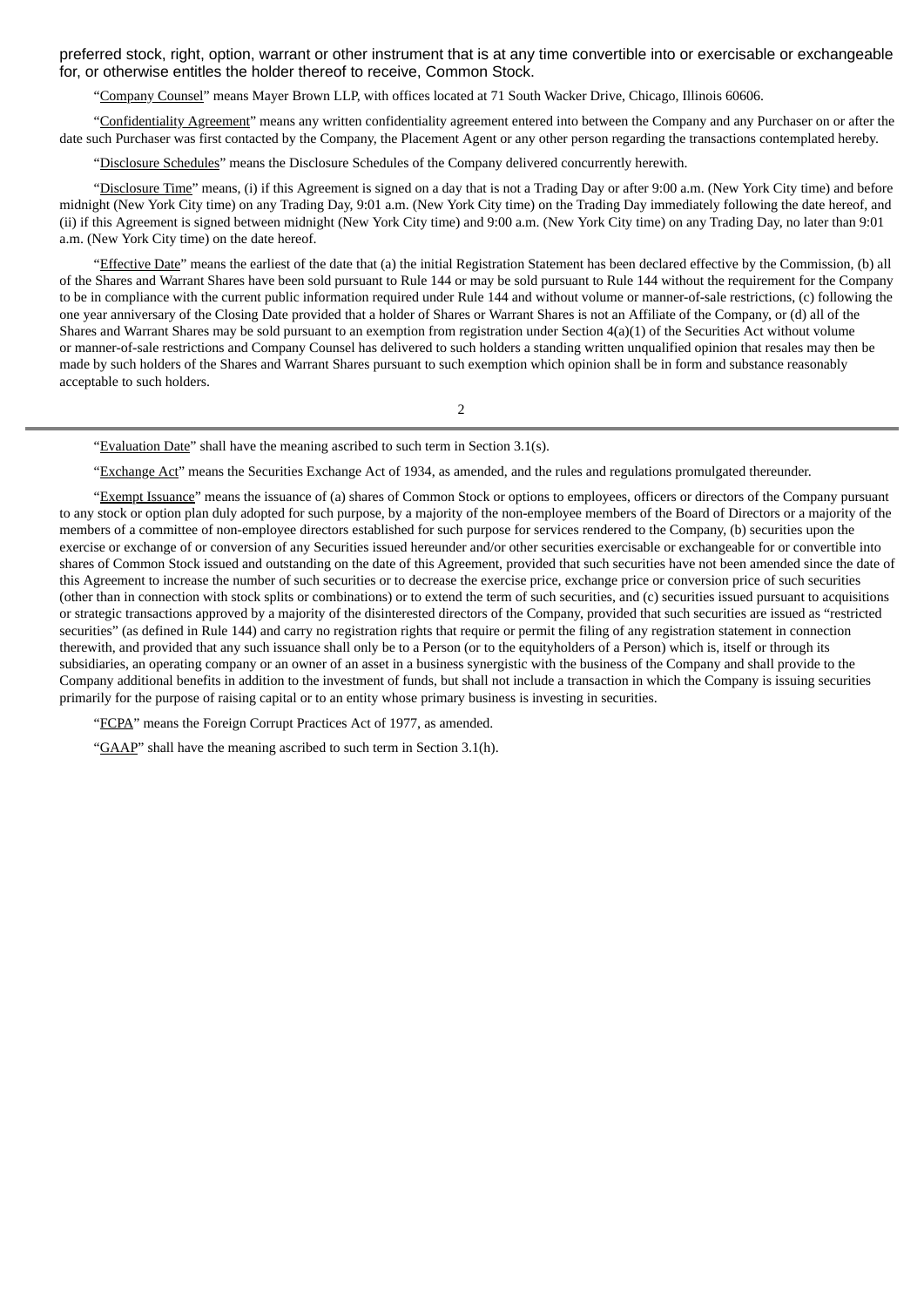"Indebtedness" means (x) any liabilities for borrowed money or amounts owed in excess of \$50,000 (other than trade accounts payable incurred in the ordinary course of business), (y) all guaranties, endorsements and other contingent obligations in respect of indebtedness of others, whether or not the same are or should be reflected in the Company's consolidated balance sheet (or the notes thereto), except guaranties by endorsement of negotiable instruments for deposit or collection or similar transactions in the ordinary course of business; and (z) the present value of any lease payments in excess of \$50,000 due under leases required to be capitalized in accordance with GAAP.

"Intellectual Property Rights" shall have the meaning ascribed to such term in Section 3.1(p).

3

"Legend Removal Date" shall have the meaning ascribed to such term in Section 4.1(c).

"Liens" means a lien, charge pledge, security interest, encumbrance, right of first refusal, preemptive right or other restriction.

"Material Adverse Effect" shall have the meaning assigned to such term in Section 3.1(b).

"Material Permits" shall have the meaning ascribed to such term in Section 3.1(n).

"Nasdaq" means The Nasdaq Global Select Market.

"Per Share Purchase Price" equals \$4.91, subject to adjustment for reverse and forward stock splits, stock dividends, stock combinations and other similar transactions of the Common Stock that occur after the date of this Agreement.

"Person" means an individual or corporation, partnership, trust, incorporated or unincorporated association, joint venture, limited liability company, joint stock company, government (or an agency or subdivision thereof) or other entity of any kind.

"Placement Agent" means William Blair & Company, L.L.C.

"Proceeding" means an action, claim, suit, investigation or proceeding (including, without limitation, an informal investigation or partial proceeding, such as a deposition), whether commenced or threatened.

"Public Information Failure" shall have the meaning ascribed to such term in Section 4.2(b).

"Public Information Failure Payments" shall have the meaning ascribed to such term in Section 4.2(b).

"Registration Rights Agreement" means the Registration Rights Agreement, dated on or about the date hereof, among the Company and the Purchasers, in the form of Exhibit A attached hereto.

"Registration Statement" means a registration statement meeting the requirements set forth in the Registration Rights Agreement and covering the resale by the Purchasers of the Shares and the Warrant Shares.

"Required Approvals" shall have the meaning ascribed to such term in Section  $3.1(e)$ .

"Rule 144" means Rule 144 promulgated by the Commission pursuant to the Securities Act, as such Rule may be amended or interpreted from time to time, or any similar rule or regulation hereafter adopted by the Commission having substantially the same purpose and effect as such Rule.

4

"Rule 424" means Rule 424 promulgated by the Commission pursuant to the Securities Act, as such Rule may be amended or interpreted from time to time, or any similar rule or regulation hereafter adopted by the Commission having substantially the same purpose and effect as such Rule.

"SEC Reports" shall have the meaning ascribed to such term in Section 3.1(h).

"Securities" means the Shares, the Warrants and the Warrant Shares.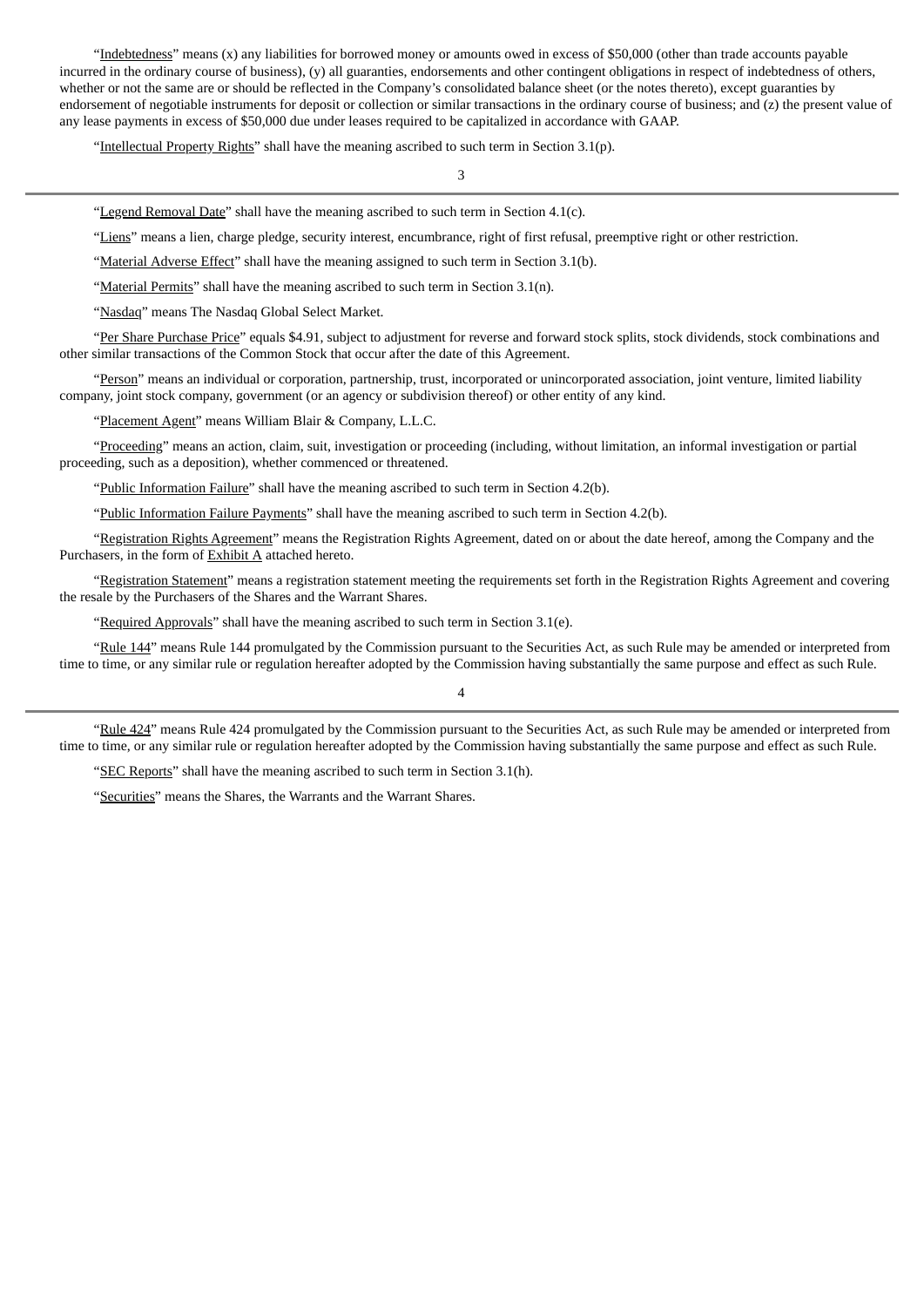"Securities Act" means the Securities Act of 1933, as amended, and the rules and regulations promulgated thereunder.

"Shares" means the shares of Common Stock issued or issuable to each Purchaser pursuant to this Agreement.

"Short Sales" means all "short sales" as defined in Rule 200 of Regulation SHO under the Exchange Act (but shall not be deemed to include locating and/or borrowing shares of Common Stock).

"Subscription Amount" means, as to each Purchaser, the aggregate amount to be paid for Shares and Warrants purchased hereunder as specified below such Purchaser's name on the signature page of this Agreement and next to the heading "Subscription Amount," in United States dollars and in immediately available funds.

"Subsidiary" has the meaning given such term in Rule 1-02 of Regulation S-X.

"Trading Day" means a day on which the principal Trading Market is open for trading.

"Trading Market" means any of the following markets or exchanges on which the Common Stock is listed or quoted for trading on the date in question: the NYSE American, the Nasdaq Capital Market, the Nasdaq Global Market, the Nasdaq Global Select Market, the New York Stock Exchange, OTCQB or OTCQX (or any successors to any of the foregoing).

"Transaction Documents" means this Agreement, the Warrants, the Registration Rights Agreement, all exhibits and schedules thereto and hereto and any other documents or agreements executed in connection with the transactions contemplated hereunder.

"Transfer Agent" means American Stock Transfer & Trust Company, the current transfer agent of the Company, with a mailing address of 6201 15 th Avenue, Brooklyn, New York 11219 and a facsimile number of (718) 765-8782, and any successor transfer agent of the Company.

"YWAP" means, for any date, the price determined by the first of the following clauses that applies: (a) if the Common Stock is then listed or quoted on a Trading Market, the daily volume weighted average price of the Common Stock for such date (or the nearest preceding date) on the Trading Market on which the Common Stock is then

5

listed or quoted as reported by Bloomberg L.P. (based on a Trading Day from 9:30 a.m. (New York City time) to 4:02 p.m. (New York City time)), (b) if OTCQB or OTCQX is not a Trading Market, the volume weighted average price of the Common Stock for such date (or the nearest preceding date) on OTCQB or OTCQX as applicable, (c) if the Common Stock is not then listed or quoted for trading on OTCQB or OTCQX and if prices for the Common Stock are then reported on the Pink Open Market (or a similar organization or agency succeeding to its functions of reporting prices), the most recent bid price per share of the Common Stock so reported, or (d) in all other cases, the fair market value of a share of Common Stock as determined by an independent appraiser selected in good faith by the Purchasers of a majority in interest of the Securities then outstanding and reasonably acceptable to the Company, the fees and expenses of which shall be paid by the Company.

"Warrants" means, collectively, the Common Stock purchase warrants delivered to the Purchasers at the Closing in accordance with Section 2.2(a) hereof, which Warrants shall be exercisable on or after the first calendar day after the six-month anniversary of the Closing Date and on or prior to the fifth anniversary of the Closing Date, in the form of Exhibit C attached hereto.

"Warrant Shares" means the shares of Common Stock issuable upon exercise of the Warrants.

#### **ARTICLE II. PURCHASE AND SALE**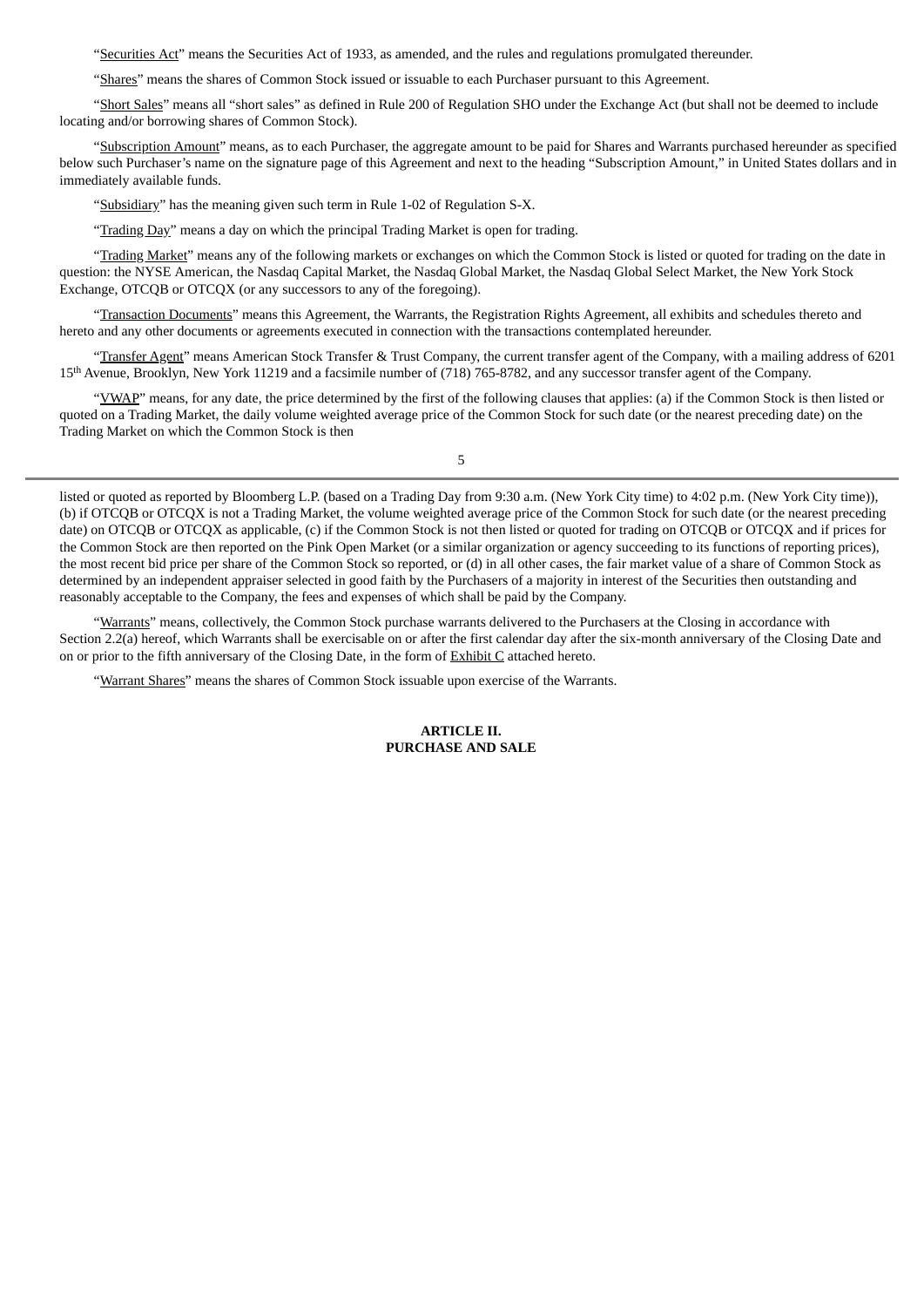2.1 Closing. On the Closing Date, upon the terms and subject to the conditions set forth herein, substantially concurrent with the execution and delivery of this Agreement by the parties hereto, the Company agrees to sell, and the Purchasers, severally and not jointly, agree to purchase, up to an aggregate of 3,249,668 of Shares and 1,299,861 Warrants for an aggregate Subscription Amount of \$15,964,968.95. Each Purchaser shall deliver to the Company, via wire transfer or a certified check, immediately available funds equal to such Purchaser's Subscription Amount as set forth on the signature page hereto executed by such Purchaser, and the Company shall deliver to each Purchaser its respective Shares and a Warrant, as set forth on Annex A, and the Company and each Purchaser shall deliver the other items set forth in Section 2.2 deliverable at the Closing. Upon satisfaction of the covenants and conditions set forth in Sections 2.2 and 2.3, the Closing shall occur at the offices of BFKN or such other location as the parties shall mutually agree.

#### 2.2 Deliveries.

- (a) On or prior to the Closing Date, the Company shall deliver or cause to be delivered to each Purchaser the following:
	- (i) this Agreement duly executed by the Company;
	- (ii) a legal opinion of Company Counsel, substantially in the form of Exhibit B attached hereto;

6

(iii) a copy of the irrevocable instructions to the Transfer Agent instructing the Transfer Agent to issue, in book-entry form, the number of Shares set forth opposite the Purchaser's name on Annex B registered in the name of such Purchaser;

(iv) a Warrant registered in the name of such Purchaser to purchase up to the number of shares of Common Stock set forth opposite the Purchaser's name on Annex B;

(v) the Company shall have provided each Purchaser with the Company's wire instructions, on Company letterhead and executed by the Chief Executive Officer or Chief Financial Officer; and

(vi) the Registration Rights Agreement duly executed by the Company.

- (b) On or prior to the Closing Date, each Purchaser shall deliver or cause to be delivered to the Company the following:
	- (i) this Agreement duly executed by such Purchaser;
	- (ii) such Purchaser's Subscription Amount by wire transfer to the account specified in writing by the Company; and
	- (iii) the Registration Rights Agreement duly executed by such Purchaser.

### 2.3 Closing Conditions.

(a) The obligations of the Company hereunder in connection with the Closing are subject to the following conditions being met:

(i) the accuracy in all material respects (or, to the extent representations or warranties are qualified by materiality or Material Adverse Effect, in all respects) on the Closing Date of the representations and warranties of the Purchasers contained herein (unless as of a specific date therein in which case they shall be accurate as of such date);

(ii) all obligations, covenants and agreements of each Purchaser required to be performed at or prior to the Closing Date shall have been performed; and

- (iii) the delivery by each Purchaser of the items set forth in Section 2.2(b) of this Agreement.
- (b) The respective obligations of the Purchasers hereunder in connection with the Closing are subject to the following conditions being met: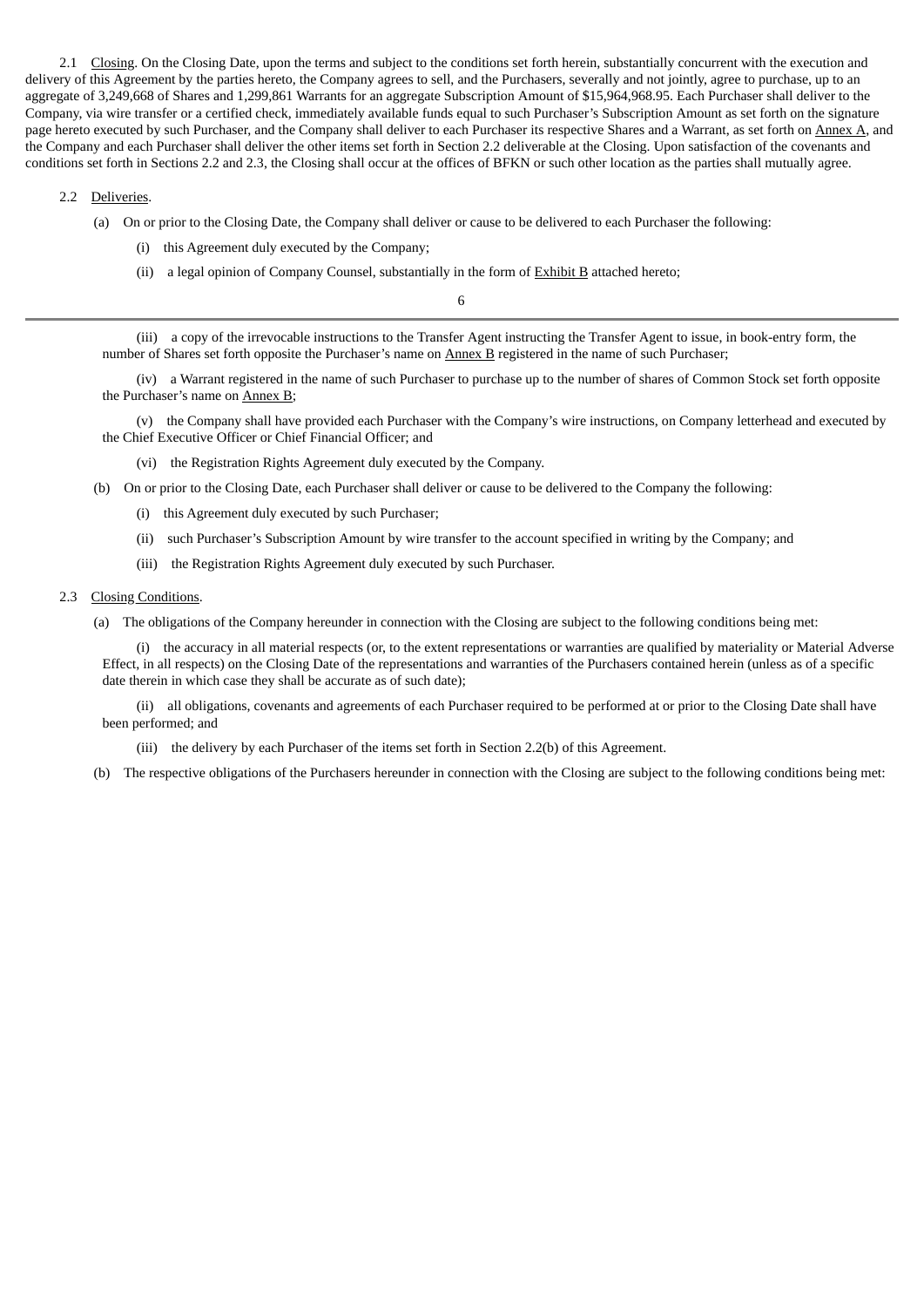(i) the accuracy in all material respects (or, to the extent representations or warranties are qualified by materiality or Material Adverse Effect, in all respects) when made and on the Closing Date of the representations and warranties of the Company contained herein (unless as of a specific date therein in which case they shall be accurate as of such date);

(ii) all obligations, covenants and agreements of the Company required to be performed at or prior to the Closing Date shall have been performed;

- (iii) the delivery by the Company of the items set forth in Section 2.2(a) of this Agreement;
- (iv) there shall have been no Material Adverse Effect with respect to the Company since the date hereof; and

(v) from the date hereof to the Closing Date, trading in the Common Stock shall not have been suspended by the Commission or the Company's principal Trading Market, and, at any time prior to the Closing Date, trading in securities generally as reported by Bloomberg L.P. shall not have been suspended or limited, or minimum prices shall not have been established on securities whose trades are reported by such service, or on any Trading Market, nor shall a banking moratorium have been declared either by the United States or New York State authorities nor shall there have occurred any material outbreak or escalation of hostilities or other national or international calamity of such magnitude in its effect on, or any material adverse change in, any financial market which, in each case, in the reasonable judgment of such Purchaser, makes it impracticable or inadvisable to purchase the Securities at the Closing.

### **ARTICLE III. REPRESENTATIONS AND WARRANTIES**

3.1 Representations and Warranties of the Company. Except as set forth in the SEC Reports (excluding any disclosures in the SEC Reports in any risk factors section or elsewhere to the extent that such disclosures are predictive or forward-looking in nature) or the Disclosure Schedules, which Disclosure Schedules shall be deemed a part hereof and shall qualify any representation or otherwise made herein to the extent of the disclosure contained in the corresponding section of the Disclosure Schedules, the Company hereby makes the following representations and warranties to each Purchaser:

(a) Subsidiaries. The Company owns, directly or indirectly, all of the capital stock or other equity interests of each Subsidiary free and clear of any Liens, and all of the issued and outstanding shares of capital stock of each Subsidiary are validly issued and are fully paid, non-assessable and free of preemptive and similar rights to subscribe for or purchase securities.

(b) Organization and Qualification. The Company and each of the Subsidiaries is an entity duly incorporated or organized, validly existing and in good standing under the laws of the jurisdiction of its incorporation or organization, with the

8

requisite power and authority to own and use its properties and assets and to carry on its business as currently conducted. Neither the Company nor any Subsidiary is in violation nor default of any of the provisions of its respective certificate or articles of incorporation, bylaws or other organizational or charter documents. Each of the Company and the Subsidiaries is duly qualified to conduct business and is in good standing as a foreign corporation or other entity in each jurisdiction in which the nature of the business conducted or property owned by it makes such qualification necessary, except where the failure to be so qualified or in good standing, as the case may be, would not reasonably be expected to result in: (i) a material adverse effect on the legality, validity or enforceability of any Transaction Document, (ii) a material adverse effect on the results of operations, assets, business, properties, management, prospects or financial condition of the Company and the Subsidiaries, taken as a whole, or (iii) a material adverse effect on the Company's ability to perform in any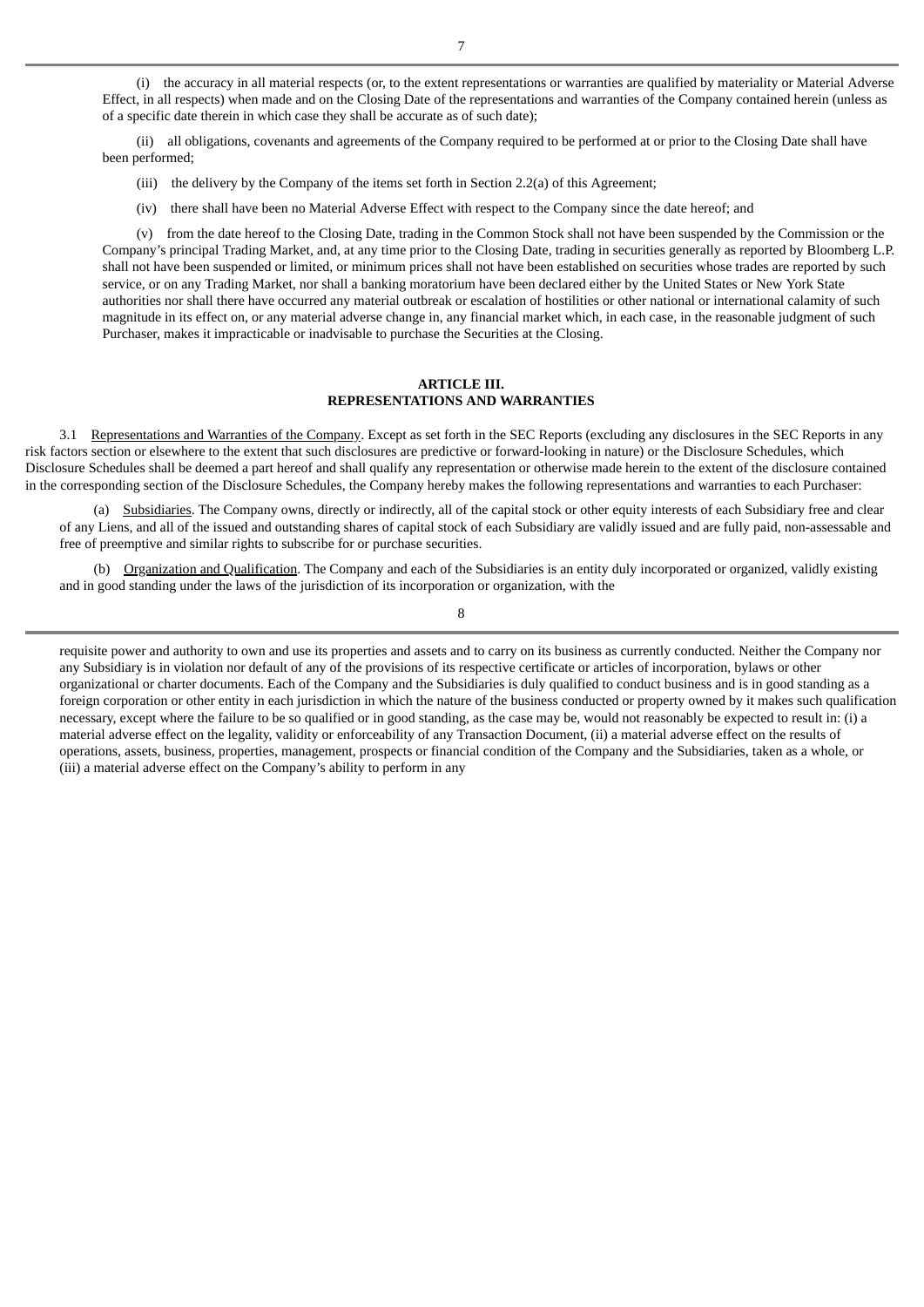material respect on a timely basis its obligations under any Transaction Document (any of (i), (ii) or (iii), a "Material Adverse Effect") and no Proceeding has been instituted in any such jurisdiction revoking, limiting or curtailing or seeking to revoke, limit or curtail such power and authority or qualification.

(c) Authorization; Enforcement. The Company has the requisite corporate power and authority to enter into and to consummate the transactions contemplated by this Agreement and each of the other Transaction Documents and otherwise to carry out its obligations hereunder and thereunder. The execution and delivery of this Agreement and each of the other Transaction Documents by the Company and the consummation by it of the transactions contemplated hereby and thereby have been duly authorized by all necessary action on the part of the Company and no further action is required by the Company, the Board of Directors or the Company's stockholders in connection herewith or therewith other than in connection with the Required Approvals. This Agreement and each other Transaction Document to which it is a party has been (or upon delivery will have been) duly executed by the Company and, when delivered in accordance with the terms hereof and thereof, will constitute the valid and binding obligation of the Company enforceable against the Company in accordance with its terms, except (i) as limited by general equitable principles and applicable bankruptcy, insolvency, reorganization, moratorium and other laws of general application affecting enforcement of creditors' rights generally, (ii) as limited by laws relating to the availability of specific performance, injunctive relief or other equitable remedies and (iii) insofar as indemnification and contribution provisions may be limited by applicable law.

(d) No Conflicts. The execution, delivery and performance by the Company of this Agreement and the other Transaction Documents to which it is a party, the issuance and sale of the Securities and the consummation by it of the transactions contemplated hereby and thereby do not and will not (i) conflict with or violate any provision of the Company's or any Subsidiary's certificate or articles of incorporation, bylaws or other organizational or charter documents, or (ii) conflict with, or constitute a default (or an event that with notice or lapse of time or both would become a default) under, result in the creation of any Lien upon any of the properties or assets of the Company or any Subsidiary, or give to others any rights of termination, amendment, anti-dilution or similar adjustments, acceleration or cancellation (with or without notice, lapse

9

of time or both) of, any agreement, credit facility, debt or other instrument (evidencing a Company or Subsidiary debt or otherwise) or other understanding to which the Company or any Subsidiary is a party or by which any property or asset of the Company or any Subsidiary is bound or affected, or (iii) subject to the Required Approvals, conflict with or result in a violation of any law, rule, regulation, order, judgment, injunction, decree or other restriction of any court or governmental authority to which the Company or a Subsidiary is subject (including federal and state securities laws and regulations), or by which any property or asset of the Company or a Subsidiary is bound or affected; except in the case of each of clauses (ii) and (iii), such as would not reasonably be expected to result in a Material Adverse Effect.

(e) Filings, Consents and Approvals. The Company is not required to obtain any consent, waiver, authorization or order of, give any notice to, or make any filing or registration with, any court or other federal, state, local or other governmental authority or other Person in connection with the execution, delivery and performance by the Company of the Transaction Documents, other than: (i) the filing with the Commission pursuant to the Registration Rights Agreement, (ii) the notice and/or application(s) to each applicable Trading Market for the issuance and sale of the Securities and the listing of the Shares and Warrant Shares for trading thereon in the time and manner required thereby and (iii) such filings as are required to be made under applicable state securities laws (collectively, the "Required Approvals").

(f) Issuance of the Securities. The Securities are duly authorized and, when issued and paid for in accordance with the applicable Transaction Documents, will be duly and validly issued, fully paid and non-assessable, free and clear of all Liens imposed by the Company other than restrictions on transfer provided for in the Transaction Documents. The Warrant Shares, when issued in accordance with the terms of the Transaction Documents, will be validly issued, fully paid and non-assessable, free and clear of all Liens imposed by the Company other than restrictions on transfer provided for in the Transaction Documents. The Company has reserved from its duly authorized capital stock the maximum number of shares of Common Stock issuable pursuant to this Agreement and the Warrants.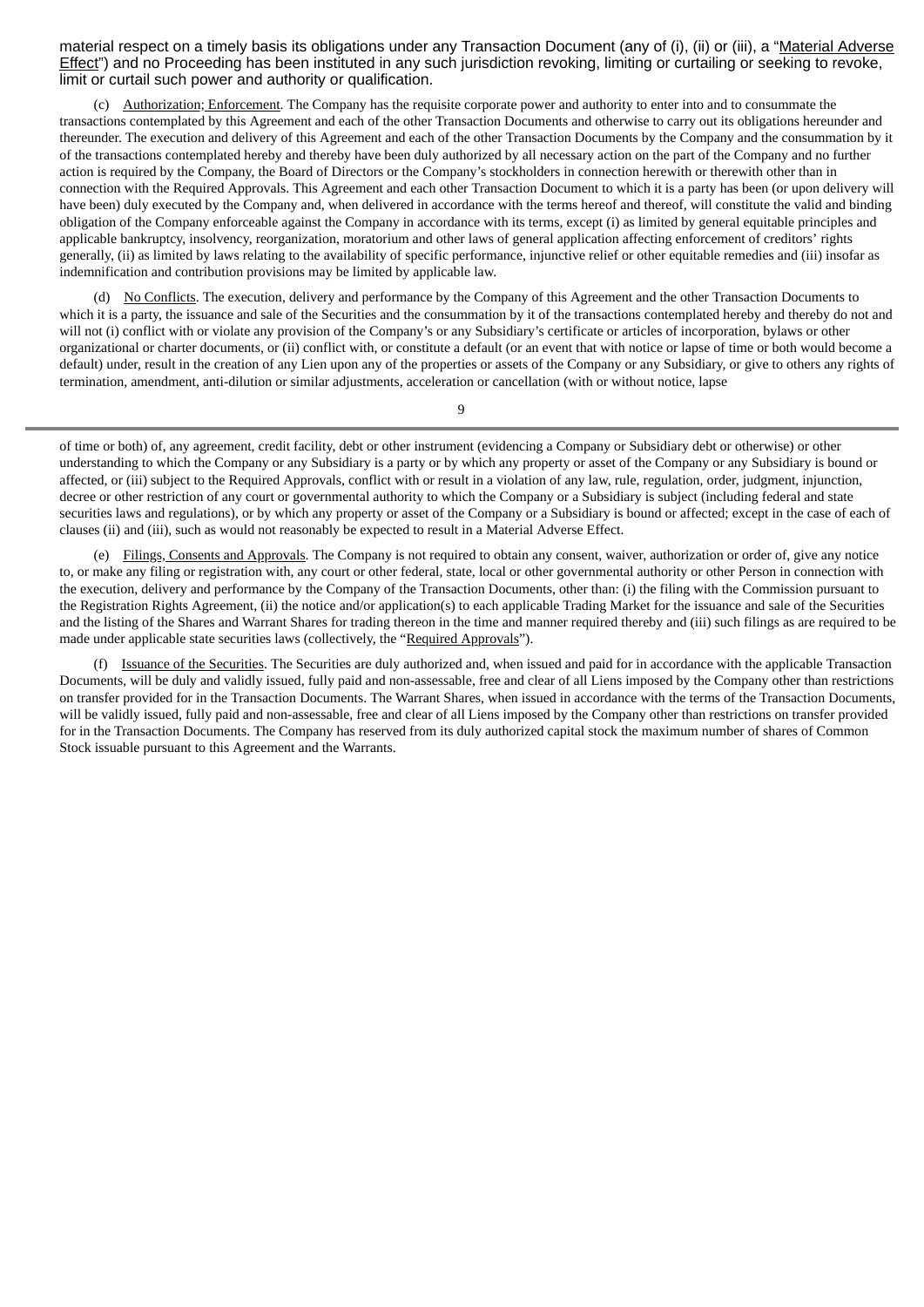(g) Capitalization. The authorized capital stock of the Company consists of 200,000,000 shares of Common Stock and 10,000,000 shares of undesignated preferred stock. As of the Effective Date, there are no shares of Preferred Stock issued and outstanding and there are 24,701,409 shares of Common Stock issued and outstanding, of which 9,490,953 shares are owned by the Company. The Company has not issued any capital stock since its most recently filed periodic report under the Exchange Act, other than pursuant to the exercise of employee stock options under the Company's stock option plans, the issuance of shares of Common Stock to employees pursuant to the Company's employee stock purchase plans and pursuant to the conversion and/or exercise of Common Stock Equivalents outstanding as of the date of the most recently filed periodic report under the Exchange Act. No Person has any right of first refusal, preemptive right, right of participation, or any similar right to participate in the transactions contemplated by the Transaction Documents. Except as a result of the purchase and sale of the Securities, there are no outstanding options, warrants, scrip

rights to subscribe to, calls or commitments of any character whatsoever relating to, or securities, rights or obligations convertible into or exercisable or exchangeable for, or giving any Person any right to subscribe for or acquire, any shares of Common Stock or the capital stock of any Subsidiary, or contracts, commitments, understandings or arrangements by which the Company or any Subsidiary is or may become bound to issue additional shares of Common Stock or Common Stock Equivalents or capital stock of any Subsidiary. The issuance and sale of the Securities will not obligate the Company or any Subsidiary to issue shares of Common Stock or other securities to any Person (other than the Purchasers). There are no outstanding securities or instruments of the Company or any Subsidiary with any provision that adjusts the exercise, conversion, exchange or reset price of such security or instrument upon an issuance of securities by the Company or any Subsidiary. There are no outstanding securities or instruments of the Company or any Subsidiary that contain any redemption or similar provisions, and there are no contracts, commitments, understandings or arrangements by which the Company or any Subsidiary is or may become bound to redeem a security of the Company or such Subsidiary. The Company does not have any stock appreciation rights or "phantom stock" plans or agreements or any similar plan or agreement. All of the outstanding shares of capital stock of the Company are duly authorized, validly issued, fully paid and non-assessable, have been issued in compliance with all federal and state securities laws, and none of such outstanding shares was issued in violation of any preemptive rights or similar rights to subscribe for or purchase securities. No further approval or authorization of any stockholder, the Board of Directors or others is required for the issuance and sale of the Securities. There are no stockholders agreements, voting agreements or other similar agreements with respect to the Company's capital stock to which the Company is a party or, to the knowledge of the Company, between or among any of the Company's stockholders.

(h) SEC Reports; Financial Statements. Other than the Company's Form 10-K/A filed on November 5, 2020, since January 1, 2020, the Company has filed all reports, schedules, forms, statements and other documents required to be filed by the Company under the Securities Act and the Exchange Act, including pursuant to Section 13(a) or 15(d) thereof (the foregoing materials, including the exhibits thereto and documents incorporated by reference therein, being collectively referred to herein as the "SEC Reports") on a timely basis or has received or qualified for a valid extension of such time of filing and has filed any such SEC Reports prior to the expiration of any such extension. As of their respective dates, the SEC Reports complied in all material respects with the requirements of the Securities Act and the Exchange Act, as applicable, and none of the SEC Reports, when filed, contained any untrue statement of a material fact or omitted to state a material fact required to be stated therein or necessary in order to make the statements therein, in the light of the circumstances under which they were made, not misleading. The Company has never been an issuer subject to Rule 144(i) under the Securities Act. The financial statements of the Company included in the SEC Reports comply in all material respects with applicable accounting requirements and the rules and regulations of the Commission with respect thereto as in effect at the time of filing. Such financial statements have been prepared in accordance with United States generally accepted accounting principles applied on a consistent basis during the periods involved ("GAAP"), except as may be otherwise specified in such financial statements or the notes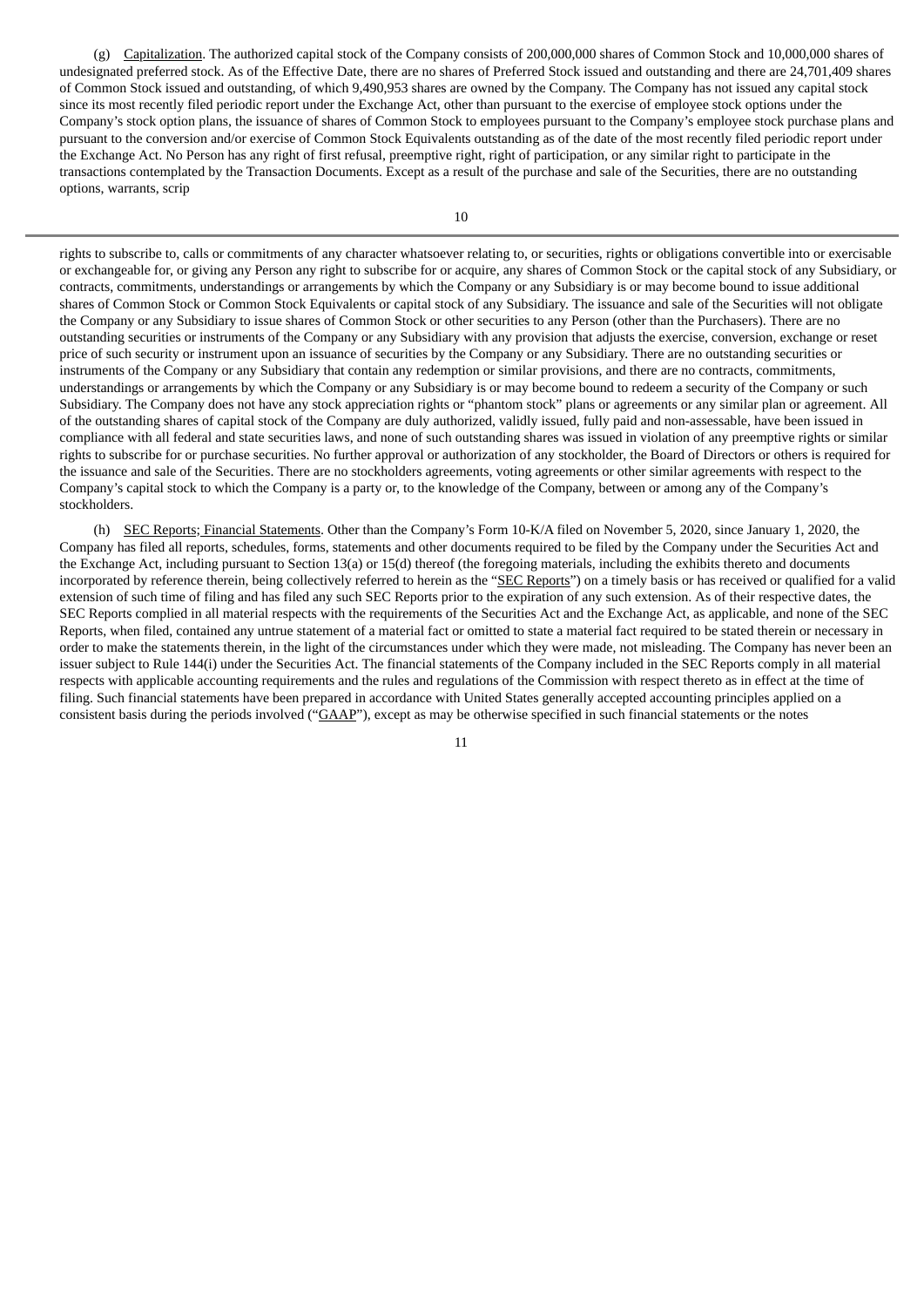thereto and except that unaudited financial statements may not contain all footnotes required by GAAP, and fairly present in all material respects the financial position of the Company and its consolidated Subsidiaries as of and for the dates thereof and the results of operations and cash flows for the periods then ended, subject, in the case of unaudited statements, to normal, year-end adjustments.

(i) Material Changes; Undisclosed Events, Liabilities or Developments. Since January 1, 2020 and prior to the date of this Agreement, (i) there has been no event, occurrence or development that has had or that would reasonably be expected to result in a Material Adverse Effect, (ii) the Company has not incurred any liabilities (contingent or otherwise) other than (A) trade payables and accrued expenses incurred in the ordinary course of business consistent with past practice and (B) liabilities not required to be reflected in the Company's financial statements pursuant to GAAP or disclosed in filings made with the Commission, (iii) the Company has not altered its method of accounting, (iv) the Company has not declared or made any dividend or distribution of cash or other property to its stockholders or purchased, redeemed or made any agreements to purchase or redeem any shares of its capital stock and (v) the Company has not issued any equity securities to any officer, director or Affiliate, except pursuant to existing Company stock option plans. The Company does not have pending before the Commission any request for confidential treatment of information. Except for the issuance of the Securities contemplated by this Agreement, no event, liability, fact, circumstance, occurrence or development has occurred or exists or is reasonably expected to occur or exist with respect to the Company or its Subsidiaries or their respective businesses, prospects, properties, operations, assets or financial condition that would be required to be disclosed by the Company under applicable securities laws at the time this representation is made or deemed made that has not been publicly disclosed at least 1 Trading Day prior to the date that this representation is made.

(j) Litigation. Except as described in the SEC Reports, there are no legal, governmental or regulatory investigations, actions, demands, claims, suits, arbitrations, inquiries or proceedings ("Actions") pending to which the Company or its subsidiaries are or may reasonably be expected to become a party or to which any property of the Company or its subsidiaries are or may reasonably be expected to become the subject that, individually or in the aggregate, if determined adversely to the Company or its subsidiaries, would reasonably be expected to have a Material Adverse Effect; to the knowledge of the Company, no such Actions are threatened or contemplated by any governmental or regulatory authority or threatened by others. Neither the Company nor any Subsidiary, nor any director or officer thereof, is or has been the subject of any Action involving a claim of violation of or liability under federal or state securities laws or a claim of breach of fiduciary duty. There has not been, and to the knowledge of the Company, there is not pending or contemplated, any investigation by the Commission involving the Company or any current or former director or officer of the Company. The Commission has not issued any stop order or other order suspending the effectiveness of any registration statement filed by the Company or any Subsidiary under the Exchange Act or the Securities Act.

12

(k) Labor Relations. No labor dispute with the employees of the Company or any of its Subsidiaries exists or, to the knowledge of the Company, is imminent, and the Company is not aware of any existing or imminent labor disturbance by the employees of any of its or any Subsidiary's principal suppliers, manufacturers, customers or contractors, which, in either case, would reasonably be expected to result in a Material Adverse Effect.

(l) Compliance. Neither the Company nor any Subsidiary: (i) is in default under or in violation of (and no event has occurred that has not been waived that, with notice or lapse of time or both, would result in a default by the Company or any Subsidiary under), nor has the Company or any Subsidiary received notice of a claim that it is in default under or that it is in violation of, any indenture, loan or credit agreement or any other agreement or instrument to which it is a party or by which it or any of its properties is bound (whether or not such default or violation has been waived), (ii) is in violation of any judgment, decree, or order of any court, arbitrator or other governmental authority or (iii) is or has been in violation of any statute, rule, ordinance or regulation of any governmental authority, including without limitation all foreign, federal, state and local laws relating to taxes, environmental protection, occupational health and safety, product quality and safety and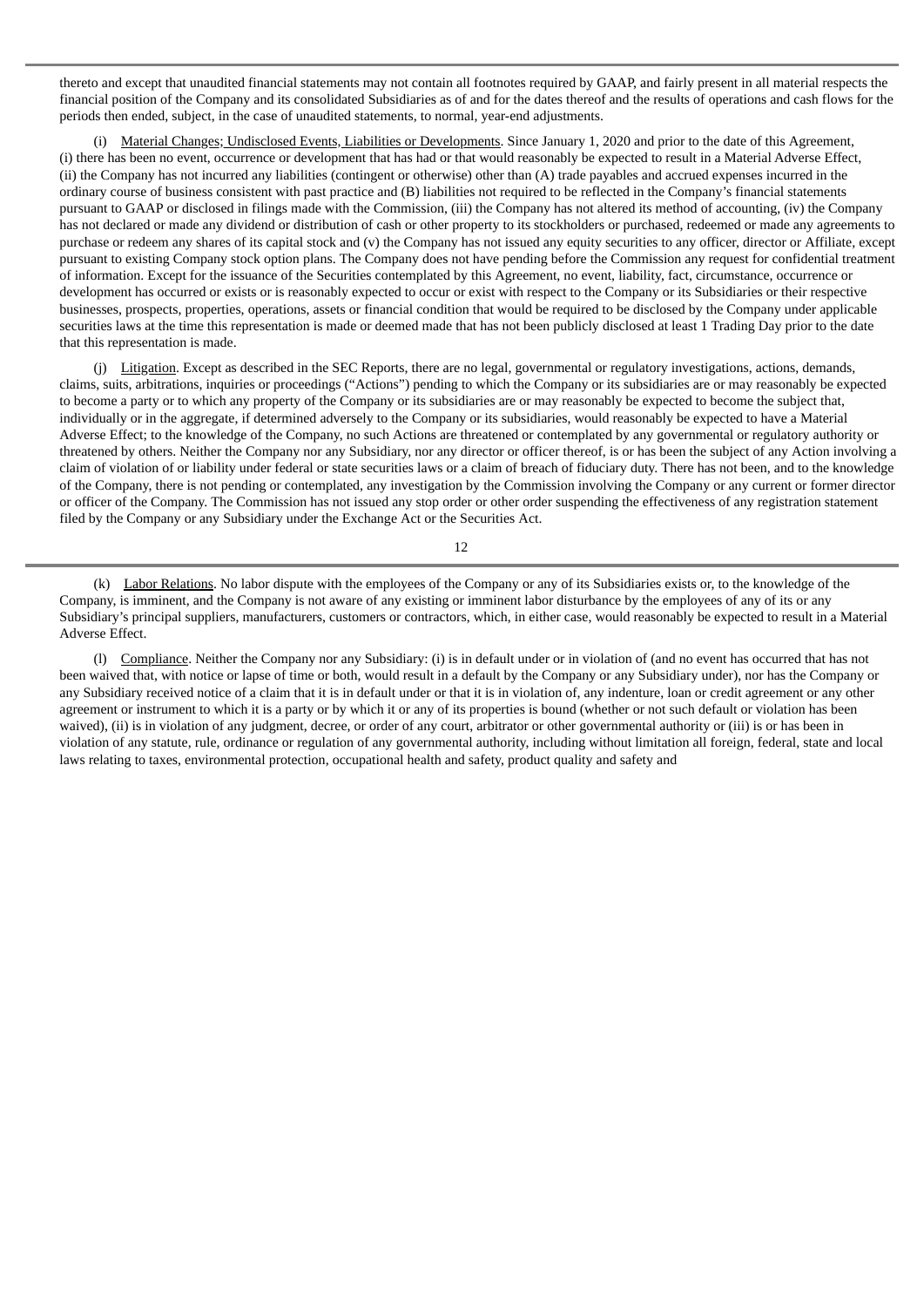### employment and labor matters, except in each case as would not reasonably be expected to result in a Material Adverse Effect.

(m) Environmental Laws. The Company and its Subsidiaries (i) are in compliance with all federal, state, local and foreign laws relating to pollution or protection of human health or the environment (including ambient air, surface water, groundwater, land surface or subsurface strata), including laws relating to emissions, discharges, releases or threatened releases of chemicals, pollutants, contaminants, or toxic or hazardous substances or wastes (collectively, "Hazardous Materials") into the environment, or otherwise relating to the manufacture, processing, distribution, use, treatment, storage, disposal, transport or handling of Hazardous Materials, as well as all authorizations, codes, decrees, demands, or demand letters, injunctions, judgments, licenses, notices or notice letters, orders, permits, plans or regulations, issued, entered, promulgated or approved thereunder ("Environmental Laws"); (ii) have received all permits licenses or other approvals required of them under applicable Environmental Laws to conduct their respective businesses; and (iii) are in compliance with all terms and conditions of any such permit, license or approval where in each clause (i), (ii) and (iii), the failure to so comply would be reasonably expected to have, individually or in the aggregate, a Material Adverse Effect.

(n) Regulatory Permits. The Company and the Subsidiaries possess all certificates, authorizations and permits issued by the appropriate federal, state, local or foreign regulatory authorities necessary to conduct their respective businesses as described in the SEC Reports, except where the failure to possess such permits would not reasonably be expected to result in a Material Adverse Effect ("Material Permits"), and neither the Company nor any Subsidiary has received any notice of proceedings relating to the revocation or modification of any Material Permit.

13

(o) Title to Assets. The Company and the Subsidiaries do not own any real property. The Company and its Subsidiaries have valid and marketable title to all material personal property owned by them, free and clear of all pledges, liens, security interests, claims, restrictions or encumbrances of any kind except such as do not, singly or in the aggregate, materially interfere with the use made and proposed to be made of such property by the Company or any of its Subsidiaries. Except as would not reasonably be expected to have a Material Adverse Effect, the Company and its Subsidiaries hold all leased real or personal property under valid and enforceable leases with no terms or provisions that would materially interfere with the use made and proposed to be made of such property by the Company or any of its Subsidiaries.

(p) Intellectual Property. The Company and the Subsidiaries have, or have rights to use, all patents, patent applications, trademarks, trademark applications, service marks, trade names, trade secrets, inventions, copyrights, licenses and other intellectual property rights and similar rights necessary or required for use in connection with their respective businesses as described in the SEC Reports and which the failure to so have would reasonably be expected to have a Material Adverse Effect (collectively, the "Intellectual Property Rights"). None of, and neither the Company nor any Subsidiary has received a notice (written or otherwise) that any of, the Intellectual Property Rights has expired, terminated or been abandoned, or is expected to expire or terminate or be abandoned, within two (2) years from the date of this Agreement. Neither the Company nor any Subsidiary has received, since the date of the latest audited financial statements included within the SEC Reports, a written notice of a claim or otherwise has any knowledge that the Intellectual Property Rights violate or infringe upon the rights of any Person, except as would not reasonably be expected to not have a Material Adverse Effect. To the knowledge of the Company, all such Intellectual Property Rights are enforceable and there is no existing infringement by another Person of any of the Intellectual Property Rights. The Company and its Subsidiaries have taken reasonable security measures to protect the secrecy, confidentiality and value of all of their intellectual properties, except where failure to do so would not, individually or in the aggregate, reasonably be expected to have a Material Adverse Effect.

(q) Insurance. The Company and the Subsidiaries are insured by insurers of recognized financial responsibility against such losses and risks and in such amounts as are prudent and customary in the businesses in which the Company and the Subsidiaries are engaged, including, but not limited to, directors and officers insurance coverage at least equal to the aggregate Subscription Amount. Neither the Company nor any Subsidiary has any reason to believe that it will not be able to renew its existing insurance coverage as and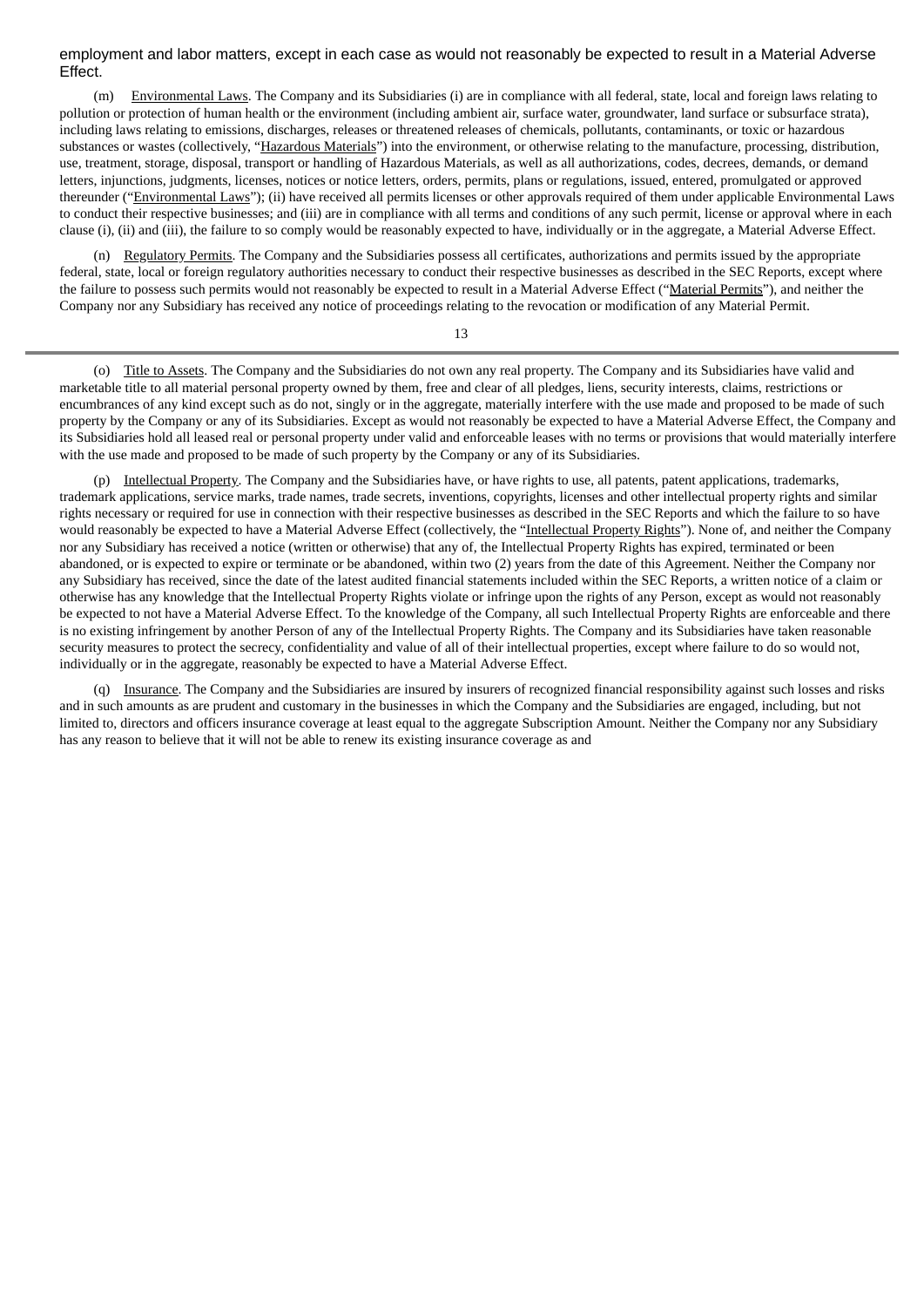when such coverage expires or to obtain similar coverage from similar insurers as may be necessary to continue its business without a significant increase in cost.

(r) Sarbanes-Oxley; Internal Accounting Controls. The Company and the Subsidiaries are in compliance with any and all applicable requirements of the Sarbanes-Oxley Act of 2002 that are effective as of the date hereof, and any and all applicable rules and regulations promulgated by the Commission thereunder that are effective as of the date hereof and as of the Closing Date. The Company and the Subsidiaries maintain a

system of internal accounting controls sufficient to provide reasonable assurance that: (i) transactions are executed in accordance with management's general or specific authorizations, (ii) transactions are recorded as necessary to permit preparation of financial statements in conformity with GAAP and to maintain asset accountability, (iii) access to assets is permitted only in accordance with management's general or specific authorization, and (iv) the recorded accountability for assets is compared with the existing assets at reasonable intervals and appropriate action is taken with respect to any differences. The Company and the Subsidiaries have established disclosure controls and procedures (as defined in Exchange Act Rules 13a-15(e) and 15d-15(e)) for the Company and the Subsidiaries and designed such disclosure controls and procedures to ensure that information required to be disclosed by the Company in the reports it files or submits under the Exchange Act is recorded, processed, summarized and reported, within the time periods specified in the Commission's rules and forms. The Company's certifying officers have evaluated the effectiveness of the disclosure controls and procedures of the Company and the Subsidiaries as of the end of the period covered by the most recently filed periodic report under the Exchange Act (such date, the "Evaluation Date"). The Company presented in its most recently filed periodic report under the Exchange Act the conclusions of the certifying officers about the effectiveness of the disclosure controls and procedures based on their evaluations as of the Evaluation Date. Since the Evaluation Date, the Company is not aware of any changes in the internal control over financial reporting (as such term is defined in the Exchange Act) of the Company and its Subsidiaries that have materially affected, or are reasonably likely to materially affect, the internal control over financial reporting of the Company and its Subsidiaries.

(s) Certain Fees. No brokerage or finder's fees or commissions are or will be payable by the Company or any Subsidiary to any broker, financial advisor or consultant, finder, placement agent, investment banker, bank or other Person with respect to the transactions contemplated by the Transaction Documents. The Purchasers shall have no obligation with respect to any fees or with respect to any claims made by or on behalf of other Persons for fees of a type contemplated in this Section that may be due in connection with the transactions contemplated by the Transaction **Documents** 

(t) Private Placement. Assuming the accuracy of the Purchasers' representations and warranties set forth in Section 3.2, no registration under the Securities Act is required for the offer and sale of the Securities by the Company to the Purchasers as contemplated hereby. The issuance and sale of the Securities hereunder does not contravene the rules and regulations of the Trading Market.

(u) Investment Company. The Company is not, and immediately after receipt of payment for the Securities, will not be required to register as an "investment company" under the Investment Company Act of 1940, as amended. The Company shall conduct its business in a manner so that it will not be required to registered as an "investment company" under the Investment Company Act of 1940, as amended.

(v) Registration Rights. Other than each of the Purchasers and except pursuant to the Fifth Amended and Restated Registration Rights Agreement, dated August 29, 2013, among the Company and the investors listed therein, no Person has any right to cause the Company or any Subsidiary to effect the registration under the Securities Act of any securities of the Company or any Subsidiary.

15

<sup>(</sup>w) Listing and Maintenance Requirements. The Common Stock is registered pursuant to Section 12(b) or 12(g) of the Exchange Act, and the Company has taken no action designed to, or which to its knowledge is likely to have the effect of, terminating the registration of the Common Stock under the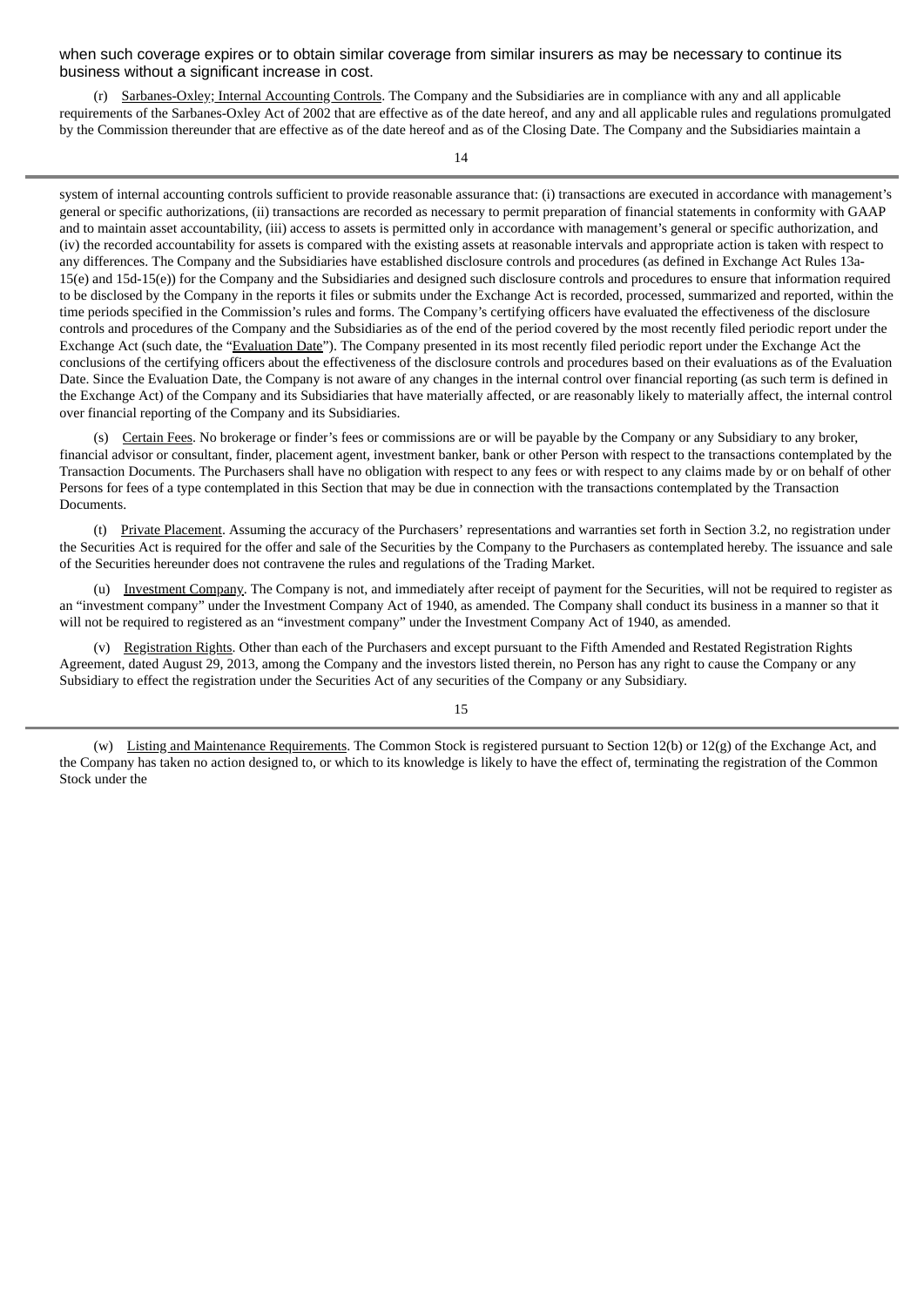Exchange Act nor has the Company received any notification that the Commission is contemplating terminating such registration. The Company has not, in the 12 months preceding the date hereof, received notice from any Trading Market on which the Common Stock is or has been listed or quoted to the effect that the Company is not in compliance with the listing or maintenance requirements of such Trading Market. The Company is, and has no reason to believe that it will not in the foreseeable future continue to be, in compliance with all such listing and maintenance requirements. The Common Stock is currently eligible for electronic transfer through the Depository Trust Company or another established clearing corporation and the Company is current in payment of the fees to the Depository Trust Company (or such other established clearing corporation) in connection with such electronic transfer.

(x) Application of Takeover Protections. The Company and the Board of Directors have taken all necessary action, if any, in order to render inapplicable any control share acquisition, business combination, poison pill (including any distribution under a rights agreement) or other similar anti-takeover provision under the Company's certificate of incorporation (or similar charter documents) or the laws of its state of incorporation that is or could become applicable to the Purchasers as a result of the Purchasers and the Company fulfilling their obligations or exercising their rights under the Transaction Documents, including without limitation as a result of the Company's issuance of the Securities and the Purchasers' ownership of the Securities.

(y) Disclosure. Except with respect to the material terms and conditions of the transactions contemplated by the Transaction Documents and except as may have been provided pursuant to any Confidentiality Agreement between the Company and such Purchaser, the Company confirms that neither it nor any other Person acting on its behalf has provided any of the Purchasers or their agents or counsel with any information that it believes constitutes or might constitute material, non-public information. The Company understands and confirms that the Purchasers will rely on the foregoing representation in effecting transactions in securities of the Company. The Company acknowledges and agrees that no Purchaser makes or has made any representations or warranties with respect to the transactions contemplated hereby other than those specifically set forth in Section 3.2 hereof.

(z) No Integrated Offering. Assuming the accuracy of the Purchasers' representations and warranties set forth in Section 3.2, neither the Company, nor any of its Affiliates, nor any Person acting on its or their behalf has, directly or indirectly, made any offers or sales of any security or solicited any offers to buy any security, under circumstances that would cause this offering of the Securities to be integrated with prior offerings by the Company for purposes of (i) the Securities Act which would require the

16

registration of any such securities under the Securities Act, or (ii) any applicable shareholder approval provisions of any Trading Market on which any of the securities of the Company are listed or designated.

(aa) Solvency. Based on the consolidated financial condition of the Company as of the Closing Date, after giving effect to the receipt by the Company of the proceeds from the sale of the Securities hereunder, (i) the fair saleable value of the Company's assets exceeds the amount that will be required to be paid on or in respect of the Company's existing debts and other liabilities (including known contingent liabilities) as they mature, (ii) the Company's assets do not constitute unreasonably small capital to carry on its business as now conducted and as proposed to be conducted including its capital needs taking into account the particular capital requirements of the business conducted by the Company, consolidated and projected capital requirements and capital availability thereof, and (iii) the current cash flow of the Company, together with the proceeds the Company would receive, were it to liquidate all of its assets, after taking into account all anticipated uses of the cash, would be sufficient to pay all amounts on or in respect of its liabilities when such amounts are required to be paid. The Company does not intend to incur debts beyond its ability to pay such debts as they mature (taking into account the timing and amounts of cash to be payable on or in respect of its debt). The Company has no knowledge of any facts or circumstances which lead it to believe that it will file for reorganization or liquidation under the bankruptcy or reorganization laws of any jurisdiction within one year from the Closing Date. Neither the Company nor any Subsidiary is in default with respect to any Indebtedness.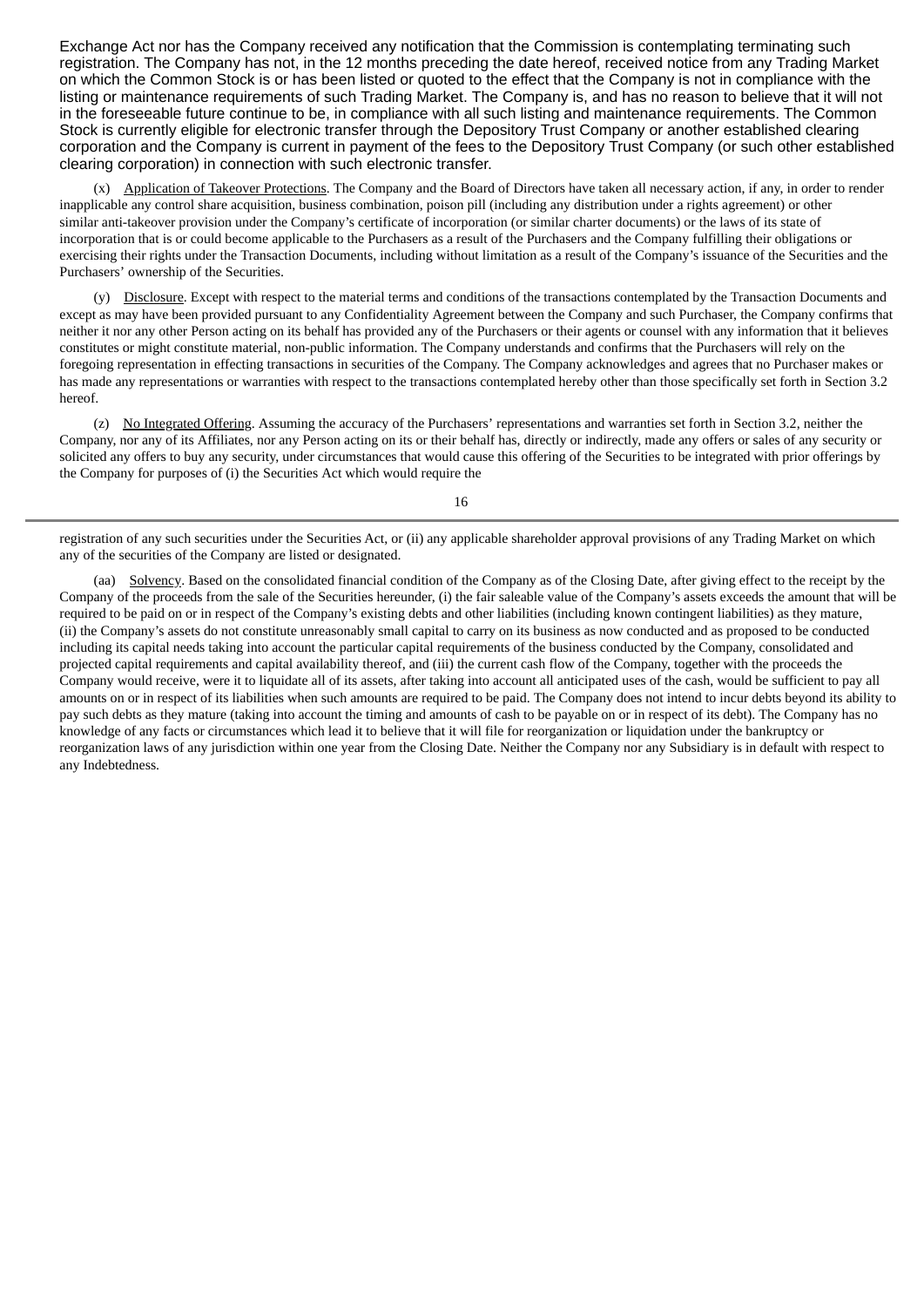(bb) Tax Status. Except for matters that would not, individually or in the aggregate, reasonably be expected to result in a Material Adverse Effect, the Company and its Subsidiaries each (i) has made or filed all United States federal, state and local income and all foreign income and franchise tax returns, reports and declarations required by any jurisdiction to which it is subject, (ii) has paid all taxes and other governmental assessments and charges that are material in amount, shown or determined to be due on such returns, reports and declarations and (iii) has set aside on its books provision reasonably adequate for the payment of all material taxes for periods subsequent to the periods to which such returns, reports or declarations apply. There are no unpaid taxes in any material amount claimed to be due by the taxing authority of any jurisdiction, and the officers of the Company or of any Subsidiary know of no basis for any such claim.

(cc) No General Solicitation. Neither the Company nor any Person acting on behalf of the Company has offered or sold any of the Securities by any form of general solicitation or general advertising. The Company has offered the Securities for sale only to the Purchasers and certain other "accredited investors" within the meaning of Rule 501 under the Securities Act.

(dd) Foreign Corrupt Practices. Neither the Company nor any Subsidiary, nor to the knowledge of the Company or any Subsidiary, any agent or other person acting on behalf of the Company or any Subsidiary, has (i) directly or indirectly, used any funds for unlawful contributions, gifts, entertainment or other unlawful expenses related to foreign or domestic political activity, (ii) made any unlawful payment to foreign or domestic

17

government officials or employees or to any foreign or domestic political parties or campaigns from corporate funds, (iii) failed to disclose fully any contribution made by the Company or any Subsidiary (or made by any person acting on its behalf of which the Company is aware) which is in violation of law or (iv) violated in any material respect any provision of FCPA.

(ee) Accountants. Deloitte & Touche LLP is the Company's accounting firm. To the knowledge and belief of the Company, such accounting firm (i) is a registered public accounting firm as required by the Exchange Act and (ii) shall express its opinion with respect to the financial statements to be included in the Company's Annual Report for fiscal year 2020.

(ff) No Disagreements with Accountants and Lawyers. There are no disagreements of any kind presently existing, or reasonably anticipated by the Company to arise, between the Company and the accountants and lawyers formerly or presently employed by the Company and the Company is current with respect to any fees owed to its accountants and lawyers which could affect the Company's ability to perform any of its obligations under any of the Transaction Documents.

(gg) Acknowledgment Regarding Purchasers' Purchase of Securities. The Company acknowledges and agrees that each of the Purchasers is acting solely in the capacity of an arm's length purchaser with respect to the Transaction Documents and the transactions contemplated thereby. The Company further acknowledges that no Purchaser is acting as a financial advisor or fiduciary of the Company (or in any similar capacity) with respect to the Transaction Documents and the transactions contemplated thereby and any advice given by any Purchaser or any of their respective representatives or agents in connection with the Transaction Documents and the transactions contemplated thereby is merely incidental to the Purchasers' purchase of the Securities. The Company further represents to each Purchaser that the Company's decision to enter into this Agreement and the other Transaction Documents has been based solely on the independent evaluation of the transactions contemplated hereby by the Company and its representatives.

(hh) Acknowledgment Regarding Purchaser's Trading Activity. Anything in this Agreement or elsewhere herein to the contrary notwithstanding (except for Sections 3.2(g) and 4.14 hereof), it is understood and acknowledged by the Company that: (i) none of the Purchasers has been asked by the Company to agree, nor has any Purchaser agreed, to desist from purchasing or selling, long and/or short, securities of the Company, or "derivative" securities based on securities issued by the Company or to hold the Securities for any specified term, (ii) past or future open market or other transactions by any Purchaser, specifically including, without limitation, Short Sales or "derivative" transactions, before or after the closing of this or future private placement transactions, may negatively impact the market price of the Company's publicly-traded securities, (iii) any Purchaser, and counter-parties in "derivative" transactions to which any such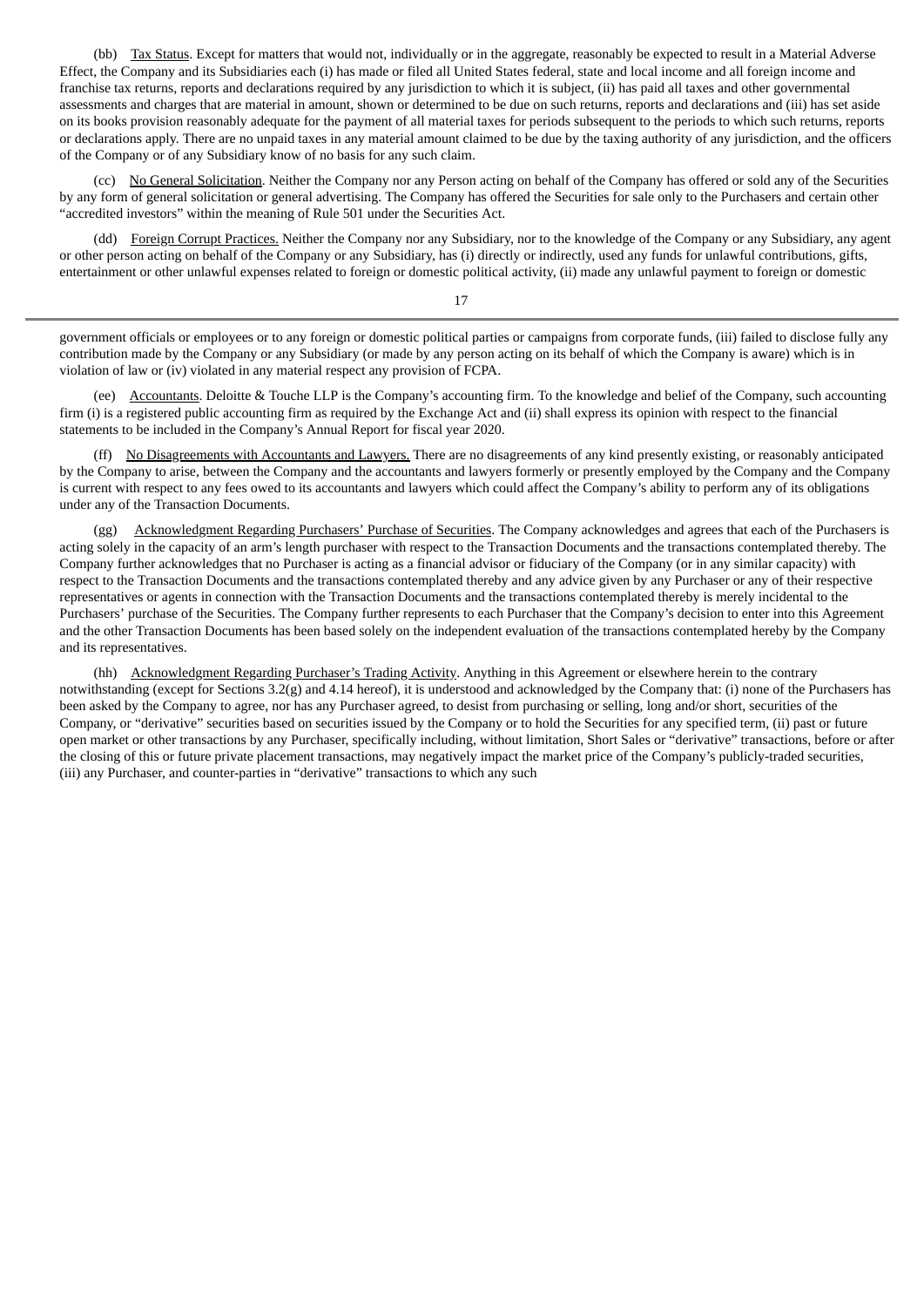Purchaser is a party, directly or indirectly, presently may have a "short" position in the Common Stock and (iv) each Purchaser shall not be deemed to have any affiliation with or control over any arm's length counter-party in any "derivative" transaction. The

18

Company further understands and acknowledges that (y) one or more Purchasers may engage in hedging activities at various times during the period that the Securities are outstanding, including, without limitation, during the periods that the value of the Warrant Shares deliverable with respect to Securities are being determined, and (z) such hedging activities (if any) could reduce the value of the existing stockholders' equity interests in the Company at and after the time that the hedging activities are being conducted. The Company acknowledges that such aforementioned hedging activities do not constitute a breach of any of the Transaction Documents.

(ii) Regulation M Compliance. The Company has not, and to its knowledge no one acting on its behalf has, (i) taken, directly or indirectly, any action designed to cause or to result in the stabilization or manipulation of the price of any security of the Company to facilitate the sale or resale of any of the Securities, (ii) sold, bid for, purchased, or paid any compensation for soliciting purchases of, any of the Securities, or (iii) paid or agreed to pay to any Person any compensation for soliciting another to purchase any other securities of the Company, other than, in the case of clauses (ii) and (iii), compensation paid to the Company's placement agent in connection with the placement of the Securities.

(ji) Form S-3 Eligibility. The Company is eligible to register the resale of the Securities for resale by the Purchaser on Form S-3 promulgated under the Securities Act or has obtained any necessary non-objection assurances from the Commission to permit it to use Form S-3.

(kk) Office of Foreign Assets Control. Neither the Company nor any Subsidiary nor, to the Company's knowledge, any director, officer, agent, employee or affiliate of the Company or any Subsidiary is currently subject to any U.S. sanctions administered by the Office of Foreign Assets Control of the U.S. Treasury Department ("OFAC").

(ll) U.S. Real Property Holding Corporation. The Company is not and has never been a U.S. real property holding corporation within the meaning of Section 897 of the Internal Revenue Code of 1986, as amended, and the Company shall so certify upon Purchaser's request.

(mm) Money Laundering. The operations of the Company and its Subsidiaries are and have been conducted at all times in compliance with applicable financial record-keeping and reporting requirements of the Currency and Foreign Transactions Reporting Act of 1970, as amended, applicable money laundering statutes and applicable rules and regulations thereunder (collectively, the "Money Laundering Laws"), and no Action or Proceeding by or before any court or governmental agency, authority or body or any arbitrator involving the Company or any Subsidiary with respect to the Money Laundering Laws is pending or, to the knowledge of the Company or any Subsidiary, threatened.

(nn) Other Covered Persons. Other than the Placement Agent, the Company is not aware of any person that has been or will be paid (directly or indirectly) remuneration for solicitation of purchasers in connection with the sale of any Securities.

19

3.2 Representations and Warranties of the Purchasers. Each Purchaser, for itself and for no other Purchaser, hereby represents and warrants as of the date hereof and as of the Closing Date to the Company as follows (unless as of a specific date therein, in which case they shall be accurate as of such date):

(a) Organization; Authority. Such Purchaser is either an individual or an entity duly incorporated or formed, validly existing and in good standing under the laws of the jurisdiction of its incorporation or formation with full right, corporate, partnership, limited liability company or similar power and authority to enter into and to consummate the transactions contemplated by the Transaction Documents and otherwise to carry out its obligations hereunder and thereunder. The execution and delivery of the Transaction Documents and performance by such Purchaser of the transactions contemplated by the Transaction Documents have been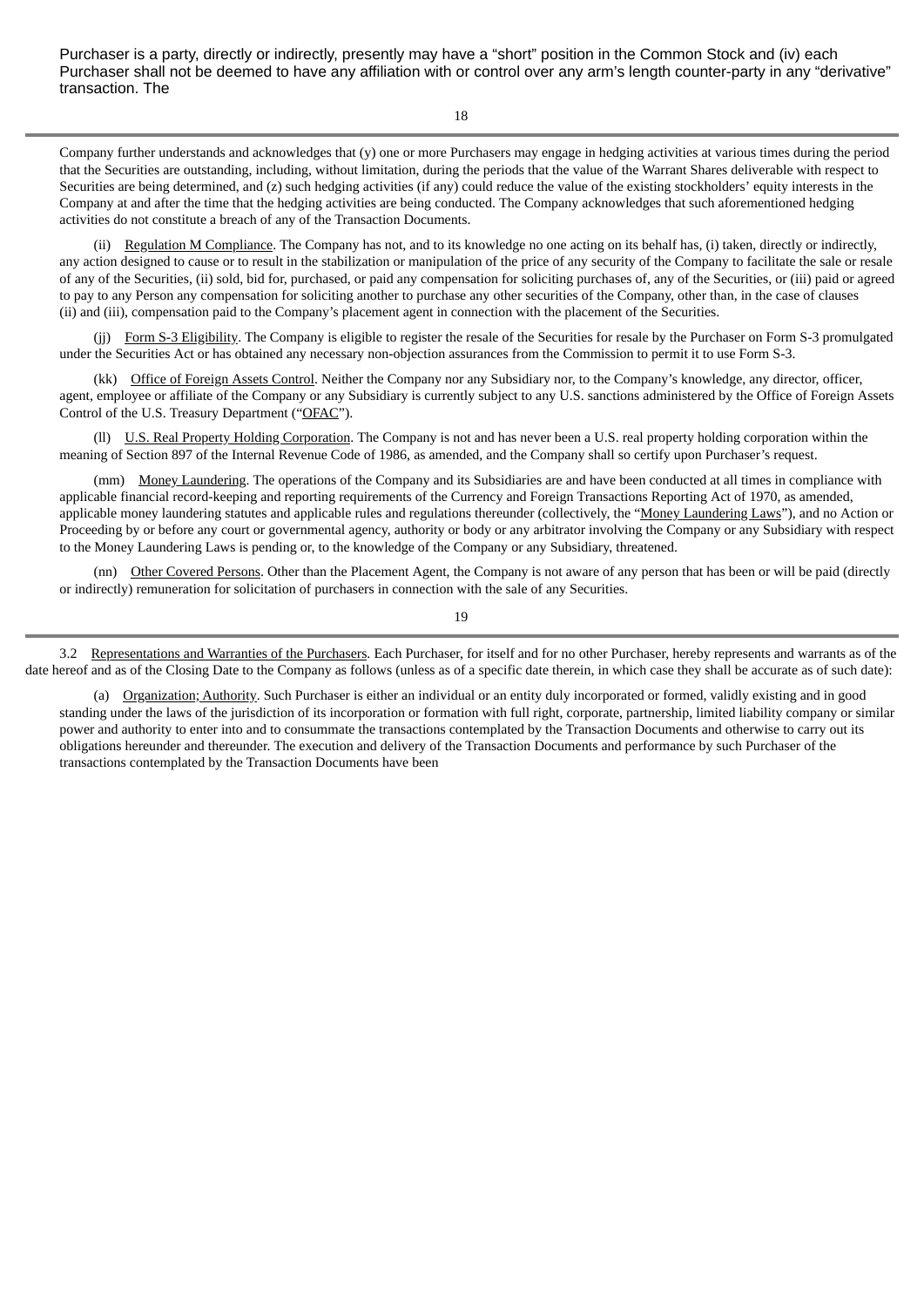duly authorized by all necessary corporate, partnership, limited liability company or similar action, as applicable, on the part of such Purchaser. Each Transaction Document to which it is a party has been duly executed by such Purchaser, and when delivered by such Purchaser in accordance with the terms hereof, will constitute the valid and legally binding obligation of such Purchaser, enforceable against it in accordance with its terms, except (i) as limited by general equitable principles and applicable bankruptcy, insolvency, reorganization, moratorium and other laws of general application affecting enforcement of creditors' rights generally, (ii) as limited by laws relating to the availability of specific performance, injunctive relief or other equitable remedies and (iii) insofar as indemnification and contribution provisions may be limited by applicable law.

(b) Own Account. Such Purchaser understands that the Securities are "restricted securities" and have not been registered under the Securities Act or any applicable state securities law and is acquiring the Securities as principal for its own account and not with a view to or for distributing or reselling such Securities or any part thereof in violation of the Securities Act or any applicable state securities law, has no present intention of distributing any of such Securities in violation of the Securities Act or any applicable state securities law and has no direct or indirect arrangement or understandings with any other persons to distribute or regarding the distribution of such Securities in violation of the Securities Act or any applicable state securities law (this representation and warranty not limiting such Purchaser's right to sell the Securities pursuant to the Registration Statement or otherwise in compliance with applicable federal and state securities laws). Such Purchaser is acquiring the Securities hereunder in the ordinary course of its business.

(c) Purchaser Status. At the time such Purchaser was offered the Securities, it was, and as of the date hereof it is, and on each date on which it exercises any Warrants, it will be either: (i) an "accredited investor" as defined in Rule 501(a) under the Securities Act or (ii) a "qualified institutional buyer" as defined in Rule 144A(a) under the Securities Act.

20

(d) Experience of Such Purchaser. Such Purchaser, either alone or together with its representatives, has such knowledge, sophistication and experience in business and financial matters so as to be capable of evaluating the merits and risks of the prospective investment in the Securities, and has so evaluated the merits and risks of such investment. Such Purchaser is able to bear the economic risk of an investment in the Securities and, at the present time, is able to afford a complete loss of such investment.

(e) General Solicitation. Such Purchaser is not, to such Purchaser's knowledge, purchasing the Securities as a result of any advertisement, article, notice or other communication regarding the Securities published in any newspaper, magazine or similar media or broadcast over television or radio or presented at any seminar or, to the knowledge of such Purchaser, any other general solicitation or general advertisement.

Access to Information. Such Purchaser acknowledges that it has had the opportunity to review the Transaction Documents (including all exhibits and schedules thereto) and the SEC Reports and has been afforded (i) the opportunity to ask such questions as it has deemed necessary of, and to receive answers from, representatives of the Company concerning the terms and conditions of the offering of the Securities and the merits and risks of investing in the Securities; (ii) access to information about the Company and its financial condition, results of operations, business, properties, management and prospects sufficient to enable it to evaluate its investment; and (iii) the opportunity to obtain such additional information that the Company possesses or can acquire without unreasonable effort or expense that is necessary to make an informed investment decision with respect to the investment. Such Purchaser acknowledges and agrees that neither the Placement Agent nor any Affiliate of the Placement Agent has provided such Purchaser with any information or advice with respect to the Securities nor is such information or advice necessary or desired. Neither the Placement Agent nor any Affiliate has made or makes any representation as to the Company or the quality of the Securities and the Placement Agent and any Affiliate may have acquired non-public information with respect to the Company which such Purchaser agrees need not be provided to it. In connection with the issuance of the Securities to such Purchaser, neither the Placement Agent nor any of its Affiliates has acted as a financial advisor or fiduciary to such Purchaser.

(g) Certain Transactions and Confidentiality. Other than consummating the transactions contemplated hereunder, such Purchaser has not, nor has any Person acting on behalf of or pursuant to any understanding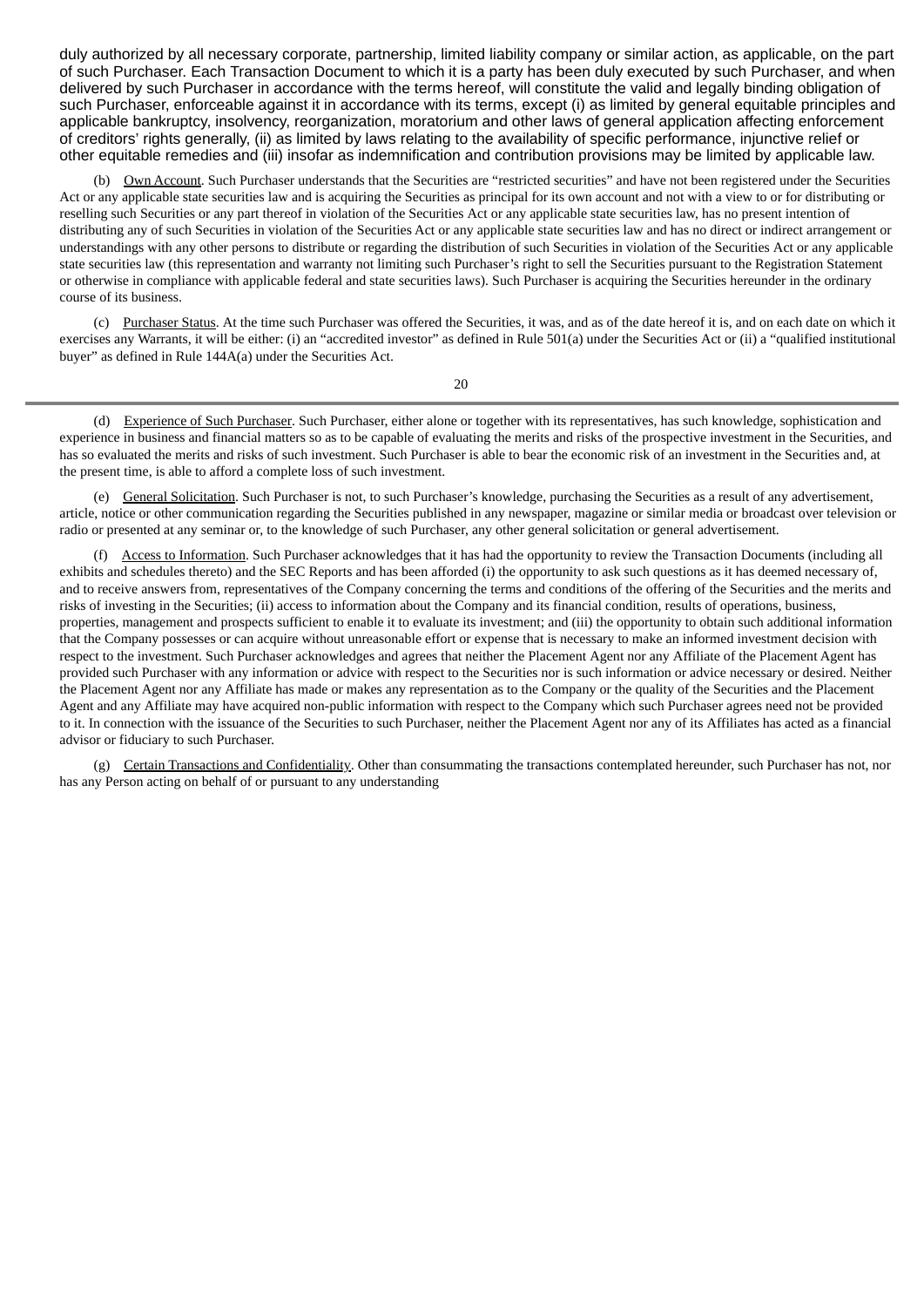with such Purchaser, directly or indirectly executed any purchases or sales, including Short Sales, of the securities of the Company during the period commencing as of the time that such Purchaser first received a term sheet (written or oral) from the Company or any other Person representing the Company setting forth the material terms of the transactions contemplated hereunder and ending immediately prior to the execution hereof. Notwithstanding the foregoing, in the case of a Purchaser that is a multi-managed investment vehicle whereby separate portfolio managers manage separate portions of such Purchaser's assets and the portfolio managers have no direct knowledge of the investment decisions made by the portfolio managers managing other portions of such Purchaser's assets, the representation set forth above shall only apply with respect to the portion of assets managed by the portfolio manager

that made the investment decision to purchase the Securities covered by this Agreement. Other than to other Persons party to this Agreement or to such Purchaser's representatives, including, without limitation, its officers, directors, partners, legal and other advisors, employees, agents and Affiliates, such Purchaser has maintained the confidentiality of all disclosures made to it in connection with this transaction (including the existence and terms of this transaction). Notwithstanding the foregoing, for the avoidance of doubt, nothing contained herein shall constitute a representation or warranty, or preclude any actions, with respect to locating or borrowing shares in order to effect Short Sales or similar transactions in the future.

(h) Confidentiality of Transaction. Such Purchaser will hold in confidence all information concerning this Agreement and the sale and issuance of the Securities until the Company has made a public announcement concerning this Agreement and the sale and issuance of the Shares and Warrants, which shall be made not later than the Disclosure Time.

(i) Acknowledgements Regarding Placement Agent by each Purchaser. Such Purchaser acknowledges that (a) the Placement Agent is acting solely as the Company's placement agent in connection with the transactions contemplated by this Agreement and is not acting as an underwriter or in any other capacity and is not and will not be construed as a fiduciary for such Purchaser, the Company or any other person or entity in connection with the transactions contemplated by this Agreement, (b) the Placement Agent has not made and will not make any representation or warranty, whether express or implied, of any kind or character and has not provided any advice or recommendation in connection with the transactions contemplated by this Agreement, (c) the Placement Agent will have no responsibility with respect to (i) any representations, warranties or agreements made by any person or entity under or in connection with the transactions contemplated by this Agreement or any of the documents furnished pursuant thereto or in connection therewith, or the execution, legality, validity or enforceability (with respect to any person) or any thereof, or (ii) the business, affairs, financial condition, operations, properties or prospects of, or any other matter concerning the Company or the transactions contemplated by this Agreement, and (d) the Placement Agent shall have no liability or obligation (including without limitation, for or with respect to any losses, claims, damages, obligations, penalties, judgments, awards, liabilities, costs, expenses or disbursements incurred by you, the Company or any other person or entity), whether in contract, tort or otherwise, to such Purchaser, or to any person claiming through such Purchaser, in respect of the transactions contemplated by this Agreement.

The Company acknowledges and agrees that the representations contained in this Section 3.2 shall not modify, amend or affect such Purchaser's right to rely on the Company's representations and warranties contained in this Agreement or any representations and warranties contained in any other Transaction Document or any other document or instrument executed and/or delivered in connection with this Agreement or the consummation of the transactions contemplated hereby. Notwithstanding the foregoing, for the avoidance of doubt, nothing contained herein shall constitute a representation or warranty, or preclude any actions, with respect to locating or borrowing shares in order to effect Short Sales or similar transactions in the future.

22

### **ARTICLE IV. OTHER AGREEMENTS OF THE PARTIES**

4.1 Transfer Restrictions.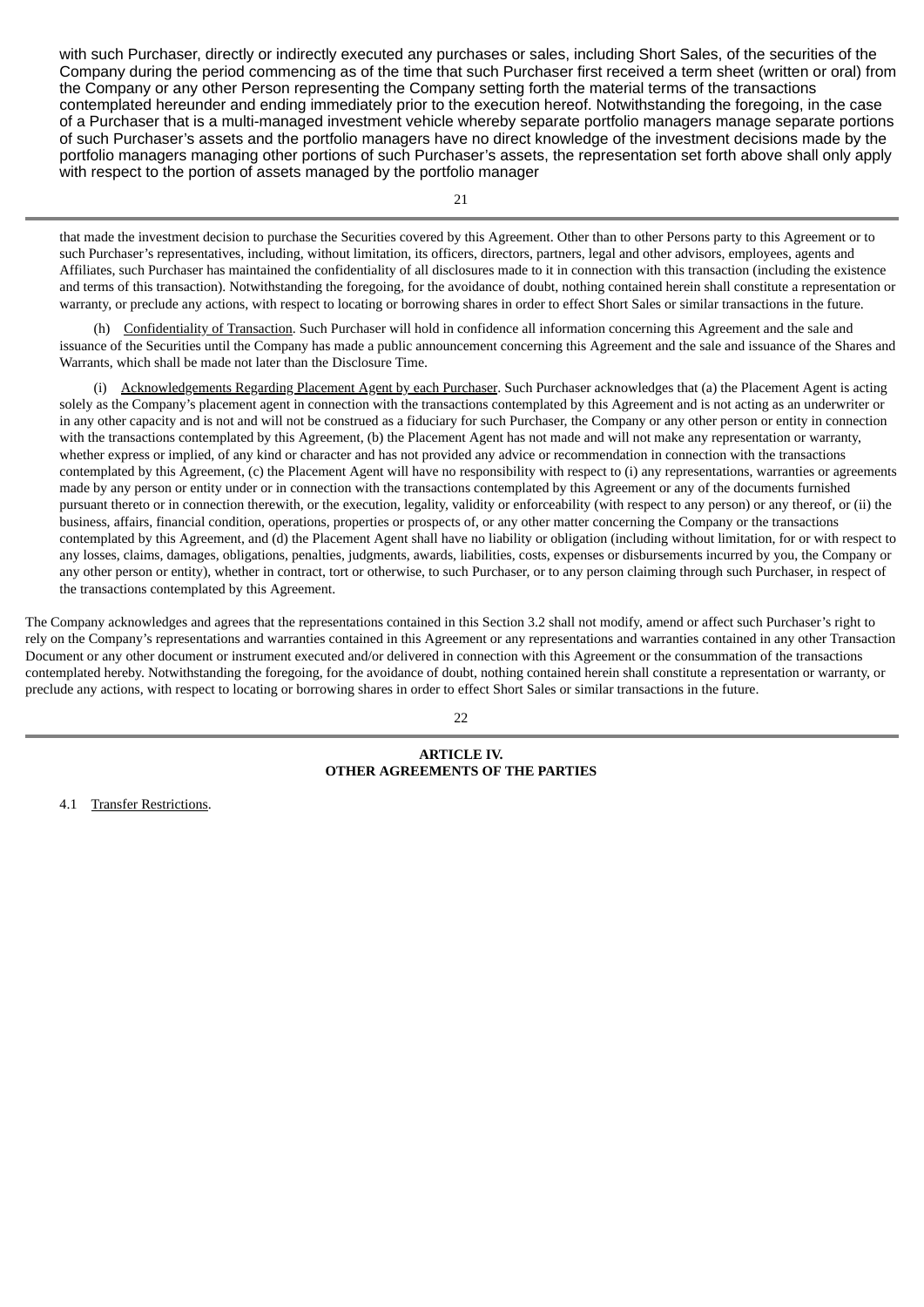(a) The Securities may only be disposed of in compliance with state and federal securities laws. In connection with any transfer of Securities other than pursuant to an effective registration statement or Rule 144, to the Company or to an Affiliate of a Purchaser or in connection with a pledge as contemplated in Section 4.1(b), the Company may require the transferor thereof to provide to the Company an opinion of counsel selected by the transferor and reasonably acceptable to the Company, the form and substance of which opinion shall be reasonably satisfactory to the Company, to the effect that such transfer does not require registration of such transferred Securities under the Securities Act. As a condition of transfer, any such transferee shall agree in writing to be bound by the terms of this Agreement and the Registration Rights Agreement and shall have the rights and obligations of a Purchaser under this Agreement and the Registration Rights Agreement.

(b) The Purchasers agree to the imprinting, so long as is required by this Section 4.1, of a legend on any of the Securities in the following form:

THIS SECURITY HAS NOT BEEN REGISTERED WITH THE SECURITIES AND EXCHANGE COMMISSION OR THE SECURITIES COMMISSION OF ANY STATE IN RELIANCE UPON AN EXEMPTION FROM REGISTRATION UNDER THE SECURITIES ACT OF 1933, AS AMENDED (THE "SECURITIES ACT"), AND, ACCORDINGLY, MAY NOT BE OFFERED OR SOLD EXCEPT PURSUANT TO AN EFFECTIVE REGISTRATION STATEMENT UNDER THE SECURITIES ACT OR PURSUANT TO AN AVAILABLE EXEMPTION FROM, OR IN A TRANSACTION NOT SUBJECT TO, THE REGISTRATION REQUIREMENTS OF THE SECURITIES ACT AND IN ACCORDANCE WITH APPLICABLE STATE SECURITIES LAWS. THIS SECURITY MAY BE PLEDGED IN CONNECTION WITH A BONA FIDE MARGIN ACCOUNT WITH A REGISTERED BROKER-DEALER OR OTHER LOAN WITH A FINANCIAL INSTITUTION THAT IS AN "ACCREDITED INVESTOR" AS DEFINED IN RULE 501(a) UNDER THE SECURITIES ACT OR OTHER LOAN SECURED BY SUCH SECURITIES.

The Company acknowledges and agrees that a Purchaser may from time to time pledge pursuant to a bona fide margin agreement with a registered broker-dealer or grant a security interest in some or all of the Securities to a financial institution that is an "accredited investor" as defined in Rule 501(a) under the Securities Act and, if required under the terms of such arrangement, such Purchaser may transfer pledged or secured Securities to the pledgees or secured parties. Such a pledge or transfer would not be subject to approval of the Company and no legal opinion of legal counsel of the pledgee, secured party or pledgor shall be required in connection therewith. Further, no notice shall be required of such pledge. At the appropriate Purchaser's expense, the Company will execute and deliver such reasonable documentation as a pledgee or secured party of Securities may reasonably request in connection with a pledge or transfer of the

23

Securities, including, if the Securities are subject to registration pursuant to the Registration Rights Agreement, the preparation and filing of any required prospectus supplement under Rule 424(b)(3) under the Securities Act or other applicable provision of the Securities Act to appropriately amend the list of Selling Stockholders (as defined in the Registration Rights Agreement) thereunder.

(c) Certificates or book-entry shares evidencing the Shares and Warrant Shares shall not contain any legend (including the legend set forth in Section 4.1(b) hereof), (i) while a registration statement (including the Registration Statement) covering the resale of such security is effective under the Securities Act, (ii) following any sale of such Shares or Warrant Shares pursuant to Rule 144 (assuming cashless exercise of the Warrants), (iii) if such Shares or Warrant Shares are eligible for sale under Rule 144 (assuming cashless exercise of the Warrants), without the requirement for the Company to be in compliance with the current public information required under Rule 144 as to such Shares and Warrant Shares and without volume or manner-of-sale restrictions, or (iv) if such legend is not required under applicable requirements of the Securities Act (including judicial interpretations and pronouncements issued by the staff of the Commission). The Company shall cause its counsel to issue, at the Company's expense, a legal opinion to the Transfer Agent or the Purchaser if required by the Transfer Agent to effect the removal of the legend hereunder, or if requested by a Purchaser, respectively. If all or any portion of a Warrant is exercised at a time when there is an effective registration statement to cover the resale of the Warrant Shares, or if such Shares or Warrant Shares may be sold under Rule 144 and the Company is then in compliance with the current public information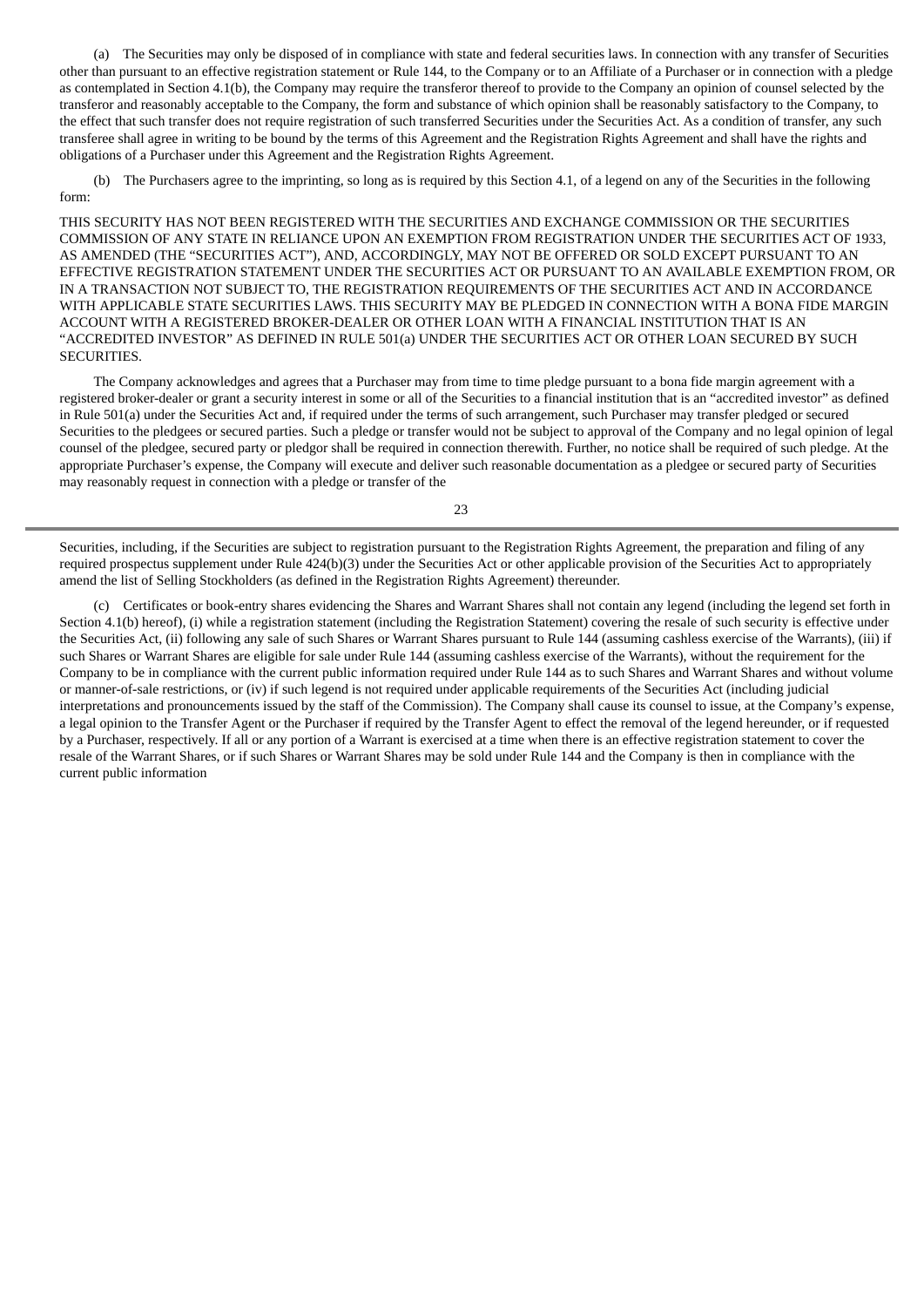required under Rule 144 (assuming cashless exercise of the Warrants), or if the Shares or Warrant Shares may be sold under Rule 144 without the requirement for the Company to be in compliance with the current public information required under Rule 144 as to such Shares or Warrant Shares or if such legend is not otherwise required under applicable requirements of the Securities Act (including judicial interpretations and pronouncements issued by the staff of the Commission) then such Warrant Shares shall be issued free of all legends. The Company agrees that at such time as such legend is no longer required under this Section 4.1(c), it will, no later than the earlier of (i) two (2) Trading Days and (ii) the number of Trading Days comprising the Standard Settlement Period (as defined below) following the delivery by a Purchaser to the Company or the Transfer Agent of a certificate representing Shares or Warrant Shares, as the case may be, issued with a restrictive legend (such date, the "Legend Removal Date"), deliver or cause to be delivered to such Purchaser a certificate representing such shares that is free from all restrictive and other legends. The Company may not make any notation on its records or give instructions to the Transfer Agent that enlarge the restrictions on transfer set forth in this Section 4. Certificates for Securities subject to legend removal hereunder shall be transmitted by the Transfer Agent to the Purchaser by crediting the account of the Purchaser's prime broker with the Depository Trust Company System as directed by such Purchaser. As used herein, "Standard Settlement Period" means the standard settlement period, expressed in a number of Trading Days, on the Company's primary Trading Market with respect to the Common Stock as in effect on the date of delivery of a certificate representing Shares or Warrants Shares, as the case may be, issued with a restrictive legend.

24

(d) In addition to such Purchaser's other available remedies, the Company shall pay to a Purchaser, in cash, (i) as partial liquidated damages and not as a penalty, for each \$1,000 of Shares or Warrant Shares (based on the VWAP of the Common Stock on the date such Securities are submitted to the Transfer Agent) delivered for removal of the restrictive legend and subject to Section 4.1(c), \$10 per Trading Day (increasing to \$20 per Trading Day five (5) Trading Days after such damages have begun to accrue) for each Trading Day after the Legend Removal Date until such certificate is delivered without a legend and (ii) if the Company fails to (a) issue and deliver (or cause to be delivered) to a Purchaser by the Legend Removal Date a certificate representing the Securities so delivered to the Company by such Purchaser that is free from all restrictive and other legends and (b) if after the Legend Removal Date such Purchaser purchases (in an open market transaction or otherwise) shares of Common Stock to deliver in satisfaction of a sale by such Purchaser of all or any portion of the number of shares of Common Stock, or a sale of a number of shares of Common Stock equal to all or any portion of the number of shares of Common Stock that such Purchaser anticipated receiving from the Company without any restrictive legend, then, an amount equal to the excess of such Purchaser's total purchase price (including brokerage commissions and other out-of-pocket expenses, if any) for the shares of Common Stock so purchased (including brokerage commissions and other out-ofpocket expenses, if any) (the "Buy-In Price") over the product of (A) such number of Shares or Warrant Shares that the Company was required to deliver to such Purchaser by the Legend Removal Date multiplied by (B) the lowest closing sale price of the Common Stock on any Trading Day during the period commencing on the date of the delivery by such Purchaser to the Company of the applicable Shares or Warrant Shares (as the case may be) and ending on the date of such delivery and payment under this clause (ii).

(e) Each Purchaser, severally and not jointly with the other Purchasers, agrees with the Company that such Purchaser will sell any Securities pursuant to either the registration requirements of the Securities Act, including any applicable prospectus delivery requirements, or an exemption therefrom, and that if Securities are sold pursuant to a Registration Statement, they will be sold in compliance with the plan of distribution set forth therein, and acknowledges that the removal of the restrictive legend from certificates representing Securities as set forth in this Section 4.1 is predicated upon the Company's reliance upon this understanding.

#### 4.2 Furnishing of Information; Public Information.

(a) If the Common Stock is not registered under Section 12(b) or 12(g) of the Exchange Act on the date hereof, the Company agrees to cause the Common Stock to be registered under Section 12(g) of the Exchange Act on or before the  $60<sup>th</sup>$  calendar day following the date hereof. Until the earliest of the time that (i) no Purchaser owns Securities or (ii) the Warrants have expired, the Company covenants to maintain the registration of the Common Stock under Section 12(b) or 12(g) of the Exchange Act and to timely file (or obtain extensions in respect thereof and file within the applicable grace period) all reports required to be filed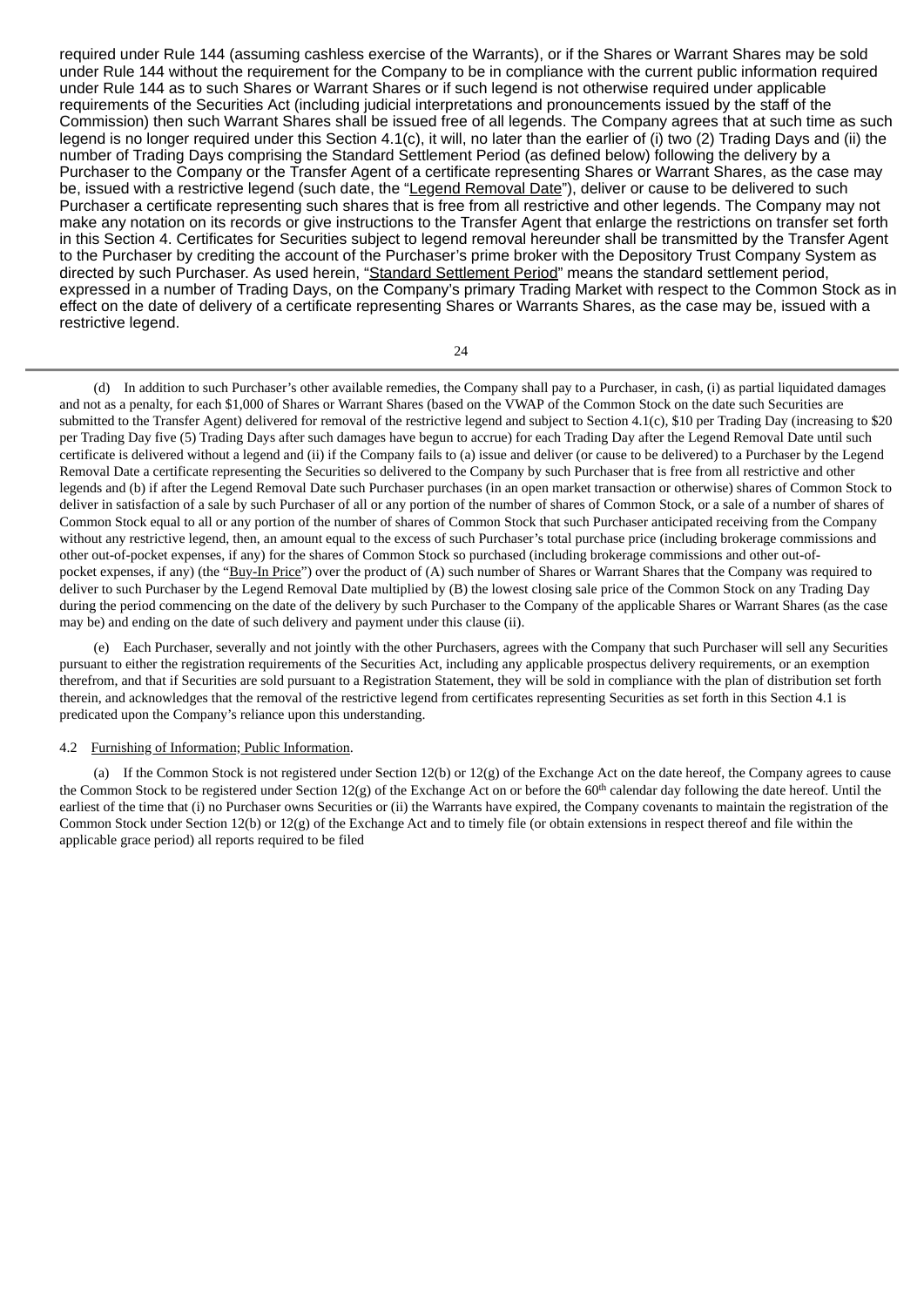25

(b) At any time during the period commencing from the six (6) month anniversary of the date hereof and ending at such time that all of the Securities may be sold without the requirement for the Company to be in compliance with Rule 144(c)(1) and otherwise without restriction or limitation pursuant to Rule 144, if the Company (i) shall fail for any reason to satisfy the current public information requirement under Rule 144(c) or (ii) has ever been an issuer described in Rule  $144(i)(1)(i)$  or becomes an issuer in the future, and the Company shall fail to satisfy any condition set forth in Rule 144(i)(2) (a "Public Information Failure") then, in addition to such Purchaser's other available remedies, the Company shall pay to a Purchaser, in cash, as partial liquidated damages and not as a penalty, by reason of any such delay in or reduction of its ability to sell the Securities, an amount in cash equal to two percent (2.0%) of the aggregate Subscription Amount of such Purchaser's Securities on the day of a Public Information Failure and on every thirtieth (30<sup>th</sup>) day (prorated for periods totaling less than thirty days) thereafter until the earlier of (a) the date such Public Information Failure is cured and (b) such time that such public information is no longer required for the Purchasers to transfer the Shares and Warrant Shares pursuant to Rule 144. The payments to which a Purchaser shall be entitled pursuant to this Section 4.2(b) are referred to herein as "Public Information Failure Payments." Public Information Failure Payments shall be paid on the earlier of (i) the last day of the calendar month during which such Public Information Failure Payments are incurred and (ii) the third (3<sup>rd</sup>) Business Day after the event or failure giving rise to the Public Information Failure Payments is cured. In the event the Company fails to make Public Information Failure Payments in a timely manner, such Public Information Failure Payments shall bear interest at the rate of 1.5% per month (prorated for partial months) until paid in full. Nothing herein shall limit such Purchaser's right to pursue actual damages for the Public Information Failure, and such Purchaser shall have the right to pursue all remedies available to it at law or in equity including, without limitation, a decree of specific performance and/or injunctive relief.

4.3 Integration. The Company shall not sell, offer for sale or solicit offers to buy or otherwise negotiate in respect of any security (as defined in Section 2 of the Securities Act) that would be integrated with the offer or sale of the Securities in a manner that would require the registration under the Securities Act of the sale of the Securities or that would be integrated with the offer or sale of the Securities for purposes of the rules and regulations of any Trading Market such that it would require shareholder approval prior to the closing of such other transaction unless shareholder approval is obtained before the closing of such subsequent transaction.

4.4 Securities Laws Disclosure; Publicity. The Company shall (a) by the Disclosure Time, issue a press release disclosing the material terms of the transactions contemplated hereby, and (b) file a Current Report on Form 8-K, including the Transaction Documents as exhibits thereto, with the Commission within the time required by the Exchange Act. From and after the issuance of such press release, the Company represents to the Purchasers that it shall have publicly disclosed all material, non-public information delivered to any of the Purchasers by the Company or any of its Subsidiaries, or any of their respective officers, directors, employees or agents in connection with the transactions contemplated by the Transaction Documents. In addition, effective upon the issuance of such press release, the Company acknowledges and agrees that any and all confidentiality or similar obligations under any agreement, whether written or oral, between the Company, any of its Subsidiaries or any of their respective officers,

26

directors, agents, employees or Affiliates on the one hand, and any of the Purchasers or any of their Affiliates on the other hand, shall terminate. The Company and each Purchaser shall consult with each other in issuing any other press releases with respect to the transactions contemplated hereby, and neither the Company nor any Purchaser shall issue any such press release nor otherwise make any such public statement without the prior consent of the Company, with respect to any press release of any Purchaser, or without the prior consent of each Purchaser, with respect to any press release of the Company, which consent shall not unreasonably be withheld or delayed, except if such disclosure is required by law, in which case the disclosing party shall promptly provide the other party with prior notice of such public statement or communication. Notwithstanding the foregoing, the Company shall not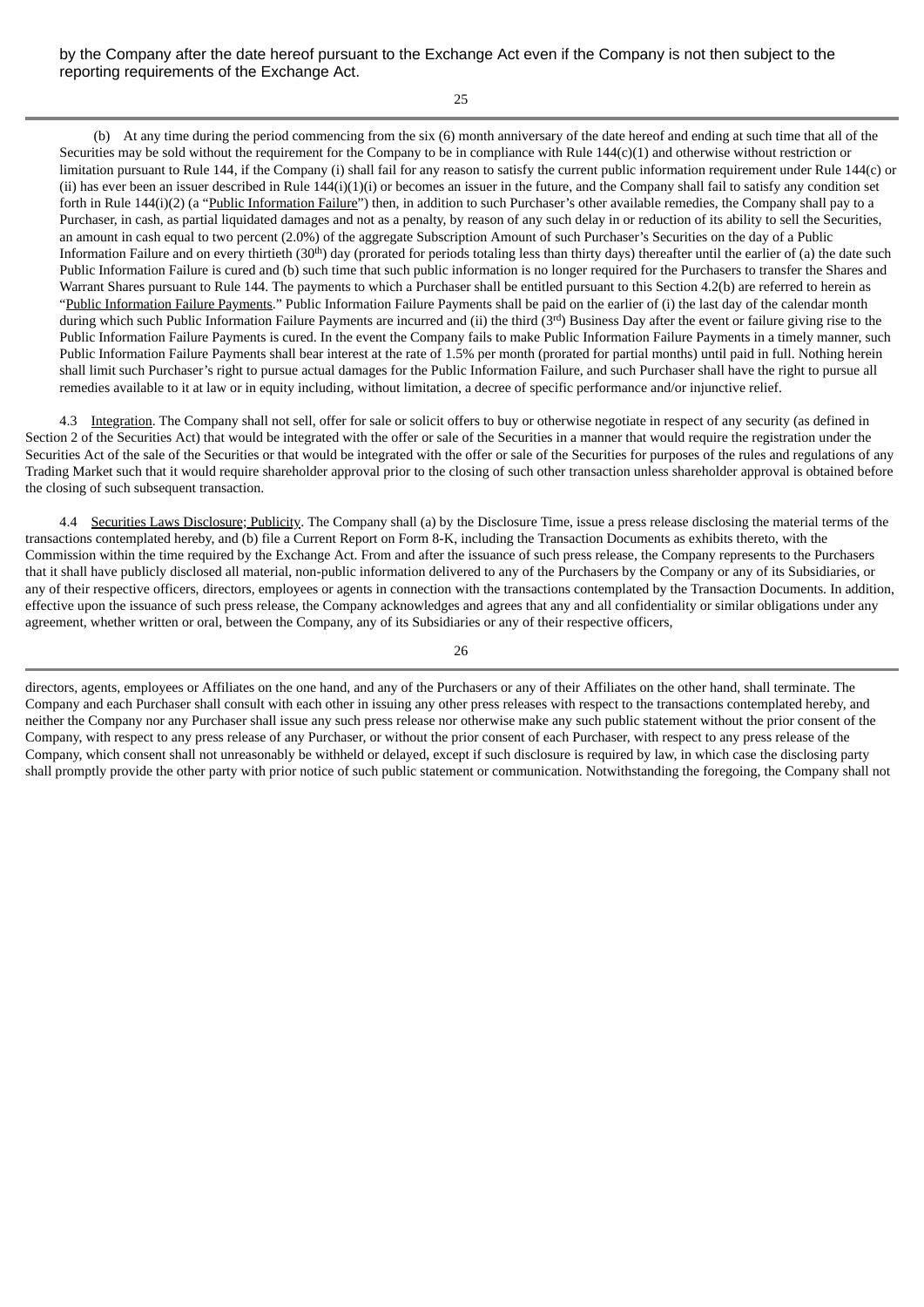publicly disclose the name of any Purchaser, or include the name of any Purchaser in any filing with the Commission or any regulatory agency or Trading Market, without the prior written consent of such Purchaser, except (a) as required by federal securities law in connection with (i) any registration statement contemplated by the Registration Rights Agreement and (ii) the filing of final Transaction Documents with the Commission and (b) to the extent such disclosure is required by law or Trading Market regulations, in which case the Company shall provide the Purchasers with prior notice of such disclosure permitted under this clause (b).

4.5 Shareholder Rights Plan. No claim will be made or enforced by the Company or, with the consent of the Company, any other Person, that any Purchaser is an "Acquiring Person" under any control share acquisition, business combination, poison pill (including any distribution under a rights agreement) or similar anti-takeover plan or arrangement in effect or hereafter adopted by the Company, or that any Purchaser could be deemed to trigger the provisions of any such plan or arrangement, solely by virtue of receiving Securities under the Transaction Documents.

4.6 Non-Public Information. Except with respect to the material terms and conditions of the transactions contemplated by the Transaction Documents, which shall be disclosed pursuant to Section 4.4, the Company covenants and agrees that neither it, nor any other Person acting on its behalf will provide any Purchaser or its agents or counsel with any information that constitutes, or the Company reasonably believes constitutes, material nonpublic information, unless prior thereto such Purchaser shall have consented to the receipt of such information and agreed with the Company to keep such information confidential. The Company understands and confirms that each Purchaser shall be relying on the foregoing covenant in effecting transactions in securities of the Company.

4.7 Use of Proceeds. The Company shall use the net proceeds from the sale of the Securities hereunder for working capital purposes and shall not use such proceeds: (a) for the satisfaction of any portion of the Company's debt (other than payment of trade payables in the ordinary course of the Company's business and prior practices), (b) for the redemption of any Common Stock or Common Stock Equivalents, (c) for the settlement of any outstanding litigation or (d) in violation of FCPA or OFAC regulations.

4.8 Reservation of Common Stock. As of the date hereof, the Company has reserved and the Company shall continue to reserve and keep available at all times, free of preemptive rights, a sufficient number of shares of Common Stock for the purpose of enabling the Company to issue Shares pursuant to this Agreement and Warrant Shares pursuant to any exercise of the Warrants.

27

4.9 Listing of Common Stock. The Company hereby agrees to use best efforts to maintain the listing or quotation of the Common Stock on the Trading Market on which it is currently listed, and concurrently with the Closing, the Company shall apply to list or quote all of the Shares and Warrant Shares on such Trading Market and promptly secure the listing of all of the Shares and Warrant Shares on such Trading Market. The Company further agrees, if the Company applies to have the Common Stock traded on any other Trading Market, it will then include in such application all of the Shares and Warrant Shares, and will take such other action as is necessary to cause all of the Shares and Warrant Shares to be listed or quoted on such other Trading Market as promptly as possible. The Company will then take all action reasonably necessary to continue the listing and trading of its Common Stock on a Trading Market and will comply in all respects with the Company's reporting, filing and other obligations under the bylaws or rules of the Trading Market. The Company agrees to maintain the eligibility of the Common Stock for electronic transfer through the Depository Trust Company or another established clearing corporation, including, without limitation, by timely payment of fees to the Depository Trust Company or such other established clearing corporation in connection with such electronic transfer.

4.10 Equal Treatment of Purchasers. No consideration (including any modification of any Transaction Document) shall be offered or paid to any Person to amend or consent to a waiver or modification of any provision of this Agreement unless the same consideration is also offered to all of the parties to this Agreement. For clarification purposes, this provision constitutes a separate right granted to each Purchaser by the Company and negotiated separately by each Purchaser, and is intended for the Company to treat the Purchasers as a class and shall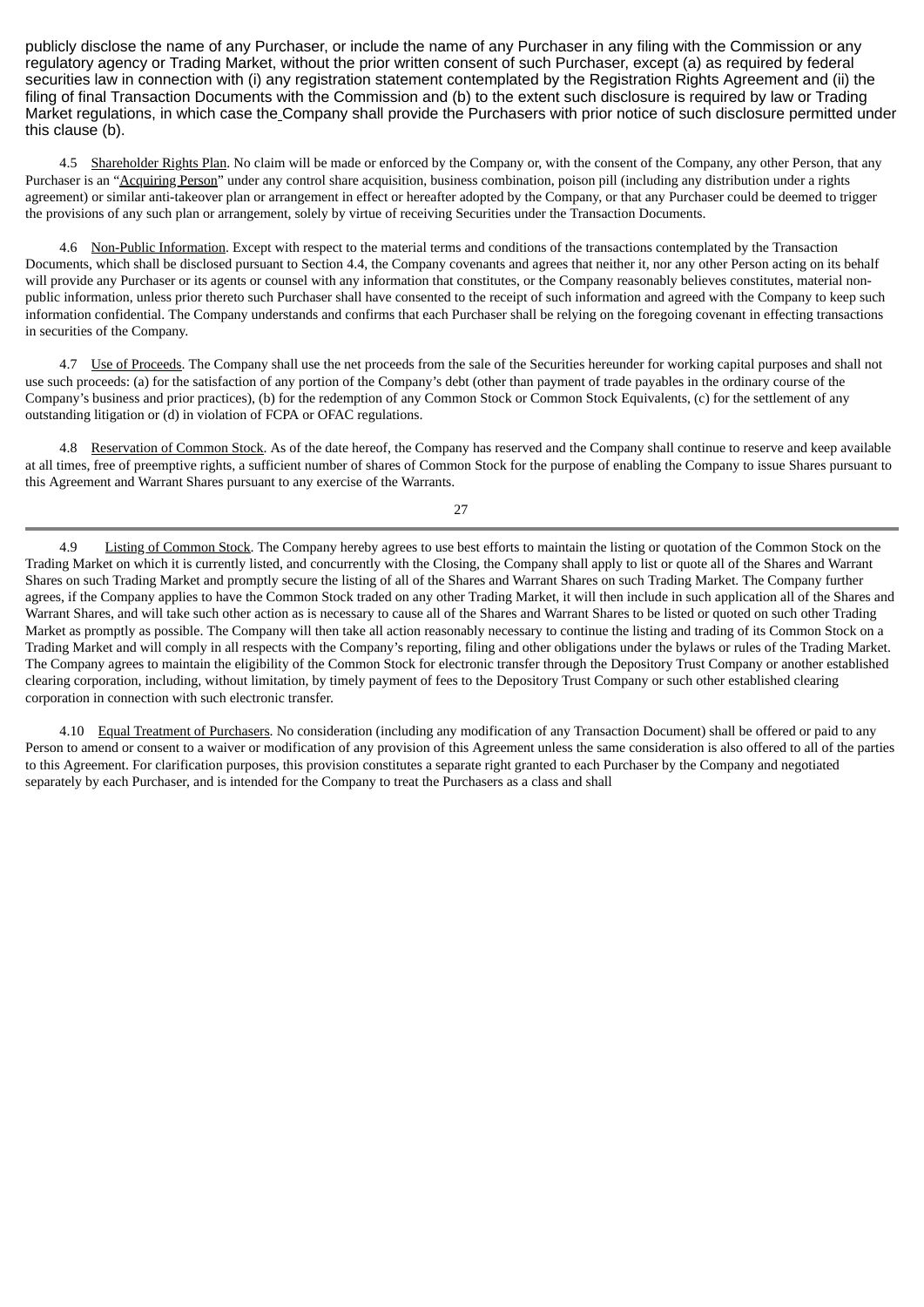not in any way be construed as the Purchasers acting in concert or as a group with respect to the purchase, disposition or voting of Securities or otherwise.

4.11 Certain Transactions and Confidentiality. Each Purchaser, severally and not jointly with the other Purchasers, covenants that neither it, nor any Affiliate acting on its behalf or pursuant to any understanding with it will execute any purchases or sales, including Short Sales, of any of the Company's securities during the period commencing with the execution of this Agreement and ending at such time that the transactions contemplated by this Agreement are first publicly announced pursuant to the initial press release as described in Section 4.4. Each Purchaser, severally and not jointly with the other Purchasers, covenants that until such time as the transactions contemplated by this Agreement are publicly disclosed by the Company pursuant to the initial press release as described in Section 4.4, such Purchaser will maintain the confidentiality of the existence and terms of this transaction and the information included in the Disclosure Schedules. Notwithstanding the foregoing and notwithstanding anything contained in this Agreement to the contrary, the Company expressly acknowledges and agrees that (i) no Purchaser makes any representation, warranty or covenant hereby that it will not engage in effecting transactions in any securities of the Company after the time that the transactions contemplated by this Agreement are first publicly announced pursuant to the initial press release as described in Section 4.4, (ii) no Purchaser shall be restricted or prohibited from effecting any transactions in any securities of the Company in accordance with applicable securities laws from and after the time that the transactions contemplated by this Agreement are first publicly

28

announced pursuant to the initial press release as described in Section 4.4 and (iii) no Purchaser shall have any duty of confidentiality or duty not to trade in the securities of the Company to the Company or its Subsidiaries after the issuance of the initial press release as described in Section 4.4. Notwithstanding the foregoing, in the case of a Purchaser that is a multi-managed investment vehicle whereby separate portfolio managers manage separate portions of such Purchaser's assets and the portfolio managers have no direct knowledge of the investment decisions made by the portfolio managers managing other portions of such Purchaser's assets, the covenant set forth above shall only apply with respect to the portion of assets managed by the portfolio manager that made the investment decision to purchase the Securities covered by this Agreement.

4.12 Blue Sky Filings. The Company shall take such action as the Company shall reasonably determine is necessary in order to obtain an exemption for, or to qualify the Securities for, sale to the Purchasers at the Closing under applicable securities or "Blue Sky" laws of the states of the United States, and shall provide evidence of such actions promptly upon request of any Purchaser.

4.13 Acknowledgment of Dilution. The Company acknowledges that the issuance of the Securities may result in dilution of the outstanding shares of Common Stock, which dilution may be substantial under certain market conditions. The Company further acknowledges that its obligations under the Transaction Documents, including, without limitation, its obligation to issue the Shares and Warrant Shares pursuant to the Transaction Documents, are unconditional and absolute and not subject to any right of set off, counterclaim, delay or reduction, regardless of the effect of any such dilution or any claim the Company may have against any Purchaser and regardless of the dilutive effect that such issuance may have on the ownership of the other stockholders of the Company.

# **ARTICLE V. MISCELLANEOUS**

5.1 Termination. This Agreement may be terminated by any Purchaser, as to such Purchaser's obligations hereunder only and without any effect whatsoever on the obligations between the Company and the other Purchasers, by written notice to the other parties, if the Closing has not been consummated on or before the fifth (5<sup>th</sup>) Trading Day following the date hereof; provided, however, that no such termination will affect the right of any party to sue for any breach by any other party (or parties).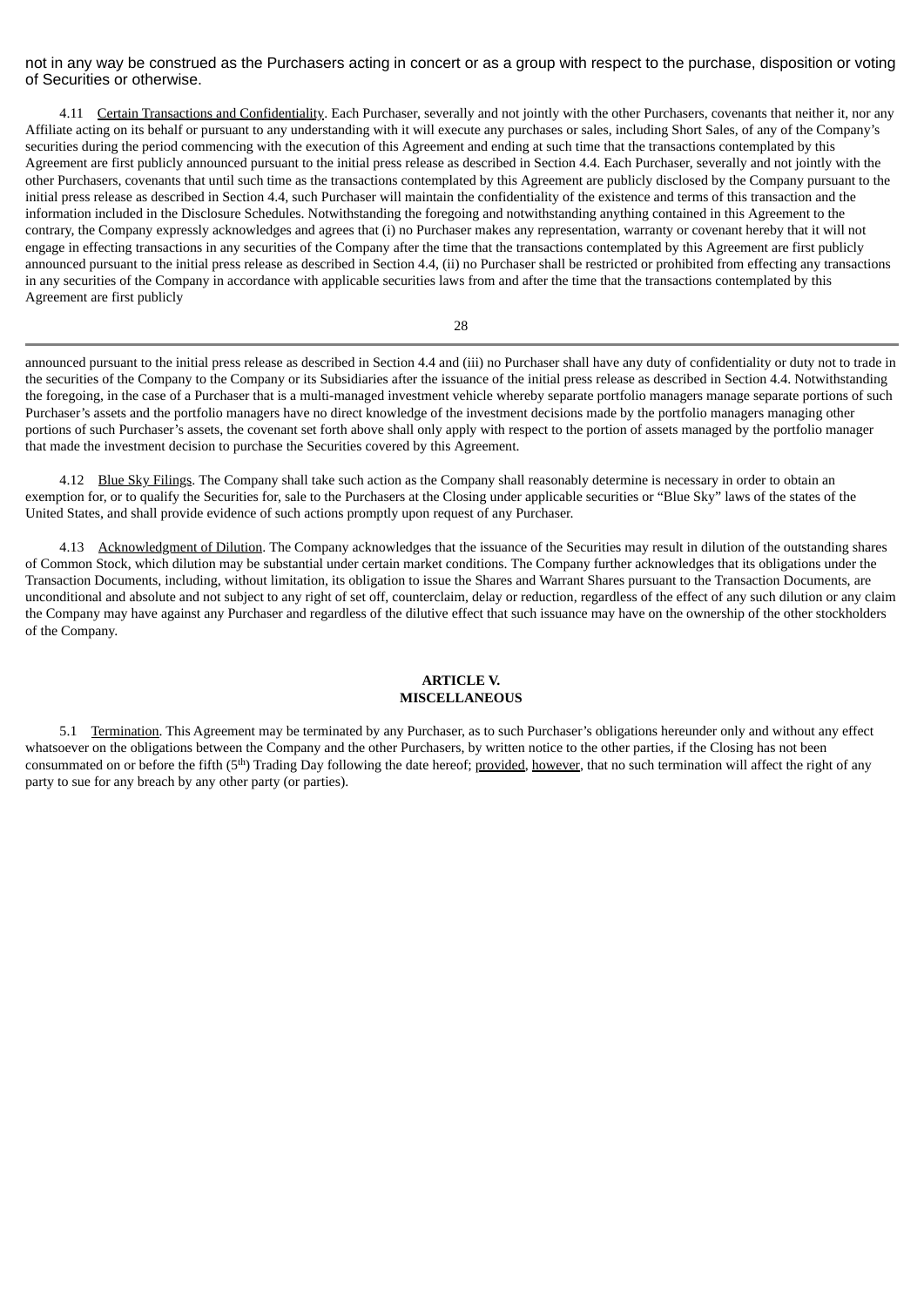5.2 Fees and Expenses. Except as expressly set forth in the Transaction Documents to the contrary, each party shall pay the fees and expenses of its advisers, counsel, accountants and other experts, if any, and all other expenses incurred by such party incident to the negotiation, preparation, execution, delivery and performance of this Agreement. Notwithstanding the foregoing, the Company shall pay all transfer agent fees, stamp taxes and other taxes and duties levied in connection with the delivery of any Shares, the Warrants and the Warrant Shares to the Purchasers.

 $29$ 

5.3 Entire Agreement. The Transaction Documents, together with the exhibits and schedules thereto, contain the entire understanding of the parties with respect to the subject matter hereof and thereof and supersede all prior agreements and understandings, oral or written, with respect to such matters, which the parties acknowledge have been merged into such documents, exhibits and schedules.

5.4 Notices. Any and all notices or other communications or deliveries required or permitted to be provided hereunder shall be in writing and shall be deemed given and effective on the earliest of: (a) the time of transmission, if such notice or communication is delivered via facsimile at the facsimile number or email attachment at the email address as set forth on the signature pages attached hereto at or prior to 5:30 p.m. (New York City time) on a Trading Day, (b) the next Trading Day after the time of transmission, if such notice or communication is delivered via facsimile at the facsimile number or email attachment at the email address as set forth on the signature pages attached hereto on a day that is not a Trading Day or later than 5:30 p.m. (New York City time) on any Trading Day, (c) the second (2<sup>nd</sup>) Trading Day following the date of mailing, if sent by U.S. nationally recognized overnight courier service or (d) upon actual receipt by the party to whom such notice is required to be given. The address for such notices and communications shall be as set forth on the signature pages attached hereto.

5.5 Amendments; Waivers. No provision of this Agreement may be waived, modified, supplemented or amended except in a written instrument signed, in the case of an amendment, by the Company and Purchasers which purchased at least 67% in interest of the Shares based on the initial Subscription Amounts hereunder (or, prior to the Closing, the Company and each Purchaser) or, in the case of a waiver, by the party against whom enforcement of any such waived provision is sought, provided that if any amendment, modification or waiver disproportionately and adversely impacts a Purchaser (or group of Purchasers), the consent of such disproportionately impacted Purchaser (or group of Purchasers) shall also be required. No waiver of any default with respect to any provision, condition or requirement of this Agreement shall be deemed to be a continuing waiver in the future or a waiver of any subsequent default or a waiver of any other provision, condition or requirement hereof, nor shall any delay or omission of any party to exercise any right hereunder in any manner impair the exercise of any such right. Any proposed amendment or waiver that disproportionately, materially and adversely affects the rights and obligations of any Purchaser relative to the comparable rights and obligations of the other Purchasers shall require the prior written consent of such adversely affected Purchaser. Any amendment effected in accordance with this Section 5.5 shall be binding upon each Purchaser and holder of Securities and the Company.

5.6 Headings. The headings herein are for convenience only, do not constitute a part of this Agreement and shall not be deemed to limit or affect any of the provisions hereof.

5.7 Successors and Assigns. This Agreement shall be binding upon and inure to the benefit of the parties and their successors and permitted assigns. The Company may not assign this Agreement or any rights or obligations hereunder without the prior written consent of each Purchaser (other than by merger). Any Purchaser may assign any or all of its rights under this Agreement to any Person to whom such Purchaser assigns or transfers any Securities, provided that such transferee agrees in writing to be bound, with respect to the transferred Securities, by the provisions of the Transaction Documents that apply to the "Purchasers."

5.8 No Third-Party Beneficiaries. The Placement Agent shall be the third party beneficiary of the representations and warranties of the Company in Section 3.1 and the representations and warranties of the Purchasers in Section 3.2. This Agreement is intended for the benefit of the parties hereto and their respective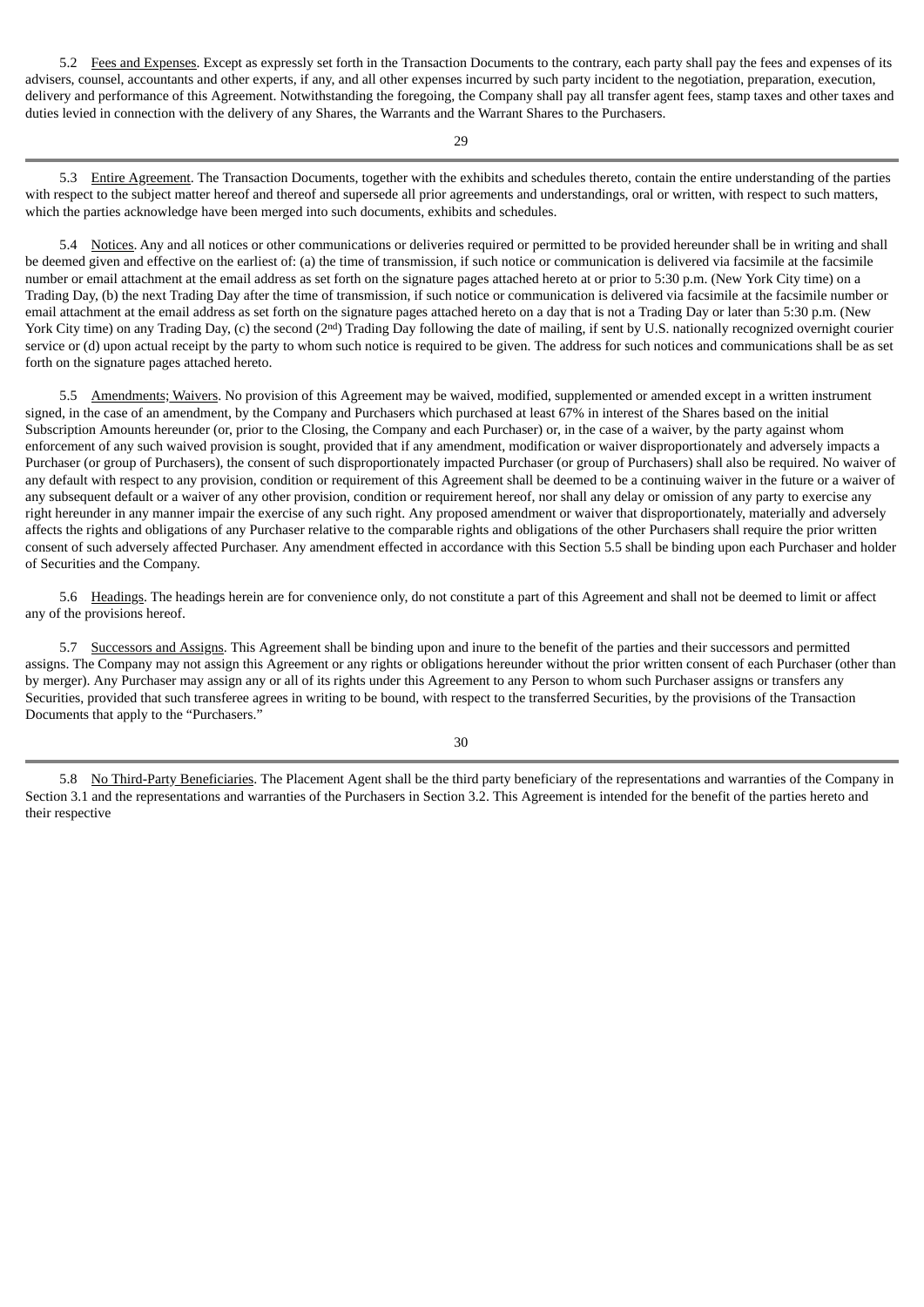# successors and permitted assigns and is not for the benefit of, nor may any provision hereof be enforced by, any other Person.

5.9 Governing Law. All questions concerning the construction, validity, enforcement and interpretation of the Transaction Documents shall be governed by and construed and enforced in accordance with the internal laws of the State of New York, without regard to the principles of conflicts of law thereof. Each party agrees that all legal Proceedings concerning the interpretations, enforcement and defense of the transactions contemplated by this Agreement and any other Transaction Documents (whether brought against a party hereto or its respective affiliates, directors, officers, shareholders, partners, members, employees or agents) shall be commenced exclusively in the state and federal courts sitting in the City of New York. Each party hereby irrevocably submits to the exclusive jurisdiction of the state and federal courts sitting in the City of New York, Borough of Manhattan for the adjudication of any dispute hereunder or in connection herewith or with any transaction contemplated hereby or discussed herein (including with respect to the enforcement of any of the Transaction Documents), and hereby irrevocably waives, and agrees not to assert in any Action or Proceeding, any claim that it is not personally subject to the jurisdiction of any such court, that such Action or Proceeding is improper or is an inconvenient venue for such Proceeding. Each party hereby irrevocably waives personal service of process and consents to process being served in any such Action or Proceeding by mailing a copy thereof via registered or certified mail or overnight delivery (with evidence of delivery) to such party at the address in effect for notices to it under this Agreement and agrees that such service shall constitute good and sufficient service of process and notice thereof. Nothing contained herein shall be deemed to limit in any way any right to serve process in any other manner permitted by law.

5.10 Survival. The representations and warranties contained herein shall survive the Closing and the delivery of the Securities.

5.11 Execution. This Agreement may be executed in two or more counterparts, all of which when taken together shall be considered one and the same agreement and shall become effective when counterparts have been signed by each party and delivered to each other party, it being understood that the parties need not sign the same counterpart. In the event that any signature is delivered by facsimile transmission or by e-mail delivery of a ".pdf" format data file, such signature shall create a valid and binding obligation of the party executing (or on whose behalf such signature is executed) with the same force and effect as if such facsimile or ".pdf" signature page were an original thereof.

5.12 Severability. If any term, provision, covenant or restriction of this Agreement is held by a court of competent jurisdiction to be invalid, illegal, void or unenforceable, the remainder of the terms, provisions, covenants and restrictions set forth herein shall remain in full force and effect and shall in no way be affected, impaired or invalidated, and the parties hereto

31

shall use their commercially reasonable efforts to find and employ an alternative means to achieve the same or substantially the same result as that contemplated by such term, provision, covenant or restriction. It is hereby stipulated and declared to be the intention of the parties that they would have executed the remaining terms, provisions, covenants and restrictions without including any of such that may be hereafter declared invalid, illegal, void or unenforceable.

5.13 Rescission and Withdrawal Right. Notwithstanding anything to the contrary contained in (and without limiting any similar provisions of) any of the other Transaction Documents, whenever any Purchaser exercises a right, election, demand or option under a Transaction Document and the Company does not timely perform its related obligations within the periods therein provided, then such Purchaser may rescind or withdraw, in its sole discretion from time to time upon written notice to the Company, any relevant notice, demand or election in whole or in part without prejudice to its future actions and rights; provided, however, that, in the case of a rescission of an exercise of a Warrant, the applicable Purchaser shall be required to return any shares of Common Stock subject to any such rescinded exercise notice concurrently with the return to such Purchaser of the aggregate exercise price paid to the Company for such shares and the restoration of such Purchaser's right to acquire such shares pursuant to such Purchaser's Warrant (including, issuance of a replacement warrant certificate evidencing such restored right).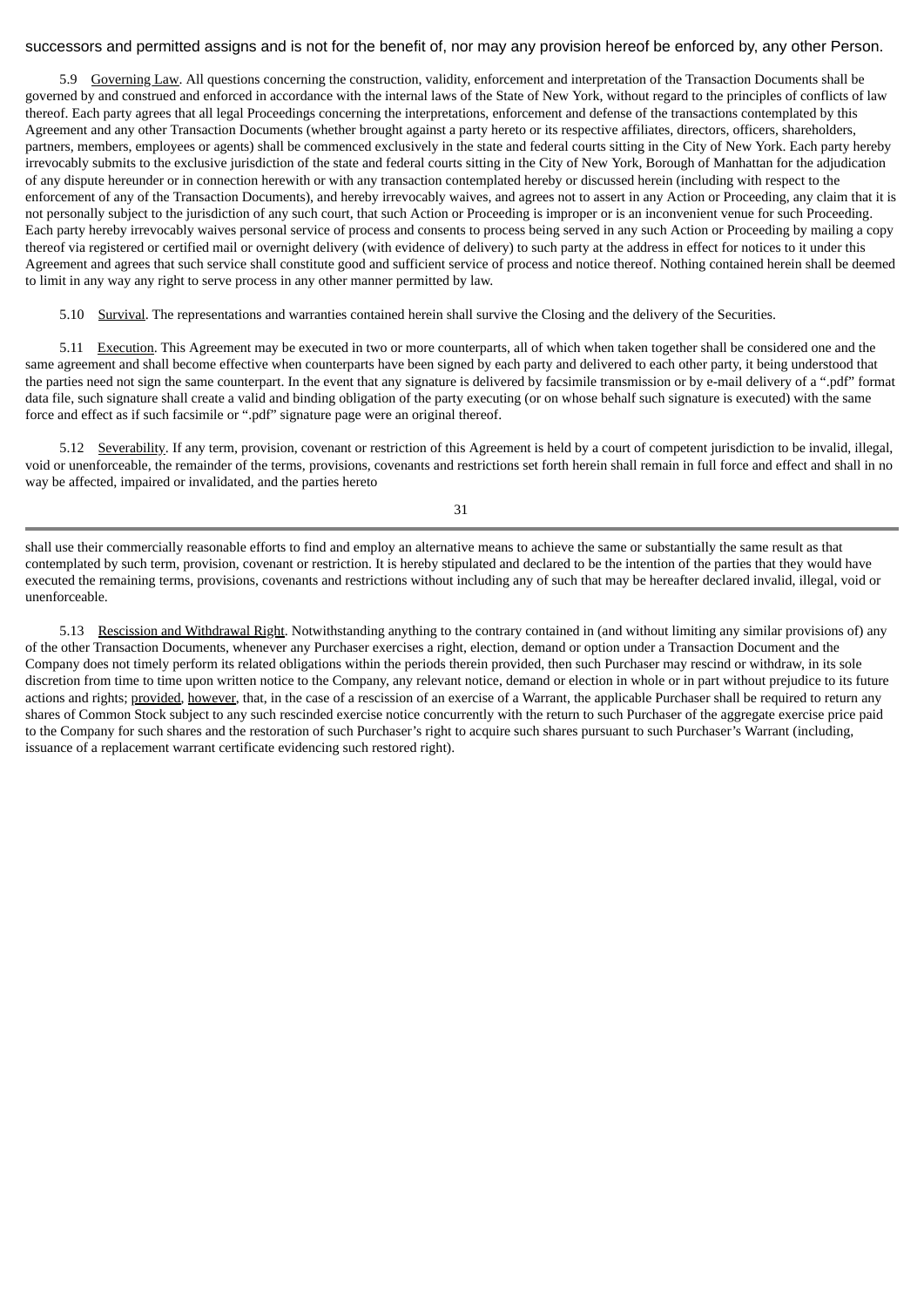5.14 Replacement of Securities. If any certificate or instrument evidencing any Securities is mutilated, lost, stolen or destroyed, the Company shall issue or cause to be issued in exchange and substitution for and upon cancellation thereof (in the case of mutilation), or in lieu of and substitution therefor, a new certificate or instrument, but only upon receipt of evidence reasonably satisfactory to the Company of such loss, theft or destruction. The applicant for a new certificate or instrument under such circumstances shall also pay any reasonable third-party costs (including customary indemnity) associated with the issuance of such replacement Securities.

5.15 Remedies. In addition to being entitled to exercise all rights provided herein or granted by law, including recovery of damages, each of the Purchasers and the Company will be entitled to specific performance under the Transaction Documents. The parties agree that monetary damages may not be adequate compensation for any loss incurred by reason of any breach of obligations contained in the Transaction Documents and hereby agree to waive and not to assert in any Action for specific performance of any such obligation the defense that a remedy at law would be adequate.

5.16 Payment Set Aside. To the extent that the Company makes a payment or payments to any Purchaser pursuant to any Transaction Document or a Purchaser enforces or exercises its rights thereunder, and such payment or payments or the proceeds of such enforcement or exercise or any part thereof are subsequently invalidated, declared to be fraudulent or preferential, set aside, recovered from, disgorged by or are required to be refunded, repaid or otherwise restored to the Company, a trustee, receiver or any other Person under any law (including, without limitation, any bankruptcy law, state or federal law, common law or equitable cause of action), then to the extent of any such restoration the obligation or part thereof originally intended to be satisfied shall be revived and continued in full force and effect as if such payment had not been made or such enforcement or setoff had not occurred.

32

5.17 Independent Nature of Purchasers' Obligations and Rights. The obligations of each Purchaser under any Transaction Document are several and not joint with the obligations of any other Purchaser, and no Purchaser shall be responsible in any way for the performance or non-performance of the obligations of any other Purchaser under any Transaction Document. Nothing contained herein or in any other Transaction Document, and no action taken by any Purchaser pursuant hereto or thereto, shall be deemed to constitute the Purchasers as a partnership, an association, a joint venture or any other kind of entity, or create a presumption that the Purchasers are in any way acting in concert or as a group with respect to such obligations or the transactions contemplated by the Transaction Documents. Each Purchaser shall be entitled to independently protect and enforce its rights including, without limitation, the rights arising out of this Agreement or out of the other Transaction Documents, and it shall not be necessary for any other Purchaser to be joined as an additional party in any Proceeding for such purpose. Each Purchaser has been represented by its own separate legal counsel in its review and negotiation of the Transaction Documents. The Company has elected to provide all Purchasers with the same terms and Transaction Documents for the convenience of the Company and not because it was required or requested to do so by any of the Purchasers. It is expressly understood and agreed that each provision contained in this Agreement and in each other Transaction Document is between the Company and a Purchaser, solely, and not between the Company and the Purchasers collectively and not between and among the Purchasers.

5.18 Liquidated Damages. The Company's obligations to pay any partial liquidated damages or other amounts owing under the Transaction Documents is a continuing obligation of the Company and shall not terminate until all unpaid partial liquidated damages and other amounts have been paid notwithstanding the fact that the instrument or security pursuant to which such partial liquidated damages or other amounts are due and payable shall have been canceled.

5.19 Saturdays, Sundays, Holidays, etc. If the last or appointed day for the taking of any action or the expiration of any right required or granted herein shall not be a Business Day, then such action may be taken or such right may be exercised on the next succeeding Business Day.

5.20 Construction. The parties agree that each of them and/or their respective counsel have reviewed and had an opportunity to revise the Transaction Documents and, therefore, the normal rule of construction to the effect that any ambiguities are to be resolved against the drafting party shall not be employed in the interpretation of the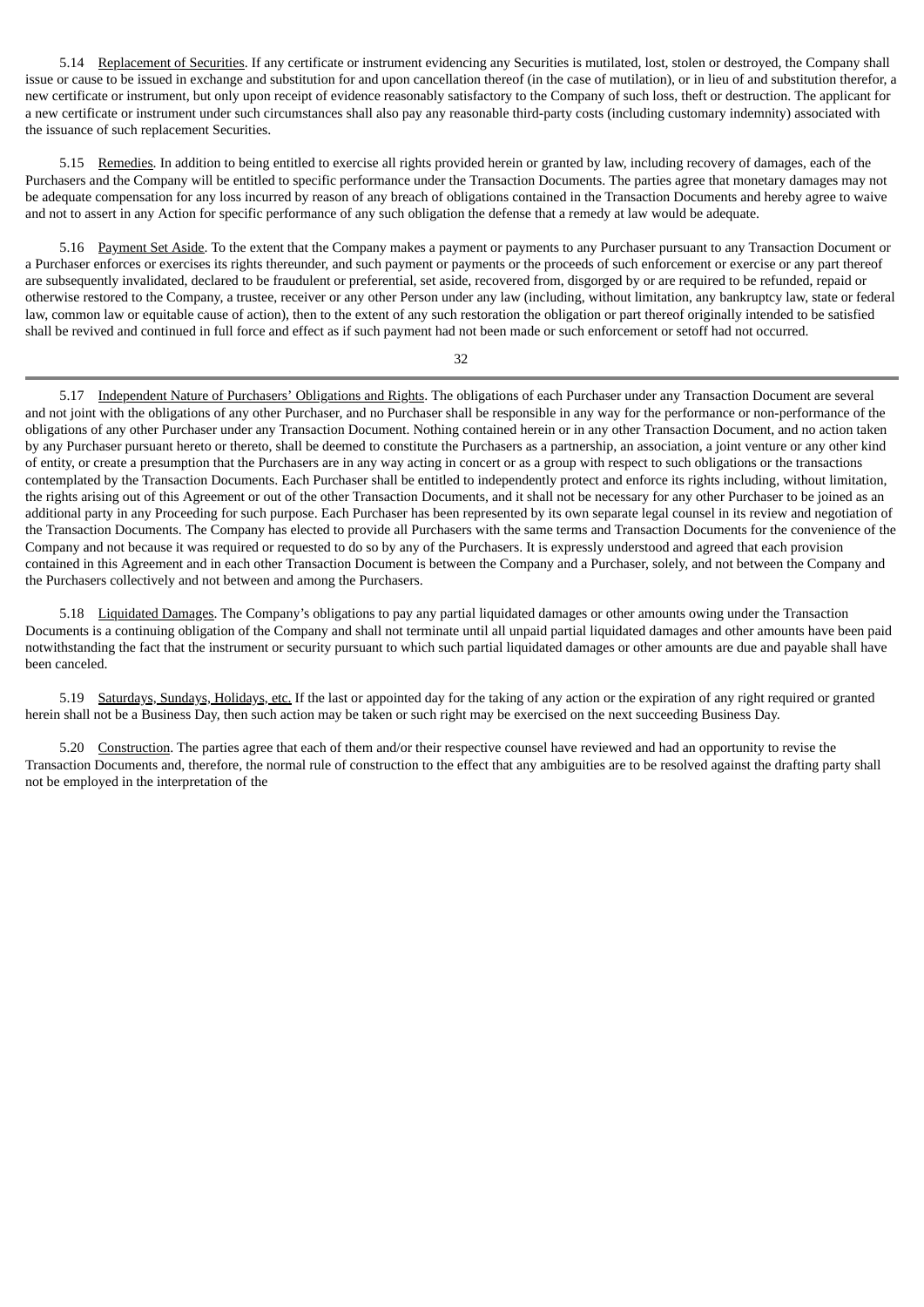Transaction Documents or any amendments thereto. In addition, each and every reference to share prices and shares of Common Stock in any Transaction Document shall be subject to adjustment for reverse and forward stock splits, stock dividends, stock combinations and other similar transactions of the Common Stock that occur after the date of this Agreement.

### 5.21 **WAIVER OF JURY TRIAL. IN ANY ACTION, SUIT, OR PROCEEDING IN ANY JURISDICTION BROUGHT BY ANY PARTY AGAINST ANY OTHER PARTY IN CONNECTION WITH THIS AGREEMENT OR THE CONTEMPLATED TRANSACTIONS, THE PARTIES EACH KNOWINGLY AND INTENTIONALLY, TO THE GREATEST EXTENT PERMITTED BY APPLICABLE LAW, HEREBY ABSOLUTELY, UNCONDITIONALLY, IRREVOCABLY AND EXPRESSLY WAIVES FOREVER TRIAL BY JURY.**

*(Signature Pages Follow)*

33

IN WITNESS WHEREOF, the parties hereto have caused this Securities Purchase Agreement to be duly executed by their respective authorized signatories as of the date first indicated above.

# **POTBELLY CORPORATION** Address for Notice:

111 North Canal Street Suite 850 Chicago, Illinois 60606 Email: adiya.dixon@potbelly.com

By:

Name: Title:

With a copy to (which shall not constitute notice):

Mayer Brown LLP 71 South Wacker Drive Chicago, Illinois 60606 Attn: Edward S. Best Email: ebest@mayerbrown.com Facsimile: 312-706-8106

> [REMAINDER OF PAGE INTENTIONALLY LEFT BLANK SIGNATURE PAGE FOR PURCHASER FOLLOWS]

> > 34

### PURCHASER SIGNATURE PAGES TO SECURITIES PURCHASE AGREEMENT

IN WITNESS WHEREOF, the undersigned have caused this Securities Purchase Agreement to be duly executed by their respective authorized signatories as of the date first indicated above.

Name of Purchaser:

Signature of Authorized Signatory of Purchaser: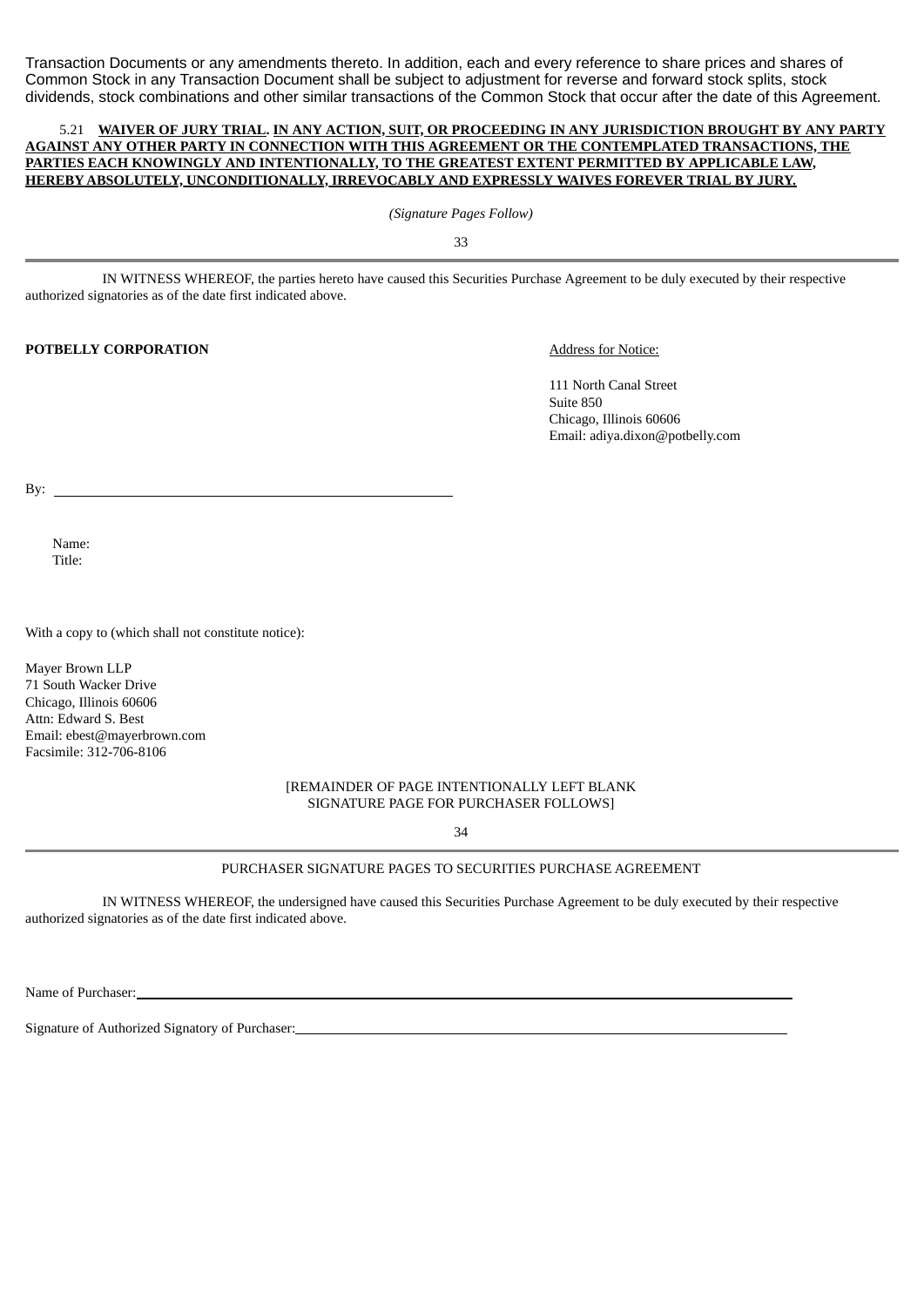|                                                                                                                                                                                                                                                                           | Name of Authorized Signatory: Name of Authorized Signatory: |                                          |                            |  |                                                                                      |  |  |  |
|---------------------------------------------------------------------------------------------------------------------------------------------------------------------------------------------------------------------------------------------------------------------------|-------------------------------------------------------------|------------------------------------------|----------------------------|--|--------------------------------------------------------------------------------------|--|--|--|
|                                                                                                                                                                                                                                                                           |                                                             |                                          |                            |  |                                                                                      |  |  |  |
| Shares Beneficially Owned Prior to Closing: 2008 and 2009 and 2009 and 2009 and 2009 and 2009 and 2009 and 2009 and 2009 and 2009 and 2009 and 2009 and 2009 and 2009 and 2009 and 2009 and 2009 and 2009 and 2009 and 2009 an<br><b>Address for Notice to Purchaser:</b> |                                                             |                                          |                            |  |                                                                                      |  |  |  |
|                                                                                                                                                                                                                                                                           |                                                             |                                          |                            |  | Address for Delivery of Securities to Purchaser (if not same as address for notice): |  |  |  |
|                                                                                                                                                                                                                                                                           |                                                             |                                          |                            |  | Subscription Amount: \$                                                              |  |  |  |
|                                                                                                                                                                                                                                                                           |                                                             |                                          |                            |  |                                                                                      |  |  |  |
| Warrant Shares: 1988                                                                                                                                                                                                                                                      |                                                             |                                          |                            |  |                                                                                      |  |  |  |
| EIN Number:<br><u> </u>                                                                                                                                                                                                                                                   |                                                             |                                          |                            |  |                                                                                      |  |  |  |
|                                                                                                                                                                                                                                                                           | [SIGNATURE PAGES CONTINUE]                                  |                                          |                            |  |                                                                                      |  |  |  |
|                                                                                                                                                                                                                                                                           | 35                                                          |                                          |                            |  |                                                                                      |  |  |  |
|                                                                                                                                                                                                                                                                           |                                                             |                                          | <b>Annex A</b>             |  |                                                                                      |  |  |  |
|                                                                                                                                                                                                                                                                           | <b>Number of Shares and Warrants</b>                        |                                          |                            |  |                                                                                      |  |  |  |
| Name of Purchaser                                                                                                                                                                                                                                                         | Number of Shares to<br>be Purchased                         | Number of<br>Warrants to be<br>Purchased | <b>Subscription Amount</b> |  |                                                                                      |  |  |  |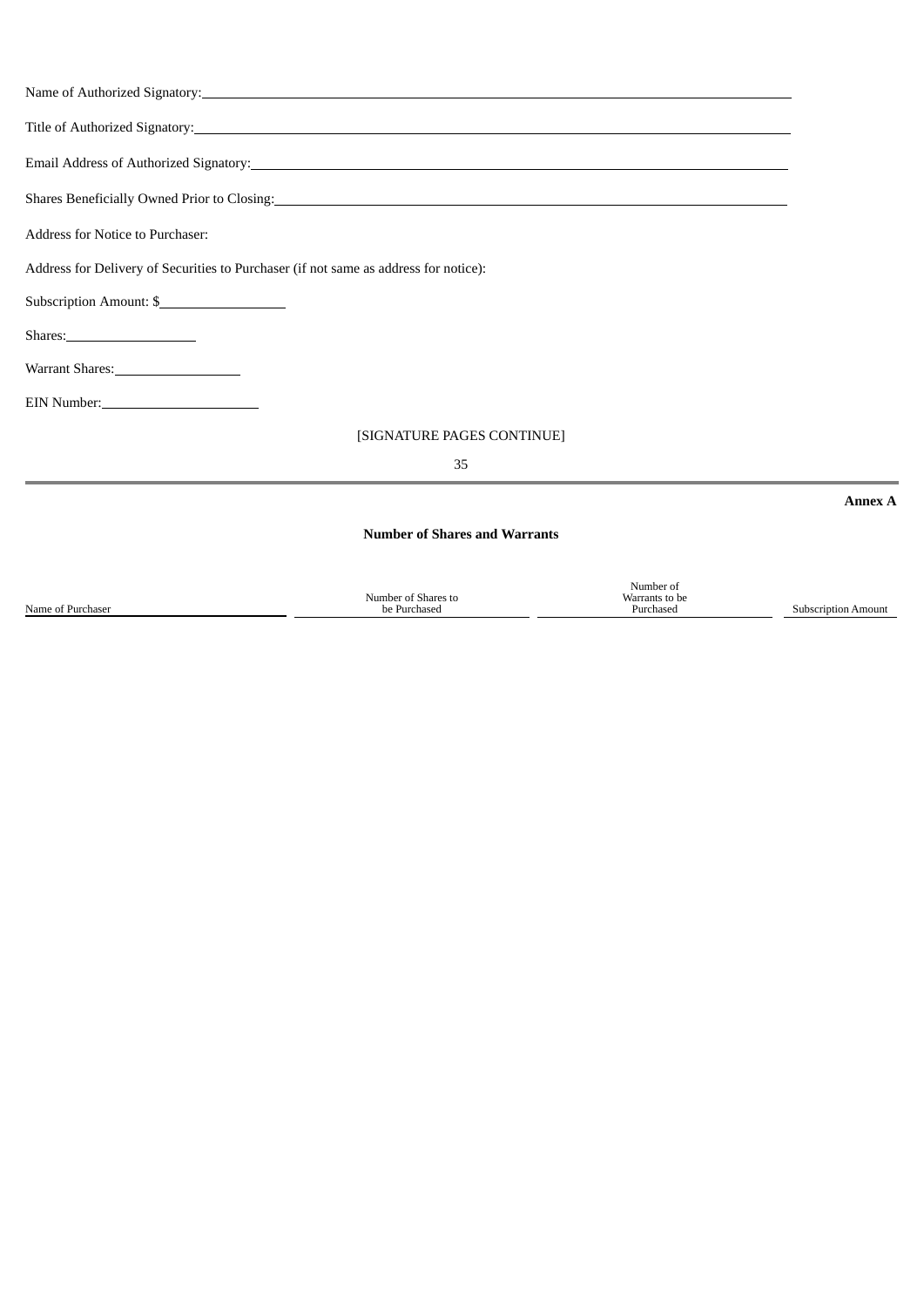# **EXHIBIT C**

NEITHER THIS SECURITY NOR THE SECURITIES FOR WHICH THIS SECURITY IS EXERCISABLE HAVE BEEN REGISTERED WITH THE SECURITIES AND EXCHANGE COMMISSION OR THE SECURITIES COMMISSION OF ANY STATE IN RELIANCE UPON AN EXEMPTION FROM REGISTRATION UNDER THE SECURITIES ACT OF 1933, AS AMENDED (THE "SECURITIES ACT"), AND, ACCORDINGLY, MAY NOT BE OFFERED OR SOLD EXCEPT PURSUANT TO AN EFFECTIVE REGISTRATION STATEMENT UNDER THE SECURITIES ACT OR PURSUANT TO AN AVAILABLE EXEMPTION FROM, OR IN A TRANSACTION NOT SUBJECT TO, THE REGISTRATION REQUIREMENTS OF THE SECURITIES ACT AND IN ACCORDANCE WITH APPLICABLE STATE SECURITIES LAWS. THIS SECURITY AND THE SECURITIES ISSUABLE UPON EXERCISE OF THIS SECURITY MAY BE PLEDGED IN CONNECTION WITH A BONA FIDE MARGIN ACCOUNT OR OTHER LOAN SECURED BY SUCH SECURITIES.

### **COMMON STOCK PURCHASE WARRANT**

### **POTBELLY CORPORATION**

Warrant Shares: W-[●] Initial Exercise Date: August 13, 2021

THIS COMMON STOCK PURCHASE WARRANT (the "Warrant") certifies that, for value received, or its assigns (the "Holder") is entitled, upon the terms and subject to the limitations on exercise and the conditions hereinafter set forth, at any time on or after August 13, 2021 (the "Initial Exercise Date") and on or prior to 5:00 p.m. (New York City time) on February 12, 2026 (the "Termination Date") but not thereafter, to subscribe for and purchase from Potbelly Corporation, a Delaware corporation (the "Company"), up to \_\_\_\_\_\_ shares (as subject to adjustment hereunder, the "Warrant Shares") of Common Stock. The purchase price of one share of Common Stock under this Warrant shall be equal to the Exercise Price, as defined in Section 2(b).

Section 1. Definitions. Capitalized terms used and not otherwise defined herein shall have the meanings set forth in that certain Securities Purchase Agreement (the "Purchase Agreement"), dated February 9, 2021, among the Company and the purchasers signatory thereto.

#### Section 2. Exercise.

a) Exercise of Warrant. Exercise of the purchase rights represented by this Warrant may be made, in whole or in part, at any time or times on or after the Initial Exercise Date and on or before the Termination Date by delivery to the Company of a duly executed facsimile copy or PDF copy submitted by e-mail (or e-mail attachment) of the Notice of Exercise in the form annexed hereto (the "Notice of Exercise"). Within the earlier of (i) two (2) Trading Days and (ii) the number of Trading Days comprising the

1

Standard Settlement Period (as defined in Section 2(d)(i) herein) following the date of exercise as aforesaid, the Holder shall deliver the aggregate Exercise Price for the shares specified in the applicable Notice of Exercise by wire transfer or cashier's check drawn on a United States bank unless the cashless exercise procedure specified in Section 2(c) below is specified in the applicable Notice of Exercise. No ink-original Notice of Exercise shall be required, nor shall any medallion guarantee (or other type of guarantee or notarization) of any Notice of Exercise be required. Notwithstanding anything herein to the contrary, the Holder shall not be required to physically surrender this Warrant to the Company until the Holder has purchased all of the Warrant Shares available hereunder and the Warrant has been exercised in full, in which case, the Holder shall surrender this Warrant to the Company for cancellation within three (3) Trading Days of the date on which the final Notice of Exercise is delivered to the Company. Partial exercises of this Warrant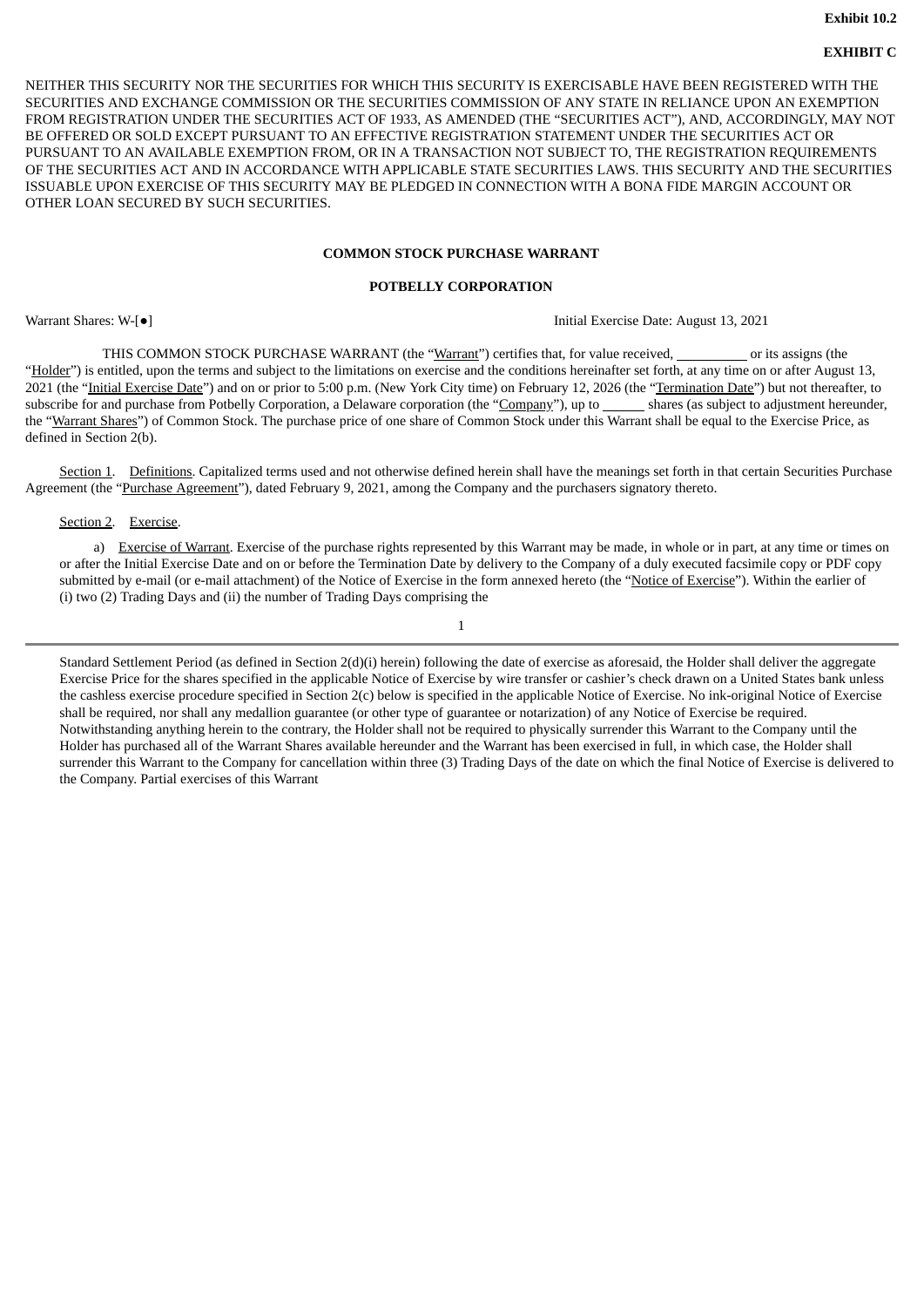resulting in purchases of a portion of the total number of Warrant Shares available hereunder shall have the effect of lowering the outstanding number of Warrant Shares purchasable hereunder in an amount equal to the applicable number of Warrant Shares purchased. The Holder and the Company shall maintain records showing the number of Warrant Shares purchased and the date of such purchases. The Company shall deliver any objection to any Notice of Exercise within one (1) Business Day of receipt of such notice. Notwithstanding the foregoing, with respect to any Notice(s) of Exercise delivered on or prior to 4:00 p.m. (New York City time) on the Trading Date prior to the Initial Exercise Date, which may be delivered at any time after the time of execution of the Purchase Agreement, the Company agrees to deliver the Warrant Shares subject to such notice(s) by 4:00 p.m. (New York City time) on the Initial Exercise Date and the Initial Exercise Date shall be the Warrant Share Delivery Date for purposes hereunder, provided that payment of the aggregate Exercise Price other than in the case of a cashless exercise) is received by such Warrant Share Delivery Date. **The Holder and any assignee, by acceptance of this Warrant, acknowledge and agree that, by reason of the provisions of this** paragraph, following the purchase of a portion of the Warrant Shares hereunder, the number of Warrant Shares available for purchase hereunder at any given time may be less than the amount stated on the face hereof.

b) Exercise Price. The exercise price per share of Common Stock under this Warrant shall be \$5.45, subject to adjustment hereunder (the "Exercise Price").

c) Cashless Exercise. If at the time of exercise hereof there is no effective registration statement registering, or the prospectus contained therein is not available for the resale of the Warrant Shares by the Holder, then this Warrant may also be exercised, in whole or in part, at such time by means of a "cashless exercise" in which the Holder shall be entitled to receive a number of Warrant Shares equal to the quotient obtained by dividing  $[(A-B) (X)]$  by  $(A)$ , where:

(A) = as applicable: (i) the VWAP on the Trading Day immediately preceding the date of the applicable Notice of Exercise if such Notice of Exercise is (1) both executed and delivered pursuant to Section 2(a) hereof on a day that is not a Trading Day or (2) both executed and delivered pursuant to Section 2(a) hereof on a Trading Day prior to the opening of "regular trading hours"

 $\overline{2}$ 

(as defined in Rule 600(b)(68) of Regulation NMS promulgated under the federal securities laws) on such Trading Day, (ii) at the option of the Holder, either (y) the VWAP on the Trading Day immediately preceding the date of the applicable Notice of Exercise or (z) the Bid Price of the Common Stock on the principal Trading Market as reported by Bloomberg L.P. ("Bloomberg") as of the time of the Holder's execution of the applicable Notice of Exercise if such Notice of Exercise is executed during "regular trading hours" on a Trading Day and is delivered within two (2) hours thereafter (including until two (2) hours after the close of "regular trading hours" on a Trading Day) pursuant to Section 2(a) hereof or (iii) the VWAP on the date of the applicable Notice of Exercise if the date of such Notice of Exercise is a Trading Day and such Notice of Exercise is both executed and delivered pursuant to Section 2(a) hereof after the close of "regular trading hours" on such Trading Day;

- (B) = the Exercise Price of this Warrant, as adjusted hereunder; and
- $(X)$  = the number of Warrant Shares that would be issuable upon exercise of this Warrant in accordance with the terms of this Warrant if such exercise were by means of a cash exercise rather than a cashless exercise.

If Warrant Shares are issued in such a cashless exercise, the parties acknowledge and agree that in accordance with Section 3(a)(9) of the Securities Act, the Warrant Shares shall take on the characteristics of the Warrants being exercised, and the holding period of the Warrant Shares being issued may be tacked on to the holding period of this Warrant. The Company agrees not to take any position contrary to this Section 2(c).

"Bid Price" means, for any date, the price determined by the first of the following clauses that applies: (a) if the Common Stock is then listed or quoted on a Trading Market, the bid price of the Common Stock for the time in question (or the nearest preceding date) on the Trading Market on which the Common Stock is then listed or quoted as reported by Bloomberg (based on a Trading Day from 9:30 a.m. (New York City time)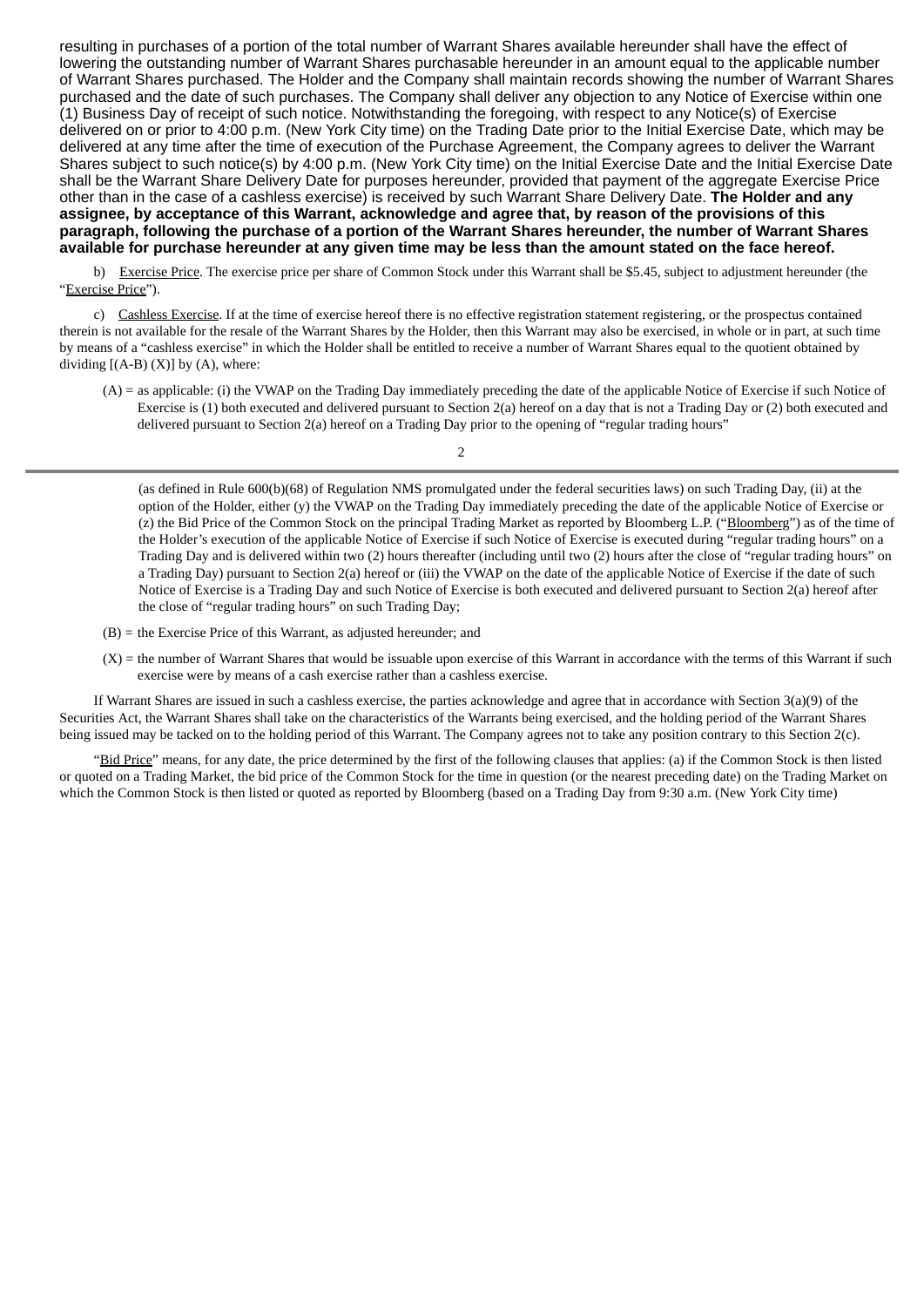to 4:02 p.m. (New York City time)), (b) if OTCQB or OTCQX is not a Trading Market, the volume weighted average price of the Common Stock for such date (or the nearest preceding date) on OTCQB or OTCQX as applicable, (c) if the Common Stock is not then listed or quoted for trading on OTCQB or OTCQX and if prices for the Common Stock are then reported on The Pink Open Market (or a similar organization or agency succeeding to its functions of reporting prices), the most recent bid price per share of the Common Stock so reported, or (d) in all other cases, the fair market value of a share of Common Stock as determined by an independent appraiser selected in good faith by the Purchasers of a majority in interest of the Securities then outstanding and reasonably acceptable to the Company, the fees and expenses of which shall be paid by the Company.

"YWAP" means, for any date, the price determined by the first of the following clauses that applies: (a) if the Common Stock is then listed or quoted on a Trading

3

Market, the daily volume weighted average price of the Common Stock for such date (or the nearest preceding date) on the Trading Market on which the Common Stock is then listed or quoted as reported by Bloomberg (based on a Trading Day from 9:30 a.m. (New York City time) to 4:02 p.m. (New York City time)), (b) if OTCQB or OTCQX is not a Trading Market, the volume weighted average price of the Common Stock for such date (or the nearest preceding date) on OTCQB or OTCQX as applicable, (c) if the Common Stock is not then listed or quoted for trading on OTCQB or OTCQX and if prices for the Common Stock are then reported in The Pink Open Market (or a similar organization or agency succeeding to its functions of reporting prices), the most recent bid price per share of the Common Stock so reported, or (d) in all other cases, the fair market value of a share of Common Stock as determined by an independent appraiser selected in good faith by the Purchasers of a majority in interest of the Securities then outstanding and reasonably acceptable to the Company, the fees and expenses of which shall be paid by the Company.

Notwithstanding anything herein to the contrary, on the Termination Date, this Warrant shall be automatically exercised via cashless exercise pursuant to this Section 2(c).

#### d) Mechanics of Exercise.

i. Delivery of Warrant Shares Upon Exercise. The Company shall cause the Warrant Shares purchased hereunder to be transmitted by the Transfer Agent to the Holder by crediting the account of the Holder's or its designee's balance account with The Depository Trust Company through its Deposit or Withdrawal at Custodian system ("DWAC") if the Company is then a participant in such system and either (A) there is an effective registration statement permitting the issuance of the Warrant Shares to or resale of the Warrant Shares by the Holder or (B) the Warrant Shares are eligible for resale by the Holder without volume or manner-ofsale limitations pursuant to Rule 144 (assuming cashless exercise of the Warrants), and otherwise by physical delivery of a certificate, registered in the Company's share register in the name of the Holder or its designee, for the number of Warrant Shares to which the Holder is entitled pursuant to such exercise to the address specified by the Holder in the Notice of Exercise by the date that is the earliest of (i) two (2) Trading Days after the delivery to the Company of the Notice of Exercise, (ii) one (1) Trading Day after delivery of the aggregate Exercise Price to the Company and (iii) the number of Trading Days comprising the Standard Settlement Period after the delivery to the Company of the Notice of Exercise (such date, the "Warrant Share Delivery Date"). Upon delivery of the Notice of Exercise, the Holder shall be deemed for all corporate purposes to have become the holder of record of the Warrant Shares with respect to which this Warrant has been exercised, irrespective of the date of delivery of the Warrant Shares, provided that payment of the aggregate Exercise Price (other than in the case of a cashless exercise) is received within the earlier of (i) two (2) Trading Days and (ii) the number of Trading Days

comprising the Standard Settlement Period following delivery of the Notice of Exercise. If the Company fails for any reason to deliver to the Holder the Warrant Shares subject to a Notice of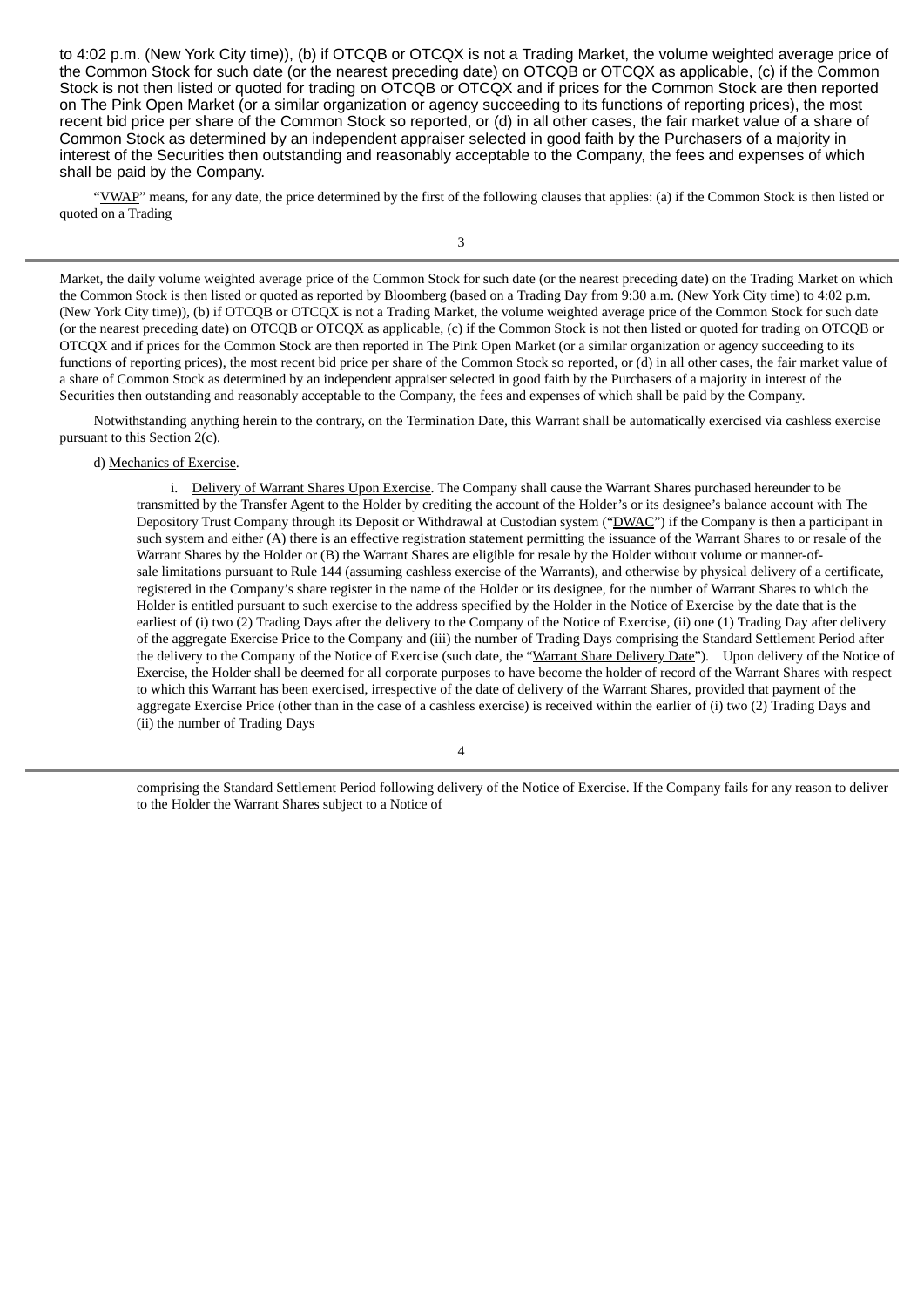Exercise by the Warrant Share Delivery Date, the Company shall pay to the Holder, in cash, as liquidated damages and not as a penalty, for each \$1,000 of Warrant Shares subject to such exercise (based on the VWAP of the Common Stock on the date of the applicable Notice of Exercise), \$10 per Trading Day (increasing to \$20 per Trading Day on the fifth Trading Day after such liquidated damages begin to accrue) for each Trading Day after such Warrant Share Delivery Date until such Warrant Shares are delivered or Holder rescinds such exercise. The Company agrees to maintain a transfer agent that is a participant in the FAST program so long as this Warrant remains outstanding and exercisable. As used herein, "Standard Settlement Period" means the standard settlement period, expressed in a number of Trading Days, on the Company's primary Trading Market with respect to the Common Stock as in effect on the date of delivery of the Notice of Exercise.

ii. Delivery of New Warrants Upon Exercise. If this Warrant shall have been exercised in part, the Company shall, at the request of a Holder and upon surrender of this Warrant certificate, at the time of delivery of the Warrant Shares, deliver to the Holder a new Warrant evidencing the rights of the Holder to purchase the unpurchased Warrant Shares called for by this Warrant, which new Warrant shall in all other respects be identical with this Warrant.

iii. Rescission Rights. If the Company fails to cause the Transfer Agent to transmit to the Holder the Warrant Shares pursuant to Section 2(d)(i) by the Warrant Share Delivery Date, then the Holder will have the right to rescind such exercise.

iv. Compensation for Buy-In on Failure to Timely Deliver Warrant Shares Upon Exercise. In addition to any other rights available to the Holder, if the Company fails to cause the Transfer Agent to transmit to the Holder the Warrant Shares in accordance with the provisions of Section 2(d)(i) above pursuant to an exercise on or before the Warrant Share Delivery Date, and if after such date the Holder is required by its broker to purchase (in an open market transaction or otherwise) or the Holder's brokerage firm otherwise purchases, shares of Common Stock to deliver in satisfaction of a sale by the Holder of the Warrant Shares which the Holder anticipated receiving upon such exercise (a "Buy-In"), then the Company shall (A) pay in cash to the Holder the amount, if any, by which (x) the Holder's total purchase price (including brokerage commissions, if any) for the shares of Common Stock so purchased exceeds (y) the amount obtained by multiplying (1) the number of Warrant Shares that the Company was required to deliver to the Holder in connection with the exercise at issue times (2) the price at which the sell order giving rise to

5

such purchase obligation was executed, and (B) at the option of the Holder, either reinstate the portion of the Warrant and equivalent number of Warrant Shares for which such exercise was not honored (in which case such exercise shall be deemed rescinded) or deliver to the Holder the number of shares of Common Stock that would have been issued had the Company timely complied with its exercise and delivery obligations hereunder. For example, if the Holder purchases Common Stock having a total purchase price of \$11,000 to cover a Buy-In with respect to an attempted exercise of shares of Common Stock with an aggregate sale price giving rise to such purchase obligation of \$10,000, under clause (A) of the immediately preceding sentence the Company shall be required to pay the Holder \$1,000. The Holder shall provide the Company written notice indicating the amounts payable to the Holder in respect of the Buy-In and, upon request of the Company, evidence of the amount of such loss. Nothing herein shall limit a Holder's right to pursue any other remedies available to it hereunder, at law or in equity including, without limitation, a decree of specific performance and/or injunctive relief with respect to the Company's failure to timely deliver shares of Common Stock upon exercise of the Warrant as required pursuant to the terms hereof.

v. No Fractional Shares or Scrip. No fractional shares or scrip representing fractional shares shall be issued upon the exercise of this Warrant. As to any fraction of a share which the Holder would otherwise be entitled to purchase upon such exercise, the Company shall, at its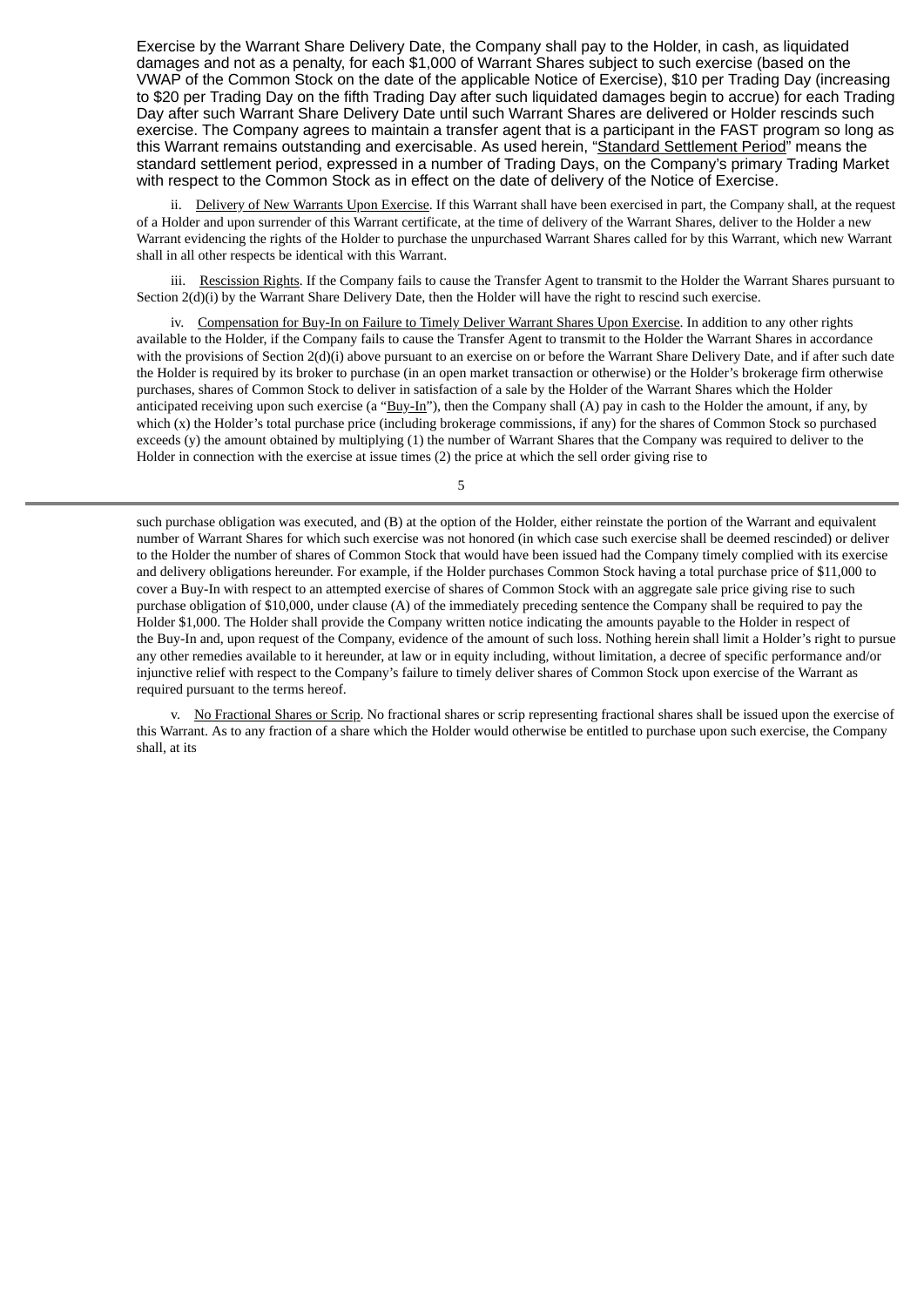election, either pay a cash adjustment in respect of such final fraction in an amount equal to such fraction multiplied by the Exercise Price or round up to the next whole share.

vi. Charges, Taxes and Expenses. Issuance of Warrant Shares shall be made without charge to the Holder for any issue or transfer tax or other incidental expense in respect of the issuance of such Warrant Shares, all of which taxes and expenses shall be paid by the Company, and such Warrant Shares shall be issued in the name of the Holder or in such name or names as may be directed by the Holder; provided, however, that, in the event that Warrant Shares are to be issued in a name other than the name of the Holder, this Warrant when surrendered for exercise shall be accompanied by the Assignment Form attached hereto duly executed by the Holder and the Company may require, as a condition thereto, the payment of a sum sufficient to reimburse it for any transfer tax incidental thereto. The Company shall pay all Transfer Agent fees required for same-day processing of any Notice of Exercise and all fees to the Depository Trust Company (or another established clearing corporation performing similar functions) required for same-day electronic delivery of the Warrant Shares.

vii. Closing of Books. The Company will not close its stockholder books or records in any manner which prevents the timely exercise of this Warrant, pursuant to the terms hereof.

e) Holder's Exercise Limitations. The Company shall not effect any exercise of this Warrant, and a Holder shall not have the right to exercise any portion of this Warrant, pursuant to Section 2 or otherwise, to the extent that after giving effect to such issuance after exercise as set forth on the applicable Notice of Exercise, the Holder (together with the Holder's Affiliates, and any other Persons acting as a group together with the Holder or any of the Holder's Affiliates (such Persons, "Attribution Parties")), would beneficially own in excess of the Beneficial Ownership Limitation (as defined below). For purposes of the foregoing sentence, the number of shares of Common Stock beneficially owned by the Holder and its Affiliates and Attribution Parties shall include the number of shares of Common Stock issuable upon exercise of this Warrant with respect to which such determination is being made, but shall exclude the number of shares of Common Stock which would be issuable upon (i) exercise of the remaining, nonexercised portion of this Warrant beneficially owned by the Holder or any of its Affiliates or Attribution Parties and (ii) exercise or conversion of the unexercised or nonconverted portion of any other securities of the Company (including, without limitation, any other Common Stock Equivalents) subject to a limitation on conversion or exercise analogous to the limitation contained herein beneficially owned by the Holder or any of its Affiliates or Attribution Parties. Except as set forth in the preceding sentence, for purposes of this Section 2(e), beneficial ownership shall be calculated in accordance with Section 13(d) of the Exchange Act and the rules and regulations promulgated thereunder, it being acknowledged by the Holder that the Company is not representing to the Holder that such calculation is in compliance with Section 13(d) of the Exchange Act and the Holder is solely responsible for any schedules required to be filed in accordance therewith. To the extent that the limitation contained in this Section 2(e) applies, the determination of whether this Warrant is exercisable (in relation to other securities owned by the Holder together with any Affiliates and Attribution Parties) and of which portion of this Warrant is exercisable shall be in the sole discretion of the Holder, and the submission of a Notice of Exercise shall be deemed to be the Holder's determination of whether this Warrant is exercisable (in relation to other securities owned by the Holder together with any Affiliates and Attribution Parties) and of which portion of this Warrant is exercisable, in each case subject to the Beneficial Ownership Limitation, and the Company shall have no obligation to verify or confirm the accuracy of such determination. In addition, a determination as to any group status as contemplated above shall be determined in accordance with Section 13(d) of the Exchange Act and the rules and regulations promulgated thereunder. For purposes of this Section 2(e), in determining the number of outstanding shares of Common Stock, a Holder may rely on the number of outstanding shares of Common Stock as reflected in (A) the Company's most recent periodic or annual report filed with the Commission, as the case may be, (B) a more recent public announcement by the Company or (C) a more recent written notice by the Company or the Transfer Agent setting forth the

7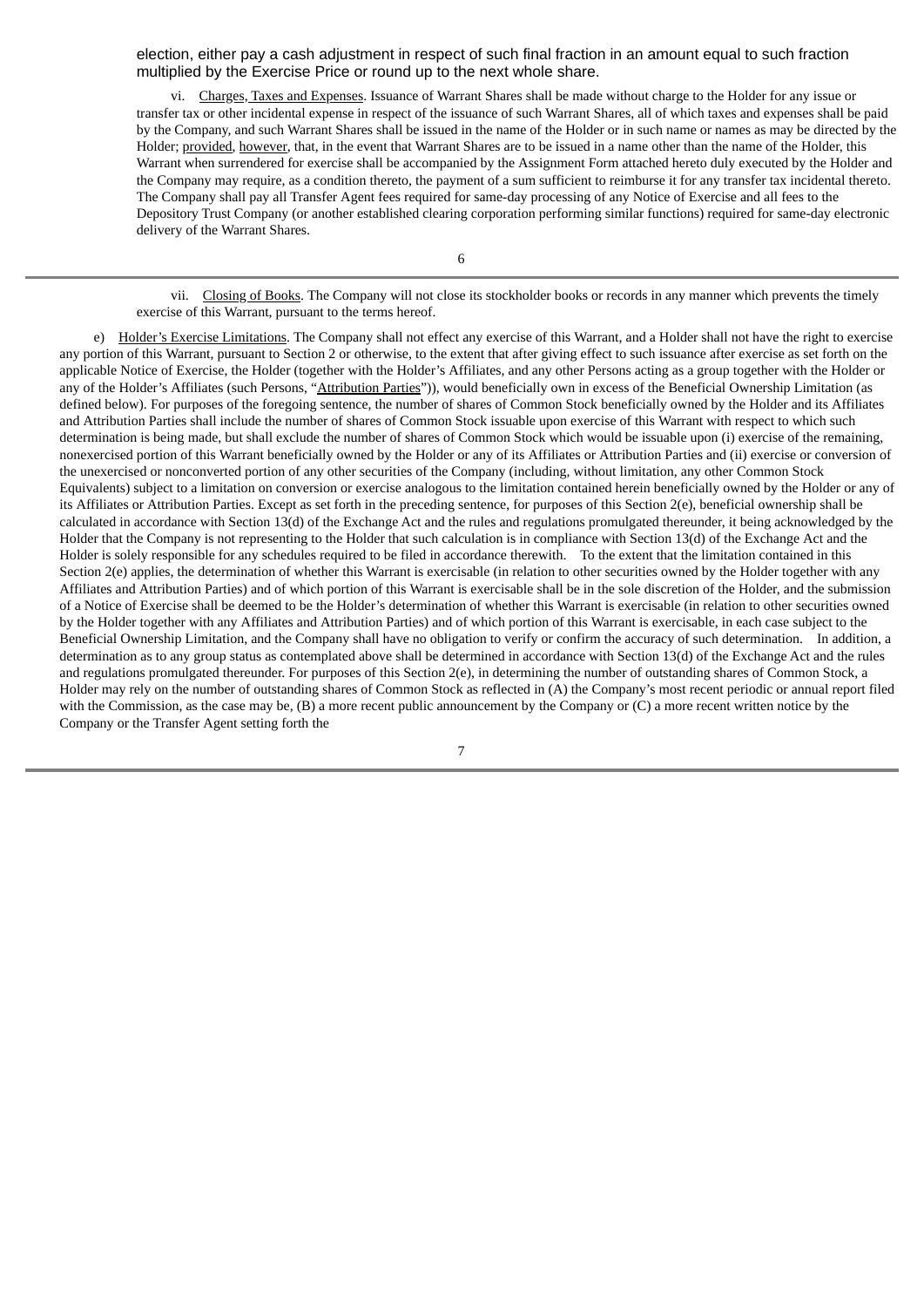number of shares of Common Stock outstanding. Upon the written or oral request of a Holder, the Company shall within one Trading Day confirm orally and in writing to the Holder the number of shares of Common Stock then outstanding. In any case, the number of outstanding shares of Common Stock shall be determined after giving effect to the conversion or exercise of securities of the Company, including this Warrant, by the Holder or its Affiliates or Attribution Parties since the date as of which such number of outstanding shares of Common Stock was reported. The "Beneficial Ownership Limitation" shall be 9.99% of the number of shares of the Common Stock outstanding immediately after giving effect to the issuance of shares of Common Stock issuable upon exercise of this Warrant. The Holder, upon notice to the Company, may increase or decrease the Beneficial Ownership Limitation provisions of this Section 2(e), provided that the Beneficial Ownership Limitation in no event exceeds 9.99% of the number of shares of the Common Stock outstanding immediately after giving effect to the issuance of shares of Common Stock upon exercise of this Warrant held by the Holder and the provisions of this Section 2(e) shall continue to apply. Any increase in the Beneficial Ownership Limitation will not be effective until the 61<sup>st</sup> day after such notice is delivered to the Company. The provisions of this paragraph shall be construed and implemented in a manner otherwise than in strict conformity with the terms of this Section 2(e) to correct this paragraph (or any portion hereof) which may be defective or inconsistent with the intended Beneficial Ownership Limitation herein contained or to make changes or supplements necessary or desirable to properly give effect to such limitation. The limitations contained in this paragraph shall apply to a successor holder of this Warrant.

#### Section 3. Certain Adjustments.

a) Stock Dividends and Splits. If the Company, at any time while this Warrant is outstanding: (i) pays a stock dividend or otherwise makes a distribution or distributions on shares of its Common Stock or any other equity or equity equivalent securities payable in shares of Common Stock (which, for avoidance of doubt, shall not include any shares of Common Stock issued by the Company upon exercise of this Warrant), (ii) subdivides outstanding shares of Common Stock into a larger number of shares, (iii) combines (including by way of reverse stock split) outstanding shares of Common Stock into a smaller number of shares, or (iv) issues by reclassification of shares of the Common Stock any shares of capital stock of the Company, then in each case the Exercise Price shall be multiplied by a fraction of which the numerator shall be the number of shares of Common Stock (excluding treasury shares, if any) outstanding immediately before such event and of which the denominator shall be the number of shares of Common Stock outstanding immediately after such event, and the number of shares issuable upon exercise of this Warrant shall be proportionately adjusted such that the aggregate Exercise Price of this Warrant shall remain unchanged. Any adjustment made pursuant to this Section 3(a) shall become effective immediately after the record date for the determination of stockholders entitled to receive such dividend or distribution and shall become effective immediately after the effective date in the case of a subdivision, combination or re-classification.

8

b) Subsequent Equity Sales. If the Company or any Subsidiary thereof, as applicable, at any time while this Warrant is outstanding, shall sell, enter into an agreement to sell, or grant any option to purchase, or sell or grant any right to reprice, or otherwise dispose of or issue (or announce any offer, sale, grant or any option to purchase or other disposition) any Common Stock or Common Stock Equivalents, at an effective price per share less than the Exercise Price then in effect (such lower price, the "Base Share Price" and such issuances collectively, a "Dilutive Issuance") (it being understood and agreed that if the holder of the Common Stock or Common Stock Equivalents so issued shall at any time, whether by operation of purchase price adjustments, reset provisions, floating conversion, exercise or exchange prices or otherwise, or due to warrants, options or rights per share which are issued in connection with such issuance, be entitled to receive shares of Common Stock at an effective price per share that is less than the Exercise Price, such issuance shall be deemed to have occurred for less than the Exercise Price on such date of the Dilutive Issuance at such effective price), then simultaneously with the consummation (or, if earlier, the announcement) of each Dilutive Issuance the Exercise Price shall be reduced and only reduced to equal the Base Share Price and the number of Warrant Shares issuable hereunder shall be increased such that the aggregate Exercise Price payable hereunder, after taking into account the decrease in the Exercise Price, shall be equal to the aggregate Exercise Price prior to such adjustment, provided that the Base Share Price shall not be less than  $\frac{1}{2}$  (subject to adjustment for reverse and forward stock splits, recapitalizations and similar transactions following the date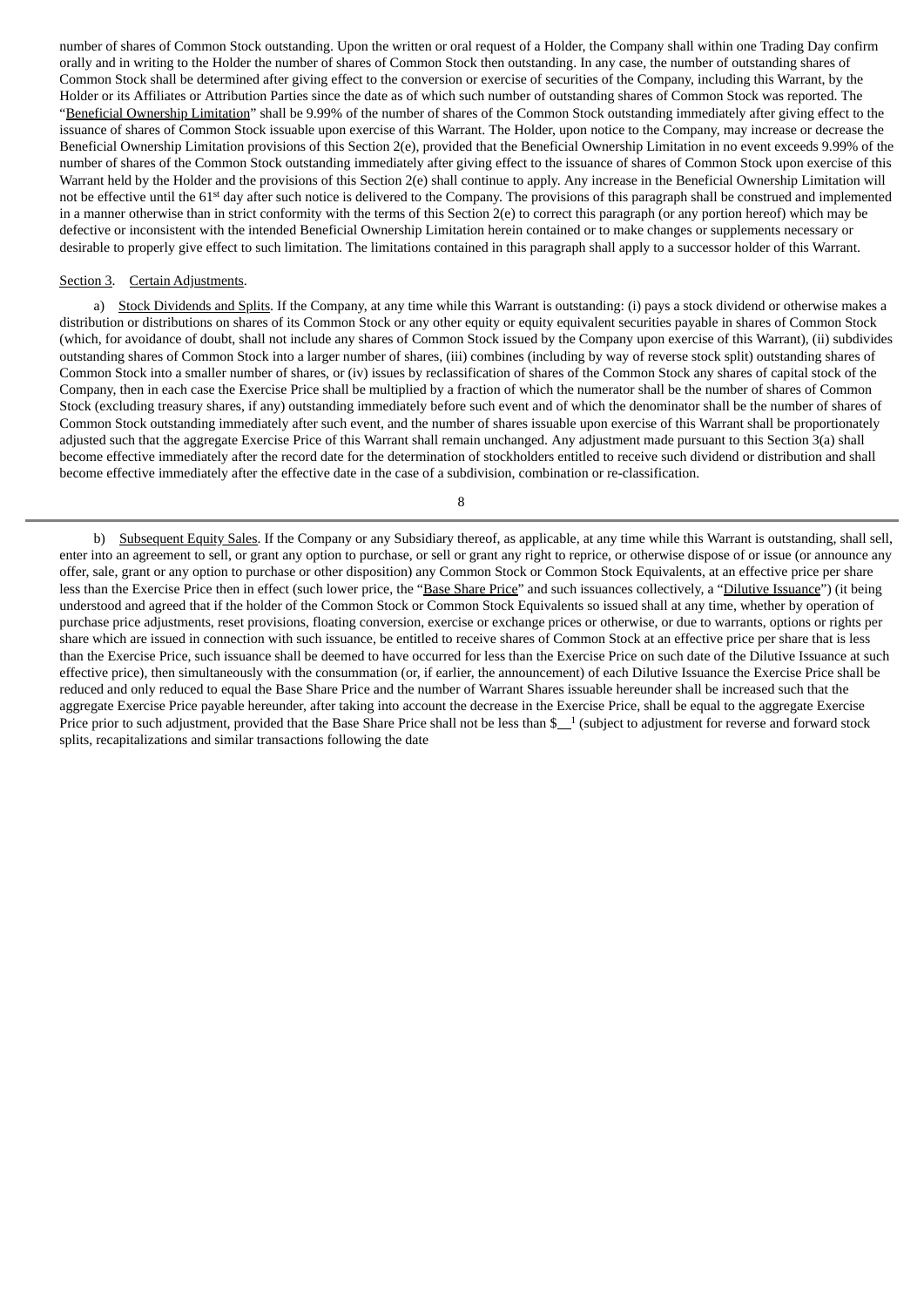of the Purchase Agreement). Notwithstanding the foregoing, no adjustments shall be made, paid or issued under this Section 3(b) in respect of an Exempt Issuance. The Company shall notify the Holder, in writing, no later than the Trading Day following the issuance or deemed issuance of any Common Stock or Common Stock Equivalents subject to this Section 3(b), indicating therein the applicable issuance price, or applicable reset price, exchange price, conversion price and other pricing terms (such notice, the "Dilutive Issuance Notice"). For purposes of clarification, whether or not the Company provides a Dilutive Issuance Notice pursuant to this Section 3(b), upon the occurrence of any Dilutive Issuance, the Holder is entitled to receive a number of Warrant Shares based upon the Base Share Price regardless of whether the Holder accurately refers to the Base Share Price in the Notice of Exercise. If the Company enters into a Variable Rate Transaction, the Company shall be deemed to have issued Common Stock or Common Stock Equivalents at the lowest possible price, conversion price or exercise price at which such securities may be issued, converted or exercised.

c) Subsequent Rights Offerings. If the Company, at any time while the Warrant is outstanding, shall issue rights, options or warrants to all holders of Common Stock (and not to the Holder) entitling them to subscribe for or purchase shares of Common Stock at a price per share less than the VWAP on the record date mentioned below, then the Exercise Price shall be multiplied by a fraction, of which the denominator shall be the number of shares of the Common Stock outstanding on the date of issuance of such rights, options or warrants plus the number of additional shares of Common Stock offered for subscription or purchase, and of which the numerator shall be the number of shares of the Common Stock outstanding on the date of issuance of such

NTD: 20% of the closing bid price of the Common Stock on the date prior to the execution of the SPA.

rights, options or warrants plus the number of shares which the aggregate offering price of the total number of shares so offered (assuming receipt by the Company in full of all consideration payable upon exercise of such rights, options or warrants) would purchase at such VWAP. Such adjustment shall be made whenever such rights, options or warrants are issued, and shall become effective immediately after the record date for the determination of stockholders entitled to receive such rights, options or warrants.

d) Pro Rata Distributions. If the Company, at any time while this Warrant is outstanding, shall distribute to all holders of Common Stock (and not to the Holder) evidences of its indebtedness or assets (including cash and cash dividends) or rights or warrants to subscribe for or purchase any security other than the Common Stock (which shall be subject to Section 3(b)), then in each such case the Exercise Price shall be adjusted by multiplying the Exercise Price in effect immediately prior to the record date fixed for determination of stockholders entitled to receive such distribution by a fraction of which the denominator shall be the VWAP determined as of the record date mentioned above, and of which the numerator shall be such VWAP on such record date less the then per share fair market value at such record date of the portion of such assets or evidence of indebtedness or rights or warrants so distributed applicable to one outstanding share of the Common Stock as determined by the Board of Directors in good faith. In either case the adjustments shall be described in a statement provided to the Holder of the portion of assets or evidences of indebtedness so distributed or such subscription rights applicable to one share of Common Stock. Such adjustment shall be made whenever any such distribution is made and shall become effective immediately after the record date mentioned above.

e) Fundamental Transaction. If, at any time while this Warrant is outstanding, (i) the Company, directly or indirectly, in one or more related transactions effects any merger or consolidation of the Company with or into another Person, (ii) the Company (or any Subsidiary), directly or indirectly, effects any sale, lease, license, assignment, transfer, conveyance or other disposition of all or substantially all of its assets in one or a series of related transactions, (iii) any, direct or indirect, purchase offer, tender offer or exchange offer (whether by the Company or another Person) is completed pursuant to which holders of Common Stock are permitted to sell, tender or exchange their shares for other securities, cash or property and has been accepted by the holders of 50% or more of the outstanding Common Stock, (iv) the Company, directly or indirectly, in one or more related transactions effects any reclassification, reorganization or recapitalization of the Common Stock or any compulsory share exchange pursuant to which the Common Stock is effectively converted into or

9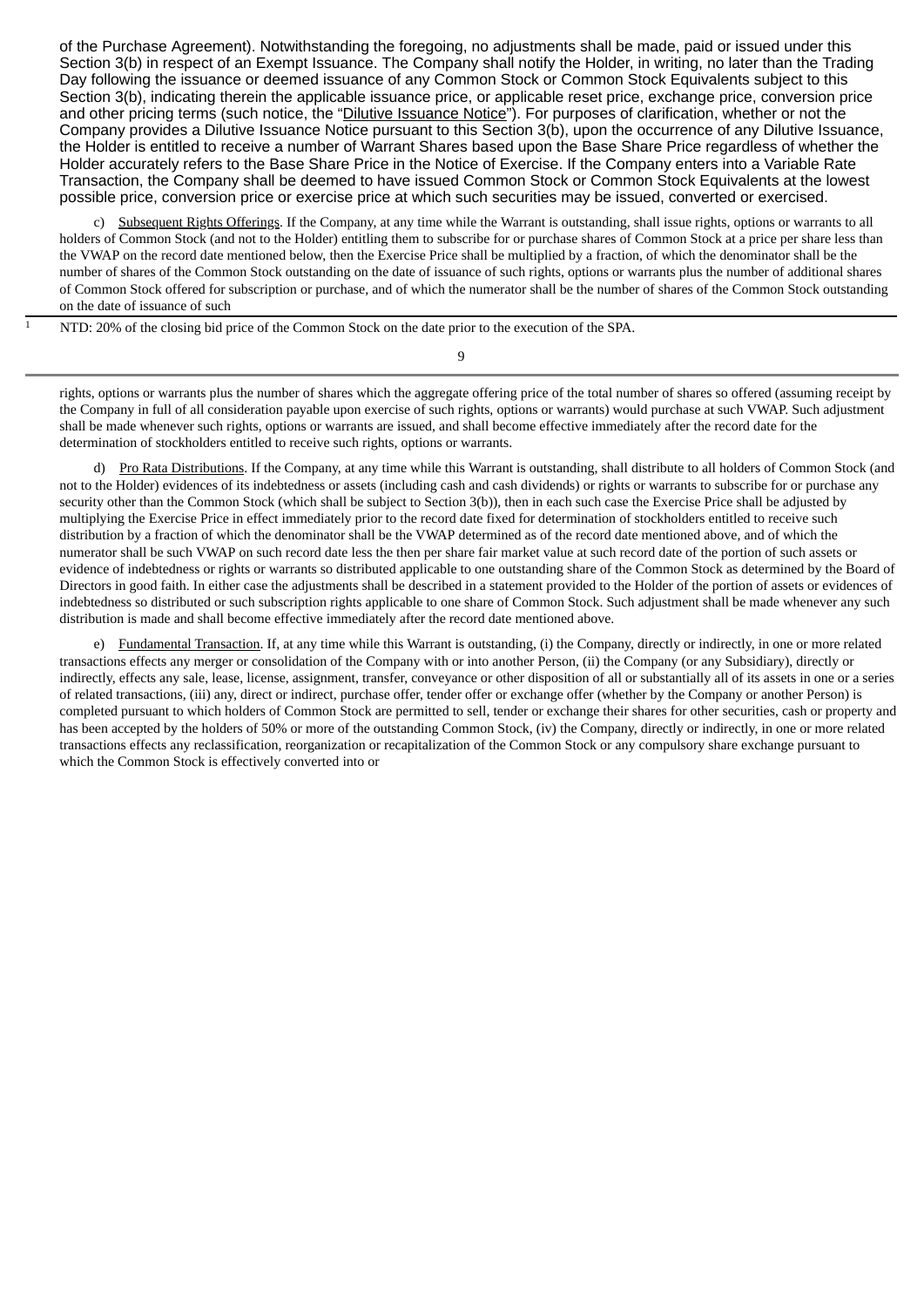exchanged for other securities, cash or property, or (v) the Company, directly or indirectly, in one or more related transactions consummates a stock or share purchase agreement or other business combination (including, without limitation, a reorganization, recapitalization, spin-off, merger or scheme of arrangement) with another Person or group of Persons whereby such other Person or group acquires more than 50% of the outstanding shares of Common Stock (not including any shares of Common Stock held by the other Person or other Persons making or party to, or associated or affiliated with the other Persons making or party to, such stock or share purchase agreement or other business combination) (each a "Fundamental Transaction"), then, upon any subsequent exercise of this Warrant, the

10

Holder shall have the right to receive, for each Warrant Share that would have been issuable upon such exercise immediately prior to the occurrence of such Fundamental Transaction, at the option of the Holder (without regard to any limitation in Section 2(e) on the exercise of this Warrant), the number of shares of Common Stock of the successor or acquiring corporation or of the Company, if it is the surviving corporation, and any additional consideration (the "Alternate Consideration") receivable as a result of such Fundamental Transaction by a holder of the number of shares of Common Stock for which this Warrant is exercisable immediately prior to such Fundamental Transaction (without regard to any limitation in Section 2(e) on the exercise of this Warrant). For purposes of any such exercise, the determination of the Exercise Price shall be appropriately adjusted to apply to such Alternate Consideration based on the amount of Alternate Consideration issuable in respect of one share of Common Stock in such Fundamental Transaction, and the Company shall apportion the Exercise Price among the Alternate Consideration in a reasonable manner reflecting the relative value of any different components of the Alternate Consideration. If holders of Common Stock are given any choice as to the securities, cash or property to be received in a Fundamental Transaction, then the Holder shall be given the same choice as to the Alternate Consideration it receives upon any exercise of this Warrant following such Fundamental Transaction. The Company shall cause any successor entity in a Fundamental Transaction in which the Company is not the survivor (the "Successor Entity") to assume in writing all of the obligations of the Company under this Warrant and the other Transaction Documents in accordance with the provisions of this Section 3(e) pursuant to written agreements in form and substance reasonably satisfactory to the Holder and approved by the Holder (without unreasonable delay) prior to such Fundamental Transaction and shall, at the option of the Holder, deliver to the Holder in exchange for this Warrant a security of the Successor Entity evidenced by a written instrument substantially similar in form and substance to this Warrant which is exercisable for a corresponding number of shares of capital stock of such Successor Entity (or its parent entity) equivalent to the shares of Common Stock acquirable and receivable upon exercise of this Warrant (without regard to any limitations on the exercise of this Warrant) prior to such Fundamental Transaction, and with an exercise price which applies the exercise price hereunder to such shares of capital stock (but taking into account the relative value of the shares of Common Stock pursuant to such Fundamental Transaction and the value of such shares of capital stock, such number of shares of capital stock and such exercise price being for the purpose of protecting the economic value of this Warrant immediately prior to the consummation of such Fundamental Transaction), and which is reasonably satisfactory in form and substance to the Holder. Upon the occurrence of any such Fundamental Transaction, the Successor Entity shall succeed to, and be substituted for (so that from and after the date of such Fundamental Transaction, the provisions of this Warrant and the other Transaction Documents referring to the "Company" shall refer instead to the Successor Entity), and may exercise every right and power of the Company and shall assume all of the obligations of the Company under this Warrant and the other Transaction Documents with the same effect as if such Successor Entity had been named as the Company herein.

f) Calculations. All calculations under this Section 3 shall be made to the nearest cent or the nearest 1/100th of a share, as the case may be. For purposes of this

Section 3, the number of shares of Common Stock deemed to be issued and outstanding as of a given date shall be the sum of the number of shares of Common Stock (excluding treasury shares, if any) issued and outstanding.

g) Notice to Holder.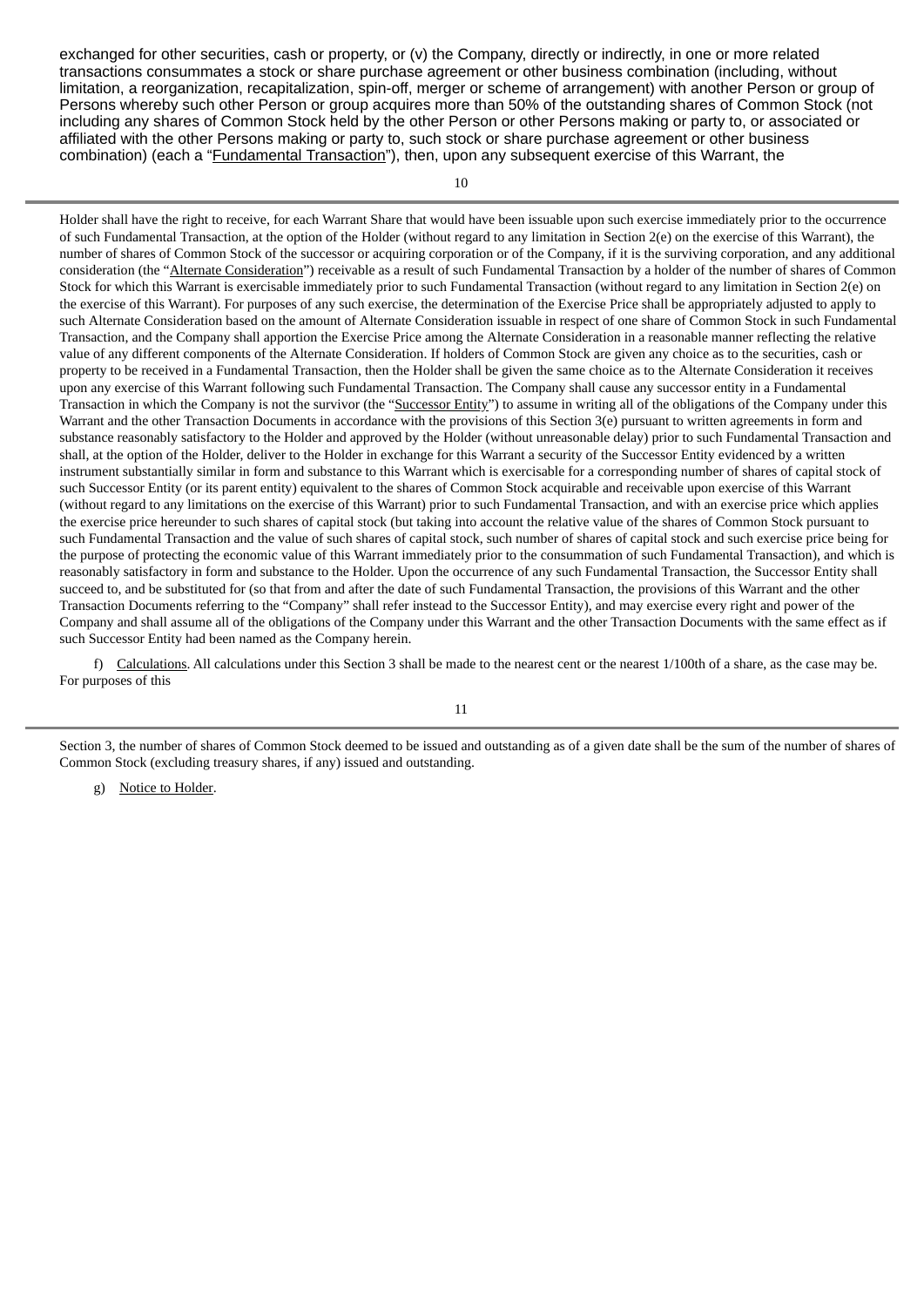i. Adjustment to Exercise Price. Whenever the Exercise Price is adjusted pursuant to any provision of this Section 3, the Company shall promptly deliver to the Holder by facsimile or email a notice setting forth the Exercise Price after such adjustment and any resulting adjustment to the number of Warrant Shares and setting forth a brief statement of the facts requiring such adjustment.

ii. Notice to Allow Exercise by Holder. If (A) the Company shall declare a dividend (or any other distribution in whatever form) on the Common Stock, (B) the Company shall declare a special nonrecurring cash dividend on or a redemption of the Common Stock, (C) the Company shall authorize the granting to all holders of the Common Stock rights or warrants to subscribe for or purchase any shares of capital stock of any class or of any rights, (D) the approval of any stockholders of the Company shall be required in connection with any reclassification of the Common Stock, any consolidation or merger to which the Company (or any of its Subsidiaries) is a party, any sale or transfer of all or substantially all of its assets, or any compulsory share exchange whereby the Common Stock is converted into other securities, cash or property, or (E) the Company shall authorize the voluntary or involuntary dissolution, liquidation or winding up of the affairs of the Company, then, in each case, the Company shall cause to be delivered by facsimile or email to the Holder at its last facsimile number or email address as it shall appear upon the Warrant Register of the Company, at least 20 calendar days prior to the applicable record or effective date hereinafter specified, a notice stating (x) the date on which a record is to be taken for the purpose of such dividend, distribution, redemption, rights or warrants, or if a record is not to be taken, the date as of which the holders of the Common Stock of record to be entitled to such dividend, distributions, redemption, rights or warrants are to be determined or (y) the date on which such reclassification, consolidation, merger, sale, transfer or share exchange is expected to become effective or close, and the date as of which it is expected that holders of the Common Stock of record shall be entitled to exchange their shares of the Common Stock for securities, cash or other property deliverable upon such reclassification, consolidation, merger, sale, transfer or share exchange; provided that the failure to deliver such notice or any defect therein or in the delivery thereof shall not affect the validity of the corporate action required to be specified in such notice. To the extent that any notice provided in this Warrant constitutes, or contains, material, non-public information regarding the Company or any of the Subsidiaries, the Company shall simultaneously file such notice with the

12

Commission pursuant to a Current Report on Form 8-K. The Holder shall remain entitled to exercise this Warrant during the period commencing on the date of such notice to the effective date of the event triggering such notice except as may otherwise be expressly set forth herein.

#### Section 4. Transfer of Warrant.

a) Transferability. Subject to compliance with any applicable securities laws and the conditions set forth in Section 4(d) hereof and to the provisions of Section 4.1 of the Purchase Agreement, this Warrant and all rights hereunder (including, without limitation, any registration rights) are transferable, in whole or in part, upon surrender of this Warrant at the principal office of the Company or its designated agent, together with a written assignment of this Warrant substantially in the form attached hereto duly executed by the Holder or its agent or attorney and funds sufficient to pay any transfer taxes payable upon the making of such transfer. Upon such surrender and, if required, such payment, the Company shall execute and deliver a new Warrant or Warrants in the name of the assignee or assignees, as applicable, and in the denomination or denominations specified in such instrument of assignment, and shall issue to the assignor a new Warrant evidencing the portion of this Warrant not so assigned, and this Warrant shall promptly be cancelled. Notwithstanding anything herein to the contrary, the Holder shall not be required to physically surrender this Warrant to the Company unless the Holder has assigned this Warrant in full, in which case, the Holder shall surrender this Warrant to the Company within three (3) Trading Days of the date on which the Holder delivers an assignment form to the Company assigning this Warrant in full. The Warrant, if properly assigned in accordance herewith, may be exercised by a new holder for the purchase of Warrant Shares without having a new Warrant issued.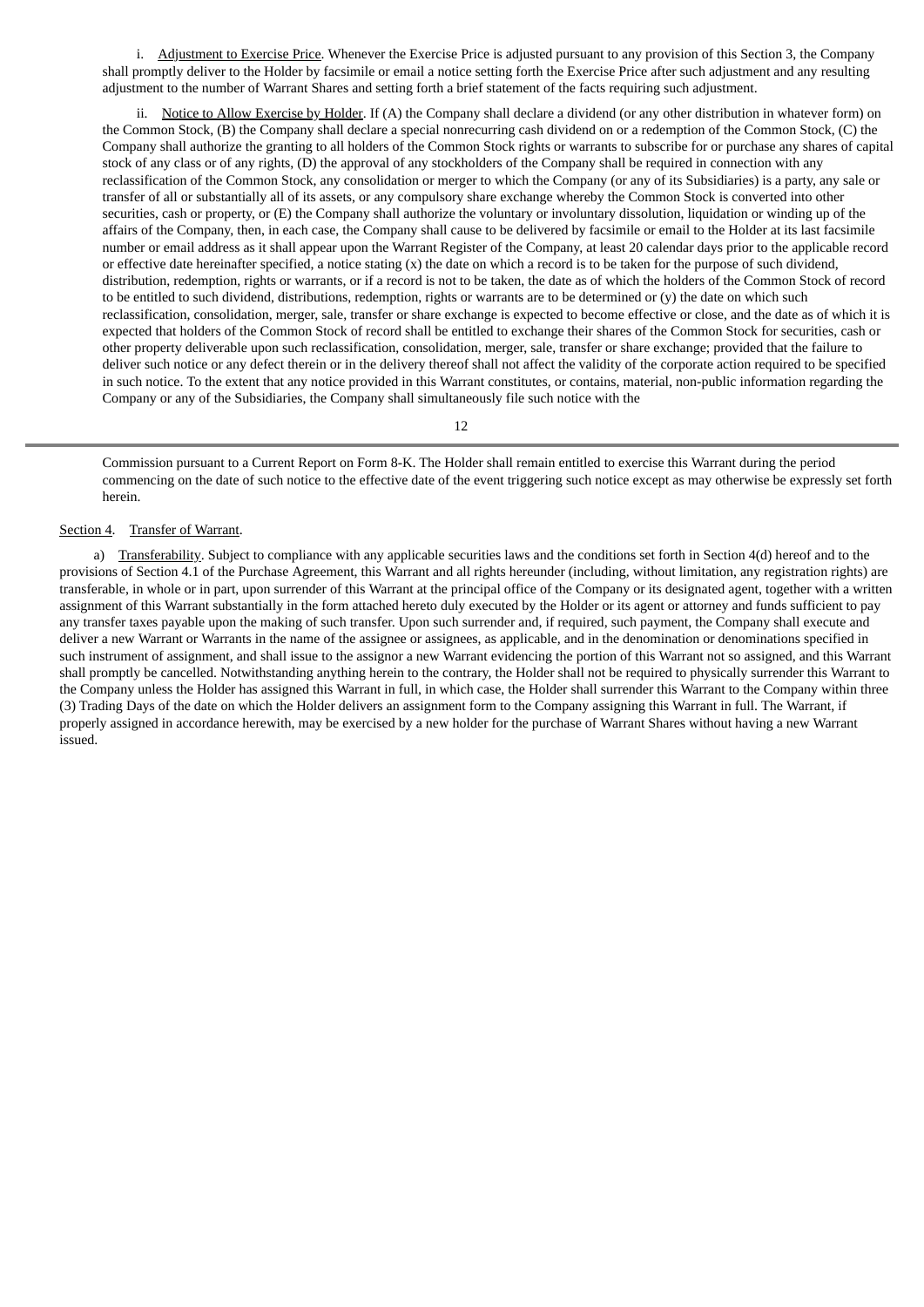b) New Warrants. This Warrant may be divided or combined with other Warrants upon presentation hereof at the aforesaid office of the Company, together with a written notice specifying the names and denominations in which new Warrants are to be issued, signed by the Holder or its agent or attorney. Subject to compliance with Section 4(a), as to any transfer which may be involved in such division or combination, the Company shall execute and deliver a new Warrant or Warrants in exchange for the Warrant or Warrants to be divided or combined in accordance with such notice. All Warrants issued on transfers or exchanges shall be dated the original Issue Date and shall be identical with this Warrant except as to the number of Warrant Shares issuable pursuant thereto.

c) Warrant Register. The Company shall register this Warrant, upon records to be maintained by the Company for that purpose (the "Warrant Register"), in the name of the record Holder hereof from time to time. The Company may deem and treat the registered Holder of this Warrant as the absolute owner hereof for the purpose of any exercise hereof or any distribution to the Holder, and for all other purposes, absent actual notice to the contrary.

d) Transfer Restrictions. If, at the time of the surrender of this Warrant in connection with any transfer of this Warrant, the transfer of this Warrant shall not be

13

either (i) registered pursuant to an effective registration statement under the Securities Act and under applicable state securities or blue sky laws or (ii) eligible for resale without volume or manner-of-sale restrictions or current public information requirements pursuant to Rule 144, the Company may require, as a condition of allowing such transfer, that the Holder or transferee of this Warrant, as the case may be, comply with the provisions of Section 5.7 of the Purchase Agreement.

e) Representation by the Holder. The Holder, by the acceptance hereof, represents and warrants that it is acquiring this Warrant and, upon any exercise hereof, will acquire the Warrant Shares issuable upon such exercise, for its own account and not with a view to or for distributing or reselling such Warrant Shares or any part thereof in violation of the Securities Act or any applicable state securities law, except pursuant to sales registered or exempted under the Securities Act.

### Section 5. Miscellaneous.

a) No Rights as Stockholder Until Exercise; No Settlement in Cash. This Warrant does not entitle the Holder to any voting rights, dividends or other rights as a stockholder of the Company prior to the exercise hereof as set forth in Section 2(d)(i), except as expressly set forth in Section 3. Without limiting any rights of a Holder to receive Warrant Shares on a "cashless exercise" pursuant to Section 2(c) or to receive cash payments pursuant to Section 2(d)(i) and Section 2(d)(iv) herein, in no event shall the Company be required to net cash settle an exercise of this Warrant.

b) Loss, Theft, Destruction or Mutilation of Warrant. The Company covenants that upon receipt by the Company of evidence reasonably satisfactory to it of the loss, theft, destruction or mutilation of this Warrant or any stock certificate relating to the Warrant Shares, and in case of loss, theft or destruction, of indemnity or security reasonably satisfactory to it (which, in the case of the Warrant, shall not include the posting of any bond), and upon surrender and cancellation of such Warrant or stock certificate, if mutilated, the Company will make and deliver a new Warrant or stock certificate of like tenor and dated as of such cancellation, in lieu of such Warrant or stock certificate.

c) Saturdays, Sundays, Holidays, etc. If the last or appointed day for the taking of any action or the expiration of any right required or granted herein shall not be a Business Day, then such action may be taken or such right may be exercised on the next succeeding Business Day.

### d) Authorized Shares.

The Company covenants that, during the period the Warrant is outstanding, it will reserve from its authorized and unissued Common Stock a sufficient number of shares to provide for the issuance of the Warrant Shares upon the exercise of any purchase rights under this Warrant. The Company further covenants that its issuance of this Warrant shall constitute full authority to its officers who are charged with the duty of issuing the necessary Warrant Shares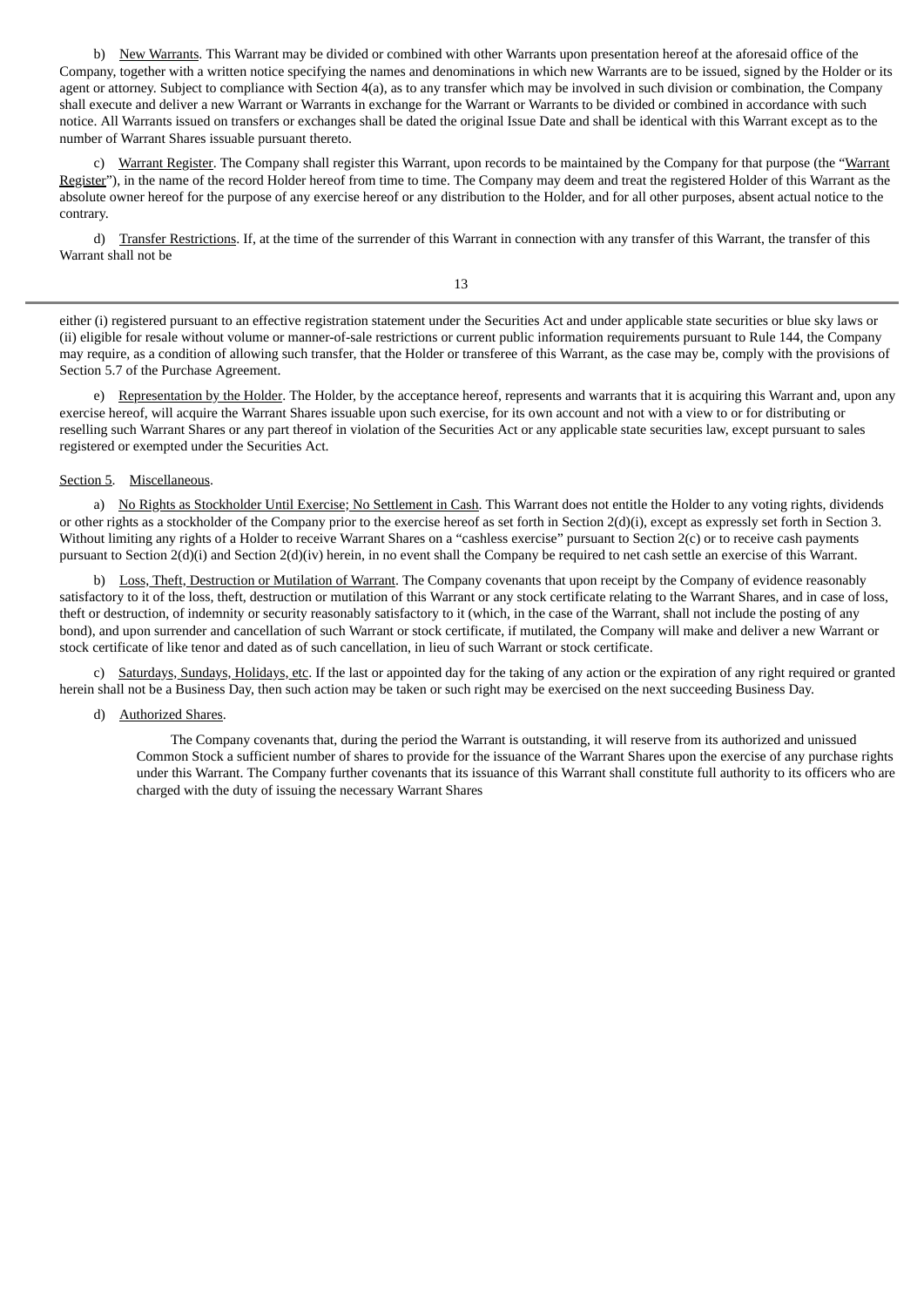Except and to the extent as waived or consented to by the Holder, the Company shall not by any action, including, without limitation, amending its certificate of incorporation or through any reorganization, transfer of assets, consolidation, merger, dissolution, issue or sale of securities or any other voluntary action, avoid or seek to avoid the observance or performance of any of the terms of this Warrant, but will at all times in good faith assist in the carrying out of all such terms and in the taking of all such actions as may be necessary or appropriate to protect the rights of Holder as set forth in this Warrant against impairment. Without limiting the generality of the foregoing, the Company will (i) not increase the par value of any Warrant Shares above the amount payable therefor upon such exercise immediately prior to such increase in par value, (ii) take all such action as may be necessary or appropriate in order that the Company may validly and legally issue fully paid and nonassessable Warrant Shares upon the exercise of this Warrant and (iii) use commercially reasonable efforts to obtain all such authorizations, exemptions or consents from any public regulatory body having jurisdiction thereof, as may be, necessary to enable the Company to perform its obligations under this Warrant.

Before taking any action which would result in an adjustment in the number of Warrant Shares for which this Warrant is exercisable or in the Exercise Price, the Company shall obtain all such authorizations or exemptions thereof, or consents thereto, as may be necessary from any public regulatory body or bodies having jurisdiction thereof.

e) Jurisdiction. All questions concerning the construction, validity, enforcement and interpretation of this Warrant shall be determined in accordance with the provisions of the Purchase Agreement.

f) Restrictions. The Holder acknowledges that the Warrant Shares acquired upon the exercise of this Warrant, if not registered, and the Holder does not utilize cashless exercise, will have restrictions upon resale imposed by state and federal securities laws.

g) Nonwaiver and Expenses. No course of dealing or any delay or failure to exercise any right hereunder on the part of Holder shall operate as a waiver of such right

15

or otherwise prejudice the Holder's rights, powers or remedies. Without limiting any other provision of this Warrant or the Purchase Agreement, if the Company willfully and knowingly fails to comply with any provision of this Warrant, which results in any material damages to the Holder, the Company shall pay to the Holder such amounts as shall be sufficient to cover any costs and expenses including, but not limited to, reasonable attorneys' fees, including those of appellate proceedings, incurred by the Holder in collecting any amounts due pursuant hereto or in otherwise enforcing any of its rights, powers or remedies hereunder.

h) Notices. Any notice, request or other document required or permitted to be given or delivered to the Holder by the Company shall be delivered in accordance with the notice provisions of the Purchase Agreement.

i) Limitation of Liability. No provision hereof, in the absence of any affirmative action by the Holder to exercise this Warrant to purchase Warrant Shares, and no enumeration herein of the rights or privileges of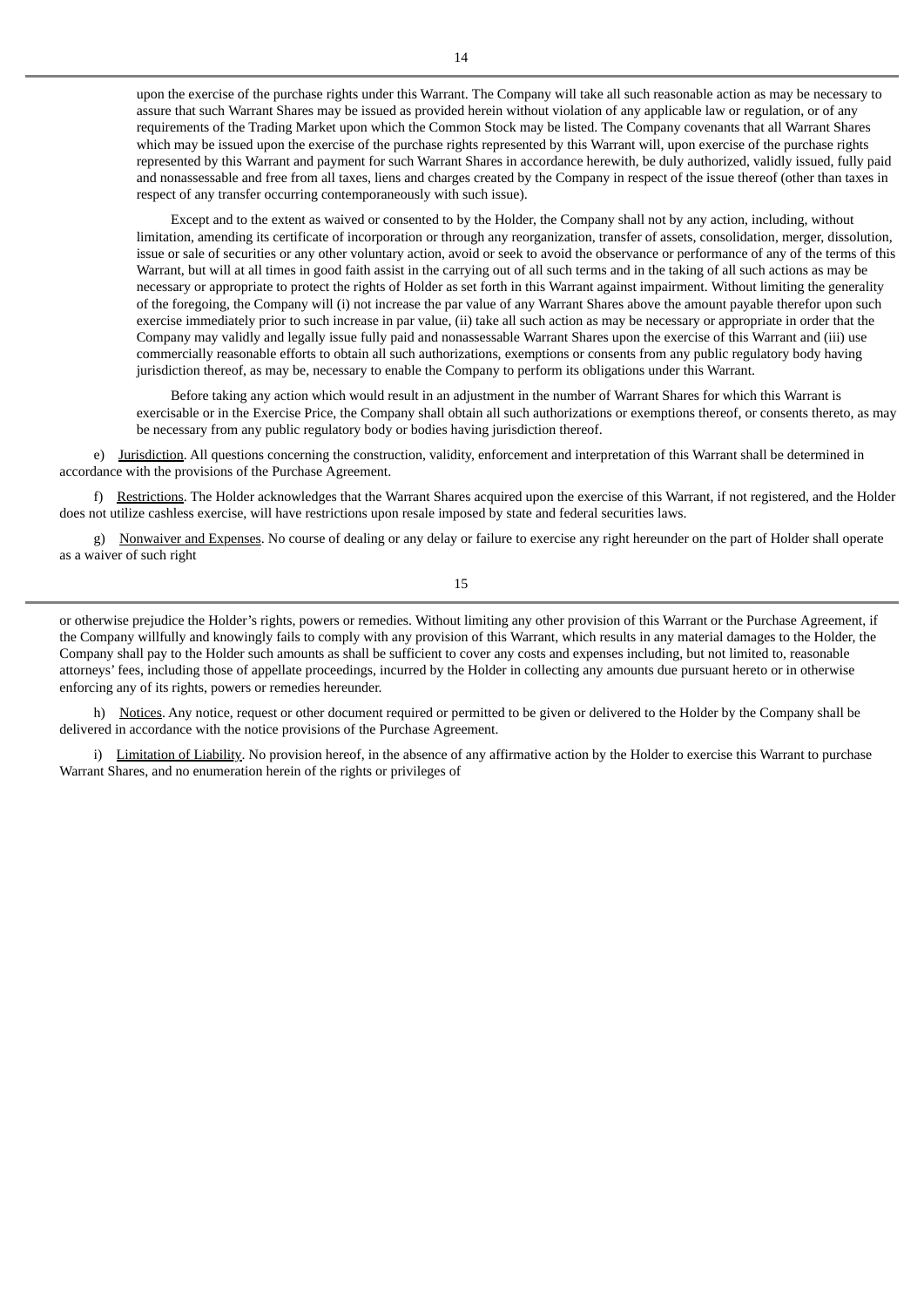the Holder, shall give rise to any liability of the Holder for the purchase price of any Common Stock or as a stockholder of the Company, whether such liability is asserted by the Company or by creditors of the Company.

j) Remedies. The Holder, in addition to being entitled to exercise all rights granted by law, including recovery of damages, will be entitled to specific performance of its rights under this Warrant. The Company agrees that monetary damages would not be adequate compensation for any loss incurred by reason of a breach by it of the provisions of this Warrant and hereby agrees to waive and not to assert the defense in any action for specific performance that a remedy at law would be adequate.

k) Successors and Assigns. Subject to applicable securities laws, this Warrant and the rights and obligations evidenced hereby shall inure to the benefit of and be binding upon the successors and permitted assigns of the Company and the successors and permitted assigns of Holder. The provisions of this Warrant are intended to be for the benefit of any Holder from time to time of this Warrant and shall be enforceable by the Holder or holder of Warrant Shares.

l) Amendment. This Warrant may be modified or amended or the provisions hereof waived with the written consent of the Company and the Holder.

m) Severability. Wherever possible, each provision of this Warrant shall be interpreted in such manner as to be effective and valid under applicable law, but if any provision of this Warrant shall be prohibited by or invalid under applicable law, such provision shall be ineffective to the extent of such prohibition or invalidity, without invalidating the remainder of such provisions or the remaining provisions of this Warrant.

n) Headings. The headings used in this Warrant are for the convenience of reference only and shall not, for any purpose, be deemed a part of this Warrant.

\*\*\*\*\*\*\*\*\*\*\*\*\*\*\*\*\*\*\*\*

*(Signature Page Follows)*

16

IN WITNESS WHEREOF, the Company has caused this Warrant to be executed by its officer thereunto duly authorized as of the date first above indicated.

# **POTBELLY CORPORATION**

By:

Name: Title:

17

## **NOTICE OF EXERCISE**

### TO: POTBELLY COPORATION

(1) The undersigned hereby elects to purchase\_\_\_\_\_\_\_Warrant Shares of the Company pursuant to the terms of the attached Warrant (only if exercised in full), and tenders herewith payment of the exercise price in full, together with all applicable transfer taxes, if any.

(2) Payment shall take the form of (check applicable box):

[ ] in lawful money of the United States; or

[ ] the cancellation of such number of Warrant Shares as is necessary, in accordance with the formula set forth in subsection 2(c), to exercise this Warrant with respect to the maximum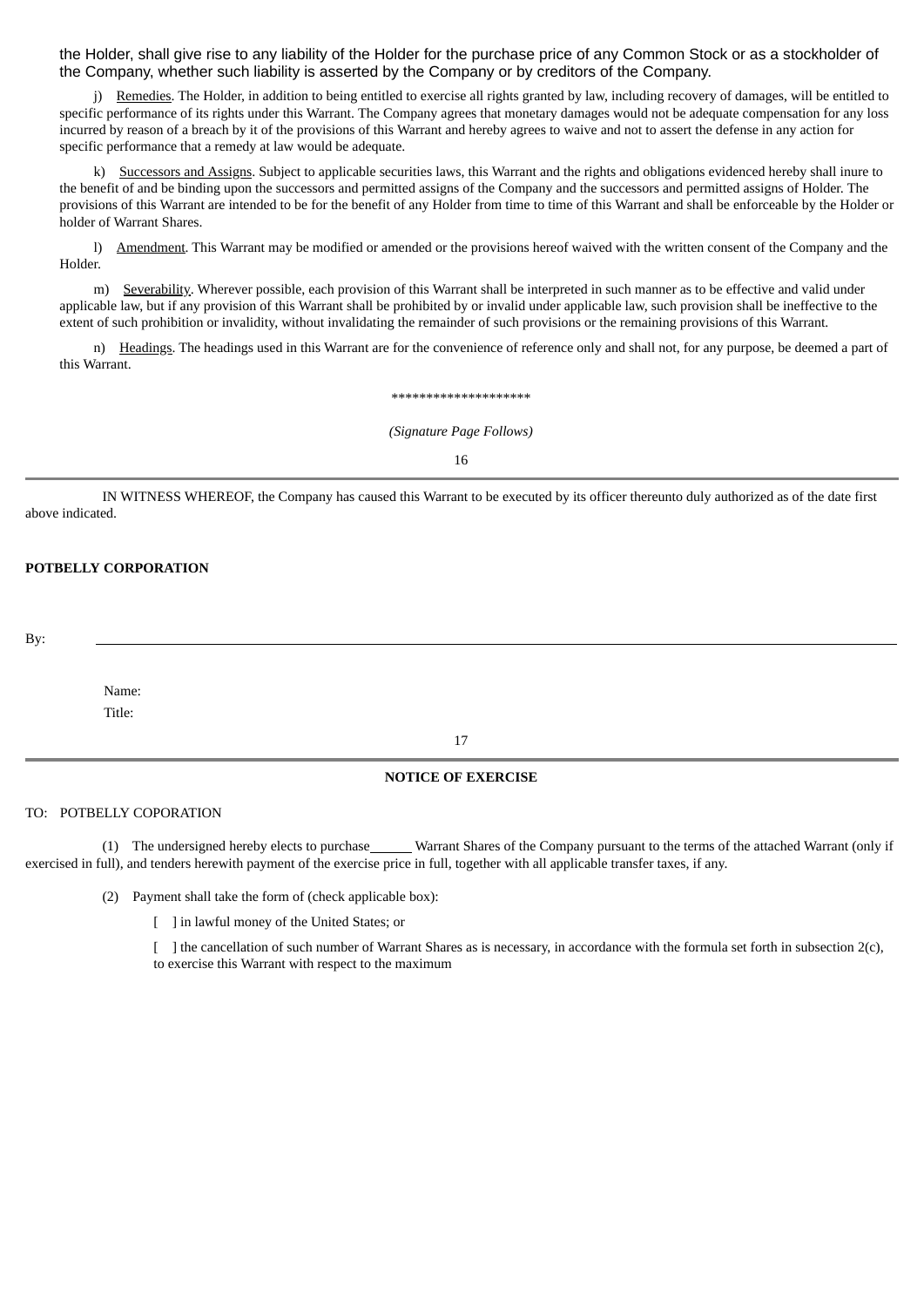number of Warrant Shares purchasable pursuant to the cashless exercise procedure set forth in subsection 2(c).

(3) Please issue said Warrant Shares in the name of the undersigned or in such other name as is specified below:

The Warrant Shares shall be delivered to the following DWAC Account Number:

(4) Accredited Investor. The undersigned is an "accredited investor" as defined in Regulation D promulgated under the Securities Act of 1933, as amended.

### [SIGNATURE OF HOLDER]

Name of Investing Entity: *Signature of Authorized Signatory of Investing Entity*: Name of Authorized Signatory: Title of Authorized Signatory: Date:

**EXHIBIT B**

# ASSIGNMENT FORM

(To assign the foregoing Warrant, execute this form and supply required information. Do not use this form to purchase shares.)

FOR VALUE RECEIVED, the foregoing Warrant and all rights evidenced thereby are hereby assigned to

Name:

Address:

(Please Print)

(Please Print)

Phone Number:

Email Address: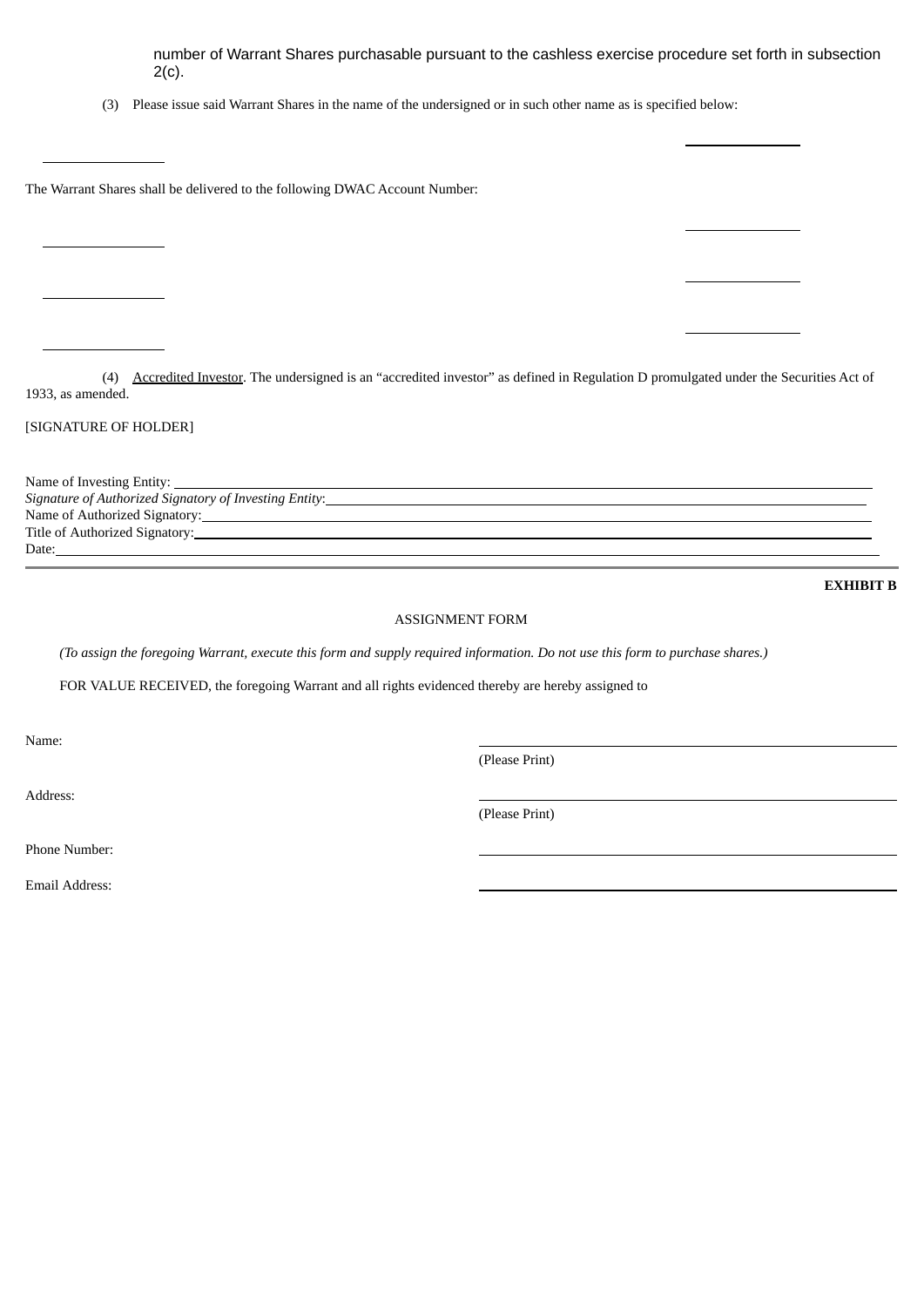Dated: $\_\_\_\_\_\_\_\_\_\_\_$ 

Holder's Signature:

Holder's Address: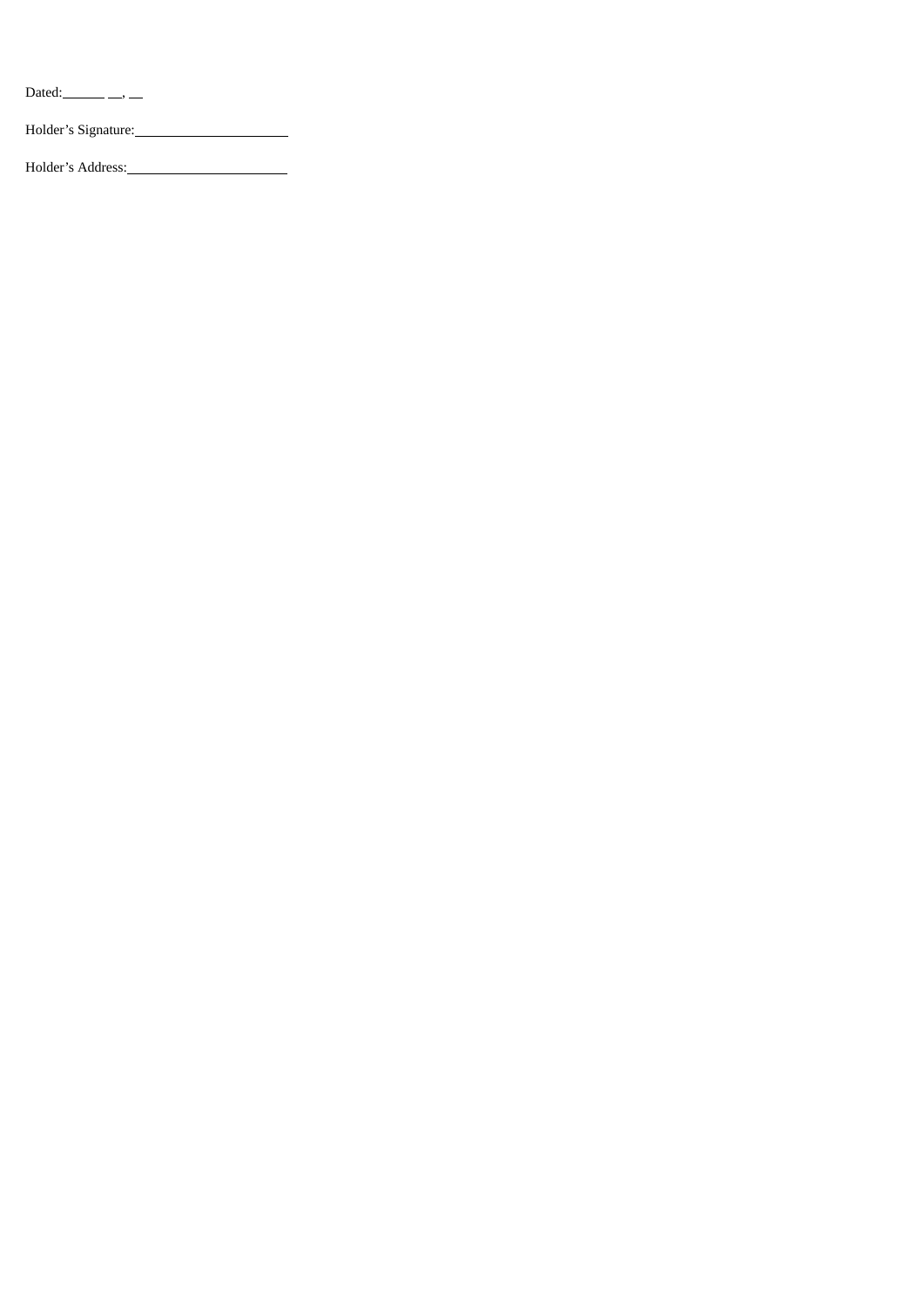#### **REGISTRATION RIGHTS AGREEMENT**

This Registration Rights Agreement (this "Agreement") is made and entered into as of February 12, 2021, by and among Potbelly Corporation, a Delaware corporation (the "Company"), and the several signatories hereto.

This Agreement is made pursuant to the Securities Purchase Agreement (the "Purchase Agreement"), dated as of February 9, 2021 between the Company and each purchaser signatory thereto (each a "Purchaser" and collectively, the "Purchasers").

NOW, THEREFORE, IN CONSIDERATION of the mutual covenants contained in this Agreement, and for other good and valuable consideration, the receipt and adequacy of which are hereby acknowledged, the Company and each of the Holders agree as follows:

1. Definitions. Capitalized terms used and not otherwise defined herein that are defined in the Purchase Agreement shall have the meanings given such terms in the Purchase Agreement. As used in this Agreement, the following terms shall have the following meanings:

"Advice" has the meaning set forth in Section 7(d).

"**Agreement**" has the meaning set forth in the Preamble.

"Company" has the meaning set forth in the Preamble.

"Effective Date" means the date that the Registration Statement filed pursuant to Section 2(a) is first declared effective by the Commission.

"Effectiveness Deadline" means, with respect to the Initial Registration Statement or the New Registration Statement, the 90th calendar day following the Closing Date; *provided, however,* that if the Company is notified by the Commission that the Initial Registration Statement or the New Registration Statement will not be reviewed or is no longer subject to further review and comments, the Effectiveness Deadline as to such Registration Statement shall be the 5th Trading Day following the date on which the Company is so notified if such date precedes the dates otherwise required above; *provided, further*, that if the Effectiveness Deadline falls on a Saturday, Sunday or other day that the Commission is closed for business, the Effectiveness Deadline shall be extended to the next Business Day on which the Commission is open for business.

"Effectiveness Period" has the meaning set forth in Section 2(b).

"Event" has the meaning set forth in Section 2(c).

"Event Date" has the meaning set forth in Section 2(c).

"Filing Deadline" means, with respect to the Initial Registration Statement required to be filed pursuant to Section 2(a), the 30th calendar day following the Closing Date; *provided, however,* that if the Filing Deadline falls on a Saturday, Sunday or other day that the Commission is closed for business, the Filing Deadline shall be extended to the next business day on which the Commission is open for business.

"Holder" or "Holders" means the holder or holders, as the case may be, from time to time of Registrable Securities.

"Indemnified Party" has the meaning set forth in Section 5(c).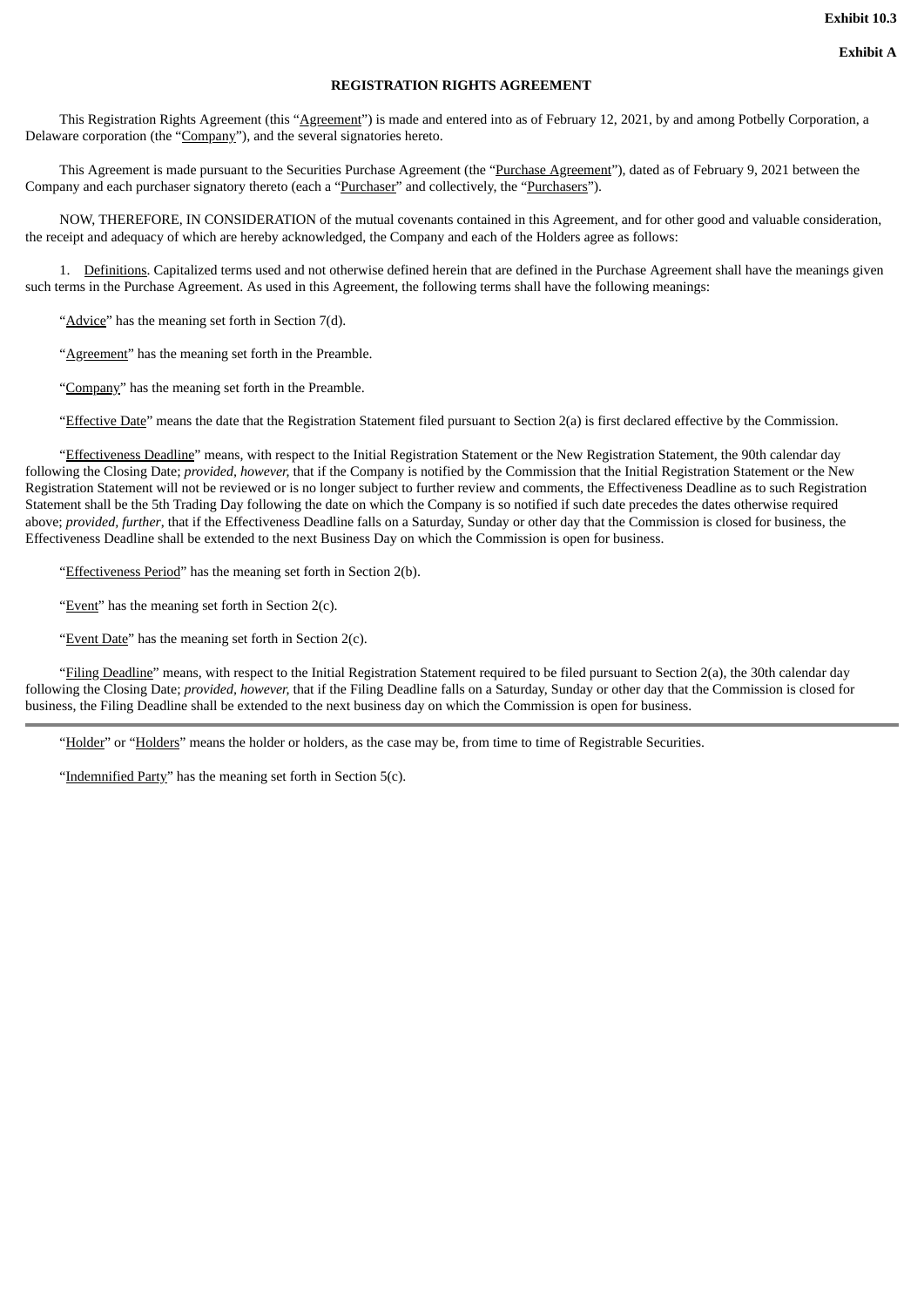"Indemnifying Party" has the meaning set forth in Section 5(c).

"Initial Registration Statement" means the initial Registration Statement filed pursuant to Section 2(a) of this Agreement.

"Liquidated Damages" has the meaning set forth in Section 2(c)*.*

"Losses" has the meaning set forth in Section 5(a).

"New Registration Statement" has the meaning set forth in Section 2(a).

"Principal Market" means the Trading Market on which the Common Stock is primarily listed on and quoted for trading, which, as of the Closing Date, shall be the Nasdaq Capital Market.

"Proceeding" has the meaning set forth in the Purchase Agreement.

"Prospectus" means the prospectus included in a Registration Statement (including, without limitation, a prospectus that includes any information previously omitted from a prospectus filed as part of an effective registration statement in reliance upon Rule 430A promulgated under the Securities Act), as amended or supplemented by any prospectus supplement, with respect to the terms of the offering of any portion of the Registrable Securities covered by a Registration Statement, and all other amendments and supplements to the Prospectus, including post-effective amendments, and all material incorporated by reference or deemed to be incorporated by reference in such Prospectus.

"Purchase Agreement" has the meaning set forth in the Recitals.

"Purchaser" or "Purchasers" has the meaning set forth in the Recitals.

"Registrable Securities" means all of (i) the Shares and (ii) any securities issued or issuable upon any stock split, dividend or other distribution, recapitalization or similar event with respect to the foregoing; *provided*, that with respect to a particular Holder, such Holder's Shares shall cease to be Registrable Securities upon the earliest to occur of the following: (A) a sale pursuant to an effective Registration Statement or Rule 144 under the Securities Act (in which case, only such security sold by the Holder shall cease to be a Registrable Security); or (B) becoming eligible for resale by the Holder under Rule 144 without the requirement for the Company to be in compliance with the current public information requirement thereunder and without volume or manner-of-sale restrictions, pursuant to a written opinion letter to such effect, addressed, delivered and acceptable to the Transfer Agent, a copy of which shall be provided to the Holder upon request.

"Registration Statements" means any one or more registration statements of the Company filed under the Securities Act that covers the resale of any of the Registrable Securities pursuant to the provisions of this Agreement (including, without limitation, the Initial Registration

Statement, the New Registration Statement and any Remainder Registration Statements), including (in each case) the amendments and supplements to such Registration Statements, including pre- and post-effective amendments thereto, all exhibits and all material incorporated by reference or deemed to be incorporated by reference in such Registration Statements.

"Remainder Registration Statements" has the meaning set forth in Section 2(a).

"Rule 415" means Rule 415 promulgated by the Commission pursuant to the Securities Act, as such Rule may be amended from time to time, or any similar rule or regulation hereafter adopted by the Commission having substantially the same effect as such Rule.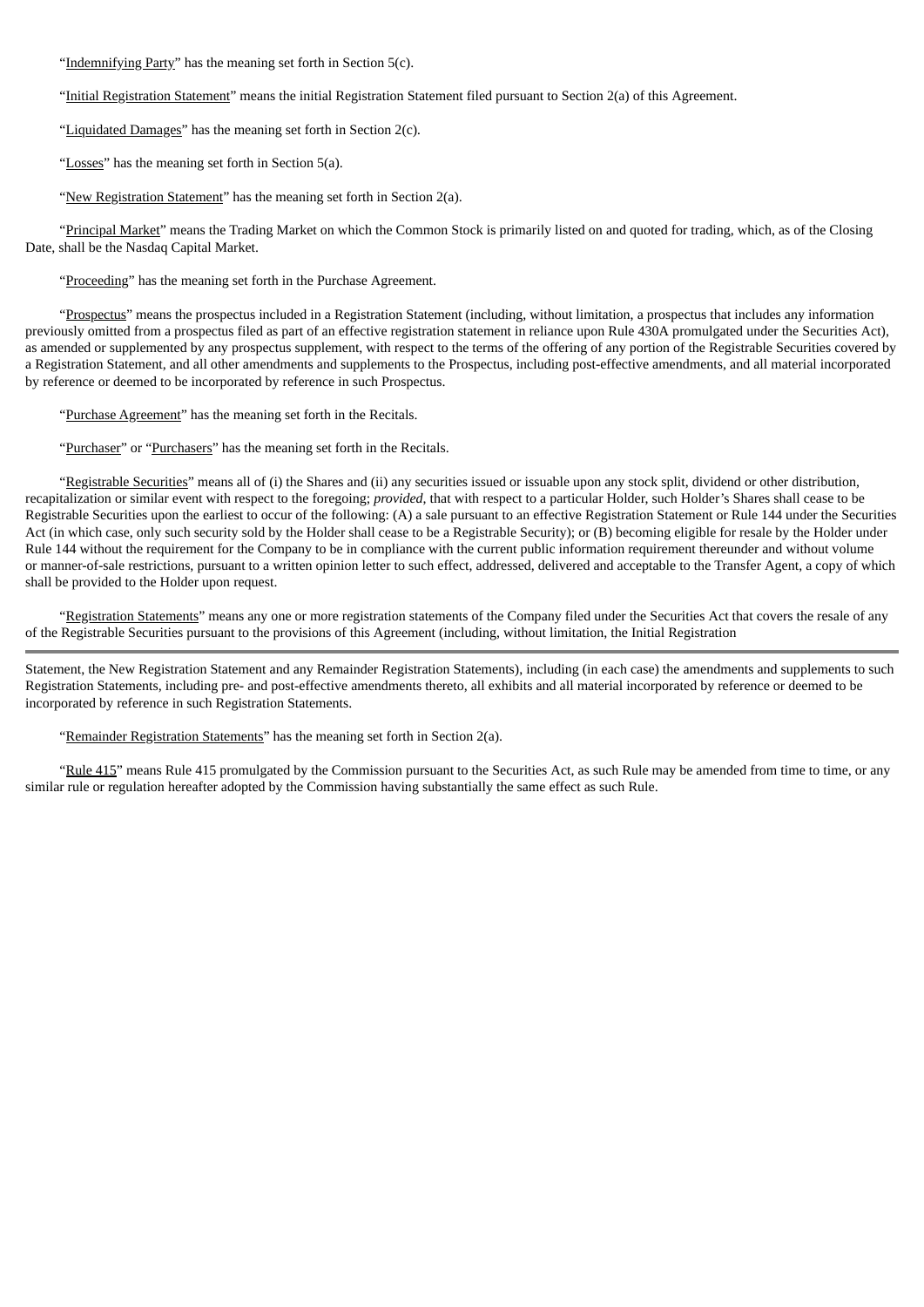"Rule 424" means Rule 424 promulgated by the Commission pursuant to the Securities Act, as such Rule may be amended from time to time, or any similar rule or regulation hereafter adopted by the Commission having substantially the same effect as such Rule.

"SEC Guidance" means (i) any publicly-available written or oral guidance, comments, requirements or requests of the Commission staff, provided, that any such oral guidance, comments, requirements or requests are reduced to writing by the Commission and (ii) the Securities Act.

"Selling Stockholder" means any person listed or to be as a selling stockholder in a Registration Statement.

"Selling Stockholder Questionnaire" means a questionnaire in the form attached as Annex B hereto, or such other form of questionnaire as may reasonably be adopted by the Company from time to time.

"Shares" means the shares of Common Stock issued or issuable to the Purchasers pursuant to the Purchase Agreement, including shares of Common Stock issuable upon exercise of the Warrants.

### 2. Registration.

(a) On or prior to the Filing Deadline, the Company shall prepare and file with the Commission a Registration Statement covering the resale of all of the Registrable Securities not already covered by an existing and effective Registration Statement for an offering to be made on a continuous basis pursuant to Rule 415 or, if Rule 415 is not available for offers and sales of the Registrable Securities, by such other means of distribution of Registrable Securities as the Holders may reasonably specify (the "Initial Registration Statement"). The Initial Registration Statement shall be on Form S-3 (or, in the event that Form S-3 is not available for the registration of the Registrable Shares, such other form as is available to the Company) and shall contain (except if otherwise required pursuant to written comments received from the Commission upon a review of such Registration Statement) a "Plan of Distribution" section substantially in the form attached hereto as  $\Delta mexA$  (which may be modified to respond to comments, if any, provided by the Commission).

(i) Notwithstanding the registration obligations set forth in this Section 2, in the event the Commission informs the Company that all of the Registrable Securities

cannot, as a result of the application of Rule 415, be registered for resale as a secondary offering on a single registration statement or that any Holder must be named as an underwriter in the Registration Statement, the Company agrees to promptly (x) inform each of the Holders thereof and use its commercially reasonable efforts to file amendments to the Initial Registration Statement as required by the Commission and/or (y) withdraw the Initial Registration Statement and file a new registration statement (a "New Registration Statement"), in either case covering the maximum number of Registrable Securities permitted to be registered by the Commission, on Form S-1 or such other form available to register for resale the Registrable Securities as a secondary offering; *provided, however,* that prior to filing such amendment or New Registration Statement, the Company shall be obligated to use its commercially reasonable efforts to advocate with the Commission for the registration of all of the Registrable Securities in accordance with SEC Guidance, including without limitation, Compliance and Disclosure Interpretation 612.09, in each case without naming any Holder as an underwriter in the Registration Statement. Each Purchaser shall have the right to review and comment or have their counsel review and comment on any written submission made to the staff of the Commission with respect to any disclosure specifically relating to such Purchaser. No such written submission shall be made to the staff of the Commission containing disclosure relating to such Purchaser to which such Purchaser's counsel reasonably objects.

(ii) Notwithstanding any other provision of this Agreement and subject to the payment of liquidated damages in Section 2(c), if any SEC Guidance sets forth a limitation of the number of Registrable Securities permitted to be registered on a particular Registration Statement as a secondary offering without naming any Holder as an underwriter (and notwithstanding that the Company used commercially reasonable efforts to advocate with the Commission for the registration of all or a greater number of Registrable Securities), unless otherwise directed in writing by a Holder as to its Registrable Securities, the Registrable Securities to be registered on such Registration Statement will be reduced as follows: first, the Company shall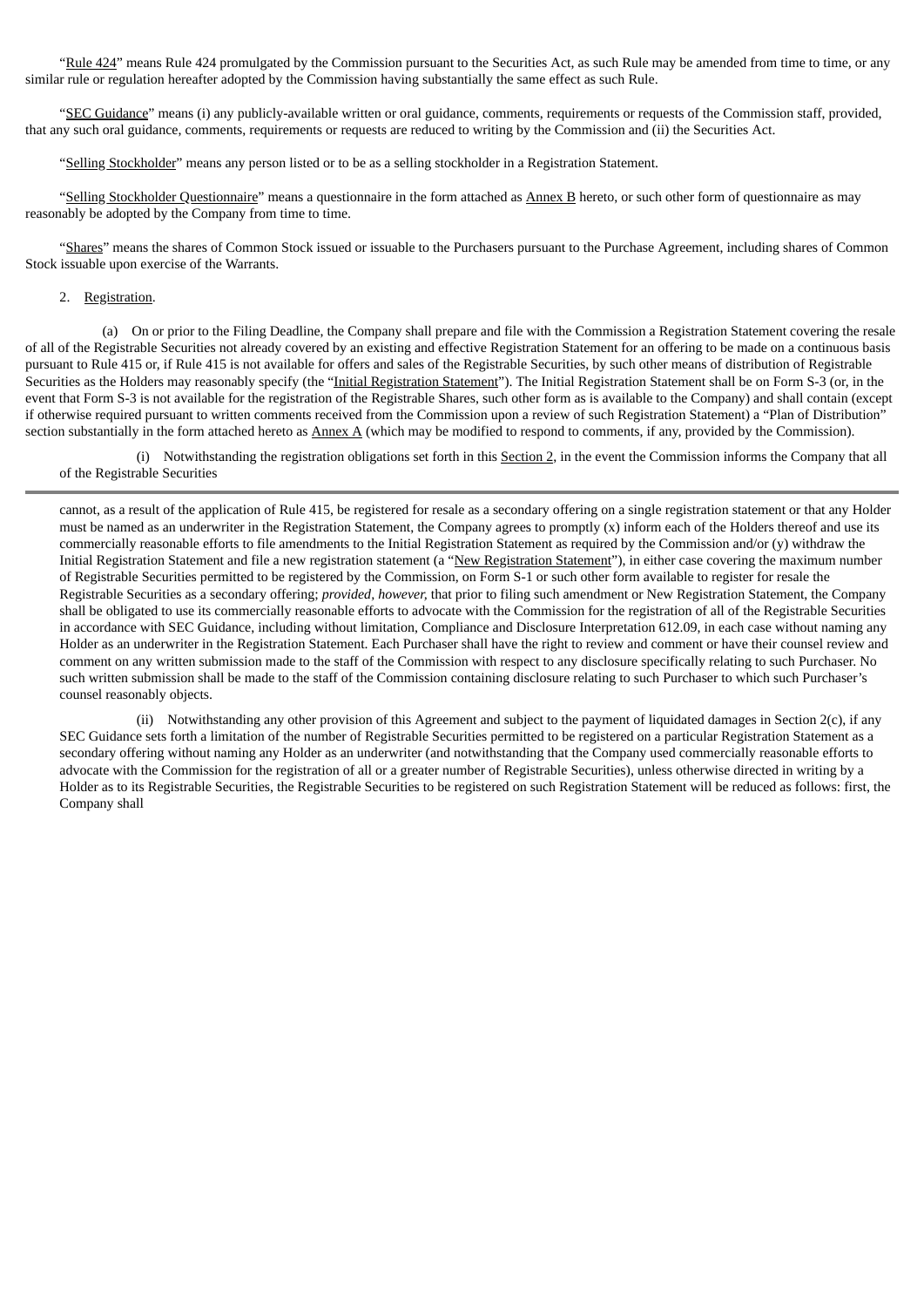reduce or eliminate the Registrable Securities to be included by any Person other than a Holder; second, the Company shall reduce or eliminate any Registrable Securities to be included by any Affiliate of the Company; and third, the Company shall reduce the number of Registrable Securities to be included by all other Holders, subject to a determination by the Commission that certain Holders must be reduced first based on the number of Registrable Securities held by such Holders. In the event the Company amends the Initial Registration Statement or files a New Registration Statement, as the case may be, under clauses (i)(x) or (i)(y) above, the Company will use its commercially reasonable efforts to file with the Commission, as promptly as allowed by Commission or SEC Guidance provided to the Company or to registrants of securities in general, one or more registration statements on Form S-1 or such other form available to register for resale those Registrable Securities that were not registered for resale on the Initial Registration Statement, as amended, or the New Registration Statement (the "Remainder Registration Statements"). No Holder shall be named as an "underwriter" in any Registration Statement without such Holder's prior written consent.

(b) The Company shall use its commercially reasonable efforts to cause each Registration Statement to be declared effective by the Commission as soon as practicable and, with

respect to the Initial Registration Statement or the New Registration Statement, as applicable, no later than the Effectiveness Deadline (including, with respect to the Initial Registration Statement or the New Registration Statement, as applicable, filing with the Commission a request for acceleration of effectiveness in accordance with Rule 461 promulgated under the Securities Act within five (5) Business Days after the date that the Company is notified (orally or in writing, whichever is earlier) by the Commission that such Registration Statement will not be "reviewed," or not be subject to further review and the effectiveness of such Registration Statement may be accelerated), and, subject to Section 2(e), shall use its commercially reasonable efforts to keep each Registration Statement continuously effective under the Securities Act for so long as the securities registered for resale thereunder retain their character as "Registrable Securities" (the "Effectiveness Period"). The Company shall promptly notify the Holders via facsimile or electronic mail of the effectiveness of a Registration Statement or any post-effective amendment thereto on or before the 1st Trading Day after the date that the Company telephonically confirms effectiveness with the Commission. The Company shall, by 9:30 a.m. New York City time on the first Trading Day after the Effective Date, file a final Prospectus with the Commission, as required by Rule 424(b).

(c) If: (i) the Initial Registration Statement is not filed with the Commission on or prior to the Filing Deadline, (ii) the Initial Registration Statement or the New Registration Statement, as applicable, is not declared effective by the Commission (or otherwise does not become effective) for any reason on or prior to the Effectiveness Deadline, or (iii) after its Effective Date and except for the reasons as set forth in Section 3(h), (A) such Registration Statement ceases for any reason (including, without limitation, by reason of a stop order or the Company's failure to update the Registration Statement), to remain continuously effective as to all Registrable Securities included in such Registration Statement or (B) the Holders are not permitted to utilize the Prospectus therein to resell such Registrable Securities for any reason (other than due to a change in the "Plan of Distribution" or the inaccuracy of any information regarding the Holders), in each case, for more than an aggregate of 30 consecutive calendar days or 90 calendar days (which need not be consecutive days) during any 12-month period (other than as a result of a breach of this Agreement by a Holder or a Holder's failure to return a Selling Stockholder Questionnaire within the time period provided by Section 2(d) hereof) (any such failure or breach in clauses (i) through (iii) above being referred to as an "Event," and, for purposes of clauses (i) or (ii), the date on which such Event occurs, or for purposes of clause (iii), the date on which such 30 or 90 calendar day period is exceeded, being referred to as an "Event Date"), then in addition to any other rights the Holders may have hereunder or under applicable law:  $(x)$  within five (5) Business Days after an Event Date relating to a failure in clause  $(i)$  only, the Company shall pay to each Holder an amount in cash, as liquidated damages and not as a penalty, equal to 1.0% of the aggregate purchase price paid by such Holder pursuant to the Purchase Agreement for any Registrable Securities held by such Holder on such Event Date; and (y) on each 30-day anniversary (or pro rata portion thereof) following any Event Date (including, for the avoidance of doubt, a failure in clause (i), in which case each 30-day anniversary shall be measured commencing on the 31st day following such Event Date) until the earlier of (1) the applicable Event is cured or (2) the Registrable Securities are eligible for resale pursuant to Rule 144 without manner of sale or volume restrictions, the Company shall pay to each Holder an amount in cash, as liquidated damages and not as a penalty, equal to 1.0% of the aggregate purchase price paid by such Holder pursuant to the Purchase Agreement for any unregistered Registrable Securities then held by such Holder. The amounts payable pursuant to the foregoing clauses  $(x)$  and  $(y)$  are referred to collectively as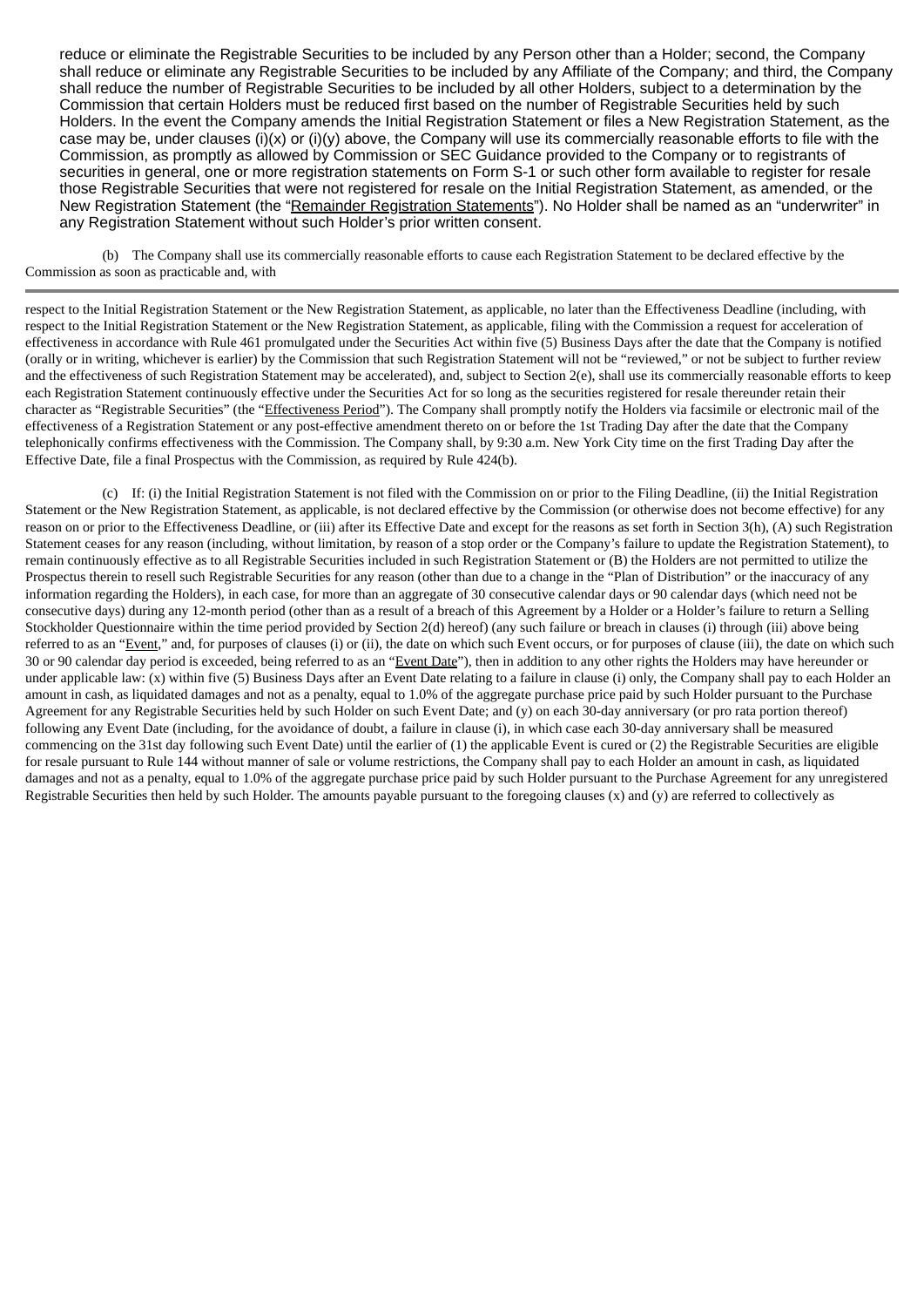"Liquidated Damages." The parties agree that (1) notwithstanding anything to the contrary herein or in the Purchase Agreement, no Liquidated Damages shall be payable with respect to any period after the expiration of the Effectiveness Period and in no event shall the aggregate amount of Liquidated Damages payable to a Holder exceed, in the aggregate, 3% of the aggregate purchase price paid by such Holder pursuant to the Purchase Agreement and (2) in no event shall the Company be liable in any 30-day period for Liquidated Damages under this Agreement in excess of 1.0% of the aggregate purchase price paid by the Holders pursuant to the Purchase Agreement. If the Company fails to pay any Liquidated Damages pursuant to this Section 2(c) in full within ten (10) Business Days after the date payable, the Company will pay interest thereon at a rate of 1.0% per month (or such lesser maximum amount that is permitted to be paid by applicable law) to the Holder, accruing daily from the date such Liquidated Damages are due until such amounts, plus all such interest thereon, are paid in full. Unless otherwise specified in Section 2(c), the Liquidated Damages pursuant to the terms hereof shall apply on a daily pro-rata basis for any portion of a month prior to the cure of an Event, except in the case of the first Event Date. Notwithstanding the foregoing, nothing shall preclude any Holder from pursuing or obtaining any available remedies at law, specific performance or other equitable relief with respect to this Section 2(c) in accordance with applicable law. The Company shall not be liable for Liquidated Damages under this Agreement as to any Registrable Securities which are not permitted by the Commission to be included in a Registration Statement due solely to SEC Guidance from the time that it is determined that such Registrable Securities are not permitted to be registered until such time as the provisions of this Agreement as to the Remainder Registration Statements required to be filed hereunder are triggered, in which case the provisions of this Section 2(c) shall once again apply, if applicable. In such case, the Liquidated Damages shall be calculated to only apply to the percentage of Registrable Securities which are permitted in accordance with SEC Guidance to be included in such Registration Statement. The Effectiveness Deadline for a Registration Statement shall be extended without default or Liquidated Damages hereunder in the event that the Company's failure to obtain the effectiveness of the Registration Statement on a timely basis results from the failure of a Holder to timely provide the Company with information requested by the Company and necessary to complete the Registration Statement in accordance with the requirements of the Securities Act.

(d) Each Holder agrees to furnish to the Company a completed Selling Stockholder Questionnaire not more than ten (10) Trading Days following the date of this Agreement. At least five (5) Trading Days prior to the first anticipated filing date of a Registration Statement for any registration under this Agreement, the Company will notify each Holder of the information the Company requires in connection with the filing from that Holder other than the information contained in the Selling Stockholder Questionnaire, if any, which shall be completed and delivered to the Company promptly upon request and, in any event, within two (2) Trading Days prior to the applicable anticipated filing date. Each Holder further agrees that it shall not be entitled to be named as a selling security holder in the Registration Statement or use the Prospectus for offers and resales of Registrable Securities at any time, unless such Holder has returned to the Company a completed and signed Selling Stockholder Questionnaire and a response to any requests for further information as described in the previous sentence. If a Holder of Registrable Securities returns a Selling Stockholder Questionnaire or a request for further information, in either case, after its respective deadline, the Company shall use its commercially reasonable efforts to take such actions as are required to name such Holder as a selling security holder in the Registration Statement or any pre-effective or post-effective amendment thereto and to include (to

the extent not theretofore included) in the Registration Statement the Registrable Securities identified in such late Selling Stockholder Questionnaire or request for further information. Each Holder acknowledges and agrees that the information in the Selling Stockholder Questionnaire or request for further information as described in this Section 2(d) will be used by the Company in the preparation of the Registration Statement and hereby consents to the inclusion of such information in the Registration Statement.

# 3. Registration Procedures.

In connection with the Company's registration obligations hereunder, the Company shall: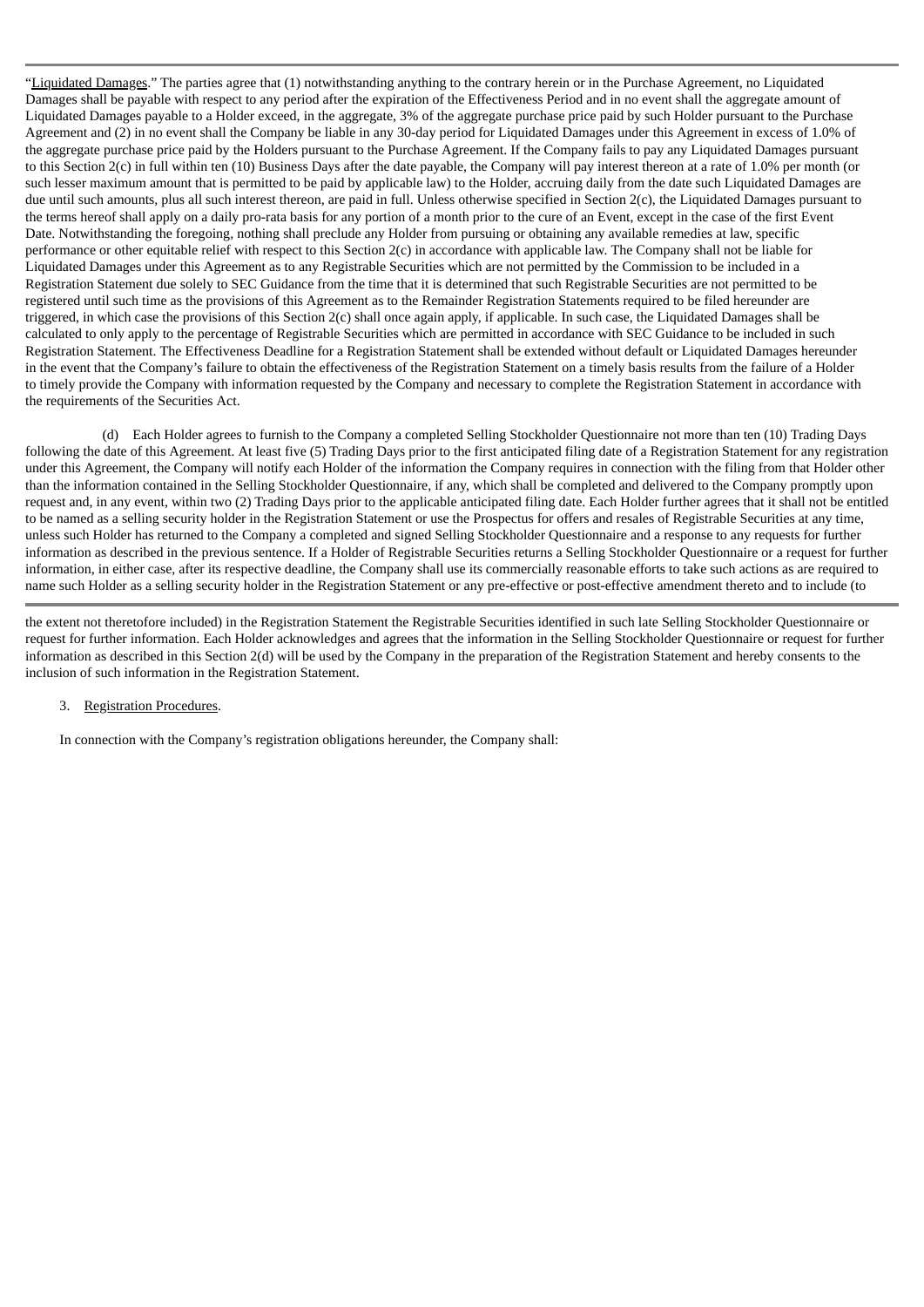(a) Not less than five (5) Trading Days prior to the filing of each Registration Statement and not less than one (1) Trading Day prior to the filing of any related Prospectus or any amendment or supplement thereto (except for Annual Reports on Form 10-K, and Quarterly Reports on Form 10- Q and Current Reports on Form 8-K and any similar or successor reports), (i) furnish to the Holder copies of such Registration Statement, Prospectus or amendment or supplement thereto, as proposed to be filed, which documents will be subject to the review of such Holder and the Company shall fairly consider such reasonable changes in any such document as such Holder or counsel to such Holder may request (it being acknowledged and agreed that if a Holder does not object to or comment on the aforementioned documents within such five (5) Trading Day or one (1) Trading Day period, as the case may be, then the Holder shall be deemed to have consented to and approved the use of such documents) and (ii) use commercially reasonable efforts to cause its officers and directors, counsel and independent registered public accountants to respond to such inquiries as shall be necessary, in the reasonable opinion of respective counsel to each Holder, to conduct such review. The Company shall not file any Registration Statement or Prospectus or any amendment or supplement thereto in a form to which a Holder reasonably objects in good faith, provided that, the Company is notified of such objection in writing within the five (5) Trading Day or one (1) Trading Day period described above, as applicable.

(b) (i) Subject to Section 3(h), prepare and file with the Commission such amendments (including post-effective amendments) and supplements to each Registration Statement and the Prospectus used in connection therewith as may be necessary to keep such Registration Statement continuously effective as to the applicable Registrable Securities for its Effectiveness Period; (ii) cause the related Prospectus to be amended or supplemented by any required Prospectus supplement (subject to the terms of this Agreement), and, as so supplemented or amended, to be filed pursuant to Rule 424; (iii) respond as promptly as reasonably practicable to any comments received from the Commission with respect to each Registration Statement or any amendment thereto and, as promptly as reasonably possible, provide the Holders true and complete copies of all correspondence from and to the Commission relating to such Registration Statement that pertains to the Holders as "Selling Stockholders" but not any comments that would result in the disclosure to the Holders of material and non-public information concerning the Company; and (iv) comply with the provisions of the Securities Act and the Exchange Act with respect to the disposition of all Registrable Securities covered by a Registration Statement until such time as all of such Registrable Securities cease to be Registrable Securities or shall have been disposed of (subject to the terms of this Agreement) in accordance with the intended methods of disposition by the Holders thereof as set forth in such Registration Statement as so amended or in

such Prospectus as so supplemented; *provided, however,* that in the event the Company informs the Holders in writing that it does not satisfy the conditions specified in Rule 172 and, as a result thereof, the Holders are required to deliver a Prospectus in connection with any disposition of Registrable Securities, the Company shall deliver to the Holders a copy of the Prospectus in electronic format and each such Holder shall be responsible for the delivery of the Prospectus to the Persons to whom such Holder sells any of the Registrable Securities, and each Holder agrees to dispose of Registrable Securities in compliance with the "Plan of Distribution" described in the Registration Statement and otherwise in compliance with applicable federal and state securities laws. In the case of amendments and supplements to a Registration Statement which are required to be filed pursuant to this Agreement (including pursuant to this Section 3(b)) by reason of the Company filing a report on Form 10-K, Form 10-Q or Form 8-K or any analogous report under the Exchange Act, the Company shall have incorporated such report by reference into such Registration Statement, if applicable, or shall file such amendments or supplements with the Commission on the same day on which the Exchange Act report which created the requirement for the Company to amend or supplement such Registration Statement was filed.

(c) Notify the Holders (which notice shall, pursuant to clauses (iii) through (vi) hereof, be accompanied by an instruction to suspend the use of the Prospectus until the requisite changes have been made, but shall not contain any material, non-public information regarding the Company), as promptly as reasonably practicable via facsimile or electronic mail (and, in the case of (i)(A) below, not less than one (1) Trading Day prior to such filing) and no later than one (1) Trading Day following the day: (i)(A) when a Prospectus or any Prospectus supplement or post-effective amendment to a Registration Statement is proposed to be filed; (B) when the Commission notifies the Company whether there will be a "review" of such Registration Statement and whenever the Commission comments in writing on any Registration Statement (in which case the Company shall provide to each of the Holders true and complete copies of all comments that pertain to the Holders as a "Selling Stockholder" or to the "Plan of Distribution" and all written responses thereto, but not information that the Company believes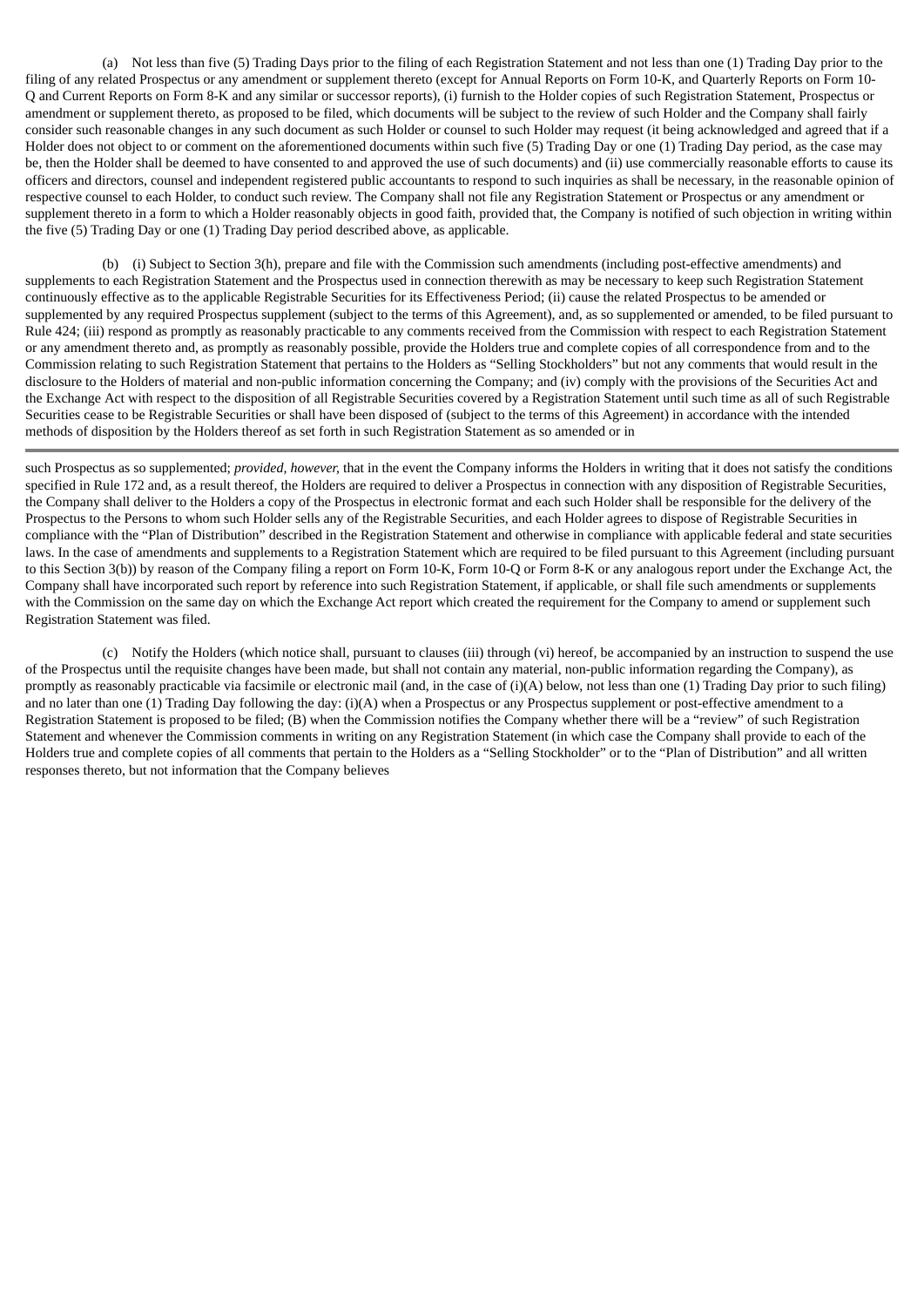would constitute material and non-public information); and (C) with respect to each Registration Statement or any post-effective amendment thereto, when the same has become effective; (ii) of any request by the Commission or any other Federal or state governmental authority for amendments or supplements to a Registration Statement or Prospectus or for additional information that pertains to the Holders as "Selling Stockholders" or the "Plan of Distribution"; (iii) of the issuance by the Commission or any other federal or state governmental authority of any stop order suspending the effectiveness of a Registration Statement covering any or all of the Registrable Securities or the initiation of any Proceedings for that purpose; (iv) of the receipt by the Company of any notification with respect to the suspension of the qualification or exemption from qualification of any of the Registrable Securities for sale in any jurisdiction, or the initiation or threatening of any Proceeding for such purpose; (v) of the occurrence of any event or passage of time that makes the financial statements included in a Registration Statement ineligible for inclusion therein or any statement made in such Registration Statement or Prospectus or any document incorporated or deemed to be incorporated therein by reference untrue in any material respect or that requires any revisions to such Registration Statement, Prospectus or other documents so that, in the case of such Registration Statement or the Prospectus, as the case may be, it will not contain any untrue statement of a material fact or omit to state any material fact required to be stated therein or necessary to make the statements therein (in the case of any Prospectus, form of prospectus or supplement thereto, in light of the circumstances under which they were made), not misleading and (vi) of the occurrence

or existence of any pending corporate development with respect to the Company that the Company believes may be material and that, in the determination of the Company, makes it not in the best interest of the Company to allow continued availability of a Registration Statement or Prospectus, *provided* that, any and all such information shall remain confidential to each Holder until such information otherwise becomes public, unless disclosure by a Holder is required by law; and *provided*, *further*, that notwithstanding each Holder's agreement to keep such information confidential, each such Holder makes no acknowledgement that any such information is material, non-public information.

(d) Use commercially reasonable efforts to avoid the issuance of, or, if issued, obtain the withdrawal of (i) any order suspending the effectiveness of a Registration Statement, or (ii) any suspension of the qualification (or exemption from qualification) of any of the Registrable Securities for sale in any jurisdiction, as soon as practicable.

(e) If requested by a Holder, furnish to such Holder, without charge, at least one conformed copy of each Registration Statement and each amendment thereto and all exhibits to the extent requested by such Person (including those previously furnished or incorporated by reference) promptly after the filing of such documents with the Commission; *provided*, that the Company shall have no obligation to provide any document pursuant to this clause that is available on the Commission's EDGAR system.

(f) Prior to any resale of Registrable Securities by a Holder, use its commercially reasonable efforts to register or qualify or cooperate with the selling Holders in connection with the registration or qualification (or exemption from the registration or qualification) of such Registrable Securities for the resale by the Holder under the securities or Blue Sky laws of such jurisdictions within the United States as any Holder reasonably requests in writing, to keep each registration or qualification (or exemption therefrom) effective during the Effectiveness Period and to do any and all other acts or things reasonably necessary to enable the disposition in such jurisdictions of the Registrable Securities covered by each Registration Statement; *provided*, that the Company shall not be required to qualify generally to do business in any jurisdiction where it is not then so qualified, would subject the Company to any material tax in any such jurisdiction where it is not then so subject or file a general consent to service of process in any such jurisdiction.

(g) If requested by a Holder, cooperate with such Holder to facilitate the timely preparation and delivery of certificates or book-entry statements representing Registrable Securities to be delivered to a transferee pursuant to the Registration Statement, which certificates or book-entry statements shall be free, to the extent permitted by the Purchase Agreement, and under law, of all restrictive legends, and to enable such Registrable Securities to be in such denominations and registered in such names as any such Holders may reasonably request.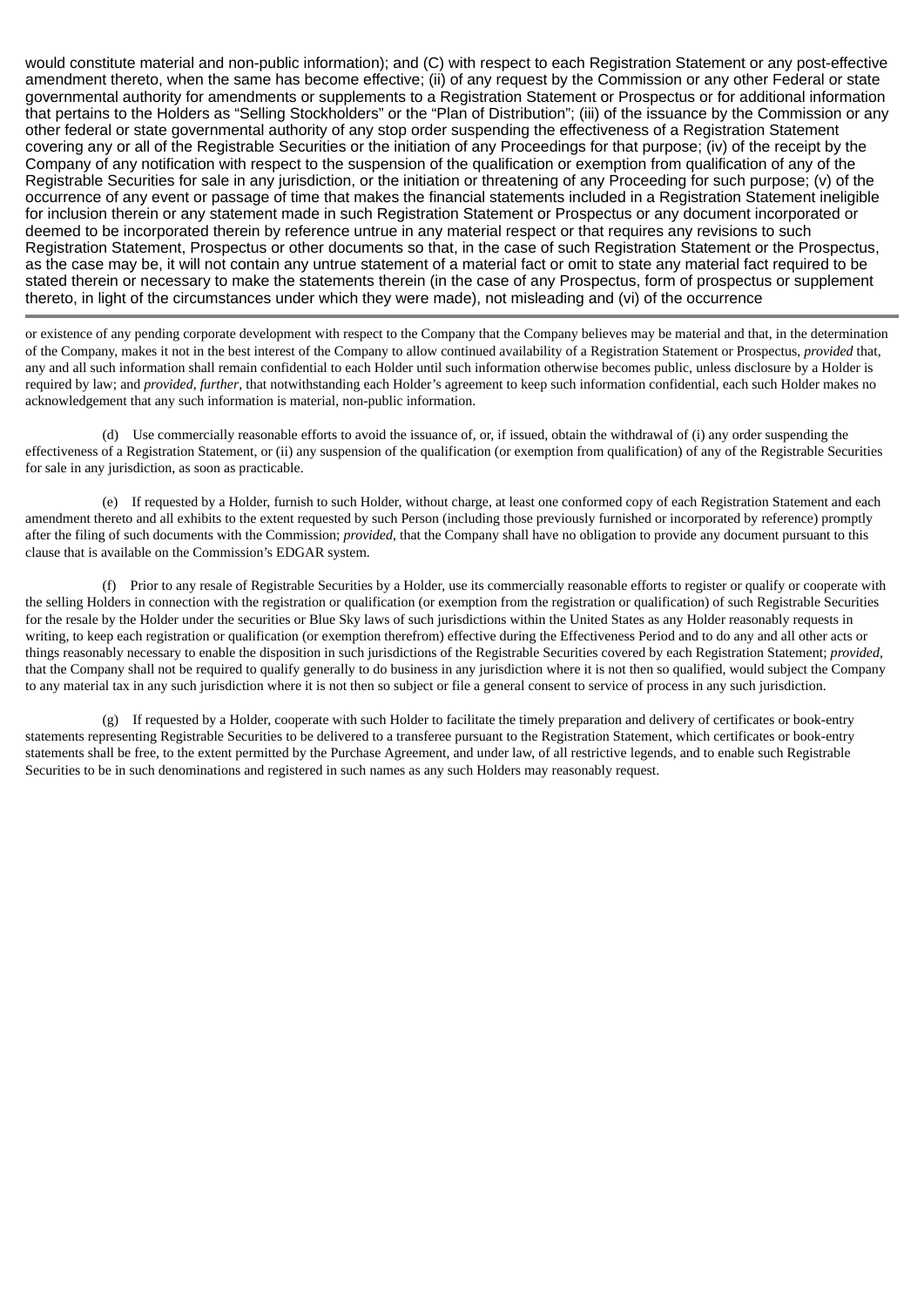(h) Following the occurrence of any event contemplated by Section 3(c), as promptly as reasonably practicable (taking into account the Company's good faith assessment of any adverse consequences to the Company and its stockholders of the premature disclosure of such event), prepare a supplement or amendment, including a post-effective amendment, to the affected Registration Statements or a supplement to the related Prospectus or any document incorporated or deemed to be incorporated therein by reference, and file any other required document so that,

as thereafter delivered, no Registration Statement nor any Prospectus will contain an untrue statement of a material fact or omit to state a material fact required to be stated therein or necessary to make the statements therein (in the case of any Prospectus, form of prospectus or supplement thereto, in light of the circumstances under which they were made), not misleading. If the Company notifies the Holders in accordance with clauses (iii) through (vi) of Section 3(c) above to suspend the use of any Prospectus until the requisite changes to such Prospectus have been made, then the Holders shall suspend use of such Prospectus. The Company will use its commercially reasonable efforts to ensure that the use of the Prospectus may be resumed as promptly as is practicable. The Company shall be entitled to exercise its right under this Section 3(h) to suspend the availability of a Registration Statement and Prospectus for a period not to exceed 90 calendar days (which need not be consecutive days) in any 12-month period without incurring liability for Liquidated Damages otherwise required pursuant to Section 2(c). For the avoidance of doubt, the Company's rights under this Section 3(h) shall include suspensions of availability arising from the filing of a post-effective amendment to a Registration Statement to update the Prospectus therein to include the information contained in the Company's Annual Report on Form 10-K, which suspensions may extend for the amount of time reasonably required to respond to any comments of the staff of the Commission on such amendment.

(i) The Company may require each selling Holder to furnish to the Company a certified statement as to (i) the number of shares of Common Stock beneficially owned by such Holder and any Affiliate thereof, (ii) any Financial Industry Regulatory Authority, Inc. ("FINRA") affiliations, (iii) any natural persons who have the power to vote or dispose of the common stock and (iv) any other information as may be requested by the Commission, FINRA or any state securities commission. During any periods that the Company is unable to meet its obligations hereunder with respect to the registration of Registrable Securities because any Holder fails to furnish such information within three (3) Trading Days of the Company's request, any Liquidated Damages that are accruing at such time as to such Holder only shall be tolled and any Event that may otherwise occur solely because of such delay shall be suspended as to such Holder only, until such information is delivered to the Company; provided, however, if the failure of the Holder to furnish the required information results in the occurrence of an Event under Section 2(c), any Liquidated Damages that are accruing at such time shall be tolled and any such Event that occurs as a result thereof shall be suspended until such time as the Holder furnishes such information.

(j) The Company shall cooperate with any registered broker through which a Holder proposes to resell its Registrable Securities in effecting a filing with FINRA pursuant to FINRA Rule 5110 as reasonably requested by any such Holder, and the Company shall pay the filing fee required for the first such filing within five (5) Business Days of the request therefor.

(k) The Company shall use its commercially reasonable efforts to cause all Registrable Securities to be listed on any market included in the definition of Trading Market herein on which equivalent securities issued by the Company are then listed.

4. Registration Expenses. All fees and expenses incident to the Company's performance of or compliance with its obligations under this Agreement (excluding any underwriting discounts and selling commissions and all legal fees and expenses of legal counsel for any Holder) shall be borne by the Company whether or not any Registrable Securities are sold pursuant to a Registration Statement. The fees and expenses referred to in the foregoing sentence

shall include, without limitation, (i) all registration and filing fees (including, without limitation, fees and expenses (A) with respect to filings required to be made with any Trading Market on which the Common Stock is then listed for trading, (B) with respect to compliance with applicable state securities or Blue Sky laws (including, without limitation, fees and disbursements of counsel for the Company in connection with Blue Sky qualifications or exemptions of the Registrable Securities and determination of the eligibility of the Registrable Securities for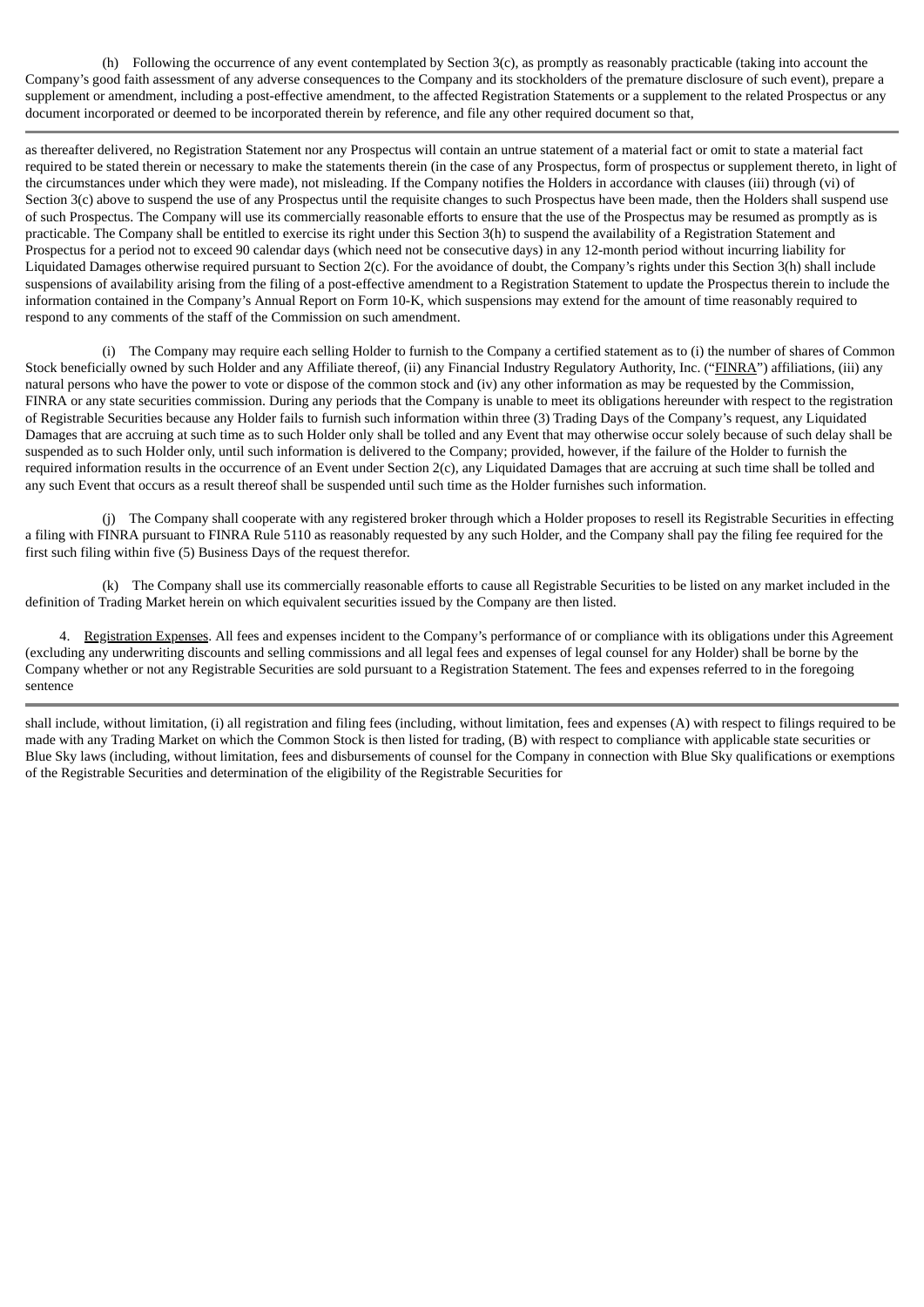investment under the laws of such jurisdictions as requested by the Holders) and (C) if not previously paid by the Company pursuant to Section 3(j) hereof, with respect to any filing that may be required to be made by any broker through which a Holder intends to make sales of Registrable Securities with FINRA pursuant to FINRA Rule 5110, so long as the broker is receiving no more than a customary brokerage commission in connection with such sale), (ii) printing expenses (including, without limitation, expenses of printing certificates for Registrable Securities and of printing prospectuses if the printing of prospectuses is reasonably requested by the Holders of a majority of the Registrable Securities included in the Registration Statement), (iii) messenger, telephone and delivery expenses, (iv) fees and disbursements of counsel for the Company, (v) Securities Act liability insurance, if the Company so desires such insurance, and (vi) fees and expenses of all other Persons retained by the Company in connection with the consummation of the transactions contemplated by this Agreement. In addition, the Company shall be responsible for all of its internal expenses incurred in connection with the consummation of the transactions contemplated by this Agreement (including, without limitation, all salaries and expenses of its officers and employees performing legal or accounting duties), the expense of any annual audit and the fees and expenses incurred in connection with the listing of the Registrable Securities on any securities exchange as required hereunder. In no event shall the Company be responsible for any underwriting, broker or similar fees or commissions of any Holder or any legal fees or other costs of the Holders.

# 5. Indemnification.

(a) Indemnification by the Company. The Company shall, notwithstanding any termination of this Agreement, indemnify and hold harmless each Holder and its Affiliates, directors, officers, stockholders, members, partners, managers, employees, representatives, investment advisers and agents, each Person who controls such Holder (within the meaning of Section 15 of the Securities Act or Section 20 of the Exchange Act), and the directors, officers, stockholders, members, partners, managers, employees, representatives, investment advisers and agents of each such controlling Person, to the fullest extent permitted by applicable law, from and against, and shall pay and reimburse them for, any and all losses, claims, damages, liabilities, obligations, contingencies, amounts paid in settlement in accordance with Section 5(c), costs and expenses (including, without limitation, all judgments, amounts paid in settlements, court costs, reasonable costs of preparation and investigation and reasonable attorneys' fees) (collectively, "Losses"), as incurred, that arise out of or are based upon (i) any untrue or alleged untrue statement of a material fact contained in any Registration Statement, Prospectus or amendment or supplement thereto (it being understood that the Holder has approved Annex A hereto for this purpose) or any omission or alleged omission to state a material fact required to be stated in any Registration Statement, Prospectus or amendment or supplement thereto or necessary to make the statements therein (in the case of any Prospectus or supplement thereto, in light of the circumstances under which they were made) not misleading or (ii) any violation or alleged violation by the Company or its agents of the Securities Act, the Exchange Act or any state

securities law, or any rule or regulation thereunder relating to the offer or sale of the Registrable Securities pursuant to any Registration Statement; *provided, however*, that in the case of clause (i) above the Company shall not have such an indemnification obligation to the extent, but only to the extent, that such Losses arise out of or are based upon: (A) any such untrue statements, alleged untrue statements, omissions or alleged omissions that are made solely in reliance upon and in conformity with (x) information regarding such Holder furnished in writing to the Company by such Holder expressly for use in such Registration Statement, Prospectus or amendment or supplement thereto or (y) information relating to such Holder's proposed method of distribution of Registrable Securities that was reviewed and approved in writing by such Holder expressly for use in such Registration Statement, Prospectus or amendment or supplement thereto (it being understood that such Holder has approved  $\Delta$ nnex  $\Delta$  hereto for this purpose); (B) in the case of an occurrence of an event of the type specified in Section 3(c)(iii)-(vi), the use by a Holder of an outdated or defective Prospectus after the Company has notified such Holder in writing that such Prospectus is outdated or defective and prior to the receipt by such Holder of the Advice (as contemplated by and defined in Section 7(d) below); or (C) such Holder's failure to send or give a copy of the Prospectus or supplement (as then amended or supplemented), if required pursuant to Rule 172 under the Securities Act (or any successor rule), to the Persons asserting an untrue statement, alleged untrue statement, omission or alleged omission at or prior to the written confirmation of the sale of Registrable Securities to such Person if such statement or omission was corrected in such Prospectus or supplement. The Company shall notify the Holders promptly of the institution, threat or assertion of any Proceeding arising from or in connection with the transactions contemplated by this Agreement of which the Company is aware. The Company's indemnification obligation under this Section 5(a) shall remain in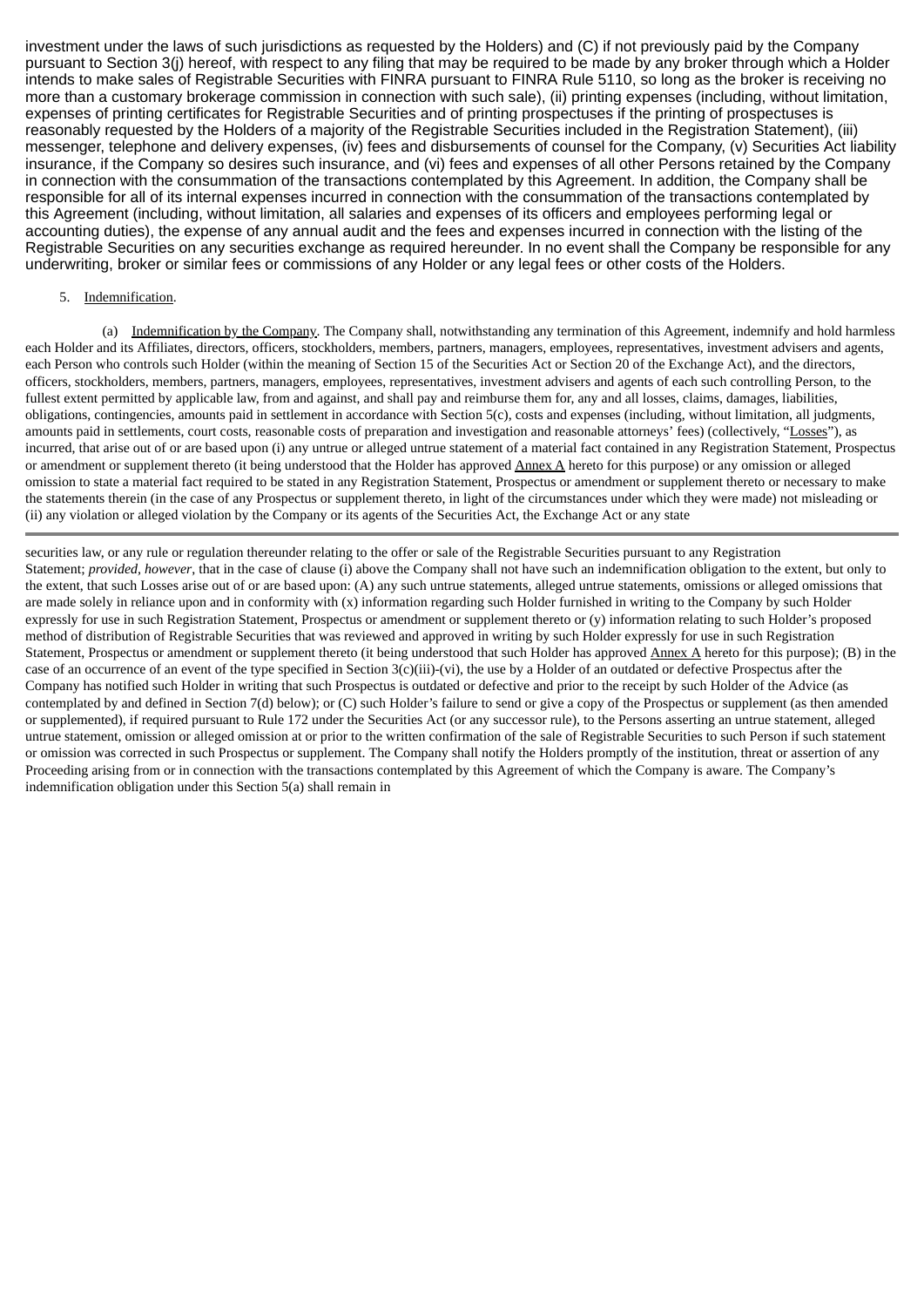# full force and effect regardless of any investigation made by or on behalf of an Indemnified Party (as defined in Section 5(c)) and shall survive the transfer of the Registrable Securities by the Holders.

(b) Indemnification by Holders. Each Holder shall, severally and not jointly, indemnify and hold harmless the Company and its directors, officers, agents and employees, each Person who controls the Company (within the meaning of Section 15 of the Securities Act and Section 20 of the Exchange Act), and the directors, officers, agents or employees of such controlling Persons, to the fullest extent permitted by applicable law, from and against all Losses, as incurred, that arise out of or are based upon any untrue or alleged untrue statement of a material fact contained in any Registration Statement, Prospectus or amendment or supplement thereto, or that arise out of or are based upon any omission or alleged omission of a material fact required to be stated therein or necessary to make the statements therein (in the case of any Prospectus, or supplement thereto, in light of the circumstances under which they were made) not misleading; *provided*, *however*, that such Holder shall be so obligated only to the extent that such Losses arise out of or are based upon:  $(A)$  any such untrue statements, alleged untrue statements, omissions or alleged omissions that are based upon  $(x)$  information regarding such Holder furnished in writing to the Company by such Holder expressly for use in such Registration Statement, Prospectus or amendment or supplement thereto and such untrue statement or alleged untrue statement or omission or alleged omission had not been corrected in such Prospectus or any amendment or supplement thereto prior to, or concurrently with, the sale of Registrable Securities to such Person asserting the applicable indemnification claim or (y) information relating to such Holder's proposed method of distribution of Registrable Securities that was reviewed and approved in writing by such Holder expressly for use in such Registration Statement, Prospectus or amendment or supplement thereto (it being understood that such Holder has approved Annex A hereto for this

purpose); or (B) in the case of an occurrence of an event of the type specified in Section 3(c)(iii)-(vi), the use by such Holder of an outdated or defective Prospectus after the Company has notified such Holder in writing that such Prospectus is outdated or defective and prior to the receipt by such Holder of the Advice (as contemplated by and defined in Section 7(d) below). Each Holder's indemnification obligation under this Section 5(b) shall be several and not joint. In no event shall the indemnification obligation of any Holder under this Section 5(b) be greater in amount than the dollar amount of the net proceeds received by such Holder upon the sale of the Registrable Securities included in the Registration Statement giving rise to such indemnification obligation.

(c) Conduct of Indemnification Proceedings. If any Proceeding shall be brought or asserted against any Person entitled to indemnity hereunder (an "Indemnified Party"), such Indemnified Party shall promptly notify the Person from whom indemnity is sought (the "Indemnifying Party") in writing, and the Indemnifying Party shall have the right to assume the defense thereof, including the employment of counsel reasonably satisfactory to the Indemnified Party and the payment of all reasonable fees and expenses incurred in connection with defense thereof, *provided*, that the failure of any Indemnified Party to give such notice shall not relieve the Indemnifying Party of its obligations or liabilities pursuant to this Agreement, except (and only) to the extent that it shall be finally determined by a court of competent jurisdiction (which determination is not subject to appeal or further review) that such failure shall have materially and adversely prejudiced the Indemnifying Party.

An Indemnified Party shall have the right to employ separate counsel in any such Proceeding and to participate in the defense thereof, but the fees and expenses of such counsel shall be at the expense of such Indemnified Party or Parties unless: (1) the Indemnifying Party has agreed in writing to pay such fees and expenses; (2) the Indemnifying Party shall have failed promptly to assume the defense of such Proceeding and to employ counsel reasonably satisfactory to such Indemnified Party in any such Proceeding; or (3) the named parties to any such Proceeding (including any impleaded parties) include both such Indemnified Party and the Indemnifying Party, and such Indemnified Party shall have been advised by counsel that a conflict of interest exists if the same counsel were to represent such Indemnified Party and the Indemnifying Party (in which case, if such Indemnified Party notifies the Indemnifying Party in writing that it elects to employ separate counsel at the expense of the Indemnifying Party, the Indemnifying Party shall not have the right to assume the defense thereof and such counsel shall be at the expense of the Indemnifying Party); *provided*, that the Indemnifying Party shall not be liable for the fees and expenses of more than one separate firm of attorneys at any time for all Indemnified Parties. The Indemnifying Party shall not be liable for any settlement of any such Proceeding effected without its prior written consent, which consent shall not be unreasonably withheld, delayed or conditioned. No Indemnifying Party shall, without the prior written consent of the Indemnified Party, effect any settlement of any pending Proceeding in respect of which any Indemnified Party is a party, unless such settlement includes an unconditional release of such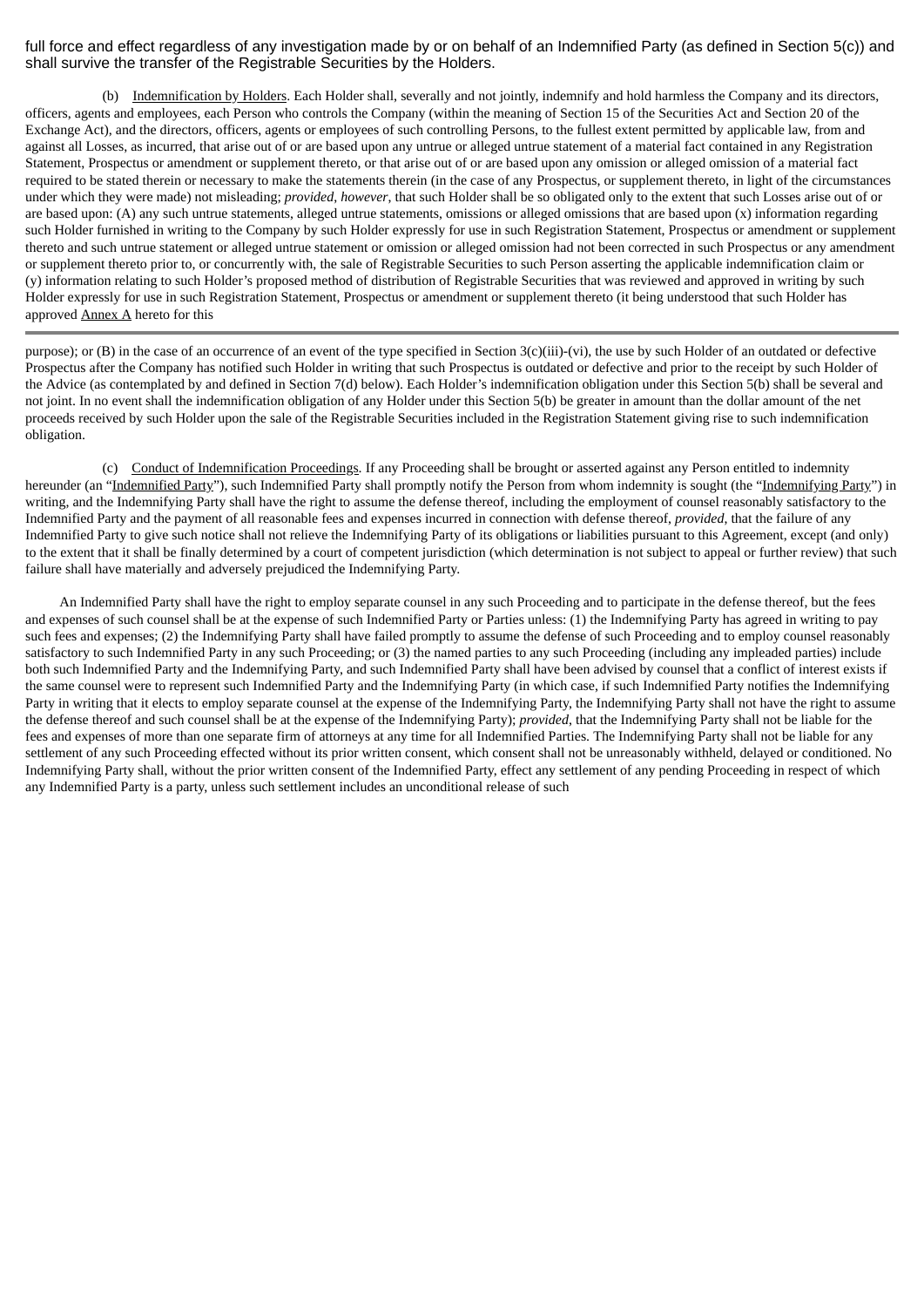Indemnified Party from all liability on claims that are the subject matter of such Proceeding and such settlement does not include any non-monetary limitation on the actions of any Indemnified Party or any of its affiliates or any admission of fault or liability on behalf of any such Indemnified Party.

Subject to the terms of this Agreement, all fees and expenses of the Indemnified Party (including reasonable fees and expenses to the extent incurred in connection with investigating or preparing to defend such Proceeding in a manner not inconsistent with this Section 5) shall be paid

to the Indemnified Party, as incurred, within twenty (20) Trading Days of written notice thereof to the Indemnifying Party; *provided*, that the Indemnified Party shall promptly reimburse the Indemnifying Party for that portion of such fees and expenses applicable to such actions for which such Indemnified Party is finally judicially determined to not be entitled to indemnification hereunder. The failure to deliver written notice to the Indemnifying Party within a reasonable time of the commencement of any such action shall not relieve such Indemnifying Party of any liability to the Indemnified Party under this Section 5, except to the extent that the Indemnifying Party is materially and adversely prejudiced in its ability to defend such action.

(d) Contribution. If a claim for indemnification under Section 5(a) or 5(b) is unavailable to an Indemnified Party or insufficient to hold an Indemnified Party harmless for any Losses, then each Indemnifying Party, in lieu of indemnifying such Indemnified Party, shall contribute to the amount paid or payable by such Indemnified Party as a result of such Losses, in such proportion as is appropriate to reflect the relative fault of the Indemnifying Party and Indemnified Party in connection with the actions, statements or omissions that resulted in such Losses as well as any other relevant equitable considerations. The relative fault of such Indemnifying Party and Indemnified Party shall be determined by reference to, among other things, whether any action in question, including any untrue or alleged untrue statement of a material fact or omission or alleged omission of a material fact, has been taken or made by, or relates to information supplied by, such Indemnifying Party or Indemnified Party, and the parties' relative intent, knowledge, access to information and opportunity to correct or prevent such action, statement or omission. The amount paid or payable by a party as a result of any Losses shall be deemed to include, subject to the limitations set forth in this Agreement, any reasonable attorneys' or other reasonable fees or expenses incurred by such party in connection with any Proceeding to the extent such party would have been indemnified for such fees or expenses if the indemnification provided for in this Section 5 was available to such party in accordance with its terms.

The parties hereto agree that it would not be just and equitable if contribution pursuant to this Section 5(d) were determined by pro rata allocation or by any other method of allocation that does not take into account the equitable considerations referred to in the immediately preceding paragraph. Notwithstanding the provisions of this Section 5(d), (A) no Holder shall be required to contribute, in the aggregate, any amount in excess of the amount by which the net proceeds actually received by such Holder from the sale of the Registrable Securities subject to the Proceeding exceeds the amount of any damages that such Holder has otherwise been required to pay by reason of such untrue or alleged untrue statement or omission or alleged omission and (B) no contribution will be made under circumstances where the maker of such contribution would not have been required to indemnify the Indemnified Party under the fault standards set forth in this Section 5. No person guilty of fraudulent misrepresentation (within the meaning of Section 11(f) of the Securities Act) shall be entitled to contribution from any Person who was not guilty of such fraudulent misrepresentation.

The indemnity and contribution agreements contained in this Section 5 are in addition to any liability that the Indemnifying Parties may have to the Indemnified Parties and are not in diminution or limitation of the indemnification provisions under the Purchase Agreement.

6. Rule 144 Reporting. With a view to making available the benefits of certain rules and regulations of the Commission that may permit the sale of the Registrable Securities to the

public without registration (it being acknowledged that the Company was formerly a shell company and that Rule 144 is not available for the resale of securities (including the Registrable Securities) initially issued by shell companies or issuers that have been at any time previously a shell company, until, among other requirements, at least one year has elapsed from the time that the issuer filed current Form 10 type information with the Commission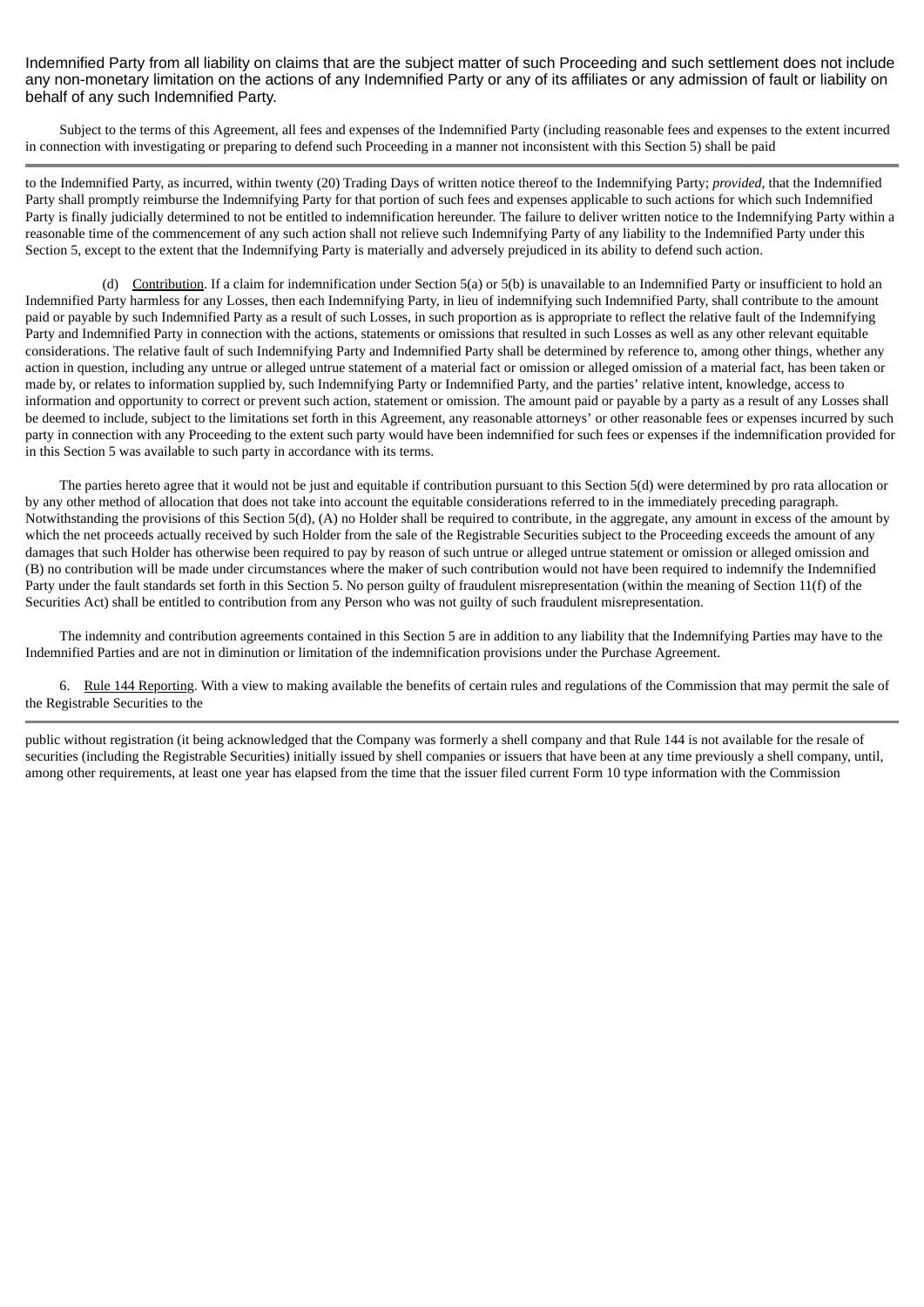reflecting its status as an entity that is not a shell company, which information the Company filed with the Commission on September 5, 2019), the Company agrees, until the Shares are sold by the Purchasers, to use its commercially reasonable efforts to:

(a) make and keep adequate current public information regarding the Company available, as those terms are understood and defined in Rule 144 under the Securities Act, at all times from and after the date hereof;

(b) file with the Commission in a timely manner all reports and other documents required of the Company under the Securities Act and the Exchange Act at all times from and after the date hereof; and

(c) so long as a Holder owns any Registrable Securities, furnish to such Holder forthwith upon request (i) a copy of the most recent annual or quarterly report of the Company (unless otherwise available at no charge by access electronically to the Commission's EDGAR filing system), (ii) a written statement by the Company as to its compliance with the reporting requirements of the Exchange Act and Rule 144 under the Securities Act and (iii) such other reports, documents or information as such Holder may reasonably request in availing itself of any rule or regulation of the Commission allowing such Holder to sell any such securities without registration.

### 7. Miscellaneous.

(a) Remedies. Subject to the limitations set forth elsewhere in this Agreement, in the event of a breach by the Company or by a Holder of any of their obligations under this Agreement, each Holder or the Company, as the case may be, in addition to being entitled to exercise all rights granted by law and under this Agreement, including recovery of damages, will be entitled to specific performance of its rights under this Agreement. The Company and each Holder agree that monetary damages would not provide adequate compensation for any losses incurred by reason of a breach by it of any of the provisions of this Agreement and hereby further agrees that, in the event of any action for specific performance in respect of such breach, it shall waive the defense that a remedy at law would be adequate.

(b) Piggyback on Registrations. Certain of the Company's existing security holders (in addition to the Holders in such capacity pursuant hereto) shall be permitted to include securities of the Company other than the Registrable Securities in the Registration Statements. The Company shall not be permitted to include securities of the Company for its own account in the Registration Statements.

(c) Compliance. Each Holder covenants and agrees that it will comply with the prospectus delivery requirements of the Securities Act as applicable to it (unless an exemption therefrom is available) in connection with sales of Registrable Securities pursuant to the Registration Statement, and shall sell the Registrable Securities only in accordance with a method of distribution described in the Registration Statement.

(d) Discontinued Disposition. By its acquisition of Registrable Securities, the Holder agrees that, upon receipt of a notice from the Company of the occurrence of any event of the kind described in Section 3(c)(iii)-(vi) (which notice shall not contain any material, non-public information regarding the Company), such Holder will forthwith discontinue disposition of such Registrable Securities under a Registration Statement until it is advised in writing (the "Advice") by the Company that the use of the applicable Prospectus (as it may have been supplemented or amended) may be resumed. The Company will use its commercially reasonable efforts to ensure that the use of the Prospectus may be resumed as promptly as is practicable. The Company may provide appropriate stop orders to enforce the provisions of this paragraph.

(e) No Inconsistent Agreements. The Company has not entered, as of the date hereof, nor shall the Company, on or after the date hereof, enter into any agreement with respect to its securities, that would have the effect of impairing the rights granted to the Holders in this Agreement or otherwise conflicts with the provisions hereof.

(f) Amendments and Waivers. The provisions of this Agreement, including the provisions of this sentence, may not be amended, modified or supplemented, or waived unless the same shall be in writing and signed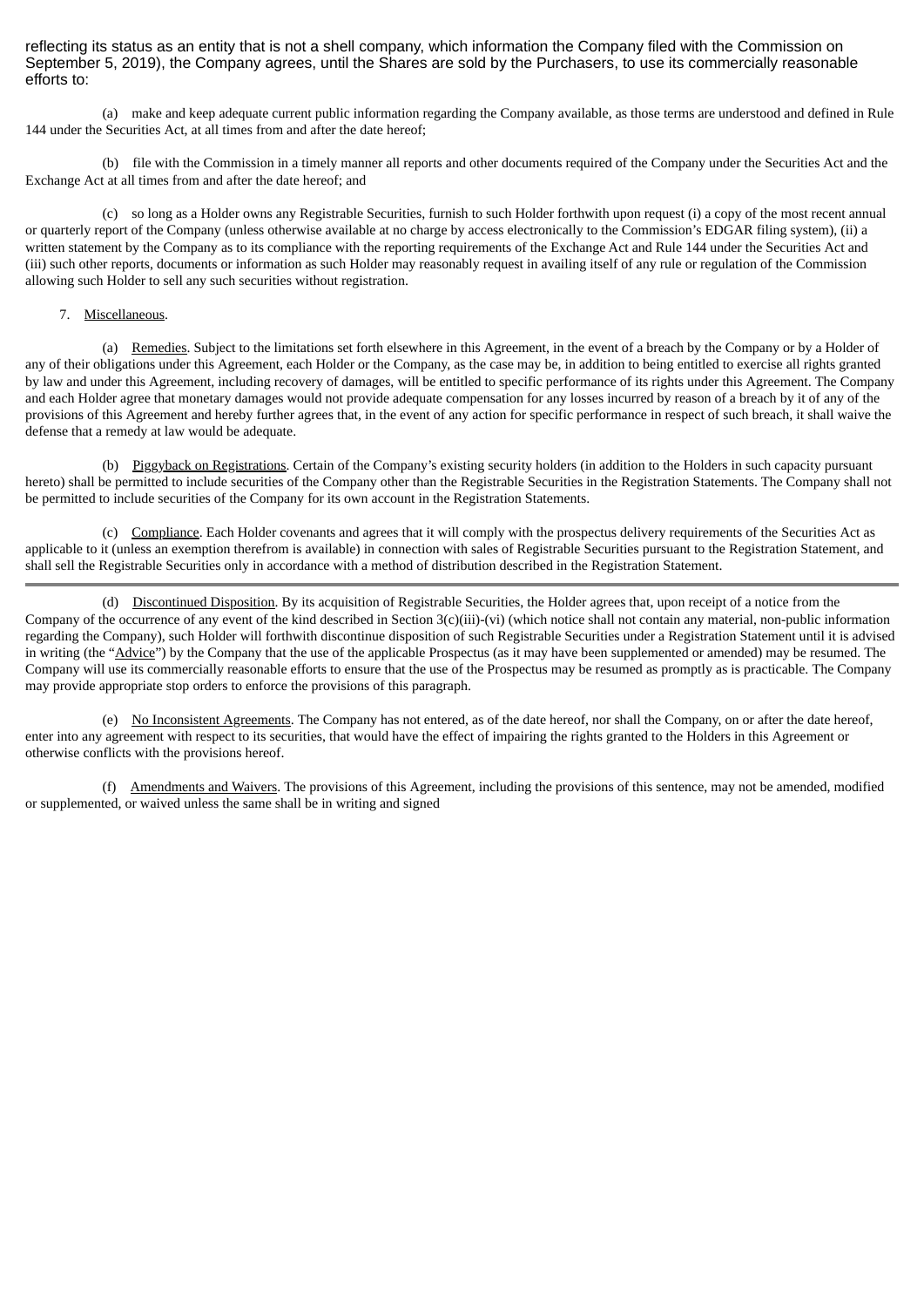by the Company and Holders holding no less than a majority of the then outstanding Registrable Securities, *provided* that any party may give a waiver as to itself. Notwithstanding the foregoing, a waiver or consent to depart from the provisions hereof with respect to a matter that relates exclusively to the rights of Holders and that does not directly or indirectly affect the rights of other Holders may be given by Holders of all of the Registrable Securities to which such waiver or consent relates; *provided*, *however,* that the provisions of this sentence may not be amended, modified, or supplemented except in accordance with the provisions of the immediately preceding sentence. Notwithstanding anything to the contrary in this Section 7(f), any amendment of this Agreement or waiver of any provision of this Agreement that affects one Holder (solely in its capacity as such) in a manner that is adverse to such Holder and is materially different from the effect of such amendment or waiver on other Holders (solely in such capacity) shall require the written consent of such Holder.

(g) Notices. Any and all notices or other communications or deliveries required or permitted to be provided hereunder shall be delivered as set forth in the Purchase Agreement.

(h) Successors and Assigns. This Agreement shall inure to the benefit of and be binding upon the successors and permitted assigns of each of the parties and shall inure to the benefit of each Holder. Nothing in this Agreement, express or implied, is intended to confer upon any party other than the parties hereto or their respective successors and assigns any rights, remedies, obligations, or liabilities under or by reason of this Agreement, except as expressly provided in this Agreement. The Company may not assign its rights (except by merger or in connection with another entity acquiring all or substantially all of the Company's assets) or obligations hereunder without the prior written consent of all the Holders of the then outstanding Registrable Securities. Each Holder may assign its respective rights hereunder in the manner and to the Persons as permitted under the Purchase Agreement *provided* in each case that (i) the Holder agrees in writing with the transferee or assignee to assign such rights and related obligations under

this Agreement, and for the transferee or assignee to assume such obligations, and a copy of such agreement is furnished to the Company within a reasonable time after such assignment, (ii) the Company is, within a reasonable time after such transfer or assignment, furnished with written notice of the name and address of such transferee or assignee and the securities with respect to which such registration rights are being transferred or assigned, (iii) at or before the time the Company received the written notice contemplated by clause (ii) of this sentence, the transferee or assignee agrees in writing with the Company to be bound by all of the provisions contained herein and (iv) the transferee is an "accredited investor," as that term is defined in Rule 501 of Regulation D.

(i) Execution and Counterparts. This Agreement may be executed in two or more counterparts, each of which when so executed shall be deemed to be an original and, all of which taken together shall constitute one and the same Agreement and shall become effective when counterparts have been signed by each party and delivered to the other party, it being understood that both parties need not sign the same counterpart. In the event that any signature is delivered by facsimile transmission or by e-mail delivery of a ".pdf" format data file, such signature shall create a valid and binding obligation of the party executing (or on whose behalf such signature is executed) with the same force and effect as if such facsimile or ".pdf" signature were the original thereof.

(j) Governing Law. All questions concerning the construction, validity, enforcement and interpretation of this Agreement shall be determined in accordance with the provisions of the Purchase Agreement.

### (k) **WAIVER OF JURY TRIAL. IN ANY ACTION, SUIT, OR PROCEEDING IN ANY JURISDICTION BROUGHT BY ANY PARTY AGAINST ANY OTHER PARTY IN CONNECTION WITH THIS AGREEMENT OR THE CONTEMPLATED TRANSACTIONS, THE PARTIES EACH KNOWINGLY AND INTENTIONALLY, TO THE GREATEST EXTENT PERMITTED BY APPLICABLE LAW, HEREBY ABSOLUTELY, UNCONDITIONALLY, IRREVOCABLY AND EXPRESSLY WAIVES FOREVER TRIAL BY JURY.**

(l) Cumulative Remedies. Except as provided herein, the remedies provided herein are cumulative and not exclusive of any other remedies provided by law. No waiver of any provision of this Agreement or of any breach of this Agreement shall be deemed a waiver of any other provision of this Agreement or of any preceding or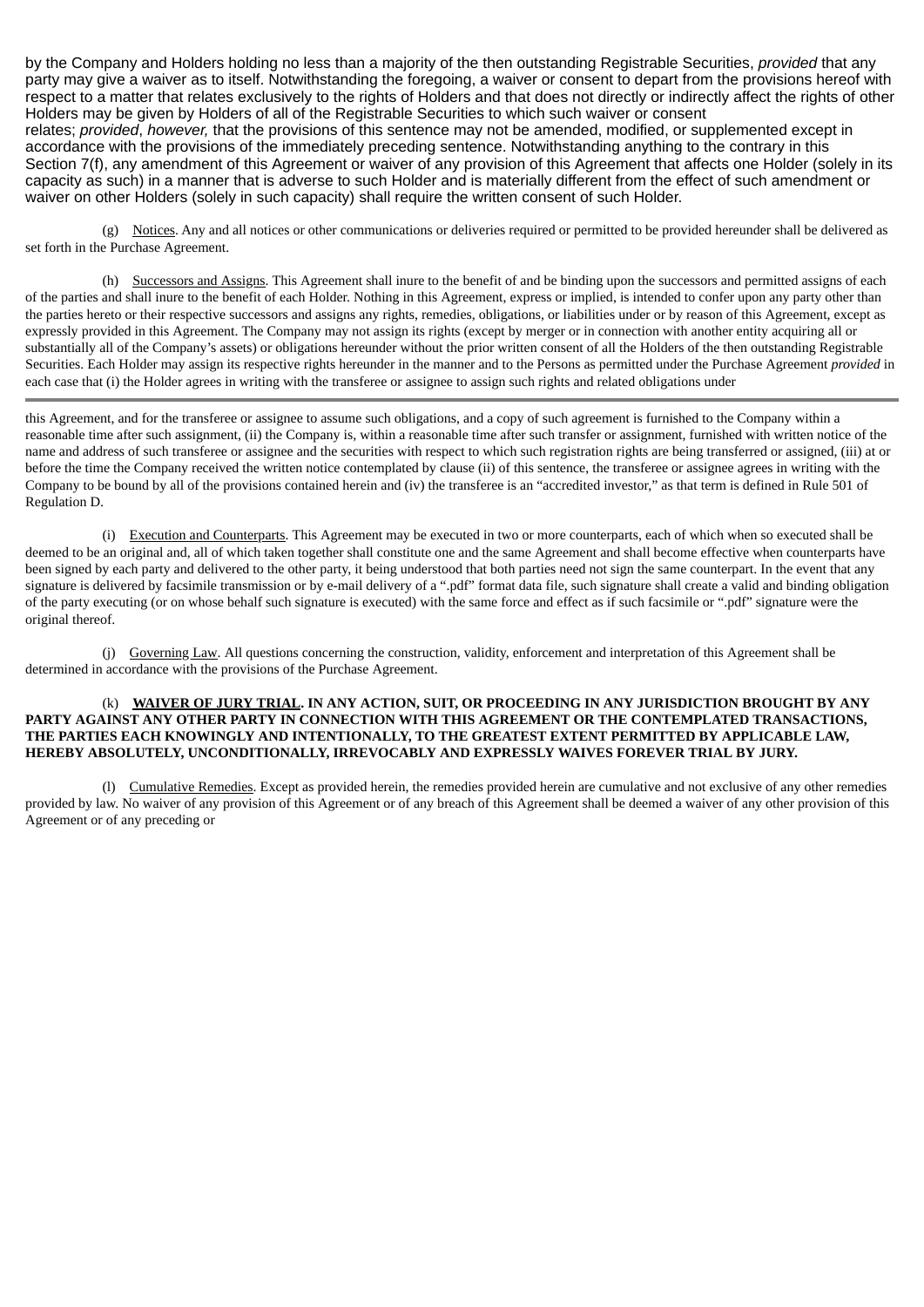succeeding breach of this Agreement. No waiver or extension of time for the performance of any obligation hereunder shall be deemed a waiver or extension of time for the performance of any other obligation hereunder.

(m) Severability. If any term, provision, covenant or restriction of this Agreement is held by a court of competent jurisdiction to be invalid, illegal, void or unenforceable, the remainder of the terms, provisions, covenants and restrictions set forth herein shall remain in full force and effect and shall in no way be affected, impaired or invalidated, and the parties hereto shall use their good faith reasonable efforts to find and employ an alternative means to achieve the same or substantially the same result as that contemplated by such term, provision, covenant or restriction. It is hereby stipulated and declared to be the intention of the parties that they would have executed the remaining terms, provisions, covenants and restrictions without including any of such that may be hereafter declared invalid, illegal, void or unenforceable.

(n) Headings. The headings in this Agreement are for convenience only and shall not limit or otherwise affect the meaning hereof.

(o) Further Assurances. The parties shall execute and deliver all such further instruments and documents and take all such other actions as may be reasonably required to carry out the transactions contemplated hereby and to evidence the fulfilment of the agreements contained herein.

[Signature pages follow]

IN WITNESS WHEREOF, the parties have executed this Registration Rights Agreement as of the date first written above.

# POTBELLY CORPORATION

By:

Name:

Title:

IN WITNESS WHEREOF, the parties have executed this Registration Rights Agreement as of the date first written above.

HOLDER:

# AUTHORIZED SIGNATORY

| By:    |  |  |
|--------|--|--|
| Name:  |  |  |
| Title: |  |  |

PLAN OF DISTRIBUTION

Annex A

We are registering the shares of Common Stock (i) issued to the selling stockholders and (ii) issuable upon conversion of the warrants issued to the selling stockholders to permit the resale of these shares of Common Stock by the holders of the shares of Common Stock and the warrants from time to time after the date of this prospectus. We will not receive any of the proceeds from the sale by the selling stockholders of the shares of Common Stock. We will bear all fees and expenses incident to our obligation to register the shares of Common Stock.

The selling stockholders may sell all or a portion of the shares of Common Stock beneficially owned by them and offered hereby from time to time directly or through one or more underwriters, broker-dealers or agents. If the shares of Common Stock are sold through underwriters or broker-dealers, the selling stockholders will be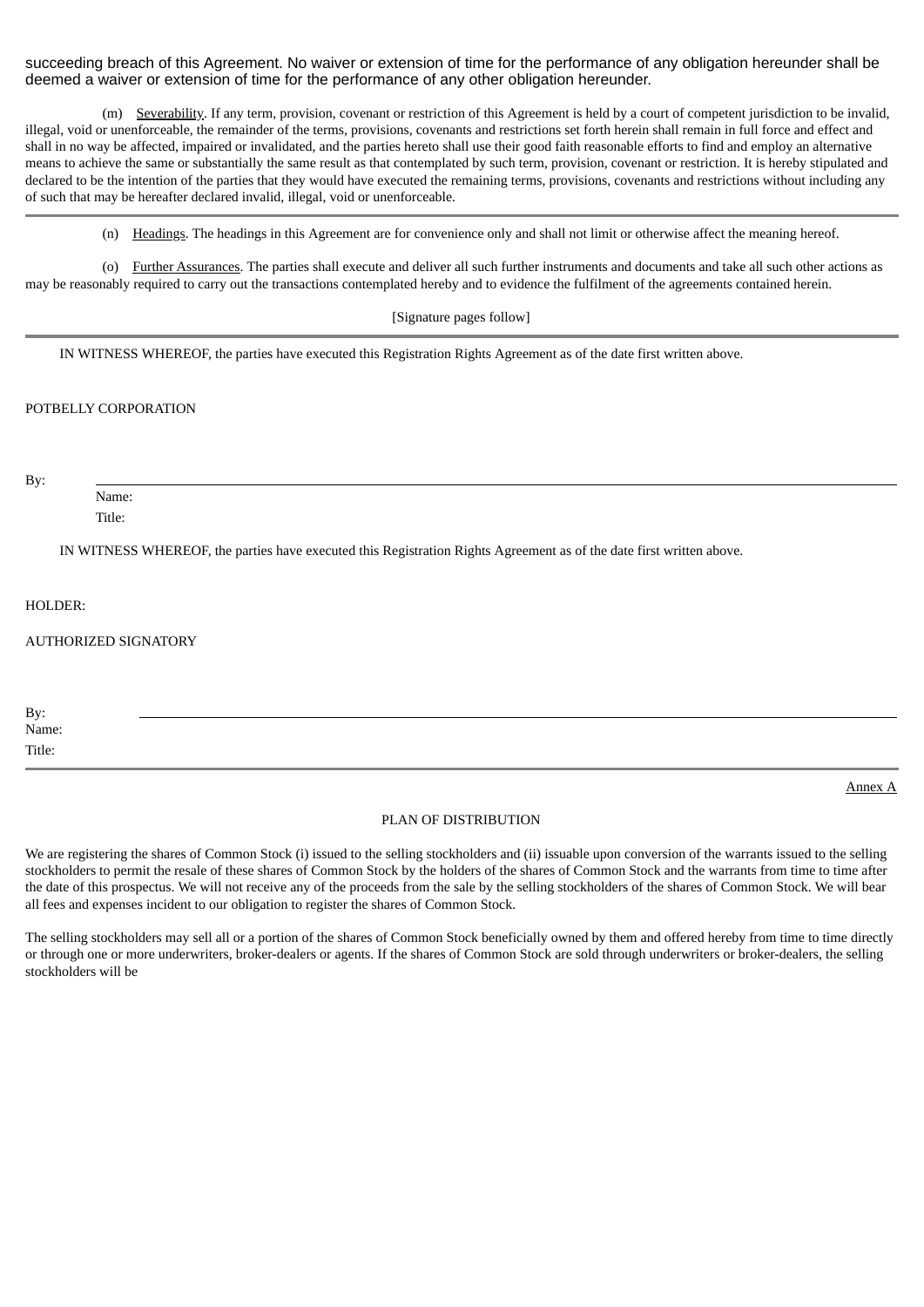responsible for underwriting discounts or commissions or agent's commissions. The shares of Common Stock may be sold on any national securities exchange or quotation service on which the securities may be listed or quoted at the time of sale, in the over-the-counter market or in transactions otherwise than on these exchanges or systems or in the over-the-counter market and in one or more transactions at fixed prices, at prevailing market prices at the time of the sale, at varying prices determined at the time of sale, or at negotiated prices. These sales may be effected in transactions, which may involve crosses or block transactions. The selling stockholders may use any one or more of the following methods when selling shares:

- ordinary brokerage transactions and transactions in which the broker-dealer solicits purchasers;
- block trades in which the broker-dealer will attempt to sell the shares as agent but may position and resell a portion of the block as principal to facilitate the transaction;
- purchases by a broker-dealer as principal and resale by the broker-dealer for its account;
- an exchange distribution in accordance with the rules of the applicable exchange;
- privately negotiated transactions;
- settlement of short sales entered into after the effective date of the registration statement of which this prospectus is a part;
- broker-dealers may agree with the selling stockholders to sell a specified number of such shares at a stipulated price per share;
- through the writing or settlement of options or other hedging transactions, whether such options are listed on an options exchange or otherwise;
- a combination of any such methods of sale; and
- any other method permitted pursuant to applicable law.

The selling stockholders also may resell all or a portion of the shares in open market transactions in reliance upon Rule 144 under the Securities Act of 1933, as amended, or the Securities Act, as permitted by that rule, or Section  $4(a)(1)$  under the Securities Act, if available, rather than under this prospectus, provided that they meet the criteria and conform to the requirements of those provisions.

Broker-dealers engaged by the selling stockholders may arrange for other broker-dealers to participate in sales. If the selling stockholders effect such transactions by selling shares of Common Stock to or through underwriters, broker-dealers or agents, such underwriters, broker-dealers or agents may receive commissions in the form of discounts, concessions or commissions from the selling stockholders or commissions from purchasers of the shares of Common Stock for whom they may act as agent or to whom they may sell as principal. Such commissions will be in amounts to be negotiated, but, except as set forth in a supplement to this Prospectus, in the case of an agency transaction will not be in excess of a customary brokerage commission in compliance with FINRA Rule 2121; and in the case of a principal transaction a markup or markdown in compliance with FINRA Rule 2121.01.

In connection with sales of the shares of Common Stock or otherwise, the selling stockholders may enter into hedging transactions with broker-dealers or other financial institutions, which may in turn engage in short sales of the shares of Common Stock in the course of hedging in positions they assume. The selling stockholders may also sell shares of Common Stock short and if such short sale shall take place after the date that this registration statement is declared effective by the Commission, the selling stockholders may deliver shares of Common Stock covered by this prospectus to close out short positions and to return borrowed shares in connection with such short sales. The selling stockholders may also loan or pledge shares of Common Stock to brokerdealers that in turn may sell such shares, to the extent permitted by applicable law. The selling stockholders may also enter into option or other transactions with broker-dealers or other financial institutions or the creation of one or more derivative securities which require the delivery to such broker-dealer or other financial institution of shares offered by this prospectus, which shares such broker-dealer or other financial institution may resell pursuant to this prospectus (as supplemented or amended to reflect such transaction). Notwithstanding the foregoing, the selling stockholders have been advised that they may not use shares registered on this registration statement to cover short sales of our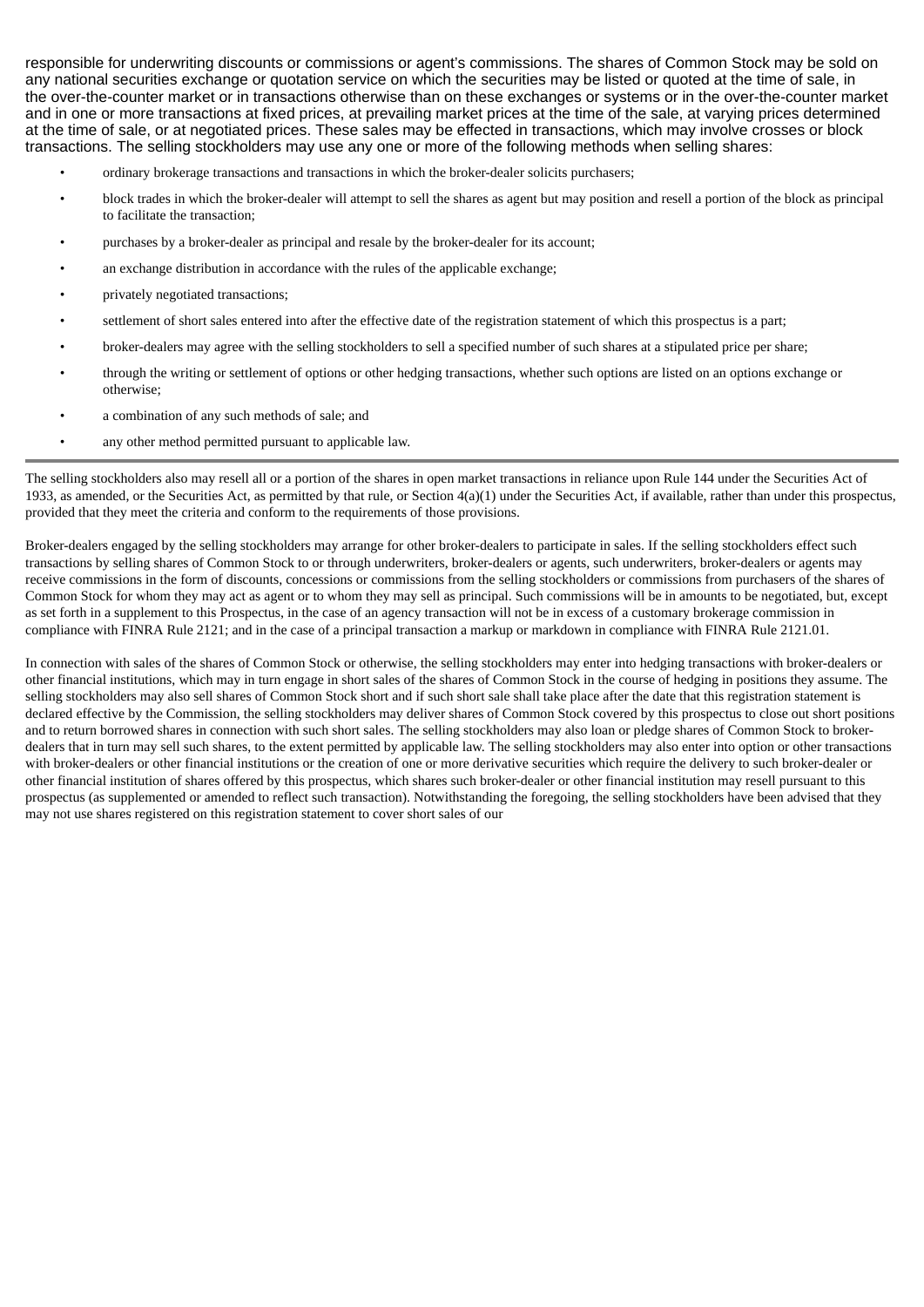# common stock made prior to the date the registration statement, of which this prospectus forms a part, has been declared effective by the Securities and Exchange Commission.

The selling stockholders may, from time to time, pledge or grant a security interest in some or all of the shares of Common Stock or the warrants owned by them and, if they default in the performance of their secured obligations, the pledgees or secured parties may offer and sell the shares of Common Stock from time to time pursuant to this prospectus or any amendment to this prospectus under Rule 424(b)(3) or other applicable provision of the Securities Act, amending, if necessary, the list of selling stockholders to include the pledgees, transferees or other successors in interest as selling stockholders under this prospectus. The selling stockholders also may transfer and donate the shares of Common Stock in other circumstances in which case the transferees, donees, pledgees or other successors in interest will be the selling beneficial owners for purposes of this prospectus.

The selling stockholders and any broker-dealer or agent participating in the distribution of the shares of Common Stock may be deemed to be "underwriters" within the meaning of Section 2(a)(11) of the Securities Act in connection with such sales. In such event, any commissions paid, or any discounts or concessions allowed to, any such broker-dealer or agent and any profit on the resale of the shares purchased by them may be deemed to be underwriting commissions or discounts under the Securities Act. Selling stockholders who are "underwriters" within the meaning of Section 2(a)(11) of the Securities Act will be subject to the applicable prospectus delivery requirements of the Securities Act including Rule 172 thereunder and may be subject to certain statutory liabilities of, including but not limited to, Sections 11, 12 and 17 of the Securities Act and Rule 10b-5 under the Securities Exchange Act of 1934, as amended, or the Exchange Act.

Each selling stockholder has informed us that it is not a registered broker-dealer and does not have any written or oral agreement or understanding, directly or indirectly, with any person to distribute the Common Stock. Upon our being notified in writing by a selling stockholder that any material arrangement has been entered into with a broker-dealer for the sale of common stock through a block trade, special offering, exchange distribution or secondary distribution or a purchase by a broker or dealer, a supplement to this prospectus will be filed, if required, pursuant to Rule 424(b) under the Securities Act, disclosing (i) the name of each such selling stockholder and of the participating broker-dealer(s), (ii) the number of shares involved, (iii) the price at which such the shares of Common Stock were sold, (iv) the commissions paid or discounts or concessions allowed to such broker-dealer(s), where applicable, (v) that such broker-dealer(s) did not conduct any investigation to verify the information set out or incorporated by reference in this prospectus, and (vi) other facts material to the transaction.

Under the securities laws of some states, the shares of Common Stock may be sold in such states only through registered or licensed brokers or dealers. In addition, in some states the shares of Common Stock may not be sold unless such shares have been registered or qualified for sale in such state or an exemption from registration or qualification is available and is complied with.

There can be no assurance that any selling stockholder will sell any or all of the shares of Common Stock registered pursuant to the registration statement of which this prospectus forms a part.

Each selling stockholder and any other person participating in such distribution will be subject to applicable provisions of the Exchange Act and the rules and regulations thereunder, including, without limitation, to the extent applicable, Regulation M of the Exchange Act, which may limit the timing of purchases and sales of any of the shares of Common Stock by the selling stockholder and any other participating person. To the extent applicable, Regulation M may also restrict the ability of any person engaged in the distribution of the shares of Common Stock to engage in market-making activities with respect to the shares of Common Stock. All of the foregoing may affect the marketability of the shares of Common Stock and the ability of any person or entity to engage in market-making activities with respect to the shares of Common Stock.

We will pay all expenses of the registration of the shares of Common Stock pursuant to the registration rights agreement, including, without limitation, Securities and Exchange Commission filing fees and expenses of compliance with state securities or "blue sky" laws; provided, however, that each selling stockholder will pay all underwriting discounts and selling commissions, if any and any related legal expenses incurred by it. We will indemnify the selling stockholders against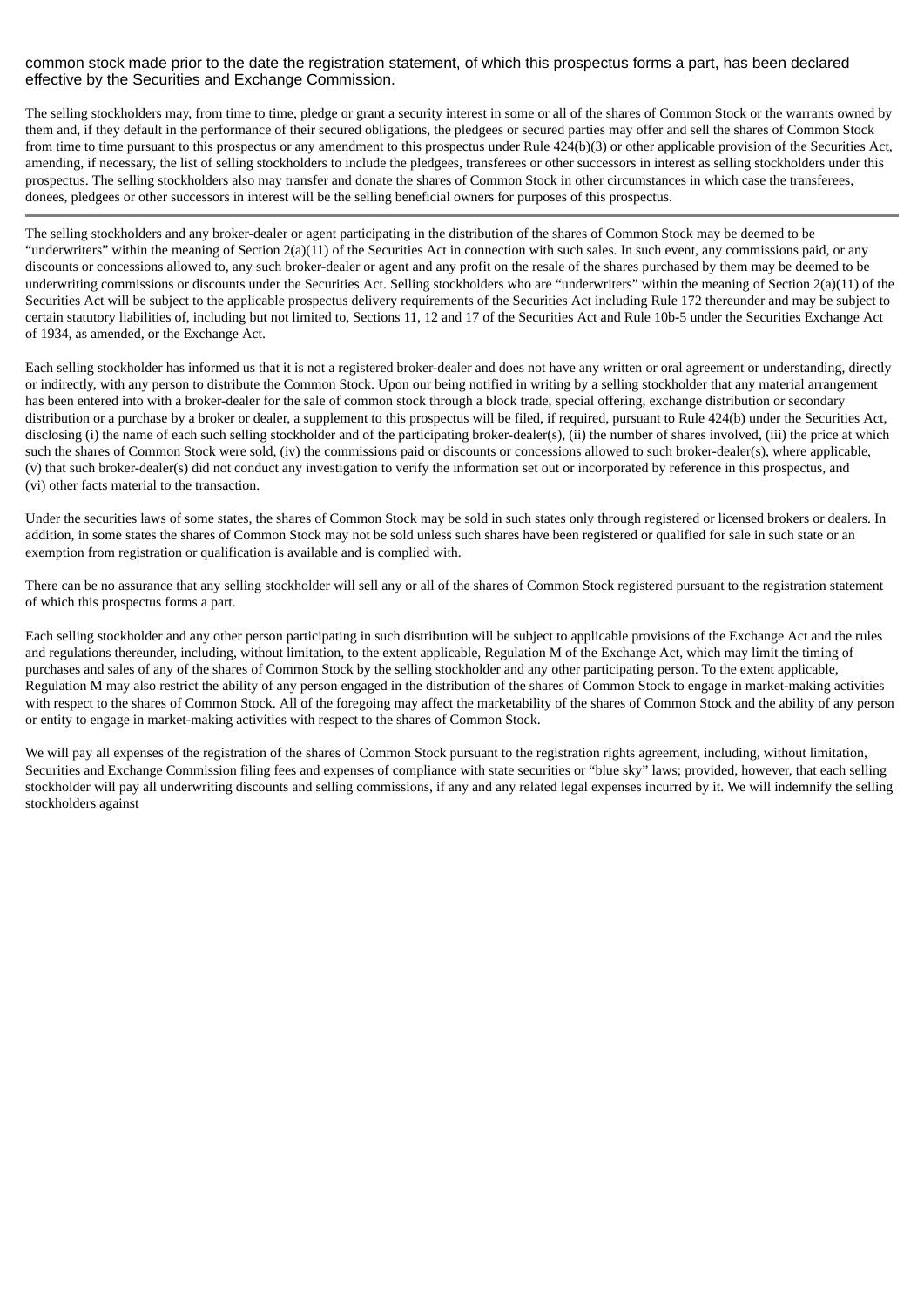certain liabilities, including some liabilities under the Securities Act, in accordance with the registration rights agreement, or the selling stockholders will be entitled to contribution. We may be indemnified by the selling stockholders against civil liabilities, including liabilities under the Securities Act, that may arise from any written information furnished to us by the selling stockholders specifically for use in this prospectus, in accordance with the registration rights agreement, or we may be entitled to contribution.

\* \* \*

Annex B

# POTBELLY CORPORATION

### SELLING STOCKHOLDER NOTICE AND QUESTIONNAIRE

The undersigned holder of shares of the common stock, par value \$0.01 per share, of Potbelly Corporation (the "Company") understands that the Company intends to file with the Securities and Exchange Commission a registration statement on Form S-3 (the "Resale Registration Statement") for the registration and the resale under Rule 415 of the Securities Act of 1933, as amended (the "Securities Act"), of the Registrable Securities in accordance with the terms of the Registration Rights Agreement. All capitalized terms not otherwise defined herein shall have the meanings ascribed thereto in the Registration Rights Agreement.

In order to sell or otherwise dispose of any Registrable Securities pursuant to the Resale Registration Statement, a holder of Registrable Securities generally will be required to be named as a selling stockholder in the related prospectus or a supplement thereto (as so supplemented, the "Prospectus"), deliver the Prospectus to purchasers of Registrable Securities (including pursuant to Rule 172 under the Securities Act) and be bound by the provisions of the Registration Rights Agreement (including certain indemnification provisions, as described below). Holders must complete and deliver this Notice and Questionnaire in order to be named as selling stockholders in the Prospectus.

Certain legal consequences arise from being named as a selling stockholder in the Resale Registration Statement and the Prospectus. Holders of Registrable Securities are advised to consult their own securities law counsel regarding the consequences of being named or not named as a selling stockholder in the Resale Registration Statement and the Prospectus.

### **NOTICE**

The undersigned holder (the "Selling Stockholder") of Registrable Securities hereby gives notice to the Company of its intention to sell or otherwise dispose of Registrable Securities owned by it and listed below in Item (3), unless otherwise specified in Item (3), pursuant to the Resale Registration Statement. The undersigned, by signing and returning this Notice and Questionnaire, understands and agrees that it will be bound by the terms and conditions of this Notice and Questionnaire and the Registration Rights Agreement.

The undersigned hereby provides the following information to the Company and represents and warrants that such information is accurate and complete:

### QUESTIONNAIRE

1. Name.

(a) Full Legal Name of Selling Stockholder:

(b) Full Legal Name of Registered Holder (if not the same as (a) above) through which Registrable Securities Listed in Item 3 below are held: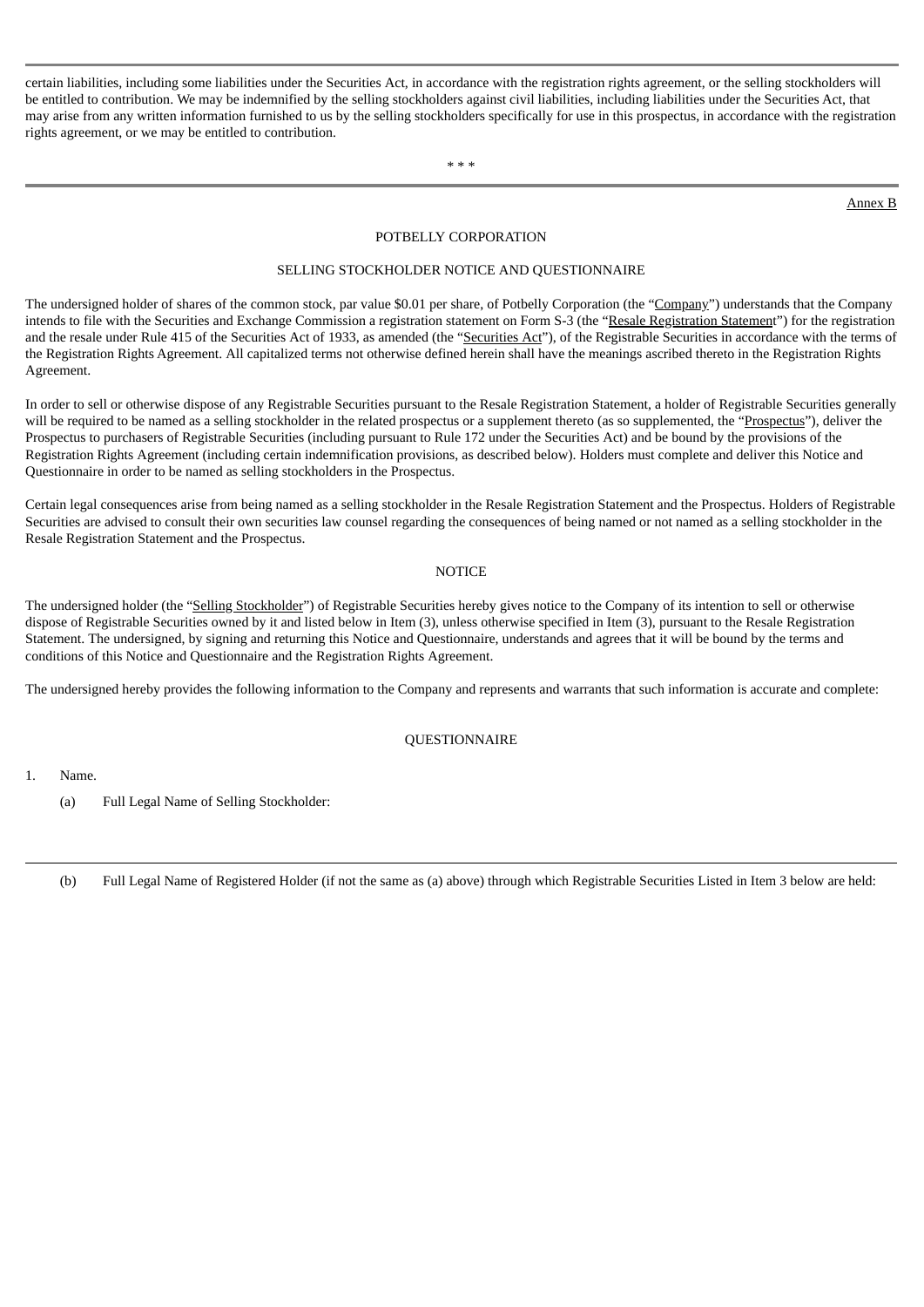(c) Full Legal Name of Natural Control Person (which means a natural person who directly or indirectly alone or with others has power to vote or dispose of the securities covered by the questionnaire):

2. Address for Notices to Selling Stockholder:

| Telephone:                                                                            |     |                                                                                                                                                                                                                                       |  |  |  |  |
|---------------------------------------------------------------------------------------|-----|---------------------------------------------------------------------------------------------------------------------------------------------------------------------------------------------------------------------------------------|--|--|--|--|
| Fax:                                                                                  |     |                                                                                                                                                                                                                                       |  |  |  |  |
| <b>Contact Person:</b><br><u> 1989 - Johann Stoff, amerikansk politiker (d. 1989)</u> |     |                                                                                                                                                                                                                                       |  |  |  |  |
| E-mail address of Contact                                                             |     |                                                                                                                                                                                                                                       |  |  |  |  |
| Person:                                                                               |     |                                                                                                                                                                                                                                       |  |  |  |  |
| 3.                                                                                    |     | Beneficial Ownership of Registrable Securities:                                                                                                                                                                                       |  |  |  |  |
|                                                                                       | (a) | Type and Number of Registrable Securities beneficially owned:<br><u>Land Communication</u> Communication Communication Communication Communication Communication Communication Communication Communication Communication Communicatio |  |  |  |  |
|                                                                                       | (b) | Number of shares of Common Stock to be registered pursuant to this Notice for resale:                                                                                                                                                 |  |  |  |  |
| 4.                                                                                    |     | <b>Broker-Dealer Status:</b>                                                                                                                                                                                                          |  |  |  |  |
|                                                                                       | (a) | Are you a broker-dealer?                                                                                                                                                                                                              |  |  |  |  |
|                                                                                       |     | Yes $\Box$ No $\Box$                                                                                                                                                                                                                  |  |  |  |  |
|                                                                                       |     |                                                                                                                                                                                                                                       |  |  |  |  |
|                                                                                       | (b) | If "yes" to Section 4(a), did you receive your Registrable Securities as compensation for investment banking services to the Company?                                                                                                 |  |  |  |  |
|                                                                                       |     | Yes $\Box$ No $\Box$                                                                                                                                                                                                                  |  |  |  |  |
|                                                                                       |     | If no, the Commission's staff has indicated that you should be identified as an underwriter in the Registration Statement.<br>Note:                                                                                                   |  |  |  |  |
|                                                                                       | (c) | Are you an affiliate of a broker-dealer?                                                                                                                                                                                              |  |  |  |  |
|                                                                                       |     | Yes $\Box$ No $\Box$                                                                                                                                                                                                                  |  |  |  |  |
|                                                                                       |     | If yes, provide a narrative explanation below:<br>Note:                                                                                                                                                                               |  |  |  |  |
|                                                                                       |     |                                                                                                                                                                                                                                       |  |  |  |  |

(d) If you are an affiliate of a broker-dealer, do you certify that you bought the Registrable Securities in the ordinary course of business, and at the time of the purchase of the Registrable Securities to be resold, you had no agreements or understandings, directly or indirectly, with any person to distribute the Registrable Securities?

Yes □ No □

Note: If no, the Commission's staff has indicated that you should be identified as an underwriter in the Registration Statement.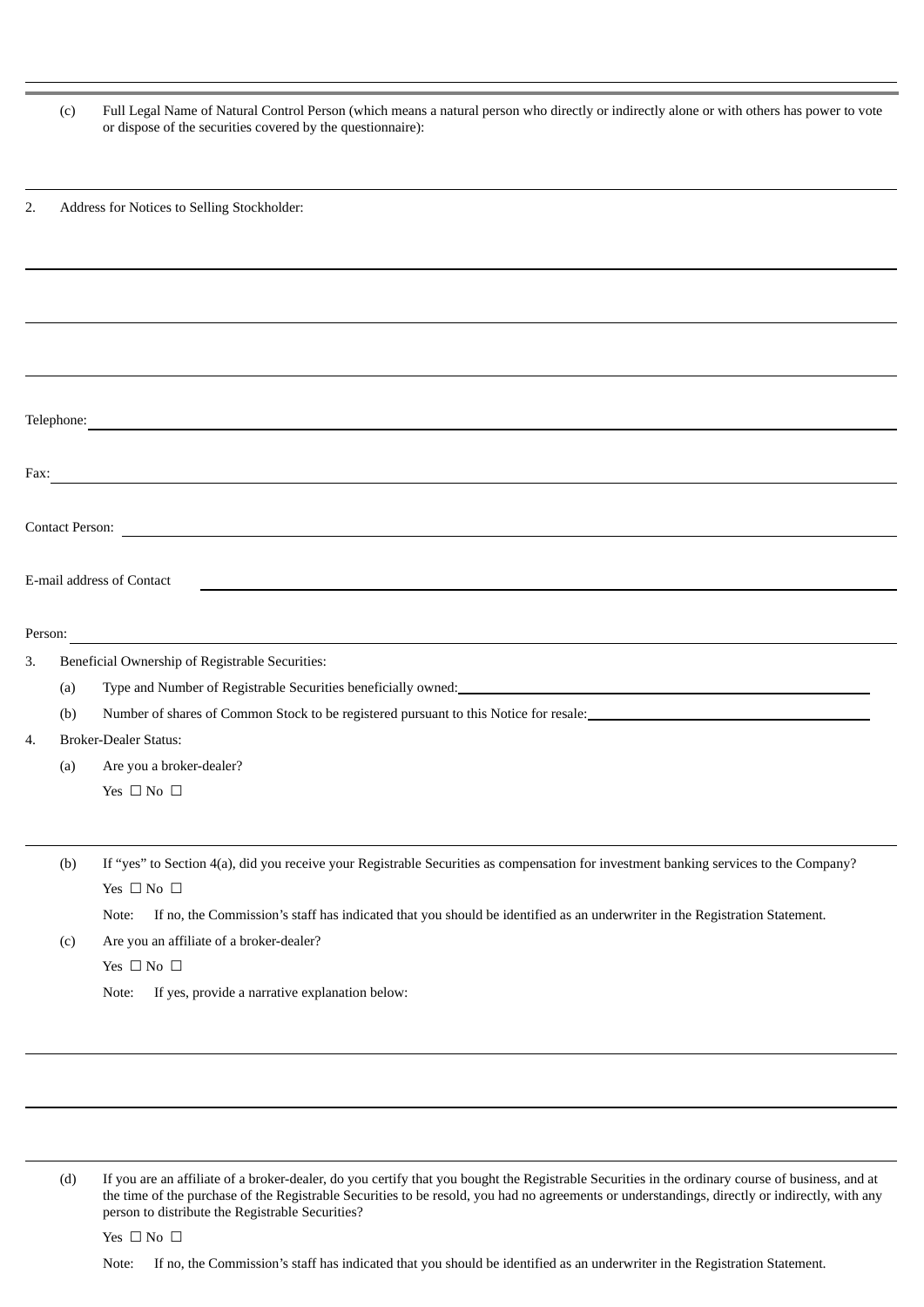5. Beneficial Ownership of Other Securities of the Company Owned by the Selling Stockholder.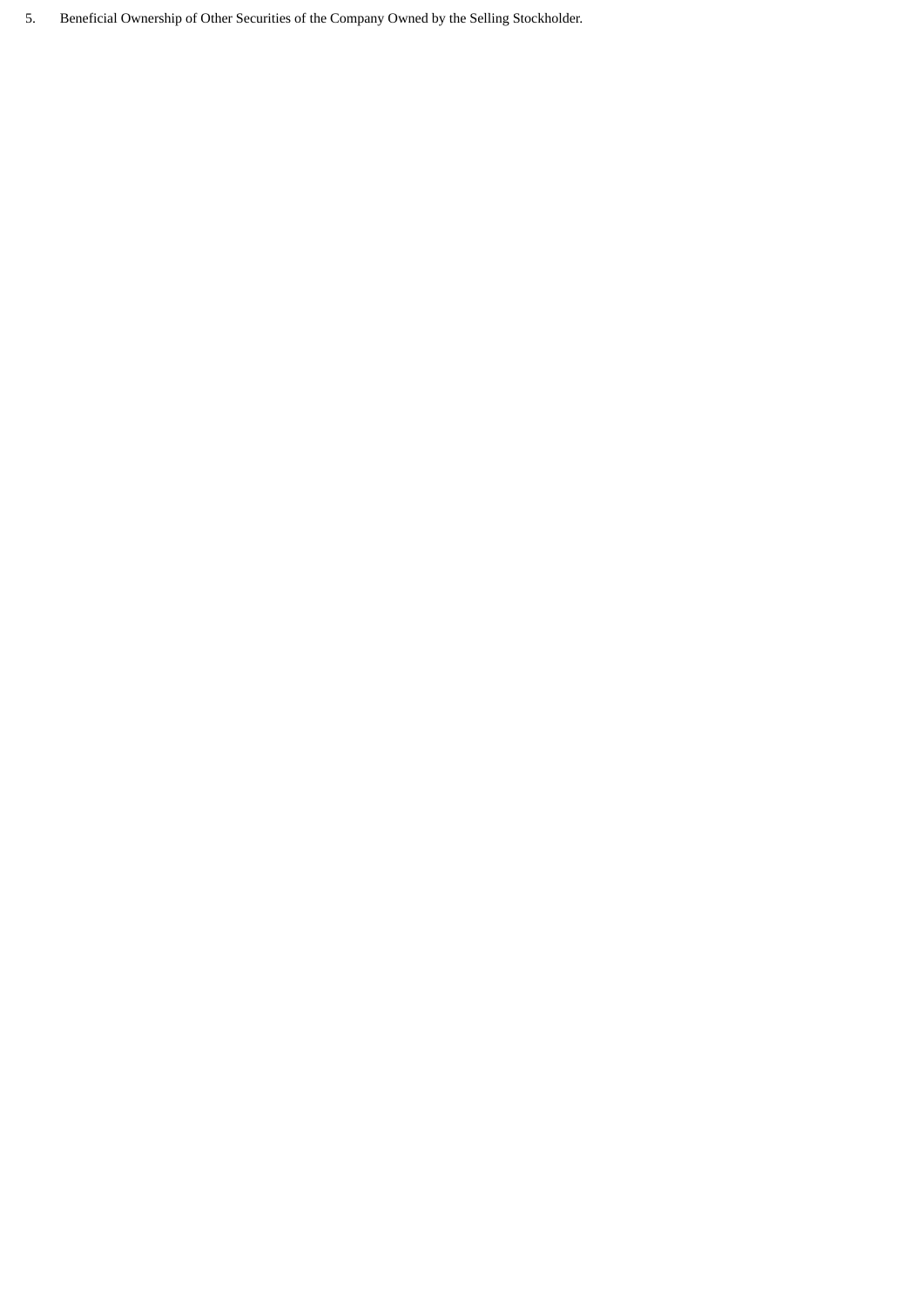Except as set forth below in this Item 5, the undersigned is not the beneficial or registered owner of any securities of the Company other than the *Registrable Securities listed above in Item 3.*

Type and amount of other securities beneficially owned:

#### 6. Relationships with the Company:

Except as set forth below, neither the undersigned nor any of its affiliates, officers, directors or principal equity holders (owners of 5% of more of the equity securities of the undersigned) has held any position or office or has had any other material relationship with the Company (or its predecessors or *affiliates) during the past three years.*

State any exceptions here:

#### 7. Plan of Distribution:

The undersigned has reviewed the form of Plan of Distribution attached as Annex A to the Registration Rights Agreement, and hereby confirms that, except as set forth below, the information contained therein reaardina the undersianed and its plan of distribution is correct and complete.

State any exceptions here:

#### **\*\*\*\*\*\*\*\*\*\*\***

The undersigned agrees to promptly notify the Company of any inaccuracies or changes in the information provided herein that may occur subsequent to the date hereof and prior to the effective date of any applicable Resale Registration Statement. All notices hereunder and pursuant to the Registration Rights Agreement shall be made in writing, by hand delivery, confirmed or facsimile transmission, first-class mail or air courier guaranteeing overnight delivery at the address set forth below. In the absence of any such notification, the Company shall be entitled to continue to rely on the accuracy of the information in this Notice and Questionnaire.

By signing below, the undersigned consents to the disclosure of the information contained herein in its answers to Items (1) through (7) above and the inclusion of such information in the Resale Registration Statement and the Prospectus. The undersigned understands that such information will be relied upon by the Company in connection with the preparation or amendment of any such Registration Statement and the Prospectus.

By signing below, the undersigned acknowledges that it understands its obligation to comply, and agrees that it will comply, with the provisions of the Exchange Act and the rules and regulations thereunder, particularly Regulation M